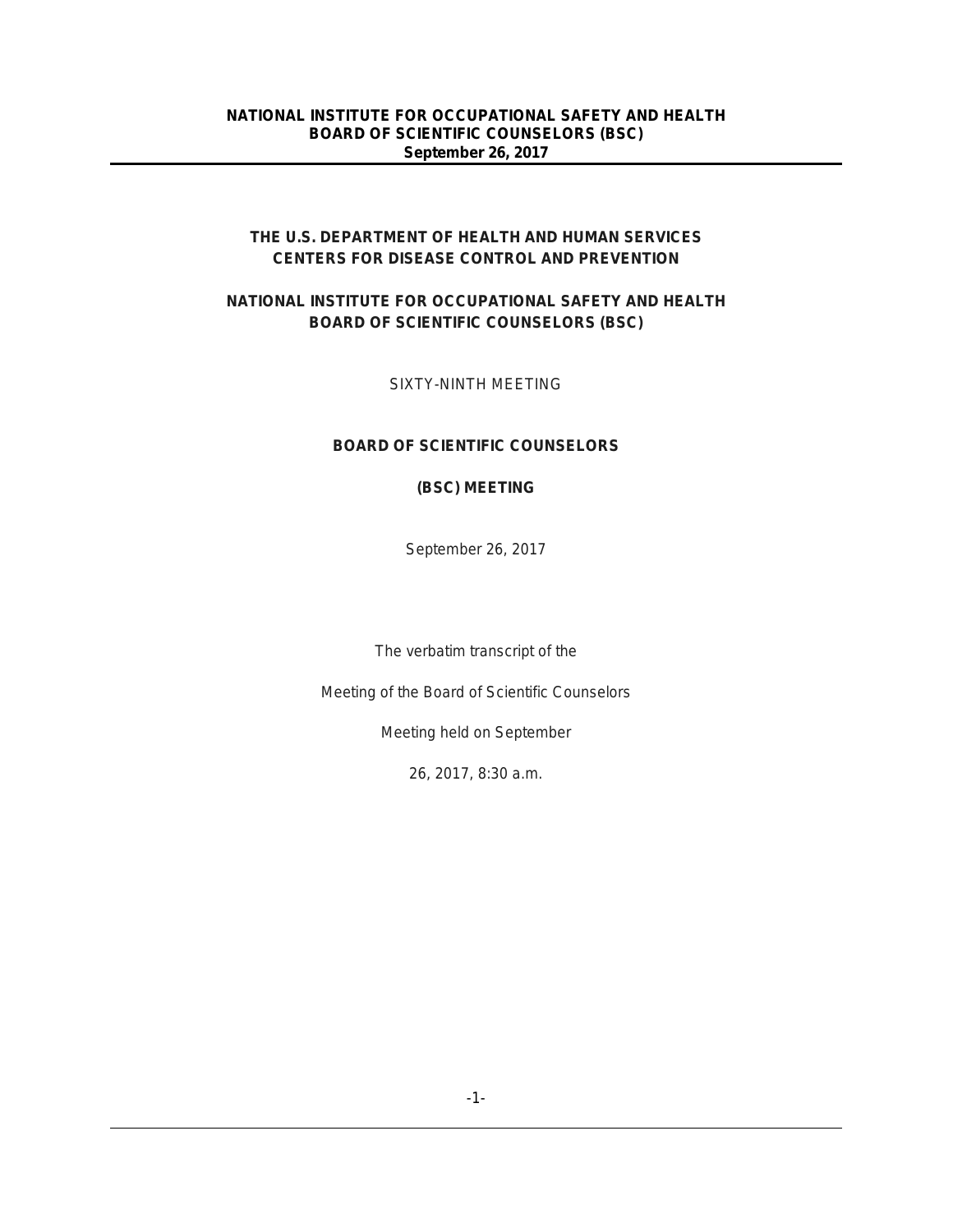#### **C O N T E N T S**

September 26, 2017

WELCOME AND INTRODUCTION, MEETING LOGISTICS ALBERTO GARCIA

AGENDA, ANNOUNCEMENTS, AND APPROVAL OF MINUTES DR. BONNIE ROGERS

DIRECTOR'S OPENING REMARKS DR. MARGARET KITT

STOCKPILED SURGICAL GOWNS AND RESPIRATORS DR. SUSAN MOORE

NIOSH'S RESPONSE TO INCREASED USE AND COMPLEXITY OF ROBOTS DAWN CASTILLO

PUBLIC COMMENTS ALBERTO GARCIA

NIOSH DISASTER SCIENCE RESPONDER RESEARCH PROGRAM ANGELA WEBER

FENTANYL EXPOSURES TO EMERGENCY RESPONDERS DR. JENNIFER HORNSBY-MYERS

SUMMARY AND WRAP-UP, FUTURE AGENDA ITEMS, MEETING DATES, CLOSING REMARKS DR. BONNIE ROGERS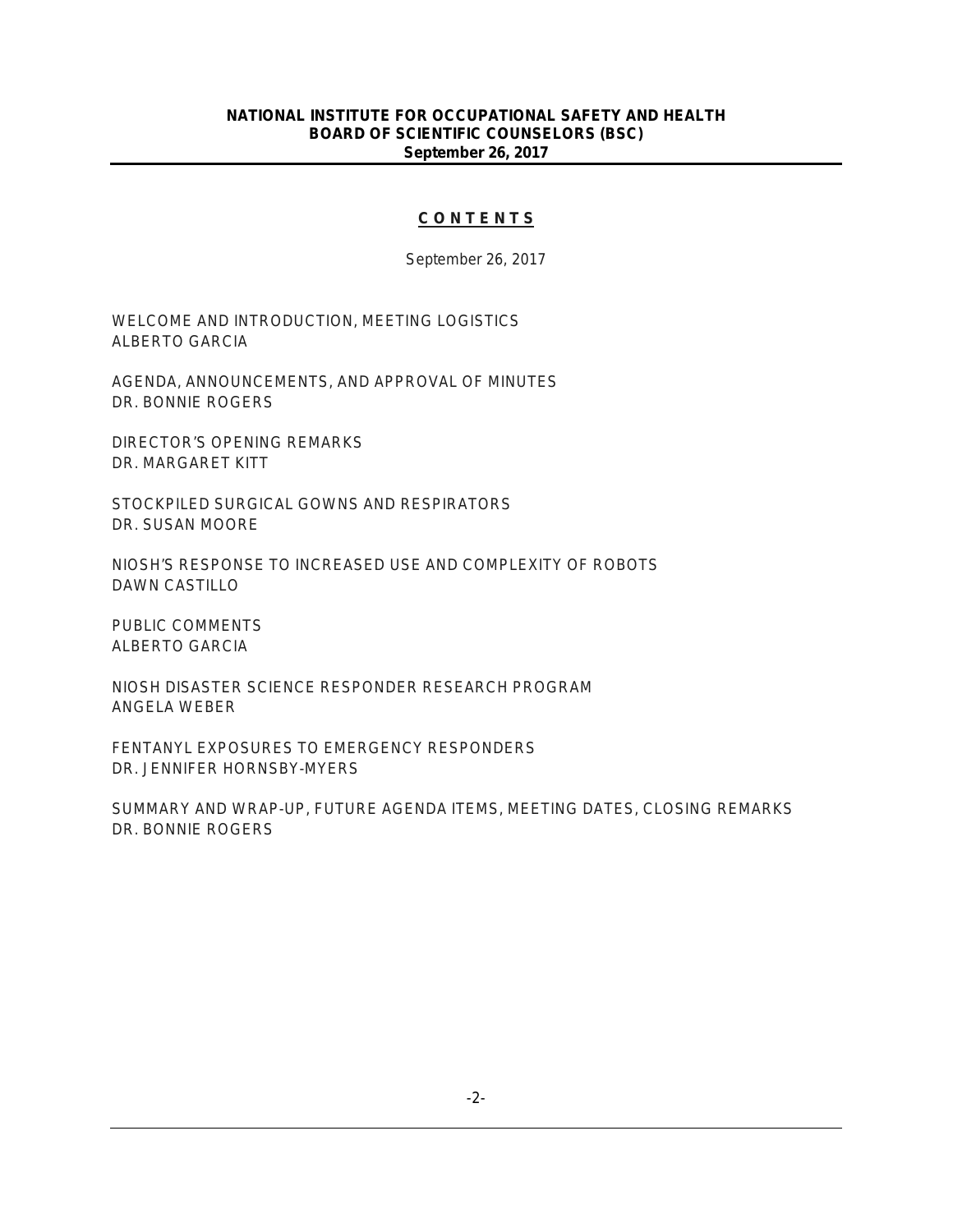#### **P A R T I C I P A N T S**

(alphabetically)

KARLA ARMENTI, ScD - BOARD MEMBER MICHAEL BEHM, PhD - BOARD MEMBER TERRY BUNN, PhD - BOARD MEMBER LAMONT BYRD - BOARD MEMBER SHARON COOPER, MD - BOARD MEMBER THEODORE COURTNEY - BOARD MEMBER MARYANN GRUDEN - BOARD MEMBER JOHN HOWARD, MD - DIRECTOR MARGARET KITT, MD - BOARD MEMBER CHRIS LASZCZ-DAVIS - BOARD MEMBER GRACE LEMASTERS, PhD - BOARD MEMBER JUDITH MCKENZIE, PhD - BOARD MEMBER MARK NICAS, PhD - BOARD MEMBER CHARLES REDINGER, PhD - BOARD MEMBER BONNIE ROGERS, PhD - BOARD CHAIRPERSON RONALD STOUT, PhD - BOARD MEMBER

JANICE SCOTT BLANTON CHRISTINE BRANCHE DAWN CASTILLO JOHN CULVENOR DAN GLUCKSMAN FRANK HEARL JENNIFER HORNSBY-MYERS SUSAN MOORE ANGELA MORLEY RENE PANA-CRYAN JOHN PIACENTINO. ALLEN ROBINSON CHRISTINA SPRING ANGELA WEBER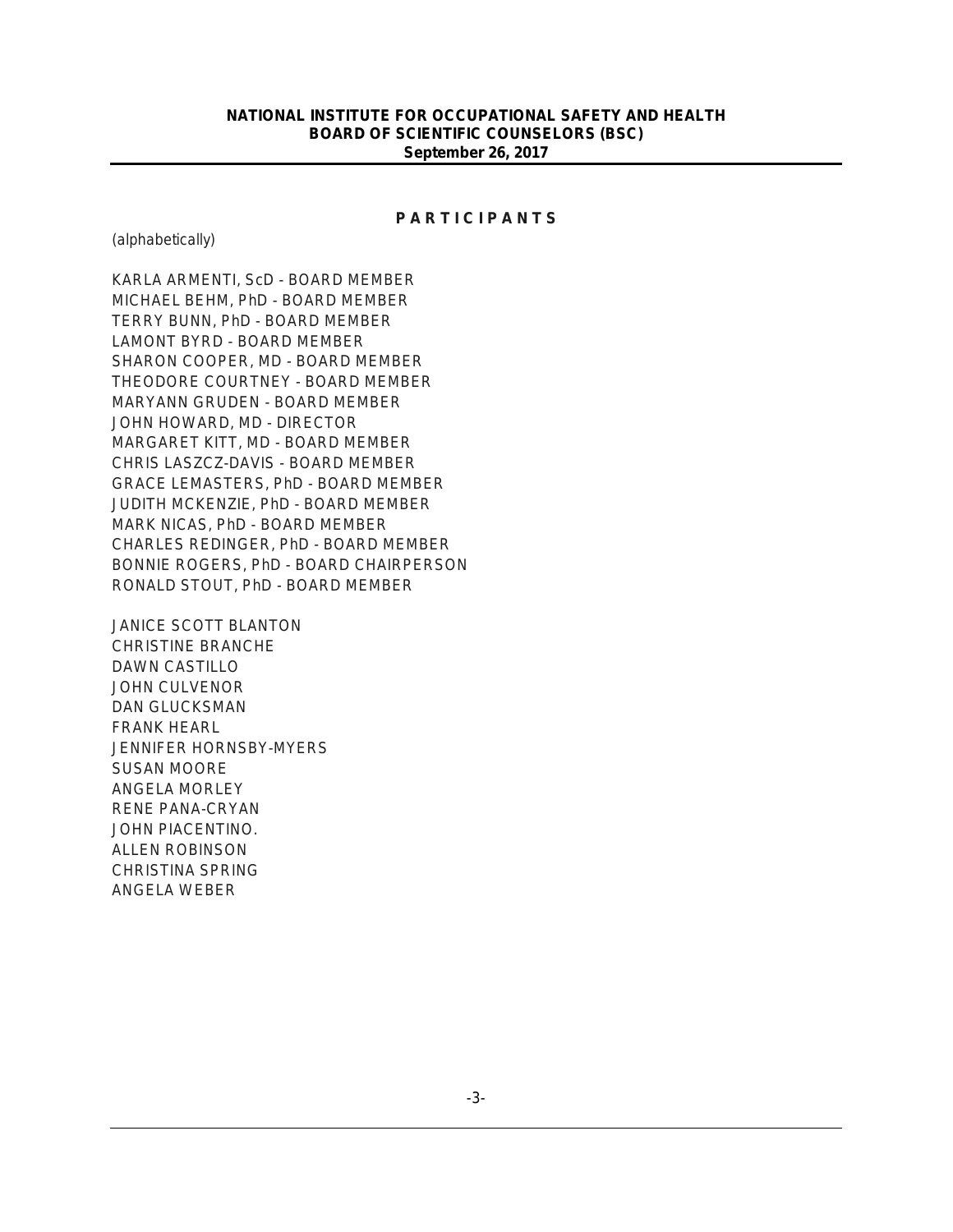# **WELCOME AND INTRODUCTION, MEETING LOGISTICS**

| MR. GARCIA:       | .<br>Good morning, everyone.                                                                                                                               |
|-------------------|------------------------------------------------------------------------------------------------------------------------------------------------------------|
| [Off-microphone.] |                                                                                                                                                            |
|                   | There is a lot of work that goes into this meeting so I want to make sure that we                                                                          |
|                   | acknowledge everyone that helped us make this a reality.                                                                                                   |
|                   | The first issue that I want to bring up is safety announcements. So if we need to                                                                          |
|                   | shelter in place, this is the room to stay. If we need to get out of the building, you                                                                     |
|                   | can go out of either door, walk along the hallway and follow the emergency signs.                                                                          |
|                   | Once you get out of the building, you will make a right on the street and then a left<br>to the ballpark. The closest exit will be to my left.             |
|                   | We want to remind everyone that this is a Federal Advisory Committee and we                                                                                |
|                   | will follow all the FACA regulations, and this meeting is based on that. And one of                                                                        |
|                   | the important things about the FACA committee is that we ensure that we have no                                                                            |
|                   | conflicts of interest, and managing those conflicts of interest, at the time I will do                                                                     |
|                   | the roll call, even though you sent me your OGE 450 a few weeks ago, I'll ask                                                                              |
|                   | again if you have additional conflicts. So when I do a roll call, state your name and                                                                      |
|                   | if you have any conflict of interest.                                                                                                                      |
|                   | The other thing that I want to remind everyone is that for the second time, we are                                                                         |
|                   | not doing minutes per se but we are doing a transcription service. So all the                                                                              |
|                   | conversations that happen during the meeting are going to be transcribed and it                                                                            |
|                   | will be on the record. I want to try to remind everybody on the line to please mute                                                                        |
|                   | their microphones so the conversations can flow naturally.                                                                                                 |
|                   | So with that I guess I will start with the roll call, and we might have a couple of                                                                        |
|                   | members on the phone. I don't know if they have joined yet or not. I see Ted                                                                               |
|                   | Courtney on the phone. So I will start with the roll call and again, please let me<br>know if you have any additional conflict of interest. Karla Armenti. |
| DR. ARMENTI:      | Yes, and no, I don't have any conflict of interest.                                                                                                        |
| MR. GARCIA:       | Michael Behm.                                                                                                                                              |
| DR. BEHM:         | Here. No, I don't.                                                                                                                                         |
| MR. GARCIA:       | Terry Bunn.                                                                                                                                                |
| DR. BUNN:         | Here, no conflict.                                                                                                                                         |
| MR. GARCIA:       | Lamont Byrd.                                                                                                                                               |
| MR. BYRD:         | Here, no conflicts.                                                                                                                                        |
| MR. GARCIA:       | Sharon Cooper.                                                                                                                                             |
| DR. COOPER:       | Hi, I'm on the phone and I just wanted to disclose that I work for the ERC, and I                                                                          |
|                   | don't think there is any conflict but the discussion on emergency response                                                                                 |
|                   | certainly applies to our Texas ERC so just wanted to disclose that.                                                                                        |
| PARTICIPANT:      | Yes, actually that would be the same as me.                                                                                                                |
| MR. GARCIA:       | Thank you. Ted Courtney.                                                                                                                                   |
| MR. COURTNEY:     | On the phone, and no conflicts.                                                                                                                            |
| MR. GARCIA:       | Thank you, Ted. MaryAnn Gruden.                                                                                                                            |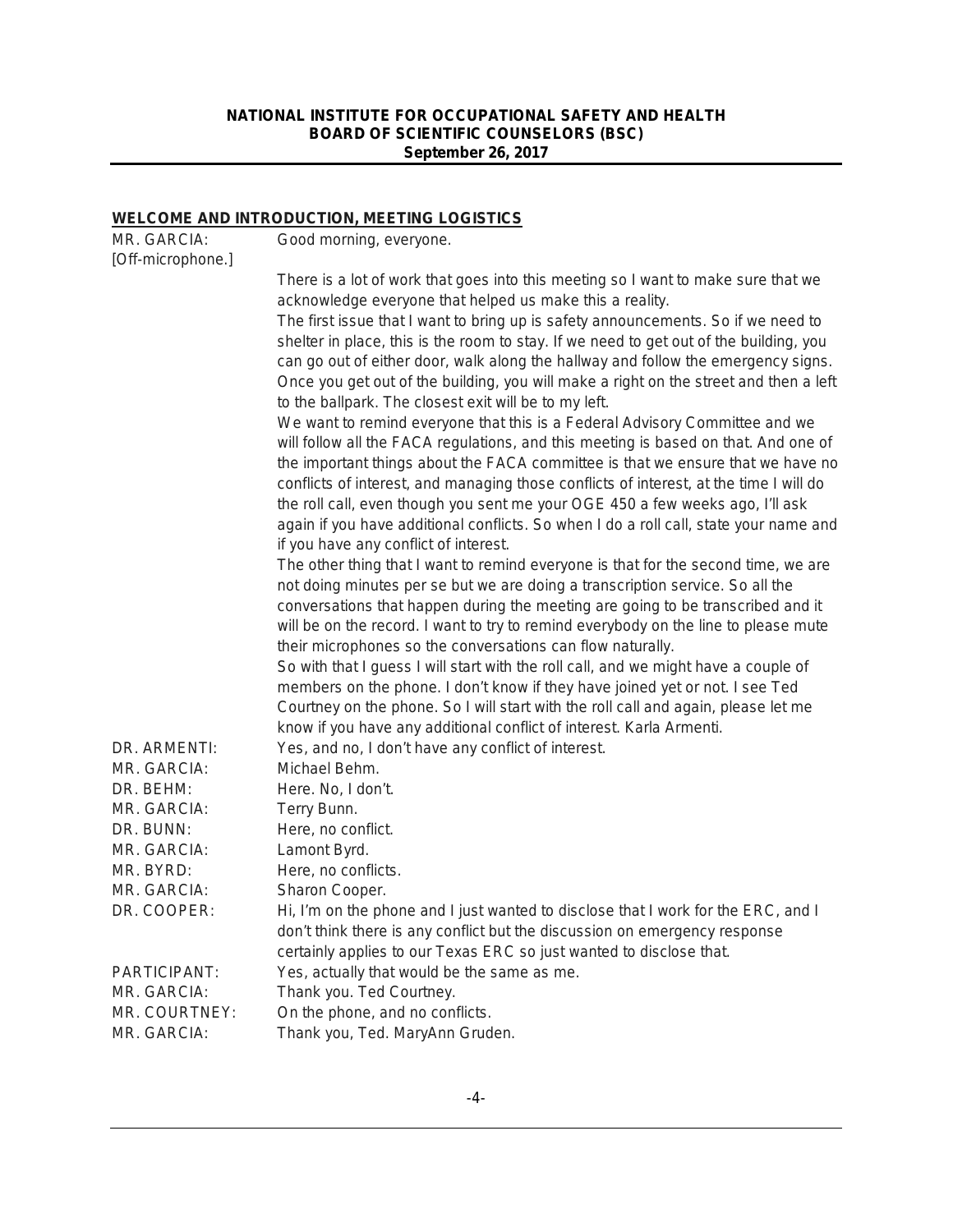| MS. GRUDEN:        | Here, no conflict.                                                                                       |
|--------------------|----------------------------------------------------------------------------------------------------------|
| MR. GARCIA:        | Chris Laszcz-Davis.                                                                                      |
| MS. LASZCZ-DAVIS:  | Here, and I think I've raised the conflict as to whether or not there was a conflict. I                  |
|                    | got appointed to the Cal/OSHA Standards Board. I don't know.                                             |
| MR. GARCIA:        | Thank you. Grace LeMasters.                                                                              |
| DR. LEMASTERS:     | Here, no conflicts.                                                                                      |
| MR. GARCIA:        | Judith McKenzie. Mark Nicas.                                                                             |
| DR. NICAS:         | Here, no conflicts.                                                                                      |
| MR. GARCIA:        | Charles Redinger.                                                                                        |
| DR. REDINGER:      | Thanks, Alberto. I'm here, and no conflicts                                                              |
| MR. GARCIA:        | Thank you. Bonnie Rogers.                                                                                |
| DR. ROGERS:        | Here, no conflict.                                                                                       |
| MR. GARCIA:        | Jas Singh. And Ron Stout.                                                                                |
| DR. STOUT:         | Here, no conflict I'm aware of.                                                                          |
| MR. GARCIA:        | Okay, so while we are done, I am going to turn it over to Dr. Rogers.                                    |
| DR. ROGERS:        | So good morning, everyone, and thank you for coming. I guess we are having                               |
|                    | unseasonably warm weather so it's nice. It's nice to walk from the hotel, and it's                       |
|                    | such a close hotel, I was wondering if that was there before, so.                                        |
| PARTICIPANT:       | I think it's been there, what, about a year and a half, the Hyatt place?                                 |
| MR. GARCIA:        | Yes.                                                                                                     |
| DR. ROGERS:        | Great place, it's very nice. Thank you for having us there. I wanted to take a                           |
|                    | moment too to have others that are in the room as well introduce themselves and                          |
|                    | just kind of go around and why don't we start here?                                                      |
| MS. MORLEY:        | Yes, good morning, everyone. I'm Angela Morley, I'm the Chair of the IRB at<br>NIOSH.                    |
|                    | MS. SCOTT BLANTON: Janice Scott Blanton, (inaudible @ 00:06:59) Office.                                  |
| DR. HEARL:         | Hi, I'm Frank Hearl, I am the Chief of Staff for NIOSH.                                                  |
| DR. PIACENTINO:    | Good morning, I'm John Piacentino, Associate Director for Science at NIOSH.                              |
|                    | MS. HORNSBY-MYERS: Good morning, Jennifer Hornsby-Myers, Emergency Preparedness and                      |
|                    | Response Office for NIOSH.                                                                               |
| MS. CASTILLO:      | Good morning, Dawn Castillo, Division of Safety Research at NIOSH.                                       |
| DR. BRANCHE:       | Good morning, Christine Branche, Office of Construction Safety and Health.                               |
| MS. WEBER:         | Hi, Angela Weber, I'm in the Emergency Response Office.                                                  |
| DR. PANA-CRYAN:    | Rene Pana-Cryan, I am the Economics Research and Support Officer.                                        |
| MR. JOHNSON:       | Ed Johnson, MMT/video technician, NIOSH.                                                                 |
| <b>MS. SPRING:</b> | Christina Spring, Director of Communications, NIOSH.                                                     |
| DR. MOORE:         | Susan Moore, NIOSH's National Personal Protective Technology Lab.                                        |
| MR. GLUCKSMAN:     | Dan Glucksman, International Safety Equipment Association.                                               |
| MS. BENJAMIN:      | Good morning, I'm so glad to meet all of you. I am Pauline Benjamin, Committee<br>Management Specialist. |
| DR. ROGERS:        | John?                                                                                                    |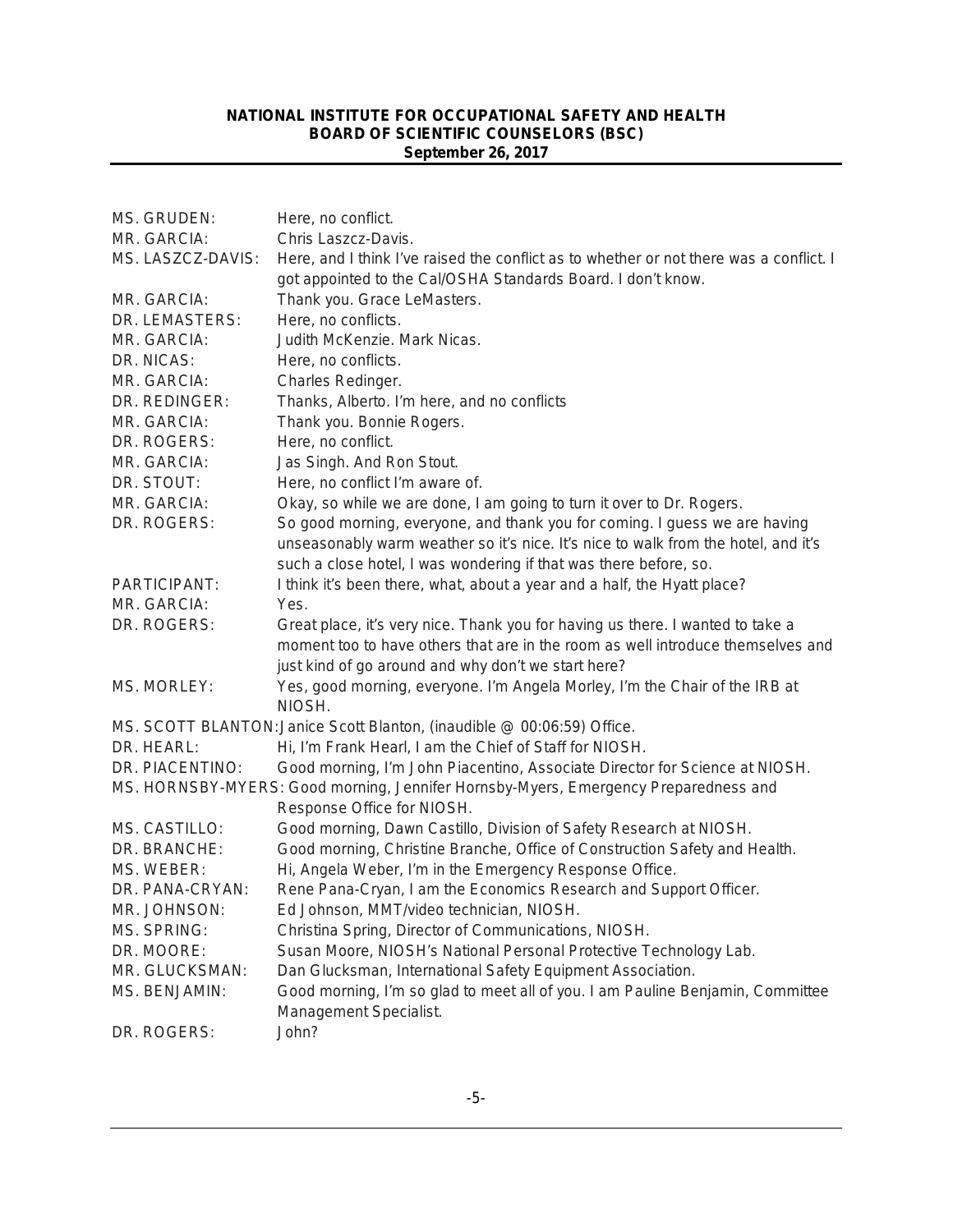| DR. CULVENOR:                     | Hi. John Culvenor, visitor from Australia. I'm an engineer working human factors,<br>accidents, injuries mainly, that's what the customers ask for, but very interested in |
|-----------------------------------|----------------------------------------------------------------------------------------------------------------------------------------------------------------------------|
|                                   | policy, research and broader opportunities to contribute to prevention.                                                                                                    |
| DR. ROGERS:                       | Glad you're here. And he's promised to get me tickets to the Australian Open.                                                                                              |
| DR. CULVENOR:                     | I think that was nearly it, yes.                                                                                                                                           |
| MR. GARCIA:                       | And we've got Judith McKenzie?                                                                                                                                             |
| DR. ROGERS:                       | I guess we all have to sign this, right?                                                                                                                                   |
| DR. MCKENZIE:                     | Judith McKenzie, University of Pennsylvania Medical Center.                                                                                                                |
| MR. GARCIA:                       | Any conflicts of interest?                                                                                                                                                 |
| DR. MCKENZIE:                     | No.                                                                                                                                                                        |
| MR. GARCIA:                       | Thank you, Judith.                                                                                                                                                         |
| MS. ZYLSTRA:                      | Brenda Zylstra, American Society of Safety Engineers.                                                                                                                      |
|                                   | AGENDA, ANNOUNCEMENTS, AND APPROVAL OF MINUTES                                                                                                                             |
| DR. ROGERS:                       | Oh good. Okay, good. Well, again, thank you all for being here. You have the                                                                                               |
|                                   | agenda. I do have one announcement but I am actually going to wait till John                                                                                               |
|                                   | comes, and do that when he is here. He will be here in a little bit. Apparently he                                                                                         |
|                                   | has-Margaret?                                                                                                                                                              |
| DR. KITT:                         | I am obviously not John Howard; I am Margaret Kitt, Deputy Director, filling in till                                                                                       |
|                                   | he arrives. He had a minor bicycle accident on Saturday so he is at the doctor this                                                                                        |
|                                   | morning. He is fine but needed to get it checked out. I asked him if he wanted me                                                                                          |
|                                   | to make up a more grandiose story but he said no, okay, sure, that                                                                                                         |
| DR. ROGERS:                       | So we will look forward to John arriving. Apparently he had a bad (inaudible @                                                                                             |
|                                   | 00:09:44) you were saying. So glad it's nothing more serious than that. So we                                                                                              |
|                                   | have the minutes there. Are there any corrections or additions to the minutes? Do                                                                                          |
|                                   | we have a motion to approve?                                                                                                                                               |
| PARTICIPANT:                      | So moved.                                                                                                                                                                  |
| PARTICIPANT:                      | Second.                                                                                                                                                                    |
| DR. ROGERS:                       | Our minutes are approved as entered and Margaret, are you going to?                                                                                                        |
| DR. KITT:                         | I am going to give the opening remarks for Dr. Howard.                                                                                                                     |
| DR. ROGERS:                       | Let me just also, before you start, the sign-in sheet, I will just pass that around                                                                                        |
|                                   | and you all can just sign in.                                                                                                                                              |
| <b>DIRECTOR'S OPENING REMARKS</b> |                                                                                                                                                                            |
| DR. KITT:                         | So first of all, I wanted to thank Dr. Culvenor for joining us this morning from                                                                                           |
|                                   | Australia, and Dr. Culvenor is an engineer specializing in human factors,                                                                                                  |
|                                   | particularly related to occupational safety and health, with particular interest in                                                                                        |
|                                   | safe design. And we are always glad to have international visitors to our BSC                                                                                              |
|                                   | meeting. We are going to give him an opportunity a little bit later this morning to                                                                                        |
|                                   | talk about the work that he does as a consultant.                                                                                                                          |
|                                   | So Dr. Howard asked me to go over just a few things. You have the remarks in                                                                                               |
|                                   | front of you and there is a lot of information, as there always is, thanks to the folks                                                                                    |

that put these together—Janice and Alberto and Paul and John Piacentino. He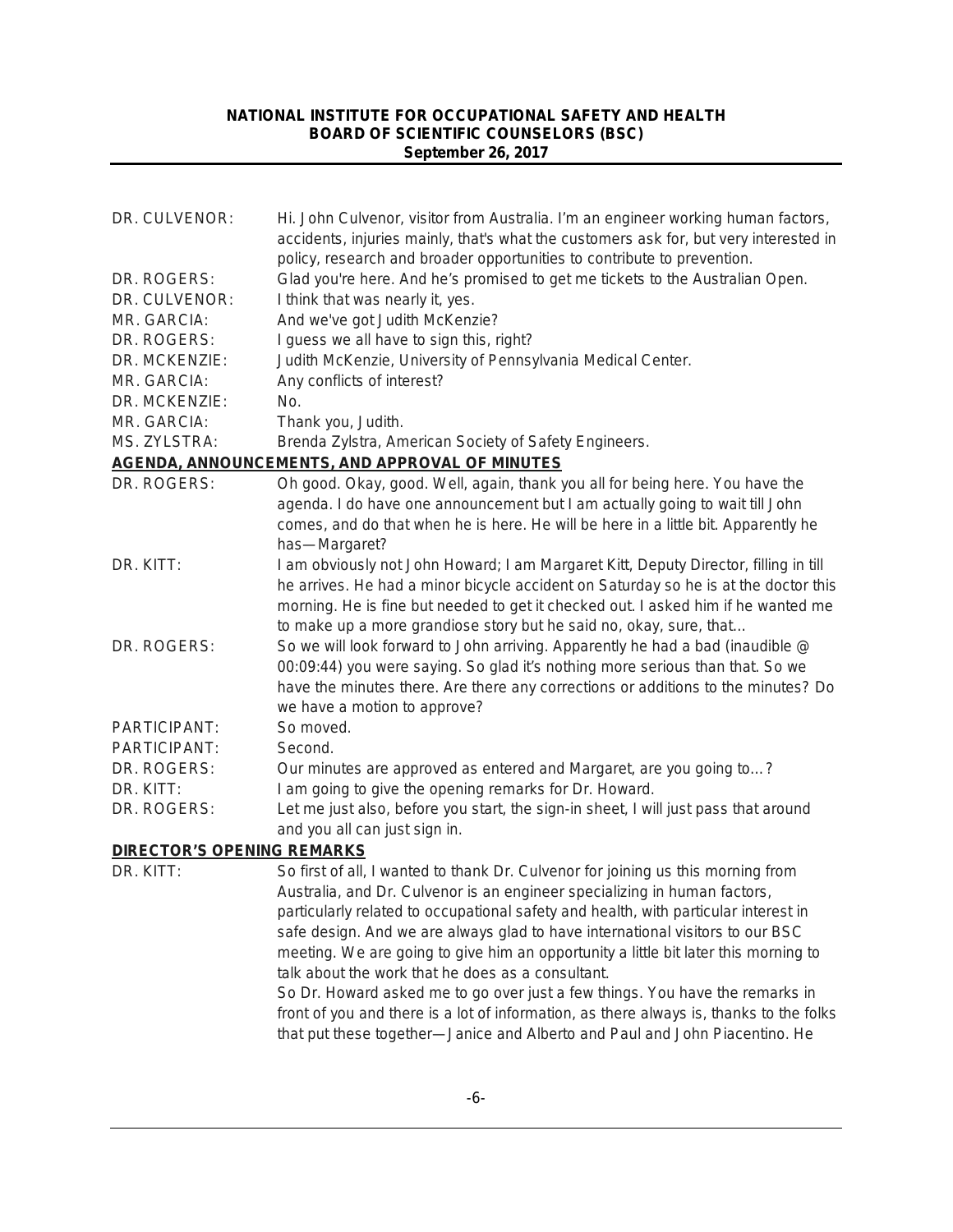|                          | wanted me to just mention a few things to highlight in the opening remarks.<br>Obviously our budget is always first and foremost on everyone's mind. Recently<br>we got some good news from the Senate Appropriations Committee that they<br>were providing an estimated budget for \$335.2 million, which equates essentially<br>to our 2017 budget of \$335 million. Now previously, back in July, the House had<br>proposed a budget of \$325 million, which of course was a \$10 million reduction<br>from the fiscal year 2017, an active budget, but certainly an improvement over<br>what the President had projected as a \$200 million cut for us in his budget. So<br>right now, we are going to be waiting to see in conference what the House and the<br>Senate decide between, and trying to reconcile those two differences. But in<br>general it looks like it will be fairly good for us for fiscal year '18 so we will wait and<br>see. There really hasn't been any updates since those last numbers were<br>published in your talking points, so. |
|--------------------------|----------------------------------------------------------------------------------------------------------------------------------------------------------------------------------------------------------------------------------------------------------------------------------------------------------------------------------------------------------------------------------------------------------------------------------------------------------------------------------------------------------------------------------------------------------------------------------------------------------------------------------------------------------------------------------------------------------------------------------------------------------------------------------------------------------------------------------------------------------------------------------------------------------------------------------------------------------------------------------------------------------------------------------------------------------------------|
|                          | We've had a number of personnel announcements since our last meeting. Ryan<br>Hill, who was formerly in Morgantown and is the manager of our Oil and Gas<br>Program, was appointed as the first Western States Division Director-permanent<br>Division Director—and he has since moved up to Spokane, Washington and has<br>started out there.<br>Because Gayle DeBord, Captain Gayle DeBord, retired from DART, Mary Elliott is<br>serving as our appointed interim director for that division for the time being.                                                                                                                                                                                                                                                                                                                                                                                                                                                                                                                                                  |
|                          | In July, Jacek Mazurek, who some of you may know, was appointed as the Chief<br>of the Surveillance Branch in Respiratory Health Division, replacing Eileen Storey,<br>who is scheduled to retire here in a few months.<br>And a couple of other retirements. Leslie Nickels, who some of you may know<br>from the Research to Practice office, retired several months ago and Christina<br>Spring, who is with us today, is the Associate Director for the Office of<br>Communications at which now the r2p office has moved into.<br>And one other retirement is Anita Schill, who has been with NIOSH for many<br>years, is retiring at the end of September. So a lot of turnover.                                                                                                                                                                                                                                                                                                                                                                               |
| DR. ROGERS:<br>DR. KITT: | What is she going to be doing, do you know?<br>I don't think I know yet.<br>NIOSH has been, of course, heavily involved in the hurricane responses—Harvey,<br>Irma and Marie. We have had varying numbers of deployed officers and<br>personnel throughout the past weeks. The number varies depending on which day<br>it is, but we have had folks deployed through CDC, Commissioned Corps Officers<br>through the Public Health Service, and actually FEMA asked for a wide-range<br>request for some support and we have deployed some folks in support of FEMA<br>as well.                                                                                                                                                                                                                                                                                                                                                                                                                                                                                      |
|                          | So we wanted to draw attention to a new publication that is out, the National<br>Occupational Research Agenda: Second Decade in Review   2006-2016, which is<br>a very comprehensive evaluation of the NORA decade and talks about a lot of the                                                                                                                                                                                                                                                                                                                                                                                                                                                                                                                                                                                                                                                                                                                                                                                                                      |
|                          |                                                                                                                                                                                                                                                                                                                                                                                                                                                                                                                                                                                                                                                                                                                                                                                                                                                                                                                                                                                                                                                                      |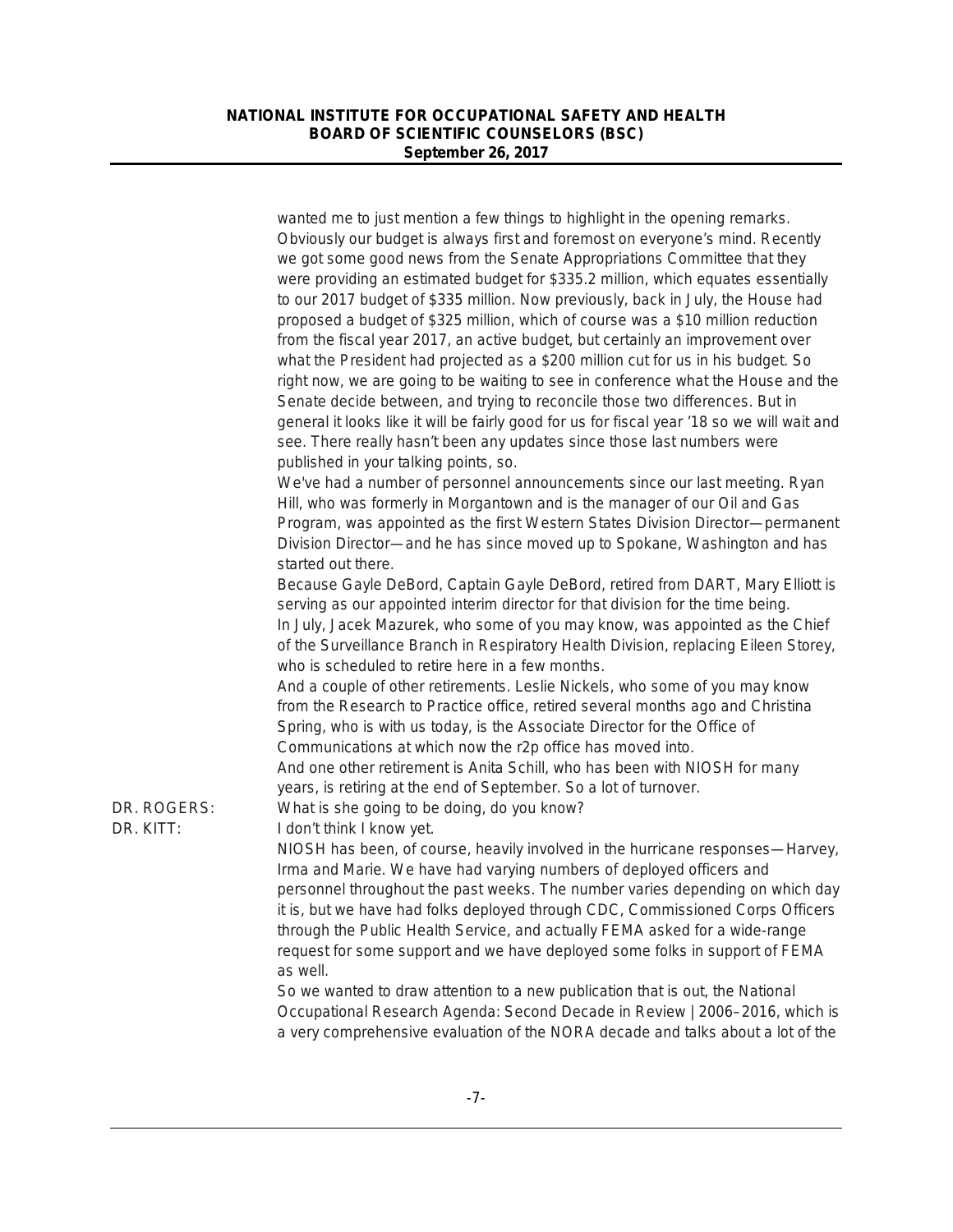impacts that were accomplished not only by NIOSH but all of our extramural partners as well, and that can be found on our webpages.

Wanted to mention that the Respiratory Health Division celebrated its 50 years of occupational and respiratory disease research in Morgantown, West Virginia with a big celebration in August. In concert with West Virginia University, we had a really nice ceremony and a set of presentations about respiratory health disease, respiratory health over at WVU. So thanks to David Weissman and their whole division for holding that celebration.

The Health Hazard Evaluation Program, as you know, tries to get all of its reports up online and they have really pushed a big effort this past year and have posted over 1,000 reports that were even completed before 1985, and they are continuing to post those updates on previously published reports so that we will have all of our historical HHE reports available online. It's something that's frequently requested. So they are working very hard to do that.

The *NIOSH Manual of Analytical Methods*, or NMAM as it's well-known, is now out and we have published a brief video that's available online—I just looked at it the other day—which is a 90-second video that really gives a nice overview of what NMAM is, what information is contained within NMAM and helps direct the viewers to different webpages for more information. I think it's on the CDC YouTube channel, and that's a really good resource to get people plugged in to NMAM. So you might want to take a look at that.

The Division of Safety Research wants to announce that the National Occupational Injury Research Symposium or NOIRS, which is always a difficult word to pronounce, will take place again in October of 2018 in Morgantown at the Morgantown Marriott, which is at the Waterfront Place there in Morgantown, and it's the seventh in a series of symposia that have been held by NIOSH since 1997. We are doing it in collaboration with a number of our partners—the National Safety Council, the American Society of Safety Engineers, and West Virginia University and a number of others. And so the opening of the abstracts will be this fall, probably pretty soon, so I encourage you to look for those announcements for the abstract submission process.

I wanted to mention that just in a few weeks, the end of October, NIOSH in collaboration with the Center for Health, Work & Environment at the University of Colorado School of Public Health will be hosting the fourth International Understanding Small Enterprises Conference in Denver, and this is the first time that this international conference is actually held in North America. So I think you can still sign up to attend if you're interested, and that information also is available on our website.

There is a very interesting webinar for the Total Worker Health webinar series coming up actually Thursday, this Thursday, September 28, from 1:00-2:30, on aging and work, and we have three presenters from different parts of academia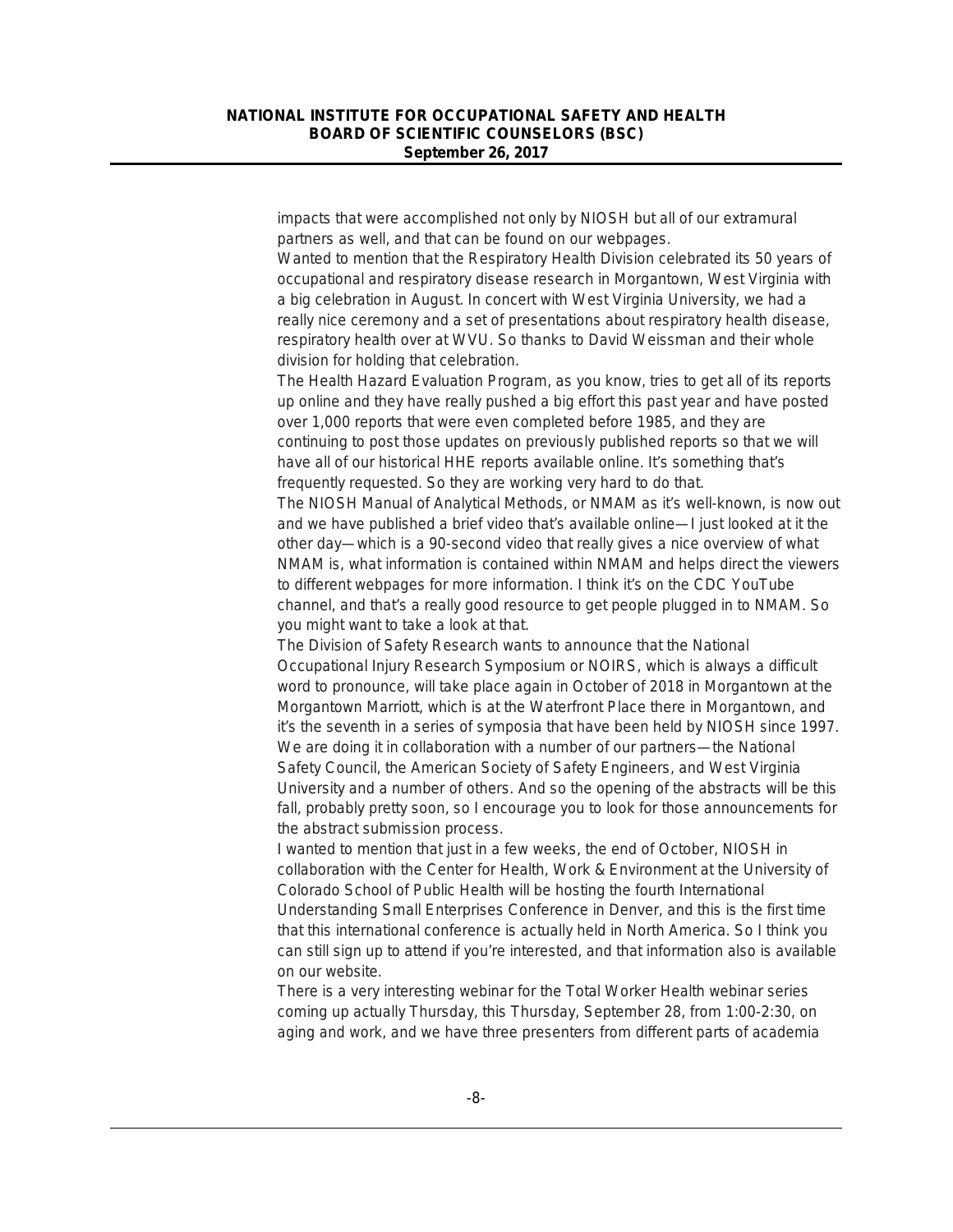|                              | that have presentations scheduled, and it's with NIOSH's National Center for<br>Productive Aging and Work, and you can sign up and you can actually get<br>continuing education minutes associated with that.                                                                                                                                                                                                                                                                                                                                                                                                                                                                                                                                                                       |
|------------------------------|-------------------------------------------------------------------------------------------------------------------------------------------------------------------------------------------------------------------------------------------------------------------------------------------------------------------------------------------------------------------------------------------------------------------------------------------------------------------------------------------------------------------------------------------------------------------------------------------------------------------------------------------------------------------------------------------------------------------------------------------------------------------------------------|
|                              | One more video that's been released was by our Western States Division. It was<br>in partnership with the California Department of Public Health Occupational Health<br>Branch. It's a video to help protect oil and gas extraction workers from the<br>hazards faced when opening oil tanks. So it's related to tank gauging, and the<br>video is called "Protecting Oil and Gas Workers from Hydrocarbon Gases and<br>Vapors" and it's a pretty informative video that talks to the workers and safety and<br>health professionals about the hazards of tank gauging in the oil and gas industry.<br>And then there is lots of information presented about our presence on social<br>networks thanks to Christy and her office, and a number of publications that are<br>put out. |
|                              | So there's a lot of information in these few pages, but that's just a couple of the<br>highlights, and yes.                                                                                                                                                                                                                                                                                                                                                                                                                                                                                                                                                                                                                                                                         |
| DR. REDINGER:                | Margaret, a quick question. I am fascinated; I hadn't heard about a potential<br>connection between ALS and occupation, and I'm looking forward to reading that.<br>Is there any sense, is the agency going to keep going looking at that issue or<br>moving forward to see if they are there with that?                                                                                                                                                                                                                                                                                                                                                                                                                                                                            |
| DR. KITT:                    | I believe there is some ongoing work that's being done to continue to explore that<br>linkage. I'm not sure if it's within the industry-wide studies branch. I don't know the<br>details of the continued work but we could certainly get that for you. But yes, that's<br>an interesting article. Did you look at the MMWR file?                                                                                                                                                                                                                                                                                                                                                                                                                                                   |
| DR. REDINGER:<br>DR. KITT:   | I haven't, no. I wasn't aware of that.<br>We can tell Dr. Howard we'll have lots of questions for him when he gets back if<br>we want to do that.                                                                                                                                                                                                                                                                                                                                                                                                                                                                                                                                                                                                                                   |
| DR. ROGERS:                  | Questions from the phone?                                                                                                                                                                                                                                                                                                                                                                                                                                                                                                                                                                                                                                                                                                                                                           |
| DR. KITT:                    | We can. Whether he'll have an answer for you is another story.                                                                                                                                                                                                                                                                                                                                                                                                                                                                                                                                                                                                                                                                                                                      |
| DR. ROGERS:<br>DR. REDINGER: | I was asking if we should ask budget questions. Does anybody have any?<br>Well, that was good news, what came out of the Senate. We'll have to see what<br>happens—you know, there was a strong vote, what, 29:2 or 30:2 with that? It will<br>be interesting to see. Hopefully the House will come up to the plate.                                                                                                                                                                                                                                                                                                                                                                                                                                                                |
| DR. KITT:                    | We've certainly done a lot of budget exercises to plan for multiple contingencies<br>throughout the last four or five months but yes, we were a bit relieved as well.                                                                                                                                                                                                                                                                                                                                                                                                                                                                                                                                                                                                               |
| DR. ROGERS:                  | Any other questions? I was curious with Puerto Rico, what our presence there<br>was.                                                                                                                                                                                                                                                                                                                                                                                                                                                                                                                                                                                                                                                                                                |
| DR. KITT:                    | Well, I think we're gearing up for some deployments to Puerto Rico. I think they<br>were trying to—and Jennifer can correct me or add some information here—but I<br>think we are really trying, they are trying to assess the situation, make sure that<br>we can get our own response folks in safely and that there is a real mission for<br>them to really jump into. Although we have not been heavily tasked for Texas and                                                                                                                                                                                                                                                                                                                                                    |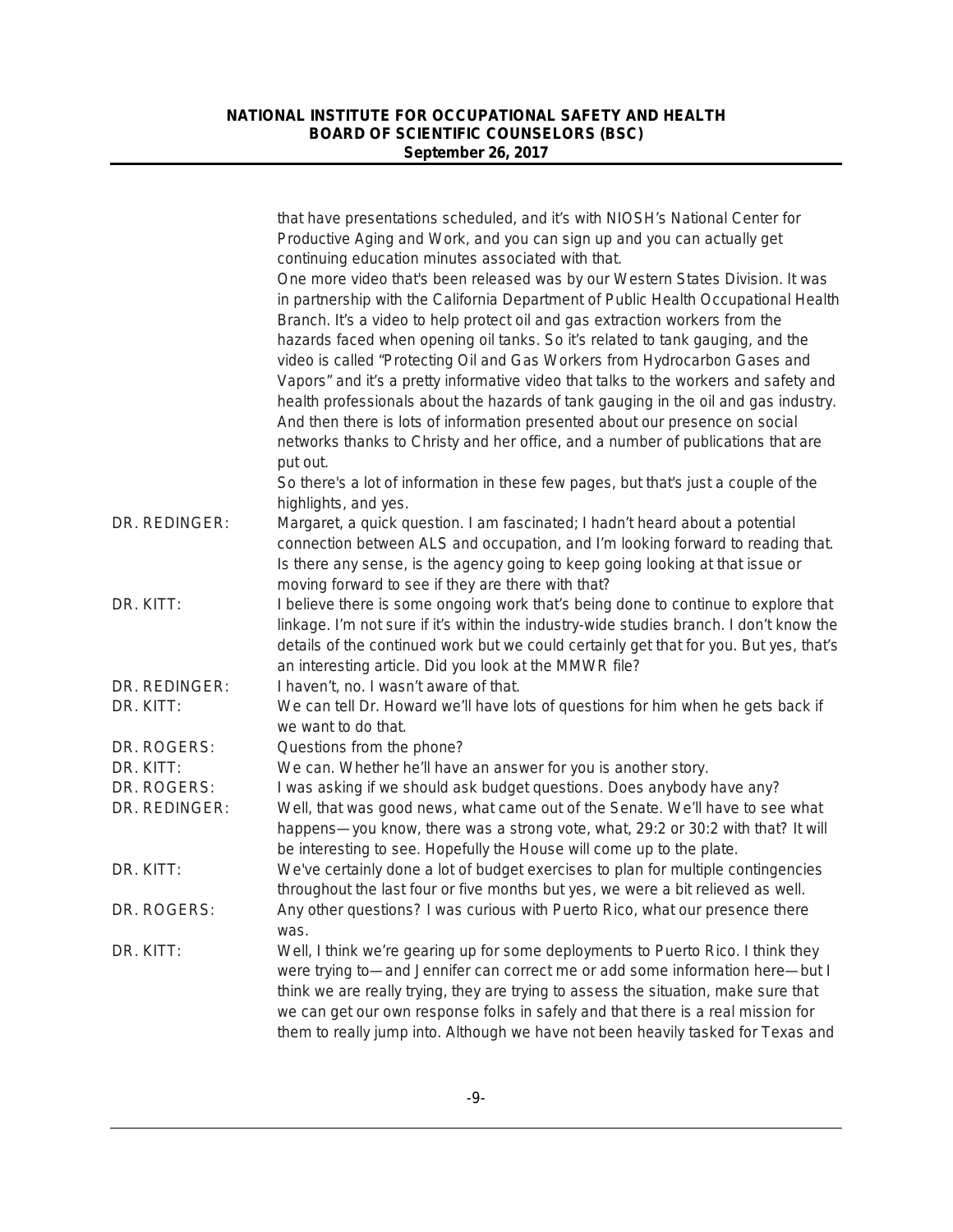|               | for Florida, I think over the years, those states have really done a great job in          |
|---------------|--------------------------------------------------------------------------------------------|
|               | preparing for these types of events, we think probably the much bigger push will           |
|               | be now for the Virgin Islands, U.S. Virgin Islands, and Puerto Rico because they           |
|               | do seem to be in much more dire straits and don't have the same infrastructure             |
|               | that our other states do. Do you want to add anything, Jennifer?                           |
|               | MS. HORNSBY-MYERS: I would add that I believe tomorrow-today's Tuesday, correct-tomorrow I |
|               | believe eight CDC staff are going to go in sort of a liaison type role and L&O just        |
|               | to find out what's going on. We were able to very quickly, across the CIOs-                |
|               | Centers and Institutes and Offices-across CDC to come up with a Spanish-                   |
|               | speaking folks at a senior enough level that they could go in, and I believe they're       |
|               | scheduled to leave tomorrow. So once they get there and do their assessment, I             |
|               | would give that a couple of days, and then I think we'll begin to see a lot more           |
|               | deployments after that. There's a lot of work needs to be done.                            |
| DR. KITT:     | Although everybody is always really anxious to get in and do the work, I think we          |
|               | all know that sometimes being there without really knowing what your mission is            |
|               | going to be can almost be worse because there's too many people walking                    |
|               | around doing without a dedicated mission or an objective. So I think sending in            |
|               | this sort of advance team I think is really helpful to make sure that we're not in the     |
|               | way but actually helping, so.                                                              |
| DR. ROGERS:   | Good luck. We'll be right. Appreciate it. Any other comments or questions? Do we           |
|               | have any TPGs in Puerto Rico, do you know?                                                 |
| DR. KITT:     | No.                                                                                        |
| DR. ROGERS:   | I was thinking about that the other day. I was wondering about that, if we did. I          |
|               | was curious about it.                                                                      |
| PARTICIPANT:  | What's a TPG?                                                                              |
| DR. KITT:     | Not that I'm aware of. I know there is a CDC office there.                                 |
| DR. ROGERS:   | Training project grants, sorry.                                                            |
| DR. BUNN:     | What is it?                                                                                |
| DR. ROGERS:   | Training project grants.                                                                   |
| DR. BUNN:     | Oh, thank you.                                                                             |
| MR. ROBINSON: | Hi Margaret.                                                                               |
| DR. KITT:     | Is that you, Allen?                                                                        |
| MR. ROBINSON: | Yes. We do have one TPG in Puerto Rico.                                                    |
| DR. KITT:     | What is it?                                                                                |
| MR. ROBINSON: | What's it for, I don't remember what it was.                                               |
| DR. KITT:     | All right.                                                                                 |
| MR. ROBINSON: | But we do have one and the people that are part of that program are okay,                  |
|               | although their facilities are heavily impacted.                                            |
| DR. KITT:     | There is a CDC office in Puerto Rico.                                                      |
| PARTICIPANT:  | There's always a laboratory, right?                                                        |
| DR. ROGERS:   | Allen, I am curious about that TPG and are they closed, I guess? I assume they             |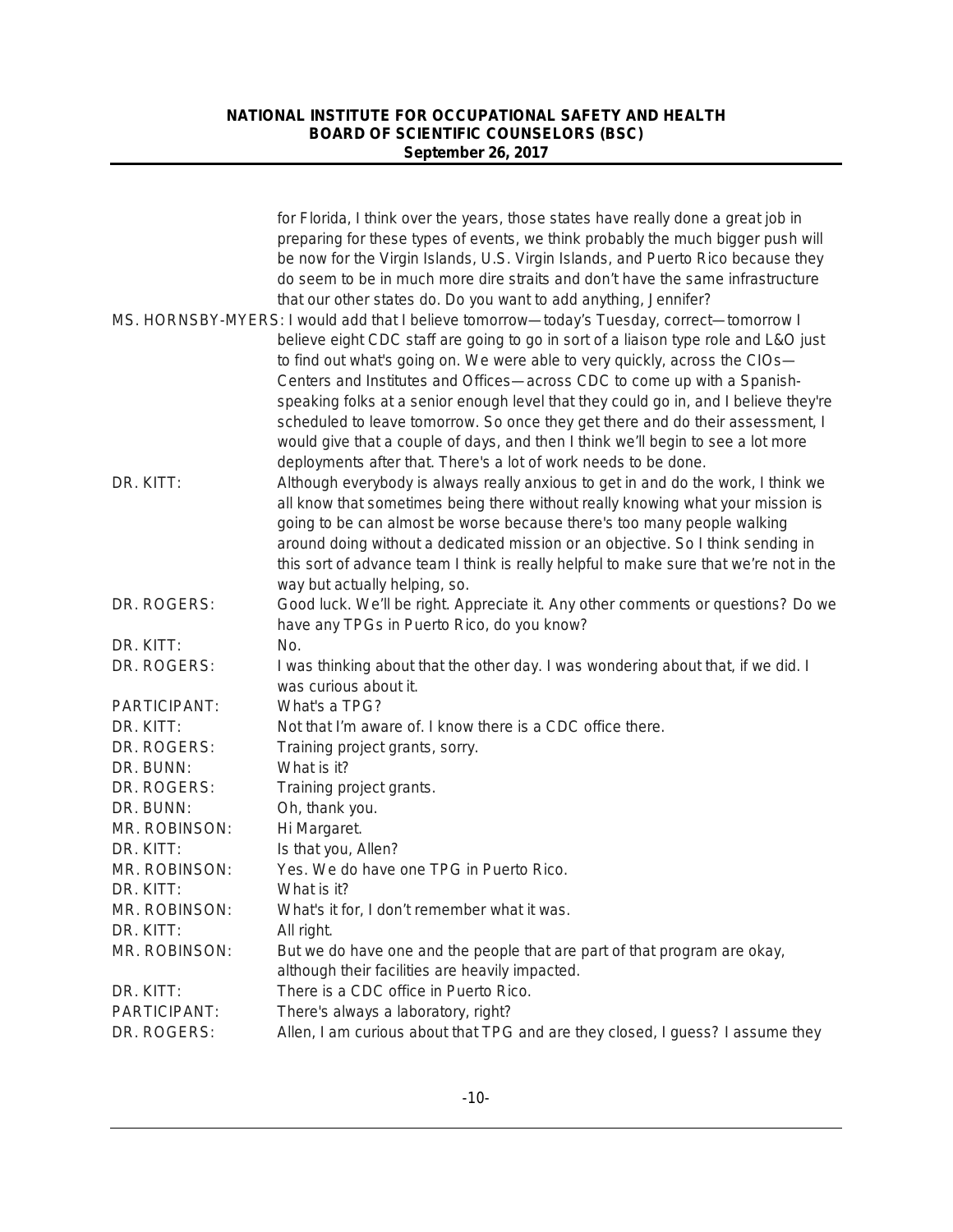|                   | must be.                                                                                                                                                                                                                                                                      |
|-------------------|-------------------------------------------------------------------------------------------------------------------------------------------------------------------------------------------------------------------------------------------------------------------------------|
| MR. ROBINSON:     | I believe they are. I'll be able to check that and send you guys a quick email about<br>that, but yes. They are impacted. They are not operational right now, but the<br>people that are part of that are all okay and their families are okay.                               |
| DR. ROGERS:       | It's just so devastating.                                                                                                                                                                                                                                                     |
| DR. KITT:         | Yes, I heard that 60% of the island is still without potable water.                                                                                                                                                                                                           |
| DR. ROGERS:       | They were showing lines this morning, it was like a mile long just to get water. So                                                                                                                                                                                           |
|                   | okay.                                                                                                                                                                                                                                                                         |
| MS. LASZCZ-DAVIS: | I've got a real quick question if I might.                                                                                                                                                                                                                                    |
| DR. ROGERS:       | Go ahead, Chris.                                                                                                                                                                                                                                                              |
| MS. LASZCZ-DAVIS: | These are excellent; they are very nicely done. Are we in a position to share these<br>outside this group?                                                                                                                                                                    |
| DR. KITT:         | Yes, I believe they are public.                                                                                                                                                                                                                                               |
| MR. GARCIA:       | They will be public once the minutes are approved.                                                                                                                                                                                                                            |
| DR. KITT:         | And they are posted to our website, right?                                                                                                                                                                                                                                    |
| MR. GARCIA:       | They will be posted.                                                                                                                                                                                                                                                          |
| MS. LASZCZ-DAVIS: | So that will be soon or?                                                                                                                                                                                                                                                      |
| MR. GARCIA:       | Well, we are required by FACA regulations to finish the minutes within 90 days<br>after the meeting, so the sooner we get them done the better, but we are required<br>by law to get them done 90 days after a meeting. But they will be public and they<br>won't be changed. |
| DR. KITT:         | But there is information in there it sounds like you want to share with some folks.                                                                                                                                                                                           |
| MS. LASZCZ-DAVIS: | Yes, just bits and piece I would just bring out so people outside can begin working<br>behind the scenes with you guys on some things that are ongoing at the state<br>level.                                                                                                 |
| DR. KITT:         | Yes, I think that would be fine.                                                                                                                                                                                                                                              |
| DR. COOPER:       | This is Sharon Cooper. If I could just follow up on that, does the same thing go for<br>any of the materials in our book for presentations today? Can any of that be<br>shared? Is it the same thing?                                                                         |
| MR. GARCIA:       | Yes, the same applies to presentations as well.                                                                                                                                                                                                                               |
| DR. COOPER:       | Okay, thank you.                                                                                                                                                                                                                                                              |
| DR. ROGERS:       | Any other comments or questions?                                                                                                                                                                                                                                              |
| PARTICIPANT:      | One question on the Puerto Rico, or perhaps it's a comment and a question. It                                                                                                                                                                                                 |
|                   | appears that over time, there has been a difference of opinion between the CDC                                                                                                                                                                                                |
|                   | and some of the public health folks in Puerto Rico vis-à-vis Zika for example and                                                                                                                                                                                             |
|                   | as companies and other folks are preparing to send teams in, it would be helpful                                                                                                                                                                                              |
|                   | to have as clear a guidance as possible on what the CDC is thinking, particularly<br>about Zika and other infectious disease exposures.                                                                                                                                       |
| DR. ROGERS:       | Yes, that's a good point.                                                                                                                                                                                                                                                     |
| PARTICIPANT:      | Because it will definitely influence, I believe, how some companies will think about<br>the who, who is going to be going.                                                                                                                                                    |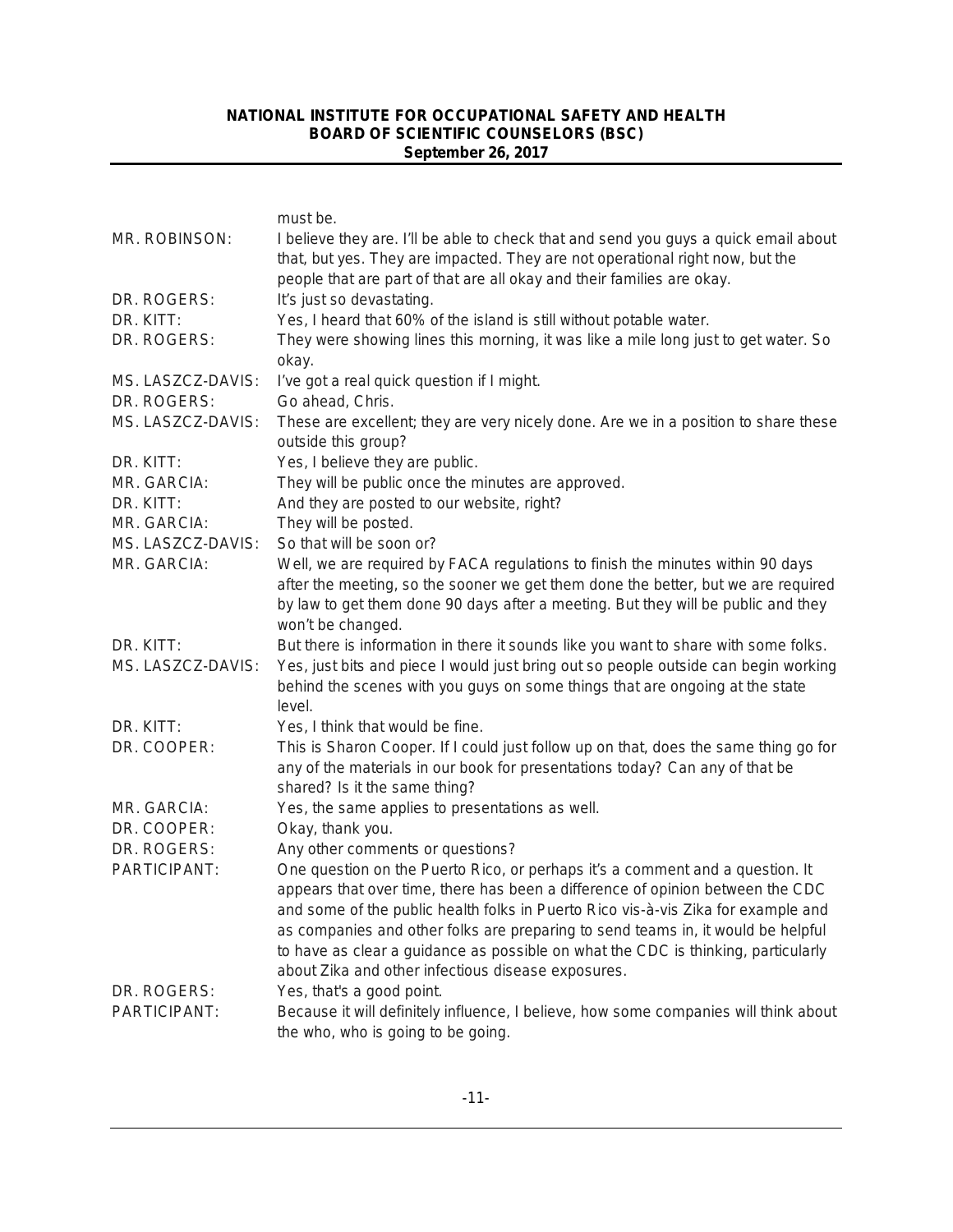| DR. ROGERS:<br>DR. REDINGER:       | Any other comments? Yes, Charles.<br>Just to highlight one thing and Chris, you might jump in on this piece with both of<br>our involvement at AIHA, the American Industrial Hygiene Association, with the<br>program, the partnership with NIOSH on the Safety Matters with young folk, and<br>there's a lot of training material prepared and an outreach effort to go into, let's<br>say, high schools. So for some of us in our communities who have been going out<br>doing health and safety presentations to high school kids, and so it's been a<br>valuable partnership with NIOSH. And Chris, I don't know how much, if you<br>followed that initiative very much.                                                                                                                                                                                                                                                                                                                                                                                                                            |
|------------------------------------|---------------------------------------------------------------------------------------------------------------------------------------------------------------------------------------------------------------------------------------------------------------------------------------------------------------------------------------------------------------------------------------------------------------------------------------------------------------------------------------------------------------------------------------------------------------------------------------------------------------------------------------------------------------------------------------------------------------------------------------------------------------------------------------------------------------------------------------------------------------------------------------------------------------------------------------------------------------------------------------------------------------------------------------------------------------------------------------------------------|
| MS. LASZCZ-DAVIS:                  | I do, and it's one of the reasons I asked the question. There were a few others<br>subjects in here that I thought I would share with others on the outside. ALS is<br>another one. There's a fair amount of work being done on the West Coast. But in<br>terms of the Young Workers' Safety Initiative, it was actually launched on the<br>West Coast under the Department of Industrial Relations. We have a 20-year-old<br>effort that's been well-substantiated financially. They've got leadership academies.<br>They've got webinars. And the only reason I know is when I was on the AIHA<br>board, I went back to California enthusiastically and said gee, look at what we can<br>do, and they said wait a second. We've been doing this for 20 years. So it's been<br>a learning process for me. So what I'd like to do is whoever has got the Young<br>Workers' Safety Initiative within NIOSH, at least connect the people. Because I'm<br>amazed at the resources that have been developed that I think have not been<br>marketed well from California's standpoint to tell you the truth. |
| DR. KITT:                          | Yes, Paul Schulte's division, EID division, he has got the folks that have been<br>working on that and there's lots of materials there. They have been working with<br>numerous states as well as AIHA and yes, there is a lot of work that's been done.                                                                                                                                                                                                                                                                                                                                                                                                                                                                                                                                                                                                                                                                                                                                                                                                                                                |
| MS. LASZCZ-DAVIS:<br>DR. ROGERS:   | Yes, there's a lack of synergy I think that perhaps we are not capitalizing on.<br>I'm curious, with the AIHA thing, is that just AIHA doing that or is there an<br>opportunity for an interdisciplinary approach to doing that?                                                                                                                                                                                                                                                                                                                                                                                                                                                                                                                                                                                                                                                                                                                                                                                                                                                                        |
| DR. REDINGER:                      | I am sure there is. It has been a couple of years since I have been on the board. I<br>think at least a driver in AIHA, a part of it was a couple of people who really had<br>passion, so a recent President of the AIHA, Steve Lacey, which was part of this<br>passion, and so he was one of the drivers behind that. And as far as the<br>interdisciplinary approach, I'm absolutely sure that's                                                                                                                                                                                                                                                                                                                                                                                                                                                                                                                                                                                                                                                                                                     |
| MS. LASZCZ-DAVIS:                  | I know the training has—they are companion pieces. I don't think you can work<br>with safety and health in isolation.                                                                                                                                                                                                                                                                                                                                                                                                                                                                                                                                                                                                                                                                                                                                                                                                                                                                                                                                                                                   |
| DR. KITT:                          | And they've also been working with other groups, temp agencies as well as Boys<br>and Girl Scouts of America and other organizations as well.                                                                                                                                                                                                                                                                                                                                                                                                                                                                                                                                                                                                                                                                                                                                                                                                                                                                                                                                                           |
| MS. LASZCZ-DAVIS:<br>DR. REDINGER: | STEM programs. It just goes on and on and on.<br>You know, Bonnie, what I thought of with that is a piece that at least my<br>recollection of those modules is about how to be safe and health in the workplace<br>is what the profession is. But as far as in getting folk excited about the profession,                                                                                                                                                                                                                                                                                                                                                                                                                                                                                                                                                                                                                                                                                                                                                                                               |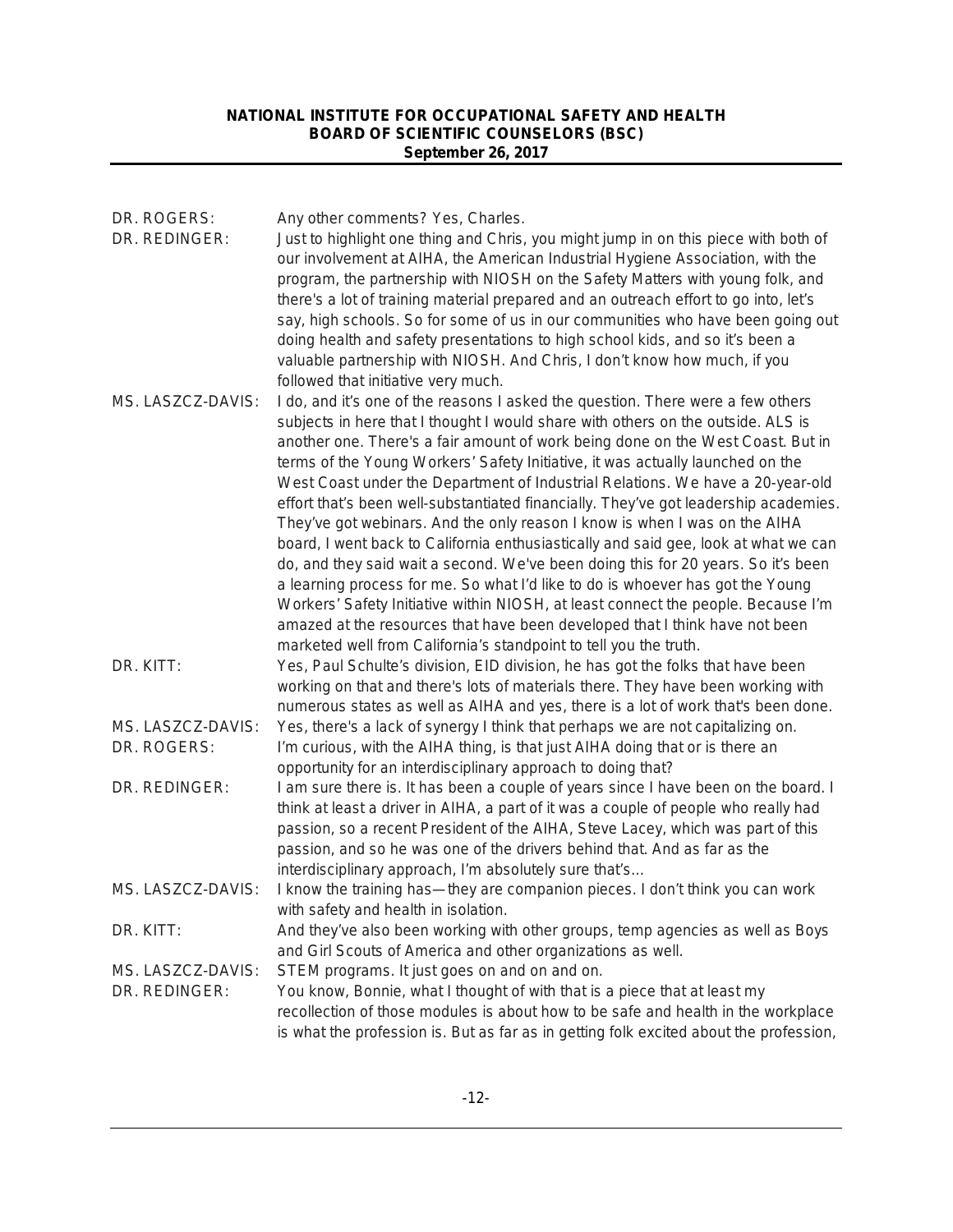|                   | occupational nursing, so that's just one example. I'm not sure there would be an<br>occupational nursing component to it but                                                                                                                                                                                                                                                                                                                                                                                                                                                                                                                      |
|-------------------|---------------------------------------------------------------------------------------------------------------------------------------------------------------------------------------------------------------------------------------------------------------------------------------------------------------------------------------------------------------------------------------------------------------------------------------------------------------------------------------------------------------------------------------------------------------------------------------------------------------------------------------------------|
| DR. ROGERS:       | Well, that's why I'm curious about whether nursing or medicine are involved in<br>that. That could be a                                                                                                                                                                                                                                                                                                                                                                                                                                                                                                                                           |
| DR. REDINGER:     | In my recollection, it wasn't that strong.                                                                                                                                                                                                                                                                                                                                                                                                                                                                                                                                                                                                        |
| MS. LASZCZ-DAVIS: | Not yet. But I know ASSE is beginning to have some initial discussions about<br>some involvement in that, and it's fairly embryonic. But like I say, I think it's a<br>seamless (welt @ 00:30:30); it will all begin to fuse.                                                                                                                                                                                                                                                                                                                                                                                                                     |
| DR. KITT:         | I don't know if Paul is on. Paul, are you on, in Cincinnati? There have been a lot of<br>outreach groups they've been working. But there's always opportunities to<br>continue to expand that I would say.                                                                                                                                                                                                                                                                                                                                                                                                                                        |
| DR. ROGERS:       | But that might be something I think that could be really useful with the<br>professional societies in particular, to group together and-                                                                                                                                                                                                                                                                                                                                                                                                                                                                                                          |
| PARTICIPANT:      | I know AOHP's work, they put a program together specifically to go out to like<br>nursing schools, to educate nursing students about occupational health.                                                                                                                                                                                                                                                                                                                                                                                                                                                                                         |
| DR. KITT:         | Is that a topic that we've talked about at the BSC meeting, Paul, do you recall?                                                                                                                                                                                                                                                                                                                                                                                                                                                                                                                                                                  |
| DR. MIDDENDORF:   | I don't believe so.                                                                                                                                                                                                                                                                                                                                                                                                                                                                                                                                                                                                                               |
| DR. KITT:         | It might be something to                                                                                                                                                                                                                                                                                                                                                                                                                                                                                                                                                                                                                          |
| DR. MIDDENDORF:   | No, I'm sorry. No, we haven't. We have a representative from ASSE here who<br>wanted to say something too.                                                                                                                                                                                                                                                                                                                                                                                                                                                                                                                                        |
| PARTICIPANT:      | ASSE and AIHA and NSC, we have been working with-there's a group called<br>Intersociety which also includes the occ docs and the nurses, and we have been<br>having these kind of discussions about how to get it out as a larger profession and<br>as Chris said, also within ASSE, we are developing a total worker health<br>committee. Our research agenda, one of our top three things is integrating worker<br>wellness into the safety piece. So there are a lot of things moving forward, but it's<br>always good to come to things like this and talk to the other groups and make<br>sure we're all sharing everything with each other. |
| DR. REDINGER:     | So this is about both young workers and infusing occupational health and safety<br>education into young workers broadly as they enter the workforce, but it's also<br>about young workers, young professionals entering the occupational safety and<br>health professions. It's about both of those things?                                                                                                                                                                                                                                                                                                                                       |
| PARTICIPANT:      | Yes. At least from AIHA, I think AIHA's focus might be more about this as a<br>profession. So as you're looking for where you may go with your career or your<br>life.                                                                                                                                                                                                                                                                                                                                                                                                                                                                            |
| DR. ROGERS:       | Versus this is a hazard.                                                                                                                                                                                                                                                                                                                                                                                                                                                                                                                                                                                                                          |
| PARTICIPANT:      | Yes.                                                                                                                                                                                                                                                                                                                                                                                                                                                                                                                                                                                                                                              |
| MS. LASZCZ-DAVIS: | And versus what California has been trying to do is the workers, the young people<br>is one area of focus, but the truth is it's really important to get the employers<br>onboard, the small businesses particularly. So we are working with the State to<br>see whether or not from an entry side of things, where high school kids are able to                                                                                                                                                                                                                                                                                                  |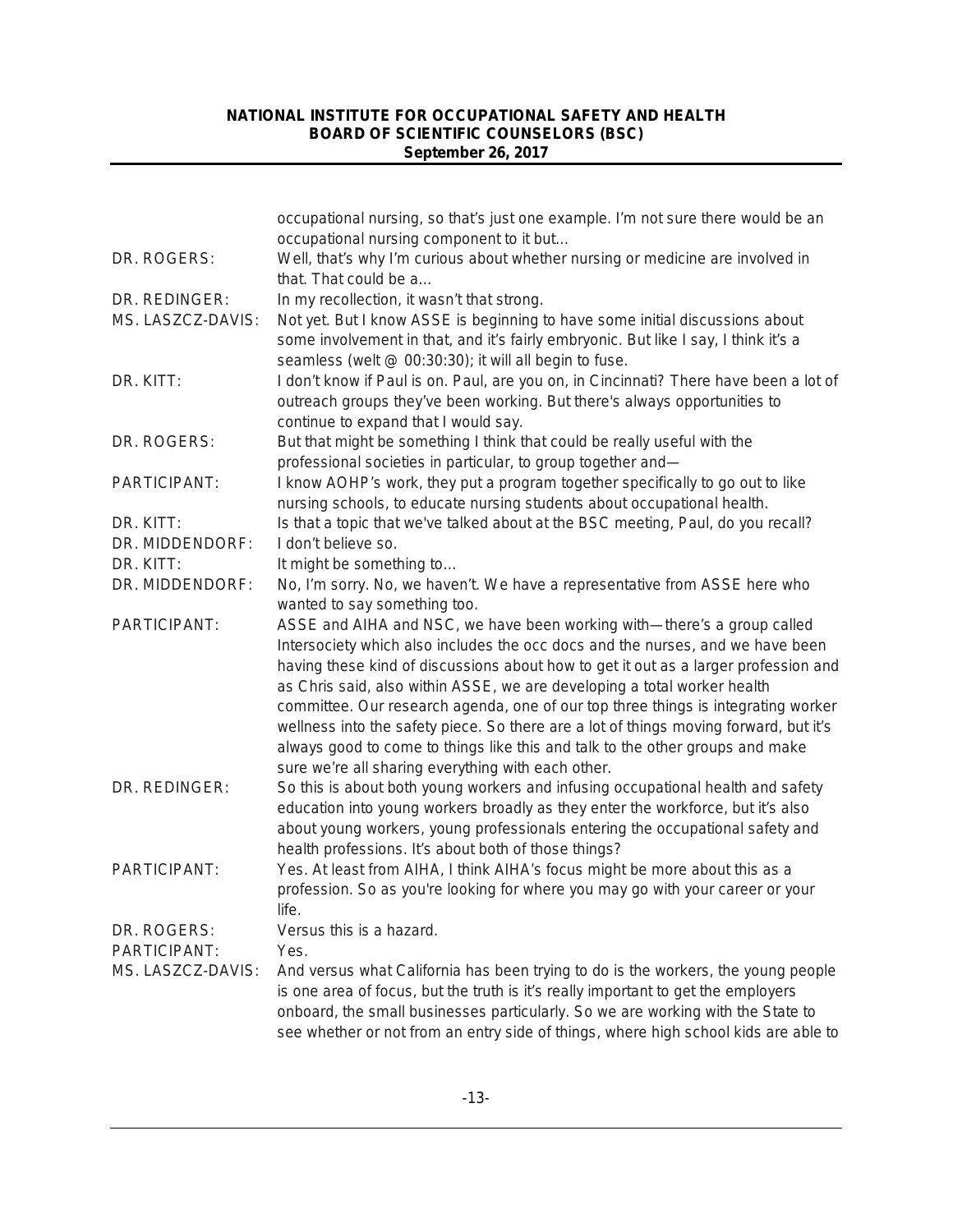|                 | get their first jobs, they go through required training before they even get out in the<br>workplace. And we're also working with the Chambers of Commerce, we're<br>working with the legislation. Unless you get the employers in the position of having<br>to do these things, you really don't have the push-pull system in place, you know.                                                                                                                                                                                                                                                                                                                                                                                                                                                                                                                                  |
|-----------------|----------------------------------------------------------------------------------------------------------------------------------------------------------------------------------------------------------------------------------------------------------------------------------------------------------------------------------------------------------------------------------------------------------------------------------------------------------------------------------------------------------------------------------------------------------------------------------------------------------------------------------------------------------------------------------------------------------------------------------------------------------------------------------------------------------------------------------------------------------------------------------|
| DR. ROGERS:     | No, but the interesting thing is, as you are talking about all these people retiring,<br>etc., and unfortunately we are getting older, like it or not. So we will be departing<br>at some point. But we really do need to have new professionals in occupational<br>safety and health, and that's not just IH and it's not just safety but it's the whole<br>package. So I think that would be a really good initiative for NIOSH to look at in<br>terms of the whole interdisciplinary package. I'm thinking since you mentioned<br>that, take the nurse and the physician and the safety person or the ergonomic<br>person or whatever, and have a discussion at these secondary institutions of<br>education, and let people know what we do.                                                                                                                                 |
| PARTICIPANT:    | NACOSH did a big initiative on this last year. I don't know if you're all familiar with<br>the OSHA Advisory Council. And I believe they haven't met yet this year. There's<br>been some sort of—they haven't been able to get together—but their last meeting,<br>they spent probably half the meeting on talking about that. It's probably a year-<br>long project, and so I think there's-                                                                                                                                                                                                                                                                                                                                                                                                                                                                                    |
| DR. ROGERS:     | What are they doing though, do you know?                                                                                                                                                                                                                                                                                                                                                                                                                                                                                                                                                                                                                                                                                                                                                                                                                                         |
| PARTICIPANT:    | John's going to speak.                                                                                                                                                                                                                                                                                                                                                                                                                                                                                                                                                                                                                                                                                                                                                                                                                                                           |
| DR. PIACENTINO: | Hello, everybody. John Piacentino, I'm the NIOSH representative or liaison to<br>NACOSH. And to answer your question, Bonnie, it was—and thank you for<br>reminding folks-NACOSH did look into the occupational safety and health of<br>course. It was an initiative that they started, I would say maybe about two years<br>ago, NIOSH certainly made them aware of several workforce assessments that it<br>had conducted over the years, and provided them with other information and the<br>workgroup is in the process of working on it. And as you point out, there has not<br>been a meeting yet scheduled for this year, so there might be an opportunity to<br>see with this group how to progress the initiative. At the same time, we could<br>certainly make available the information that we supplied to NACOSH and do an<br>update here if that would be helpful. |
| DR. LEMASTERS:  | This is Grace LeMasters. We've had, for years and years, an occupational health<br>medicine training program at the University of Cincinnati, as you well know. But<br>many of these occupational medicine programs are closing. Ours may. And I have<br>just seen a steady, steady decline in occupational medicine programs ending and<br>there's no replacements. So I predict a huge shortage in occupational medicine.<br>We also have an occupational nursing program but I'm not familiar with that, but<br>ours has gone steadily down and I wonder what can be done about it. Just<br>nationally is my concern, because 30 years ago it was a very vibrant, occupational<br>medicine. So are you guys thinking about that?                                                                                                                                              |
| DR. PIACENTINO: | Yes, so it's a great comment and in fact, I think it was maybe two years ago,                                                                                                                                                                                                                                                                                                                                                                                                                                                                                                                                                                                                                                                                                                                                                                                                    |
|                 |                                                                                                                                                                                                                                                                                                                                                                                                                                                                                                                                                                                                                                                                                                                                                                                                                                                                                  |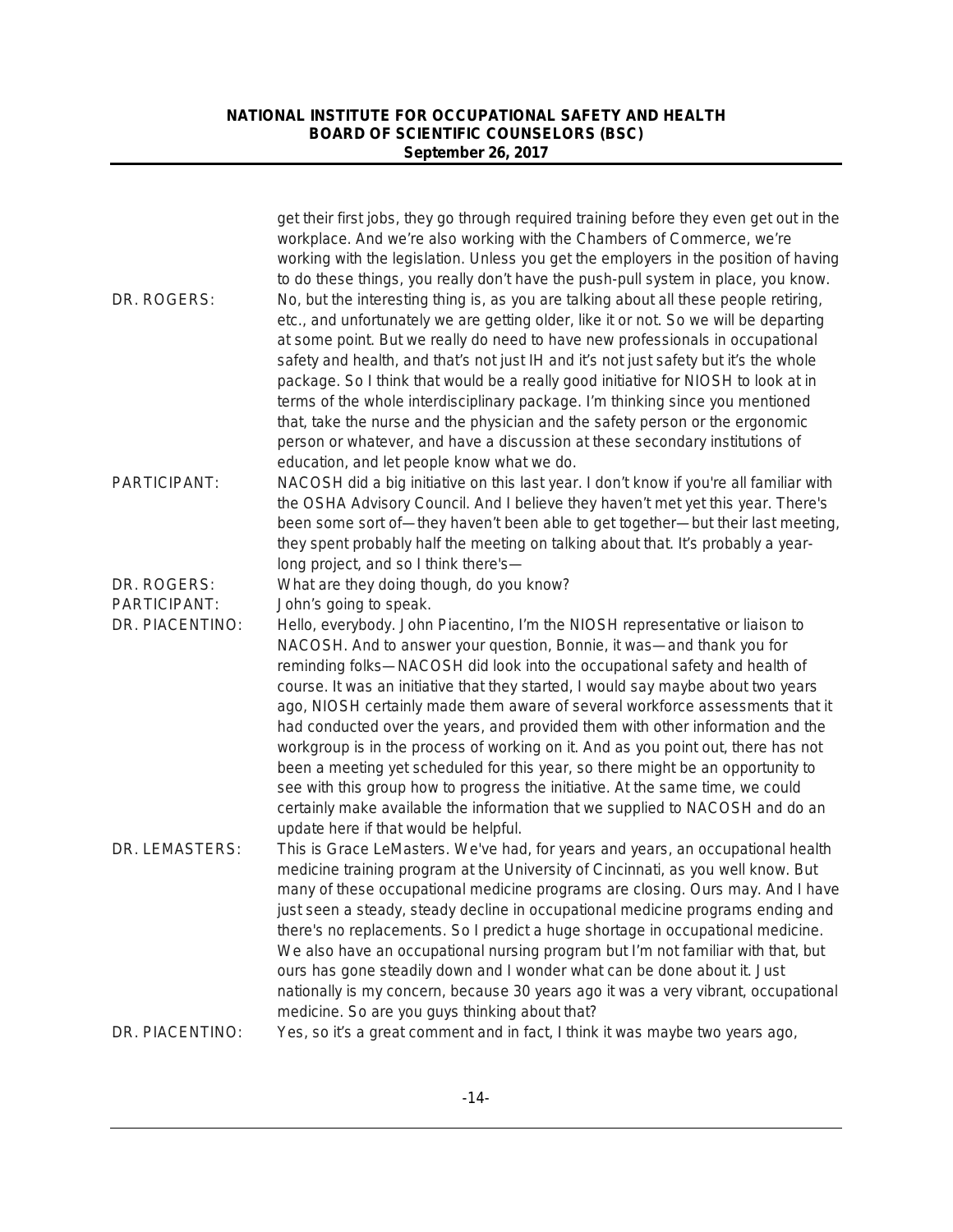|                          | Sarah Felknor, who is our Associate Director for Research Integration, did a very<br>nice presentation at the American Occupational Health Conference. In this<br>presentation, she addressed the issue not only for occupational medicine<br>physicians but for other professions-occupational safety and health<br>professionals. And again, the presentation maps out what the pipeline of<br>professionals are, issues that seem to be facing the training programs associated<br>with those professionals and trying to think forward in terms of the future. This is<br>something that if the committee is interested in, we could certainly bring that<br>information.                                                                                                                                                                                                                                                                                                                                           |
|--------------------------|-------------------------------------------------------------------------------------------------------------------------------------------------------------------------------------------------------------------------------------------------------------------------------------------------------------------------------------------------------------------------------------------------------------------------------------------------------------------------------------------------------------------------------------------------------------------------------------------------------------------------------------------------------------------------------------------------------------------------------------------------------------------------------------------------------------------------------------------------------------------------------------------------------------------------------------------------------------------------------------------------------------------------|
| DR. LEMASTERS:           | Have there been any projections, like let's say five-, ten-year projections? I'd be<br>happy to work on that committee if you need volunteers.                                                                                                                                                                                                                                                                                                                                                                                                                                                                                                                                                                                                                                                                                                                                                                                                                                                                          |
| DR. PIACENTINO:          | I don't know.                                                                                                                                                                                                                                                                                                                                                                                                                                                                                                                                                                                                                                                                                                                                                                                                                                                                                                                                                                                                           |
| DR. KITT:<br>DR. ROGERS: | I think Sarah actually might be on the phone. Are you on the phone, Sarah?<br>Allen is. Allen? We see you. We know you're there.                                                                                                                                                                                                                                                                                                                                                                                                                                                                                                                                                                                                                                                                                                                                                                                                                                                                                        |
| DR. KITT:                | You can't hide.                                                                                                                                                                                                                                                                                                                                                                                                                                                                                                                                                                                                                                                                                                                                                                                                                                                                                                                                                                                                         |
| DR. ROGERS:              | You can't hide; we know you're there.                                                                                                                                                                                                                                                                                                                                                                                                                                                                                                                                                                                                                                                                                                                                                                                                                                                                                                                                                                                   |
| MR. ROBINSON:            | Okay, yes. John has the most current information that we have about this issue of<br>occupational physicians and occupational health nurses that Sarah presented was<br>prepared in part in response to working with physicians groups. I think ACGME as<br>a matter of fact, I believe, John, you will remember better than I if that was part of<br>the reason for doing that or not. John?                                                                                                                                                                                                                                                                                                                                                                                                                                                                                                                                                                                                                           |
| DR. PIACENTINO:          | I'm not sure if that was necessarily-I know that the American Occupational<br>Health Conference, the Planning Committee expressed an interest in that beyond<br>just other interactions that we had, meaning NIOSH had, with the American<br>College of Occupational and Environmental Medicine. So I suspect that the two<br>are very closely linked and so the interest sort of continued on.                                                                                                                                                                                                                                                                                                                                                                                                                                                                                                                                                                                                                         |
| MR. ROBINSON:            | It was ACOEM, thank you. So we can get that information to you all.                                                                                                                                                                                                                                                                                                                                                                                                                                                                                                                                                                                                                                                                                                                                                                                                                                                                                                                                                     |
| DR. STOUT:               | Ron Stout. I had the pleasure of serving as Vice Chair of the American Board of<br>Preventive Medicine for about nine years, working with Judith and John and<br>others, and we saw over that timeframe about a 50% reduction in folks sitting for<br>the boards. With my hat on as Medical Director for Procter & Gamble, it's<br>becoming increasing difficult to find physicians who are schooled in the art of<br>health and safety, and particularly the regulatory response, to provide the insight<br>to our clinics and our employee populations. I could be wrong but one of the<br>largest opportunities that I have seen over time is the difference that preventive<br>medicine training programs-occupational, preventive and aerospace-have from<br>a funding perspective vis-à-vis other residencies. And occupational medicine, and<br>John and Judith could probably give you better details than my poor memory can,<br>depends on NIOSH training grants and similar funding to a much greater degree |
|                          | than any similar programs. We don't get the Medicare funding for these training<br>programs. So as NIOSH funding decreases, the programs dry up, the pipeline                                                                                                                                                                                                                                                                                                                                                                                                                                                                                                                                                                                                                                                                                                                                                                                                                                                           |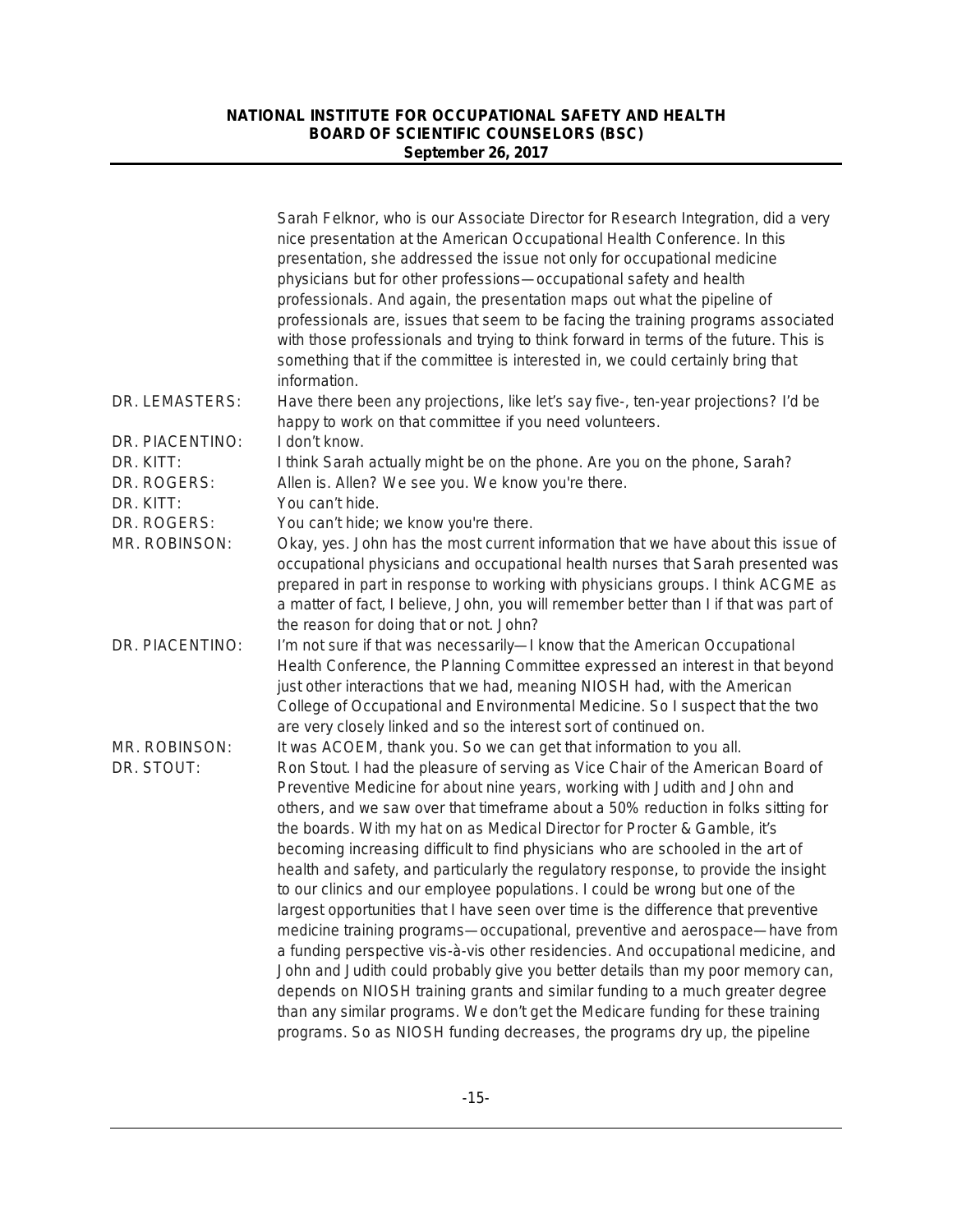|                             | dries up, and the pipeline is almost at the point where that critical mass necessary<br>to have a vibrant community is at risk.                                                                                                                                                                                                                                                                                                                                                                                                                                                                                                                                                                                                                                                                                                                                                                                                                                                                                                                                                                                                                                                                                                                                                                               |
|-----------------------------|---------------------------------------------------------------------------------------------------------------------------------------------------------------------------------------------------------------------------------------------------------------------------------------------------------------------------------------------------------------------------------------------------------------------------------------------------------------------------------------------------------------------------------------------------------------------------------------------------------------------------------------------------------------------------------------------------------------------------------------------------------------------------------------------------------------------------------------------------------------------------------------------------------------------------------------------------------------------------------------------------------------------------------------------------------------------------------------------------------------------------------------------------------------------------------------------------------------------------------------------------------------------------------------------------------------|
| PARTICIPANT:                | I think it is at that point, frankly.                                                                                                                                                                                                                                                                                                                                                                                                                                                                                                                                                                                                                                                                                                                                                                                                                                                                                                                                                                                                                                                                                                                                                                                                                                                                         |
|                             |                                                                                                                                                                                                                                                                                                                                                                                                                                                                                                                                                                                                                                                                                                                                                                                                                                                                                                                                                                                                                                                                                                                                                                                                                                                                                                               |
| DR. ROGERS:<br>PARTICIPANT: | Yes, I agree.<br>Just to add to what everyone said and Dr. Piacentino said, as a program director,<br>I think one of the biggest challenges for program directors is funding. I just came<br>from the RAC meeting from one of the programs, a prestigious program, and they<br>were saying, I think for the first time, that we may not be accepting anyone this<br>year because we are not sure that we are having funding. So we can't accept<br>someone and then when they show up, say oh, sorry, by the way, we didn't get<br>funding. I know that the NIOSH funding has dropped tremendously and there is<br>HRSA funding, which actually was quite robust but it only funded a few programs,<br>and I know that at least one program lost funding from HRSA this year in terms of<br>some of their residents. So I think it's a little bit demoralizing for program directors<br>that I talk to because they are all-in, they want to do this, then they have no<br>funding. And then also another situation which I think is going to be remedied is<br>the ACGME, which is the Accreditation Council for Graduate Medical Education,<br>which governs what we do in terms of educating people, and the ABPM, which<br>governs the exam, at least for occ med, the requirements have not been aligned |
|                             | over the past five years. So that's been a source of frustration for program                                                                                                                                                                                                                                                                                                                                                                                                                                                                                                                                                                                                                                                                                                                                                                                                                                                                                                                                                                                                                                                                                                                                                                                                                                  |
|                             | directors.                                                                                                                                                                                                                                                                                                                                                                                                                                                                                                                                                                                                                                                                                                                                                                                                                                                                                                                                                                                                                                                                                                                                                                                                                                                                                                    |
| DR. ROGERS:                 | Say that again.                                                                                                                                                                                                                                                                                                                                                                                                                                                                                                                                                                                                                                                                                                                                                                                                                                                                                                                                                                                                                                                                                                                                                                                                                                                                                               |
| PARTICIPANT:                | Their requirements have not been aligned. So the ACGME will say we need this,<br>the ABPM will say we need this, and then the program director is saying, well-                                                                                                                                                                                                                                                                                                                                                                                                                                                                                                                                                                                                                                                                                                                                                                                                                                                                                                                                                                                                                                                                                                                                               |
| DR. ROGERS:                 | And what happens then?                                                                                                                                                                                                                                                                                                                                                                                                                                                                                                                                                                                                                                                                                                                                                                                                                                                                                                                                                                                                                                                                                                                                                                                                                                                                                        |
| PARTICIPANT:                | Well, then you have to do a dance to figure out how to make both happy. And<br>then sometimes the requirements are a little vague and then they go, oh well, we<br>meant this. I don't want to necessarily focus on that but it's just a lot of little things<br>that affect residency programs for doctors and, at least in my experience being-<br>the program directors meet on an annual basis at the conference, and we've had<br>quite a few of them move on and they just said I can't do this any more. And I also<br>feel like as occupational medicine physicians—I don't know if other people in the<br>room feel that way-no one knows what you do. They go oh, you mean<br>occupational therapy? And I just feel like as a group, we just need to represent<br>ourselves in a light, in a true light of what we really do, which is amazing I think. I<br>am in the field, I changed from internal medicine, but I feel like we need to get it<br>out there, and we talk about critical mass, and I'm concerned about that. And I am<br>concerned about people training to be academic occupational medicine, whether<br>it's in the nursing or medicine. We had a nursing program at Penn-we no longer<br>have it-for PhDs. It's just a little sad.                                             |
| DR. REDINGER:               | Thanks, Bonnie. Charles Redinger. Bonnie and Margaret, it might make sense to                                                                                                                                                                                                                                                                                                                                                                                                                                                                                                                                                                                                                                                                                                                                                                                                                                                                                                                                                                                                                                                                                                                                                                                                                                 |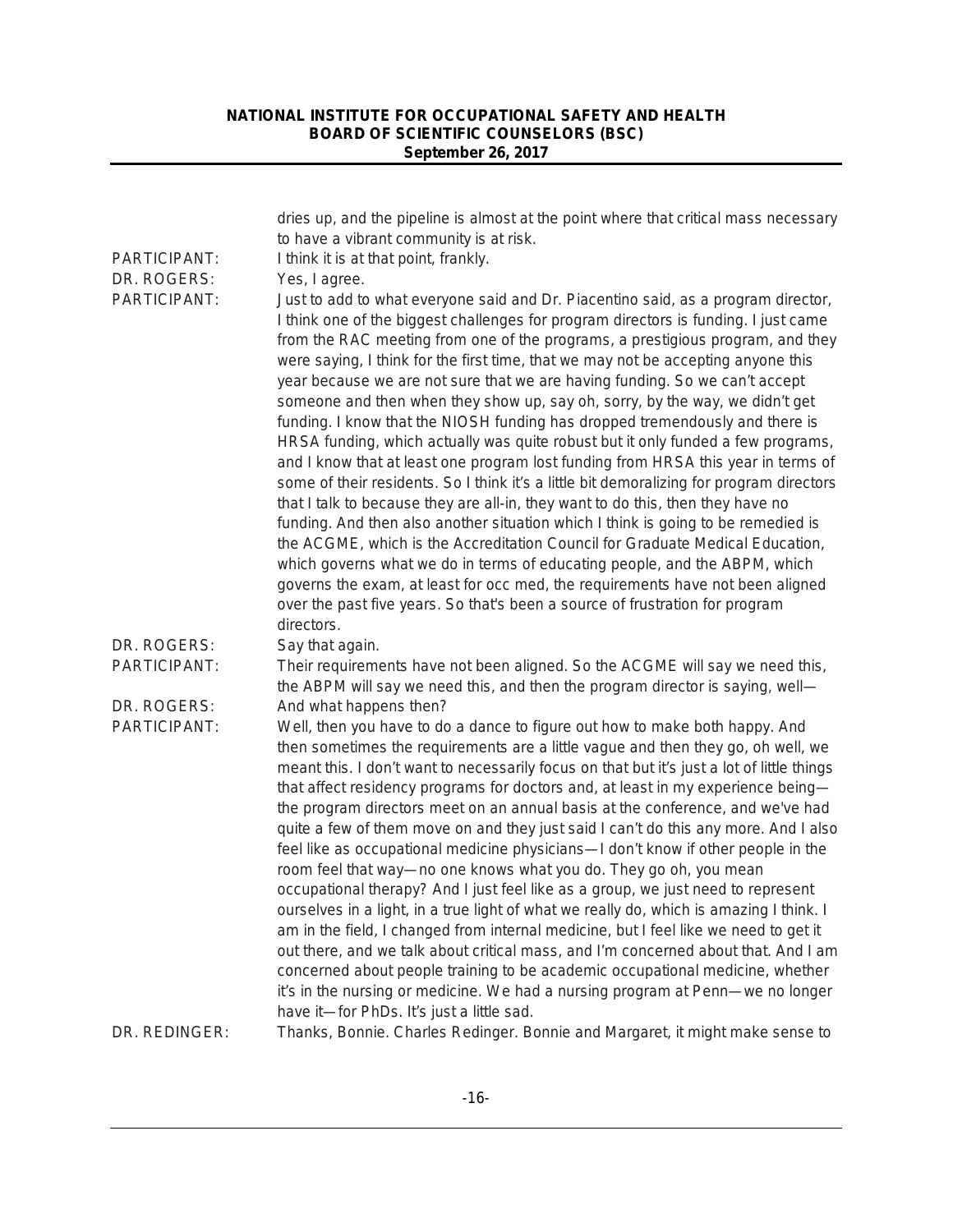|               | have this be a topic to get a future meeting, like the state of the profession maybe.<br>With all that's been said, I am sure there's some folk in NIOSH who really have a<br>pulse on this. In the circles I run in, which are narrow compared to the wideness of<br>what's in this room, of industrial hygiene, there are similar sort of statistics with IH<br>programs, and Mark might jump in on this with Berkeley. But certainly at Michigan,<br>just going to alumni rah-rah stuff, is hearing about that enrolments have been<br>down and that even-everywhere-and that there's in some circles even using<br>different labels to define industrial hygiene and say "exposure science". So that's<br>an intriguing thing. So in our different domains of public health or occupational<br>health, what are some of the trends of is it exposure science maybe now and not<br>industrial hygiene? But that I think would be a real robust topic at one of our<br>meetings. |
|---------------|------------------------------------------------------------------------------------------------------------------------------------------------------------------------------------------------------------------------------------------------------------------------------------------------------------------------------------------------------------------------------------------------------------------------------------------------------------------------------------------------------------------------------------------------------------------------------------------------------------------------------------------------------------------------------------------------------------------------------------------------------------------------------------------------------------------------------------------------------------------------------------------------------------------------------------------------------------------------------------|
| DR. ROGERS:   | Yes, my question, I didn't know it was going to prompt this sort of major<br>discussion, was just an innocent question about interdisciplinary stuff. But I think,<br>and we're going to have to move on anyway, but I think that is important. And then                                                                                                                                                                                                                                                                                                                                                                                                                                                                                                                                                                                                                                                                                                                           |
|               | also, and Allen, I think you and I have talked-or at least I know I've talked with<br>Elizabeth-about this too is where community colleges fit in as well, because we<br>do nothing. And I don't mean nothing in terms of nothing-nothing, but we do very<br>little in terms of education with community college people, whether it's a                                                                                                                                                                                                                                                                                                                                                                                                                                                                                                                                                                                                                                            |
|               | professional group. But if you look at community colleges, there are very few<br>programs. I don't even know of-I know in North Carolina we have nothing in<br>terms of occupational safety and health types of programs in community colleges,                                                                                                                                                                                                                                                                                                                                                                                                                                                                                                                                                                                                                                                                                                                                    |
|               | and I don't know how true that is across the country but I think it's a big missed<br>opportunity for us, particularly when you go to work sites and the people who are<br>responsible for occupational safety and health have never been educated in                                                                                                                                                                                                                                                                                                                                                                                                                                                                                                                                                                                                                                                                                                                              |
|               | occupational safety and health. And I'm not talking about the professional crowd,<br>but it is what it is. So you've got the history major or the English major or<br>whatever, and they've been thrown into this position, and we need to do                                                                                                                                                                                                                                                                                                                                                                                                                                                                                                                                                                                                                                                                                                                                      |
|               | something with that I think. It's just an important group of people who are being<br>educated in community colleges because they don't want to go to a four-year<br>program, and they don't need to. They're out there to make a living, and we need<br>to pay attention to that a little bit. Let's take two more comments. John, I know<br>you've been chomping at the bit.                                                                                                                                                                                                                                                                                                                                                                                                                                                                                                                                                                                                      |
| DR. CULVENOR: | Bonnie, I realize you want to move on but this is alarming and it's serious and we<br>are at the other end of it in Australia. It began probably 20 years ago and it really<br>is alarming to hear this. We entered a spiral of destruction of education. There<br>were policy settings that caused it and continue to cause it, and if you act now,<br>everyone's interested in it. You said you didn't realize it was going to be<br>interesting. If one realizes it's important, well, treat it as being important because                                                                                                                                                                                                                                                                                                                                                                                                                                                      |
| DR. ROGERS:   | we're out the other end of it and it's no good.<br>Oh, good. Thank you. Terry?                                                                                                                                                                                                                                                                                                                                                                                                                                                                                                                                                                                                                                                                                                                                                                                                                                                                                                     |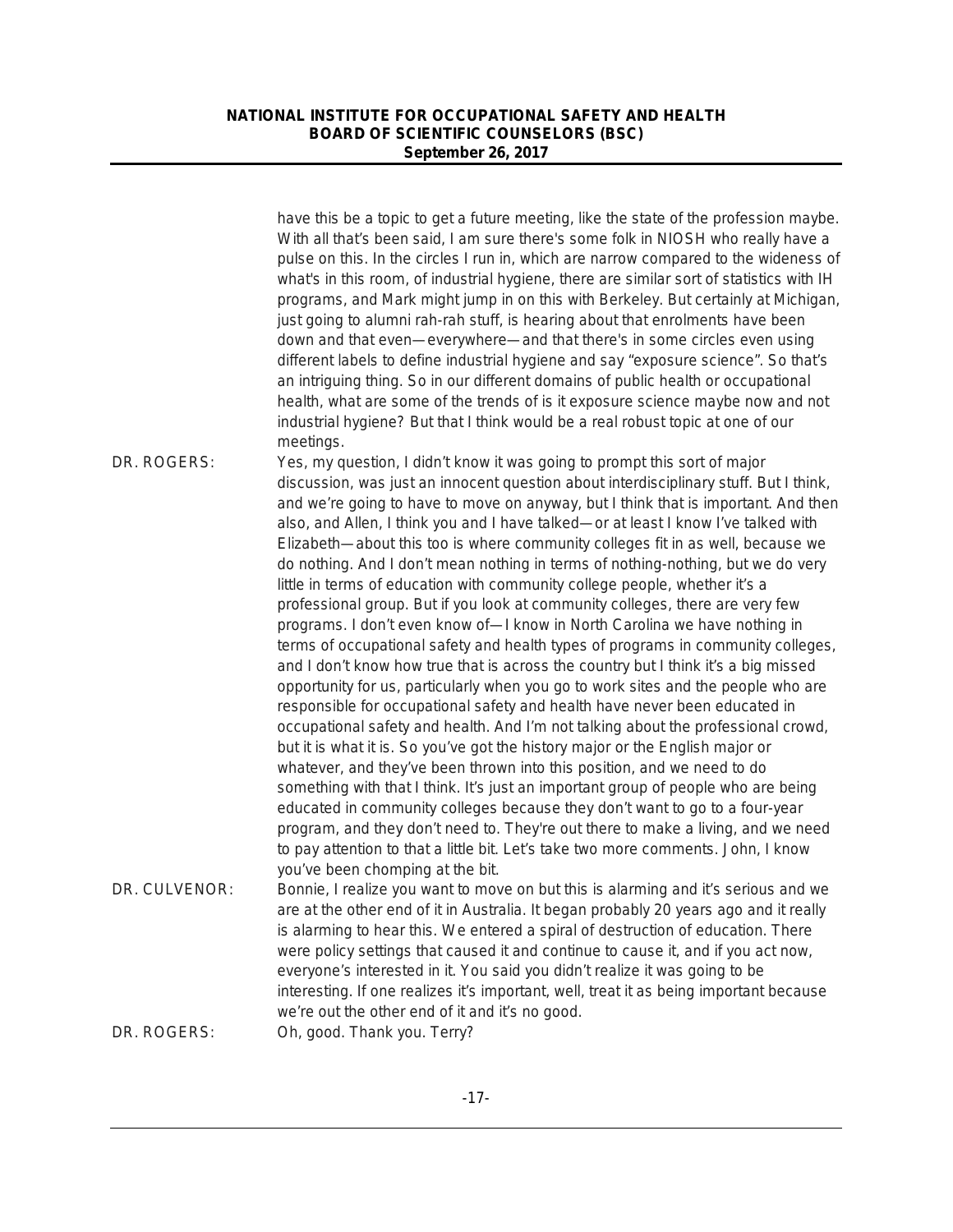| DR. BUNN:       | Yes, Terry Bunn. I would just like to have us consider a whole set of thoughts<br>actually on the critical state of occupational safety and health professions overall,                                                                                                                                                                                                                                                                                                              |
|-----------------|--------------------------------------------------------------------------------------------------------------------------------------------------------------------------------------------------------------------------------------------------------------------------------------------------------------------------------------------------------------------------------------------------------------------------------------------------------------------------------------|
|                 | a broad category, and trends over time.                                                                                                                                                                                                                                                                                                                                                                                                                                              |
| DR. ROGERS:     | Exactly.                                                                                                                                                                                                                                                                                                                                                                                                                                                                             |
| DR. BUNN:       | And projected trends in the next five, ten years.                                                                                                                                                                                                                                                                                                                                                                                                                                    |
| DR. ROGERS:     | Even longer.                                                                                                                                                                                                                                                                                                                                                                                                                                                                         |
| DR. BUNN:       | It's grim.                                                                                                                                                                                                                                                                                                                                                                                                                                                                           |
| DR. ROGERS:     | It is grim. John, is that something that you would be?                                                                                                                                                                                                                                                                                                                                                                                                                               |
| DR. PIACENTINO: | Yes, we would be happy to arrange, organize a meeting to discuss this. I just<br>wanted to have Grace-you guys are going to do all professions, trends over time<br>and projections, right?                                                                                                                                                                                                                                                                                          |
| DR. LEMASTERS:  | Right, I would starting in the Seventies forward, and look at the numbers in<br>nursing, IH, occupational medicine, key elements. Looking at trends over time and<br>then projected if we continue on the track we're on.                                                                                                                                                                                                                                                            |
| DR. REDINGER:   | Grace, the Sixties might also make sense if the data are there, just because I<br>think there's a bump with OSHA in the Seventies.                                                                                                                                                                                                                                                                                                                                                   |
| DR. LEMASTERS:  | Okay, I'd go with that. Sixties.                                                                                                                                                                                                                                                                                                                                                                                                                                                     |
| DR. ROGERS:     | It would also leave time too for discussion of possible brainstorming of strategies.<br>There's so many hands going up; we'll schedule a week meeting for this topic. I<br>thought there was like a lull in the conversation and I thought, well, let me ask this<br>important question since Charles brought it up, but we have no minutes left. Let's<br>see who has not spoken.                                                                                                   |
| DR. GRUDEN:     | MaryAnn Gruden. One final comment might be not only to look at the trends but<br>what can we do, how can we use the expertise from the folks who are retiring. Are<br>there creative ways that we can tap into their expertise? And maybe they don't<br>want to work full-time. Maybe there is a way to do job share or whatever.                                                                                                                                                    |
| PARTICIPANT:    | Or to teach. They could teach.                                                                                                                                                                                                                                                                                                                                                                                                                                                       |
| DR. ROGERS:     | One comment from the phone? Or I shouldn't say one but anybody on the phone,<br>because I don't get to see your face so I can't tell. Good, Mark.                                                                                                                                                                                                                                                                                                                                    |
| DR. NICAS:      | Mark Nicas. Just what Charles has said, that you see Berkeley—the only reason<br>there continues to be an IH program at UC Berkeley is because there's NIOSH<br>funding. And if that NIOSH funding goes away from Berkeley but beyond<br>Berkeley, the other IH programs, as it decreases, guaranteed so will the number<br>of students. It's just the way it is. There's no other funding source that the states<br>are putting into it, and to believe that they are is a fantasy. |
| DR. ROGERS:     | Well, the whole thing is pretty interesting actually. So we'll plan for that, Alberto,<br>and all right.                                                                                                                                                                                                                                                                                                                                                                             |
| DR. COURTNEY:   | Bonnie, this is Ted Courtney.                                                                                                                                                                                                                                                                                                                                                                                                                                                        |
| DR. ROGERS:     | All right, Ted.                                                                                                                                                                                                                                                                                                                                                                                                                                                                      |
| DR. COURTNEY:   | Just want to toss in that in this discussion, whenever we are at that point together<br>in the future, just to see if we can loop a guest in from ORC. I think they might be                                                                                                                                                                                                                                                                                                         |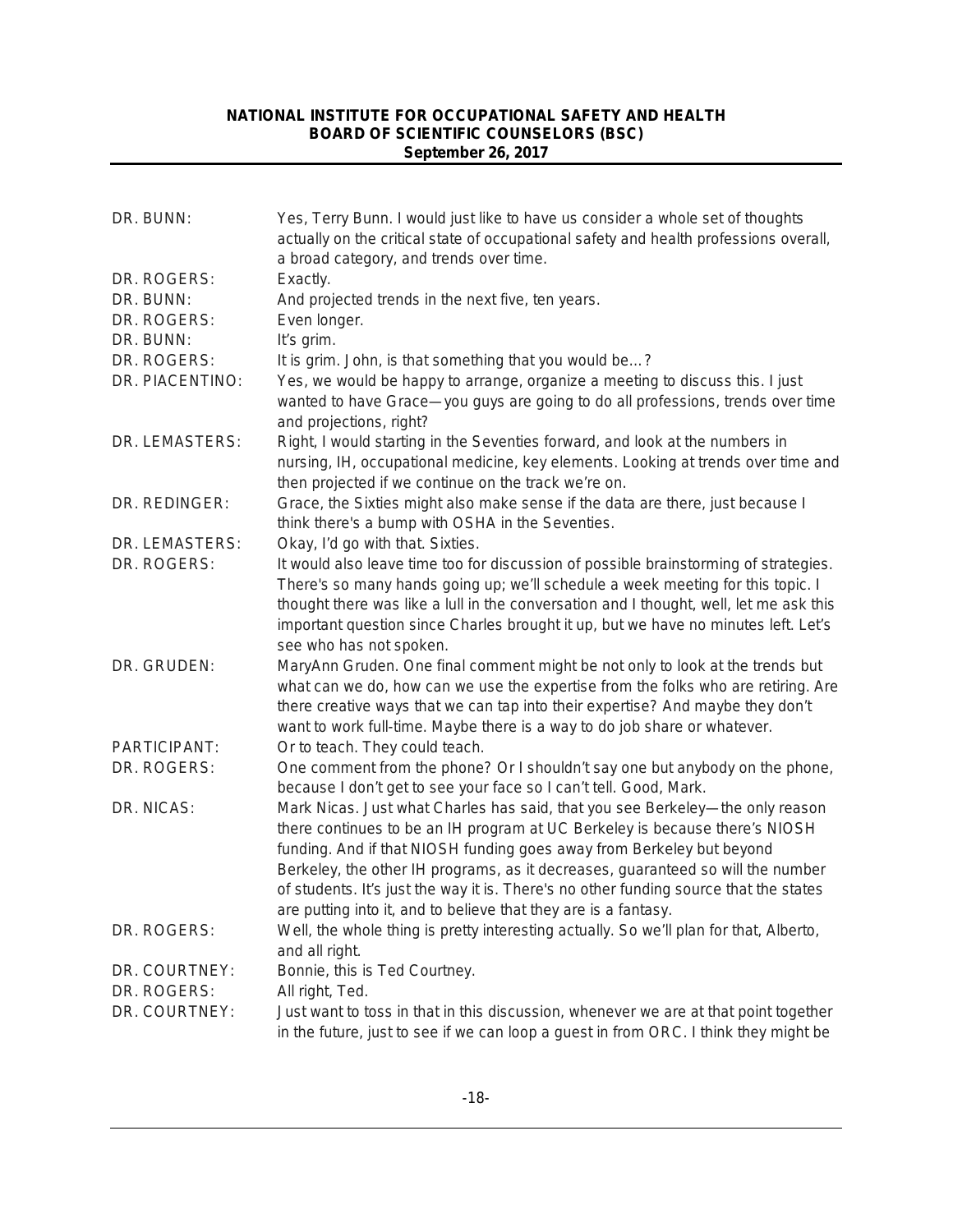|                                 | able to provide some intriguing perspective from the sites that they're interacting<br>with in industry.                                                                                                                                                                                                                                                                                                                                                                                                                                                                                                                                                                                                                                                                                                                                                                                               |
|---------------------------------|--------------------------------------------------------------------------------------------------------------------------------------------------------------------------------------------------------------------------------------------------------------------------------------------------------------------------------------------------------------------------------------------------------------------------------------------------------------------------------------------------------------------------------------------------------------------------------------------------------------------------------------------------------------------------------------------------------------------------------------------------------------------------------------------------------------------------------------------------------------------------------------------------------|
| DR. ROGERS:                     | Ted, what is ORC?                                                                                                                                                                                                                                                                                                                                                                                                                                                                                                                                                                                                                                                                                                                                                                                                                                                                                      |
| DR. COURTNEY:                   | ORC is, I would think the folks hopefully would be familiar with it. It's essentially<br>kind of a go-between. There's a number of major member companies. There are<br>three or four people that are in DC that are part of the office there that regularly<br>interact with the large employers and deal with the health and safety issues<br>around these issues.                                                                                                                                                                                                                                                                                                                                                                                                                                                                                                                                   |
| DR. ROGERS:                     | Okay, thank you and yes, I think that will be really great to have this discussion<br>and expand some thinking on this rather than just focusing on what we're doing<br>now, but really looking I think, as you were saying, Grace, to the future and it's<br>really probably not just five years out; it's more like ten or twenty, as we think<br>about it. Margaret.                                                                                                                                                                                                                                                                                                                                                                                                                                                                                                                                |
| DR. KITT:                       | I was just going to say we might want, after we do some presentations and have a<br>discussion on it, if you wanted a subcommittee that wanted to help us address it,<br>that would help put some real focus on it for the group.                                                                                                                                                                                                                                                                                                                                                                                                                                                                                                                                                                                                                                                                      |
| DR. ROGERS:                     | And I think as John from Australia is saying, I think it's really-they are kind of<br>scary comments and I think as Mark is saying too, the issue of funding is so, so<br>critical. It's really                                                                                                                                                                                                                                                                                                                                                                                                                                                                                                                                                                                                                                                                                                        |
| DR. CULVENOR:                   | We are there, and you don't want to go there.                                                                                                                                                                                                                                                                                                                                                                                                                                                                                                                                                                                                                                                                                                                                                                                                                                                          |
| DR. ROGERS:                     | Yes.                                                                                                                                                                                                                                                                                                                                                                                                                                                                                                                                                                                                                                                                                                                                                                                                                                                                                                   |
| DR. LEMASTERS:<br>DR. CULVENOR: | What do you mean by you are there? You mean you have no programs?<br>There is a growth in industrial interests in occupational health and safety, and you<br>would think that would correlate with a growth in education in ergonomics, human<br>factors, it's often perceived as one and the same thing, industrial hygiene,<br>occupational therapy and the like. And yet they've gone in reverse. Those that<br>were emerging and growing are shrinking. Those that start, stop. There's two<br>policy reasons for this. They could be readily changed but there is no motivation to<br>change them, and so it doesn't happen. And there is a huge loss in capability and<br>certainly no gain. It's alarming to hear you talking about this but the good news is,<br>I think you are nowhere near as far down the track of destruction as we are, and<br>you can act at this point and prevent it. |
| DR. ROGERS:                     | Okay, well, thank you all for the conversation, and unfortunately we do have to<br>move on, so                                                                                                                                                                                                                                                                                                                                                                                                                                                                                                                                                                                                                                                                                                                                                                                                         |
| DR. LEMASTERS:                  | I'll email you.                                                                                                                                                                                                                                                                                                                                                                                                                                                                                                                                                                                                                                                                                                                                                                                                                                                                                        |
| DR. ROGERS:                     | All right, thank you.                                                                                                                                                                                                                                                                                                                                                                                                                                                                                                                                                                                                                                                                                                                                                                                                                                                                                  |
| PARTICIPANT:                    | I'm so sorry. I didn't realize it was going to be a                                                                                                                                                                                                                                                                                                                                                                                                                                                                                                                                                                                                                                                                                                                                                                                                                                                    |
| PARTICIPANT:                    | Good job,                                                                                                                                                                                                                                                                                                                                                                                                                                                                                                                                                                                                                                                                                                                                                                                                                                                                                              |
|                                 | STOCKPILED SURGICAL GOWNS AND RESPIRATORS                                                                                                                                                                                                                                                                                                                                                                                                                                                                                                                                                                                                                                                                                                                                                                                                                                                              |
| DR. ROGERS:                     | Susan? So Susan is going to be talking stockpiling surgical gowns and<br>respirators.                                                                                                                                                                                                                                                                                                                                                                                                                                                                                                                                                                                                                                                                                                                                                                                                                  |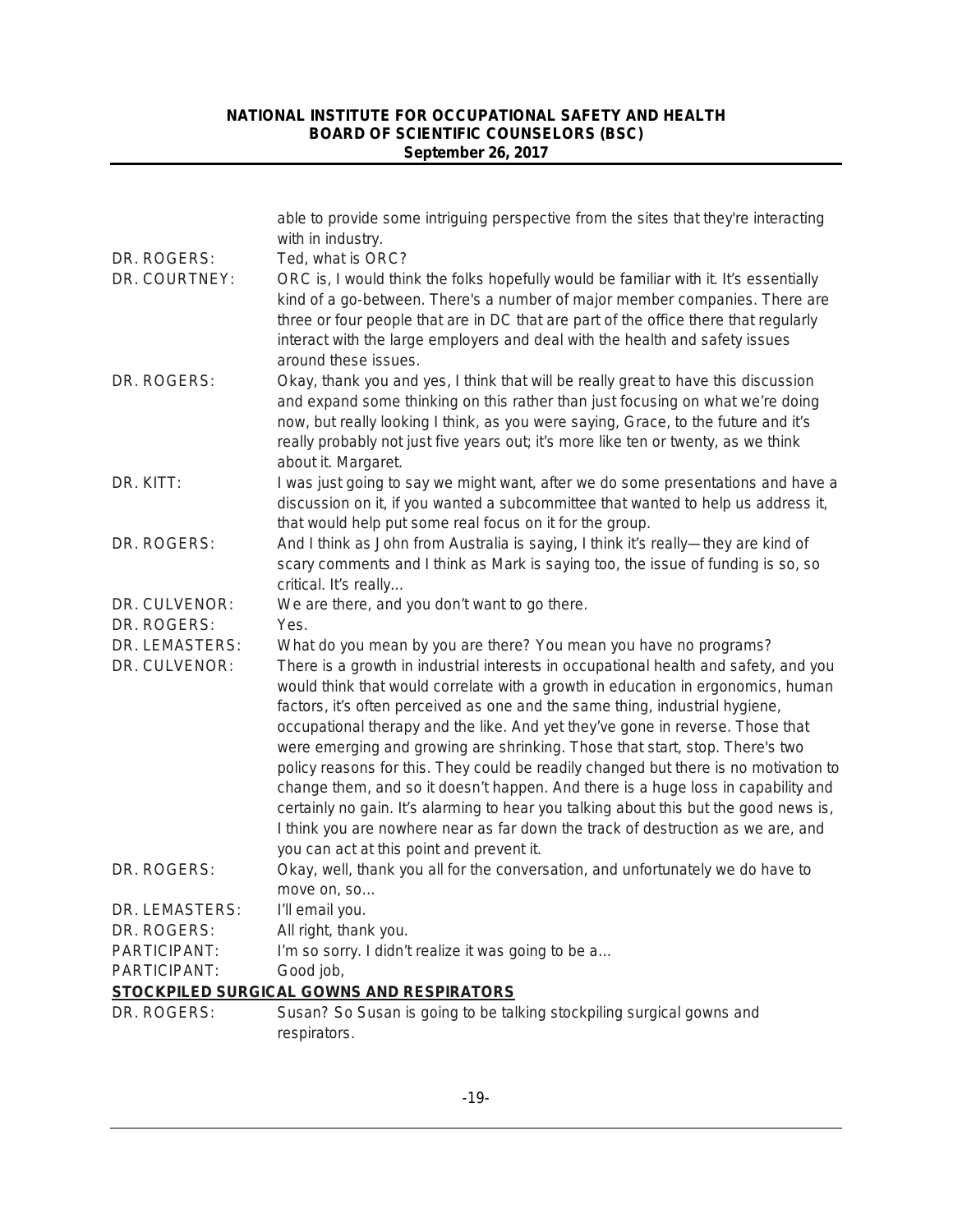DR. MOORE: Thank you, everyone, for coming this morning. I am actually really excited to present on this particular topic. I'd like to start out by acknowledging the project officer that leads this work, Dr. Lee Greenawald. She is with me at the National Personal Protective Technology Laboratory here at NIOSH. She is in our Morgantown office and I am in the Pittsburgh office along with the rest of the project team. Just a little bit about the National Personal Protective Technology Lab, or NPPTL as I will refer to us from hereon. We were created by NIOSH in 2001 at the request of Congress. We are a standalone division within the NIOSH structure, and we have been given a very focused PPE-related mission. We are to reduce work-related injuries, illness and death by advancing the state of knowledge and application of personal protective technologies. The CDC's Office of Public Health Preparedness and Response recently funded us to specifically look at exploring the effect of stockpiling conditions such as time in storage, temperature and humidity will have on the performance of PPE products that we rely on to protect workers from bloodborne pathogens and from infectious airborne particulates. So we are talking about high-level surgical gowns for this study and particulate air-purifying respirators. So the question might be, well, why are the CDC and NPPTL and NIOSH so interested in this particular issue? So the fact is, we rely—or 18 million healthcare workers and our public will rely—on these stockpiled facilities in the event of pandemics. And we already know from recent pandemics that what we see is a supply chain disruption. So suddenly there's a huge spike in demand and then there's not enough product to go around on the open market so we have to dip into these stockpiles. But what we've also become aware of, and when I'm talking about stockpiles, I'm talking about PPE that's being stored at the county level, the hospital level, the city level, the state level and yes, the federal level. So there's a lot of different entities out there stockpiling product. And the fact is, this stockpiled product would account for maybe about 20% of what we might need in a largescale event. The problem is, we see all these different entities being engaged to help with this process and they all have a very, very different level of resources. So with different levels of resources, what we're seeing are different types of conditions that the products are being stored in, and we have absolutely no data right now, no robust dataset, to tell us whether or not these products that are being stored right now are going to remain protective. The other issue that we're seeing is shelf life. Now in some cases, we see PPE products that are in these facilities and there is no established shelf life for them. So we have facilities asking us questions. Well, how long can I keep it? It is still going to be good in 10, 15, 20, 30 years? We might have to turn this product over. Because there's a cost involved for them. They don't want to turn the product over

unless they have to. The other side of this that we're seeing is, let's face it, these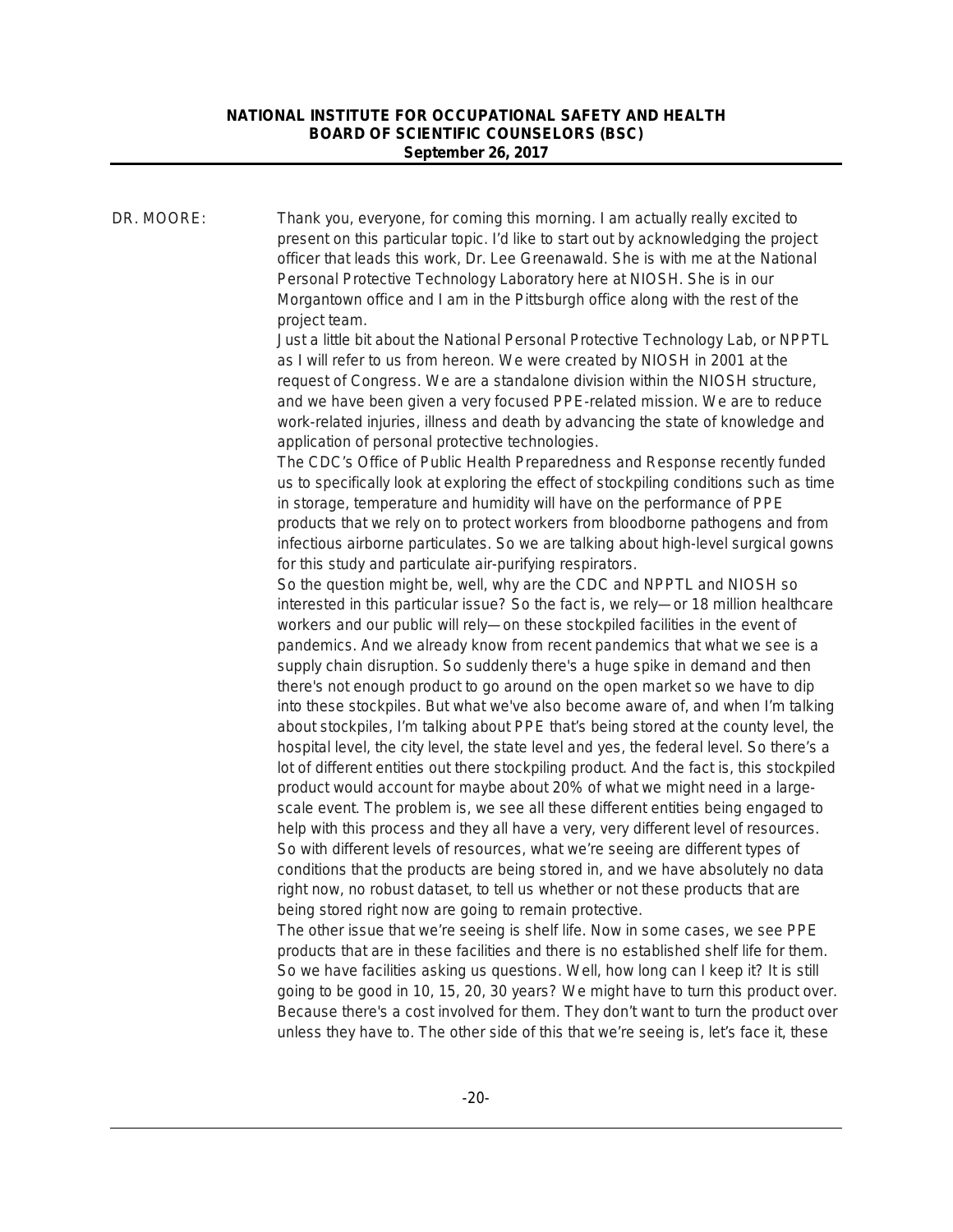products have been manufactured for a just-in-time use scenario. The manufacturers never intended to manufacture these products to have them stored for over a decade in some stockpile facility.

So as we are starting to become more and more aware of this concern with stockpiles, what we are seeing is manufacturers becoming concerned about their liability concerns on that side and saying, well, I need to put a shelf life on a product if I haven't already because I need to make sure this product will remain protective if you are going to store it for these times. So we are starting to see shelf lives being put on. So now this means product might have to get turned over even faster than some of these facilities anticipated and the truth is from a research perspective, we don't really have seriously advanced aging methodologies in place for these types of products. So it's a very not supermature area of research.

So this is where we are as a nation sitting there thinking, well, what are we going to do? Are these products going to be protective? What does it look like from a cost perspective and emergency response planning perspective to turn the product over?

No, I want to take a moment to acknowledge this is not the first effort that NPPTL has gotten involved in related to stockpile issues and it's not the first effort that we've worked with the CDC on to address stockpile issues. So back when some of the early supply chain issues started becoming evident, we worked at looking at respirators for reuse and extended use, to see what kind of guidance we could give there. We've already been in contact about face shields that have absolutely no shelf life and asking for some guidance if these face shields might be considered protective. We also are looking at doing research right now to look at modelling techniques to help with this advanced aging research area. And also, we are looking at the use of elastomerics, which is a multiuse respirator type, to see if having a multiuse product could help when there's a shortage. So these are all the different things we have invested in, we are investing in, in this area. So it's not new that we're getting in the game. It's not new that the CDC is working with us on it. But what is new is this particular project.

So the objective of this particular project is to provide evidence-based recommendations for particulate air-purifying respirators and Level 3 and 4 surgical gowns, and specifically we want to provide recommendations in three areas. The first area is around shelf life. We want to provide some research and information around shelf life, specifically when it comes to being stockpiled. Best practices for storage practices—we want to be able to provide evidenced recommendations around storage practices. And the third one, which will take a little explanation, is post-market conformity assessment at the point of use. So not everyone in the room is really intimately involved in the PPE world so I want to take a minute to make sure everyone knows what those terms mean.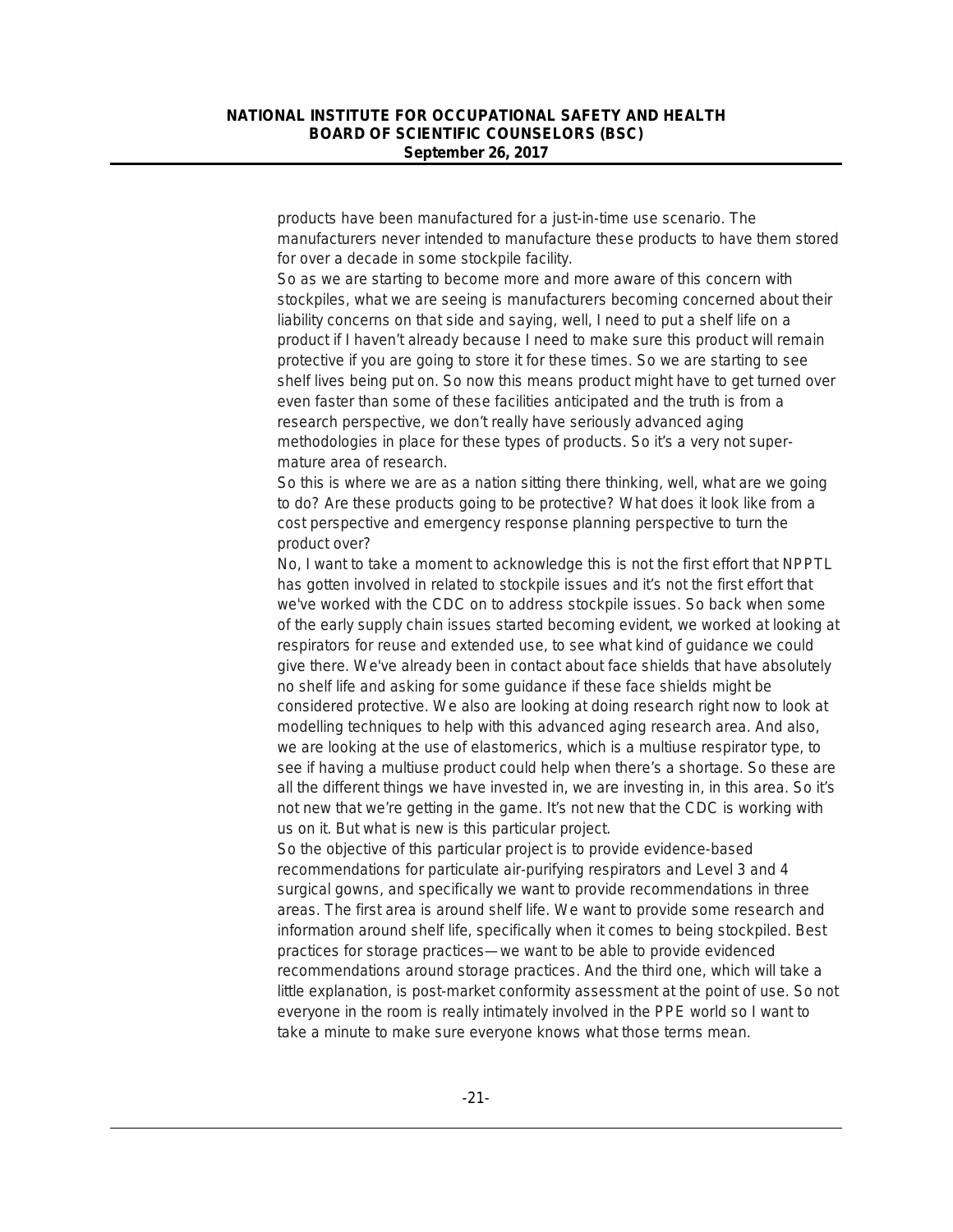MR. GARCIA: I'm sorry, Susan. Can everybody on the phone please mute your microphone? We're getting a lot of feedback in Susan's presentation. DR. MOORE: Okay. So the third thing – I want to just define some of these terms. All right, so conformity assessment, it's very simple and simply means that a process was used to ensure that a product conforms to an established performance requirement – conformity assessment. The post-market piece means that we're looking at products that had already reached the marketplace, so it's a product already in the marketplace and we want to ensure that it meets or conforms to the performance standards. And the last piece there, at the point-of-use, really there's two types of post-market conformity assessment that we see. One type is what we call a product audit. A product audit is when you purchase a product off the open marketplace from the distributor or the manufacturer and you test it immediately to see if it conforms to those requirements. If it doesn't, that's a sign that there's a problem in your manufacturing or distribution cycle. If you take a product from the point-of-use, okay, you're in the field, and you then test and evaluate it, what you're really looking at is, under use conditions, does the product remain protective? So where you would see this kind of conformity assessment would be for multi-use products, so can be used multiple times at the point-of-use, so there's care and maintenance involved; or products that have been stored for very long periods of time before they're actually going to be used. So stockpile type things on a Navy ship, if they're having escape respirators, in mines for escape respirators, that's where you might see a point-of-use post-market conformity assessment. So the thing that we're looking for here is we want to provide evidence-based recommendations to help guide stockpile managers in how they can, for a cost-effective way, sample their own inventory, test it for what the most important things might be, and give themselves confidence that their facility and their conditions are going to ensure the products they house are protective. And so the objective has three pieces that we'd like to provide evidence-based recommendations for. That's the shelf-life, storage practices, and how you might go about doing this kind of a conformity assessment in the post-market. We have three specific aims for this study. The first one would be to develop a sampling protocol that we could apply for any of these different types of facilities, and then actually collect products from a number of collaborating facilities. We then want to test and evaluate—oh, I guess we're getting some feedback again. PARTICIPANT: No, I think it's somebody's phone. DR. MOORE: Oh. We want to test and evaluate the APRs and the surgical gowns that we have collected from the stockpiles. Again, we're looking for stockpiles that would be representative of what's common in the United States. And then for the respirators, you know, it's actually part of the performance requirements, they're tested to certain standards, but to test for fit is not part of the performance standard, that's part of an OSHA requirement. So we have included that, so we're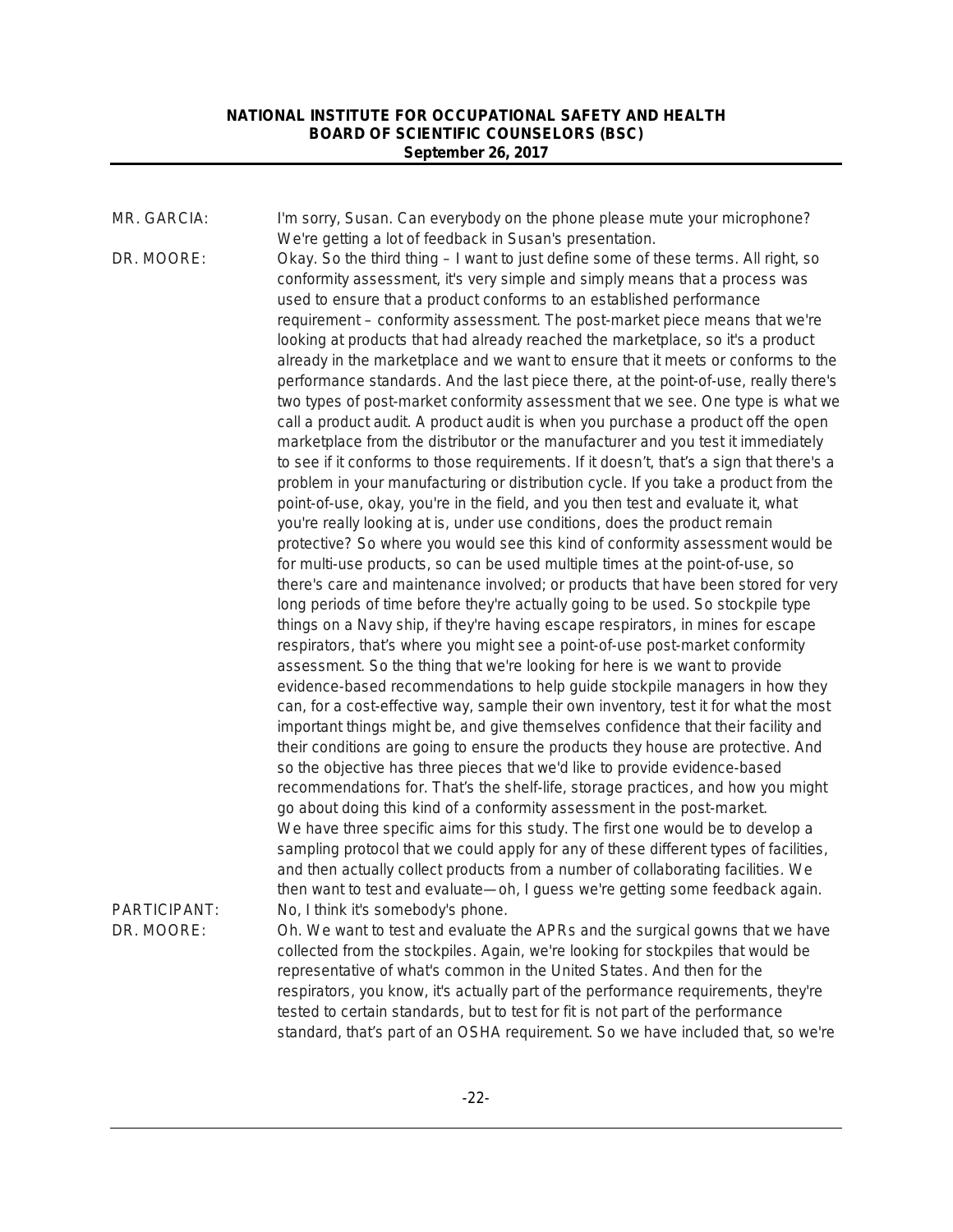|               | not just testing the respirators to the performance standards, we're also testing<br>them to make sure that a fit can be maintained. And then the third step is<br>analyzing and interpreting the data, looking to see if the performance of the                                                                                                                                                                                                                                                 |
|---------------|--------------------------------------------------------------------------------------------------------------------------------------------------------------------------------------------------------------------------------------------------------------------------------------------------------------------------------------------------------------------------------------------------------------------------------------------------------------------------------------------------|
|               | respirators and the gowns under common stockpile conditions, what does it look<br>like over time and also what factors might we be able to identify that are                                                                                                                                                                                                                                                                                                                                     |
|               | contributing to degradation over time when in a storage facility?<br>So to do this study, what we first did is we convened a NIOSH PPE stockpile                                                                                                                                                                                                                                                                                                                                                 |
|               | partnership. I just want to take a minute here and talk about who our partners are                                                                                                                                                                                                                                                                                                                                                                                                               |
|               | working on this effort. The first kickoff meeting for the partnership happened in<br>April of this past year. You can see there's a number of federal agencies involved.<br>Within the HHS, we have the Assistant Secretary for Preparedness and                                                                                                                                                                                                                                                 |
|               | Response, ASPR. We also have CDC's Influenza Coordination Unit and the                                                                                                                                                                                                                                                                                                                                                                                                                           |
|               | CDC's Strategic National Stockpile. Of course, NIOSH. We also have the FDA,<br>we are working with the surgical gowns and with the respirator piece for                                                                                                                                                                                                                                                                                                                                          |
|               | healthcare workers, so we're working with the FDA and OSHA. We also have<br>representation from state, county, hospital, and city stockpiles to sort of get that<br>diverse perspective of what resourcing looks like for those particular entities. And<br>we have included a manufacturer's association, the International Safety                                                                                                                                                              |
|               | Equipment Association to represent a manufacturer's perspective. And The Joint<br>Commission has also joined our partnership.                                                                                                                                                                                                                                                                                                                                                                    |
|               | So what we did first, we pulled this partnership together and we talked about what<br>the sampling strategy and plan should look like. We got input from the                                                                                                                                                                                                                                                                                                                                     |
|               | partnership. We also did a Federal Register notice to get input from the public.<br>And we thank our partners very much because they really helped distribute that<br>and promote the Federal Register, so we got more responses than we had<br>planned. They connected us with stockpile facilities so that we could interview<br>some of the stockpile managers and get an understanding of what conditions<br>were like. And also those folks provided us with sample environmental inventory |
|               | data, so we had an understanding of what true inventories look like and true<br>conditions look like in the United States.                                                                                                                                                                                                                                                                                                                                                                       |
| DR. REDINGER: | So with that information-<br>Quick question.                                                                                                                                                                                                                                                                                                                                                                                                                                                     |
| DR. MOORE:    | Sure.                                                                                                                                                                                                                                                                                                                                                                                                                                                                                            |
| DR. REDINGER: | This is a little bit outside my bandwidth. Charles Redinger. I'm aware of<br>companies keeping stockpiles. I almost am a little embarrassed to ask the<br>question. So agencies keep stockpiles also? Is it mainly for first responders or are<br>there layers of, if there's—and maybe I'm jumping ahead with what you—                                                                                                                                                                         |
| DR. MOORE:    | Nope. Let me go back. It's easiest here. So what you'll have is you'll have<br>hospitals that will maintain their own stockpiles for their workforce. You will see<br>counties, they may give those for their county public health workers, they may also<br>have a plan to distribute those out to the public in an event. You also will have, at                                                                                                                                               |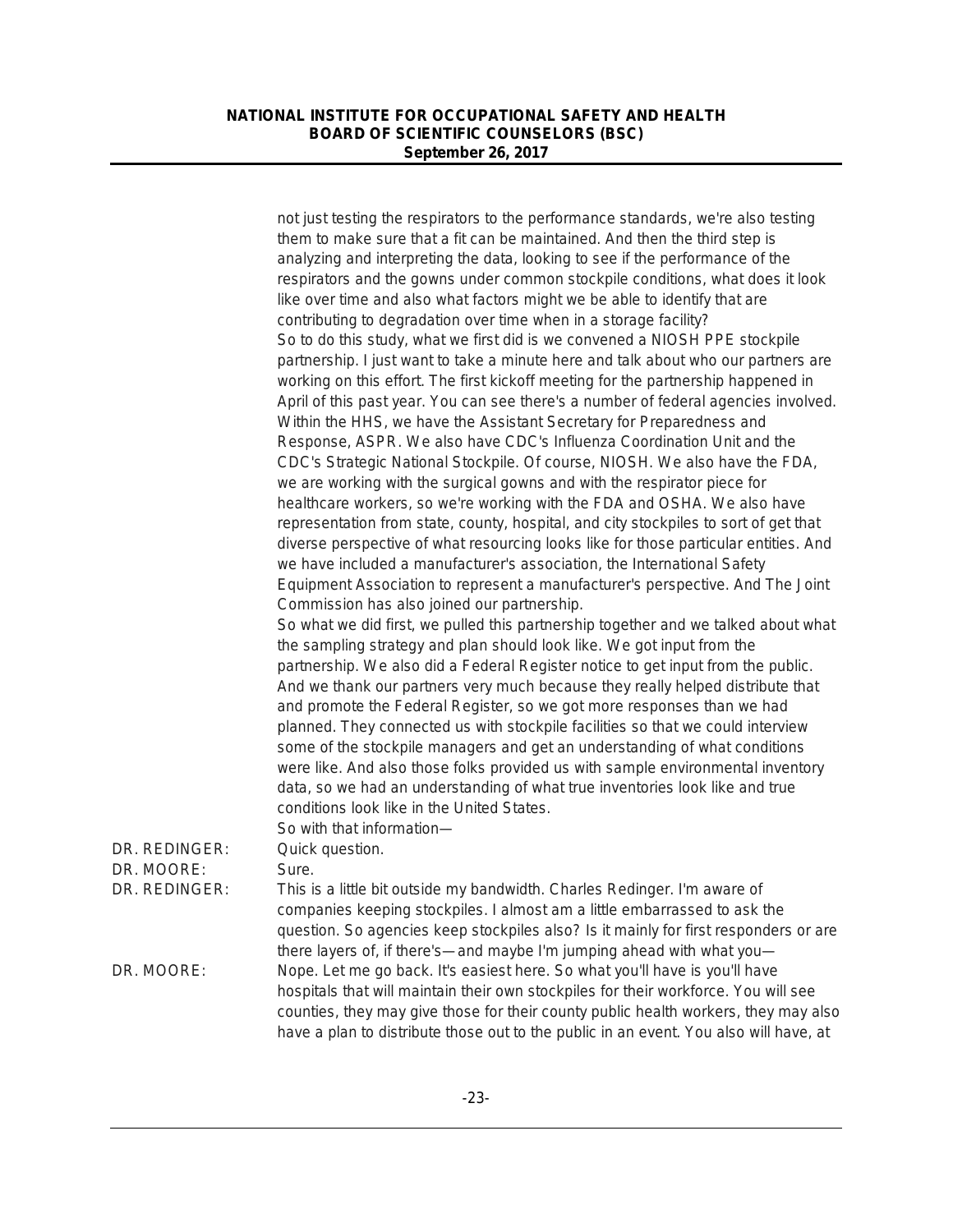the state level, the same thing. It could be for state workers that are responding to something. It could also be for the public. And at the federal level, we have the strategic national stockpile which would support many different needs, depending on the event. DR. REDINGER: Great, thank you. DR. MOORE: So with the input from all these different sources, what we identified is that there's really three different types of facilities in the US, and we based the definition of these facilities off of whether or not they were able to meet the manufacturerrecommended storage conditions for temperature and humidity. So the first group we're defining as a group that meets these recommendations. And the reason we believe they meet these recommendations is they have environmental controls in place to meet those conditions, and they can demonstrate that they meet those conditions because they maintain monitoring data that they can share to prove it. They also always tend to have a very robust documentation and SOP procedure, and they can show you any chance they may have deviated at any period of time from what those conditions are, and exactly how quickly they brought them back into place. So these are the facilities that meet the recommendations as we've defined them. Then we have a second group of facilities we found and these facilities we've said may meet the recommendations. The reason we say they may meet is we find that there's a whole group of facilities that have few environmental controls or they actually have no controls in place, but their local ambient temperature is very mild in fluctuations and it's actually within the range of what's recommended for storage conditions by the manufacturers. So they believe that they're meeting this, even though they're not controlling for it. Some of these facilities have a little bit of monitoring data to share. Some of them have none. So they may meet the conditions. We aren't necessarily sure we can prove it. And then there's a third category, and this is the category we're saying were really unlikely to be meeting the storage recommendations, and these are facilities that have no environmental controls in place, they're not monitoring anything, their ambient climate is definitely outside of what the manufacturer's recommended temperature and humidity storage would be. You know, we're talking about a closet in a building or a big plastic tub outside somewhere, either in the Southwest where it's really hot, or the Southeast where it's hot and humid, or the North where it gets extremely cold – definitely outside of the parameters that we're looking at, where it could be a completely unregulated warehouse in one of those facilities too. So these are the three types of facilities that we've found, and we have found collaborators that fall into each of these facilities. So we have eight stockpile facilities that have been willing to collaborate with us on this study. Two of them fall into our "meets recommendations" category. They have provided their temperature and humidity data, and they have provided their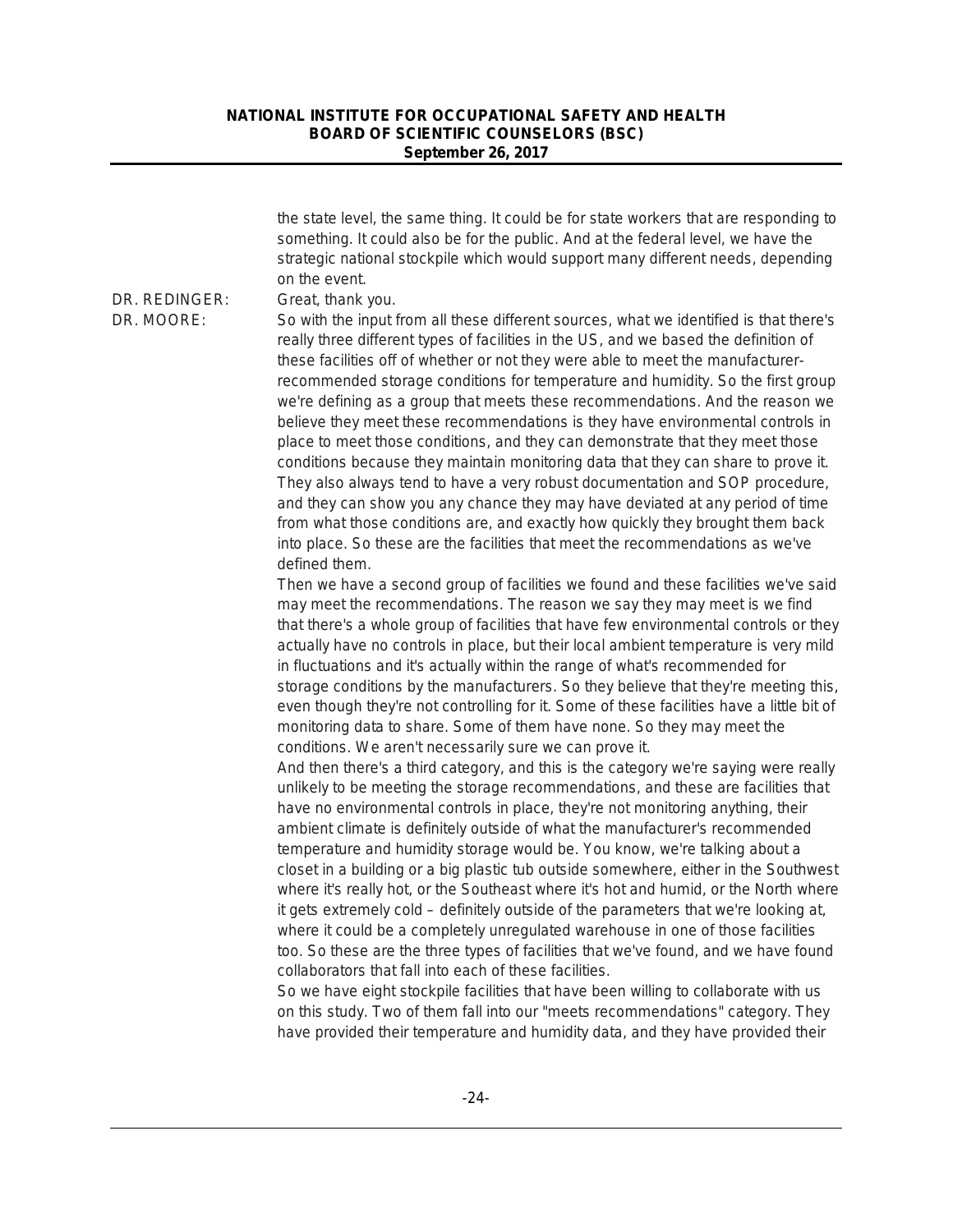inventories to us. We have two that fall in the "may meet recommendations" and four that fall into the "unlikely to meet recommendations". For these six, what we've done is we've purchased data loggers, sensors, temperature and humidity sensors. We're shipping them to these facilities and they're going to put them up for 12 months. And so we will make the assumption that it's a typical 12 months, and however long those products were in, if they were in for eight years, we would assume it was eight years that represented kind of the fluctuations we saw for those 12 months. So they are getting those data loggers right now and putting those up, and they have all provided their inventories to us. What we're doing for sampling, okay? When we look at their inventories, we are looking for where they have at least two production lots of one of the products. The reason we wanted to have two production lots is, if we find something that doesn't meet the standards, we want to be able to rule out that it was just a bad production line, so we want to have two production lines so that we can see if it's a consistent finding. So the first rule was we had to have access to two production lots within the facility. The second thing was we were looking first with respirators to find respirator models that were common amongst all the facilities. If we could find one that was common, we wanted to test it because it would allow us to do between-facility comparisons. So that was the first thing we looked at. We also came across if there was more than one size within a single facility, and we decided that, for the purpose of this study, we would take only one size. We wouldn't take multiple sizes of the same model. With the smaller facilities, what we found is, compared to the larger facilities, some unique inventories, you know, they didn't have the same types of respirators. So you're going to find that we didn't really have a lot of choices with what respirator model we were taking; we just took whatever they had. Last, our goal was actually to take respirators from three separate time points, but when we looked at the inventories, we found out that nobody had inventories in the 0 to 5 year range. You can see we have 0 to 5, 5 to 10, and greater than 10. And really that's because their inventories seem to be largely big, lump purchases and stuff that happens after a pandemic event. Everyone gets concerned, they dump a bunch of money into it, and they all get these inventories all around the same time. So you're going to notice that they all kind of got things around 2008, 2009 sort of timeframes, and they're sitting there, and that's a very consistent thing we found across all of them.

You're going to notice that I have up there, we took 53 respirators per lot. Later we're going to get into the test methods so you understand why 53 different respirators were needed from each production lot, but it just gives you an idea of the quantity that's necessary, per production lot, for each model, under each of those time point conditions.

For the surgical gowns, I would like to point out that, of the eight collaborating facilities, only five of them are stockpiling either level 3 or a level 4 gown, so we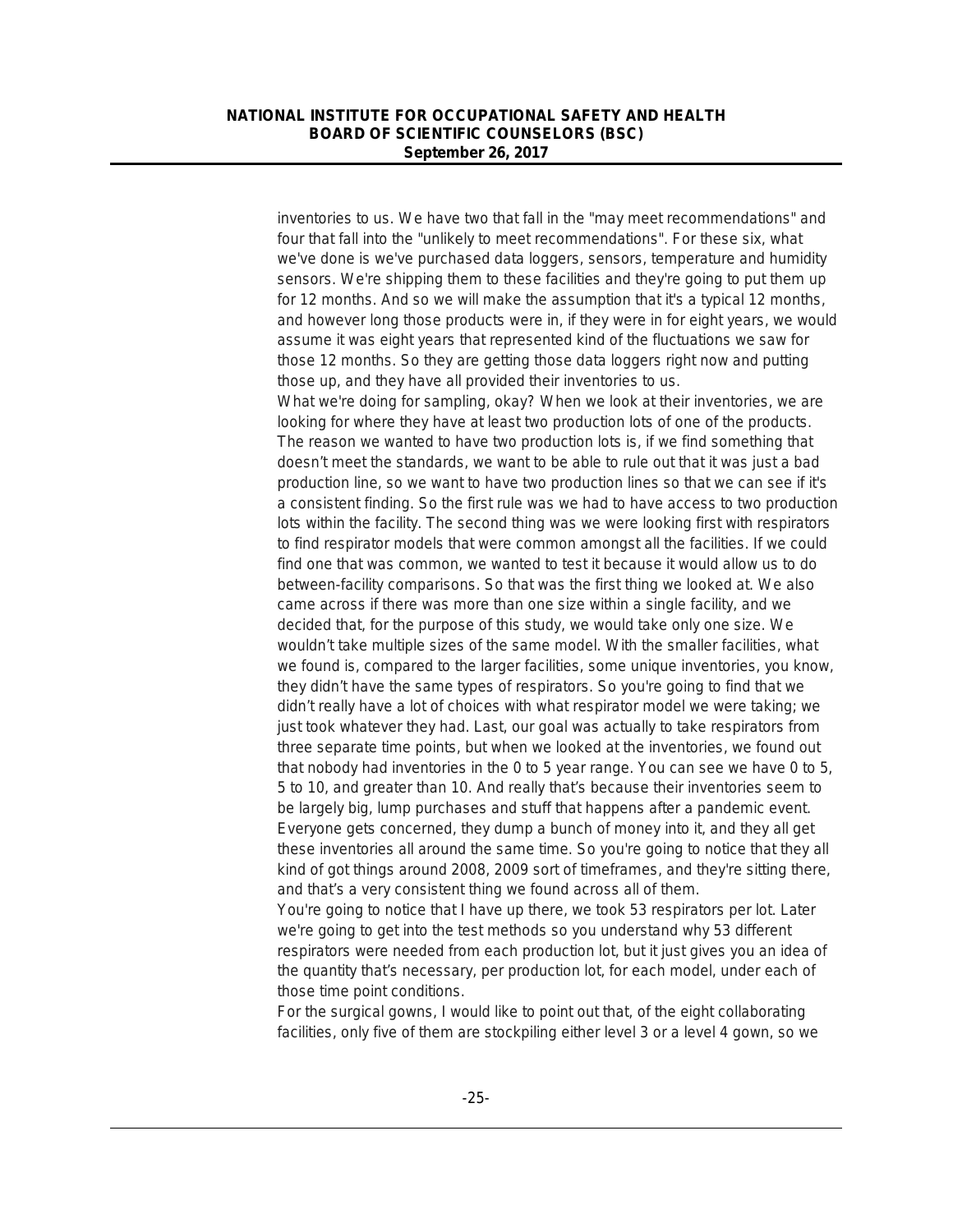could only get samples from five. The selection of models was very limited. Again, you pretty much are taking whatever model they have. And because it was very limited, we had multiple size options. We did decide to take multiple sizes in this case because we thought, well, perhaps there might be something different with the seaming or the tying attachments that will come through here. So we took the multiple sizes in this case. For the surgical gowns, we were able to find in the inventories all three time points represented.

So this is what it looks like. Now, I want to say this is an early study, right? We actually just sampled from the first facility in August, so just this gives you an idea though of what's coming. So of the eight facilities, if you look on the left, you're going to see the green is "meets recommendations", yellow is "may meet", and the red is "unlikely to meet the recommendations", in that far-left-hand column. And then across the top, you can see all of the different respirator models that will be included in the study and this is based on those inventories. If you look at the blue boxes, the light-shaded blue is the time range of 5 to 10 years and the dark blue is the 10 years or more scenario. So what you want to do here is—in the study, there will be 12 different models represented, so that's a good thing, because unlike a drug which might be composition-based, respirators are performance-based in how they're designed. So you can have lots of different materials and interactions that come together, and still give you meeting the performance recommendations. So we want to have a big variety of models for a study like this, so that's a good sign that we were able to get 12 different models. I want to point out that 11 of the 12 are N95 filtering face piece respirators. One of them is an elastomeric with a filtering particulate cartridge. Okay, so that's one that we were able to find. It was the only elastomeric that we had in the eight facilities.

The thing to look at when you think about the analysis part that's coming up is, if you look at—I don't know if this has the ability to point. If you look at the second column, the N95—

MR. GARCIA: You press the middle one. You press that round button in the middle, the big one. DR. MOORE: The big button, oh, there it is. If you look at this column right here, okay, the N95 3M 1860, what you're going to see is that seven of the eight facilities stockpile that one respirator. So what that gives us the opportunity to do is do a betweenfacilities comparison on that particular product because, remember, our ultimate goal is to really understand how facility conditions will impact performance, so it gives us a good chance there. The other thing to recognize is that, in some of the facilities, like right here, this "may meet recommendations", there are two time points for the same model, also under some of the "unlikely to meet recommendations", so that's great because that gives us the opportunity to do a within-facilities comparison on the exact same respirator model. Okay, so these were really great things that we were able to find on the inventory we were very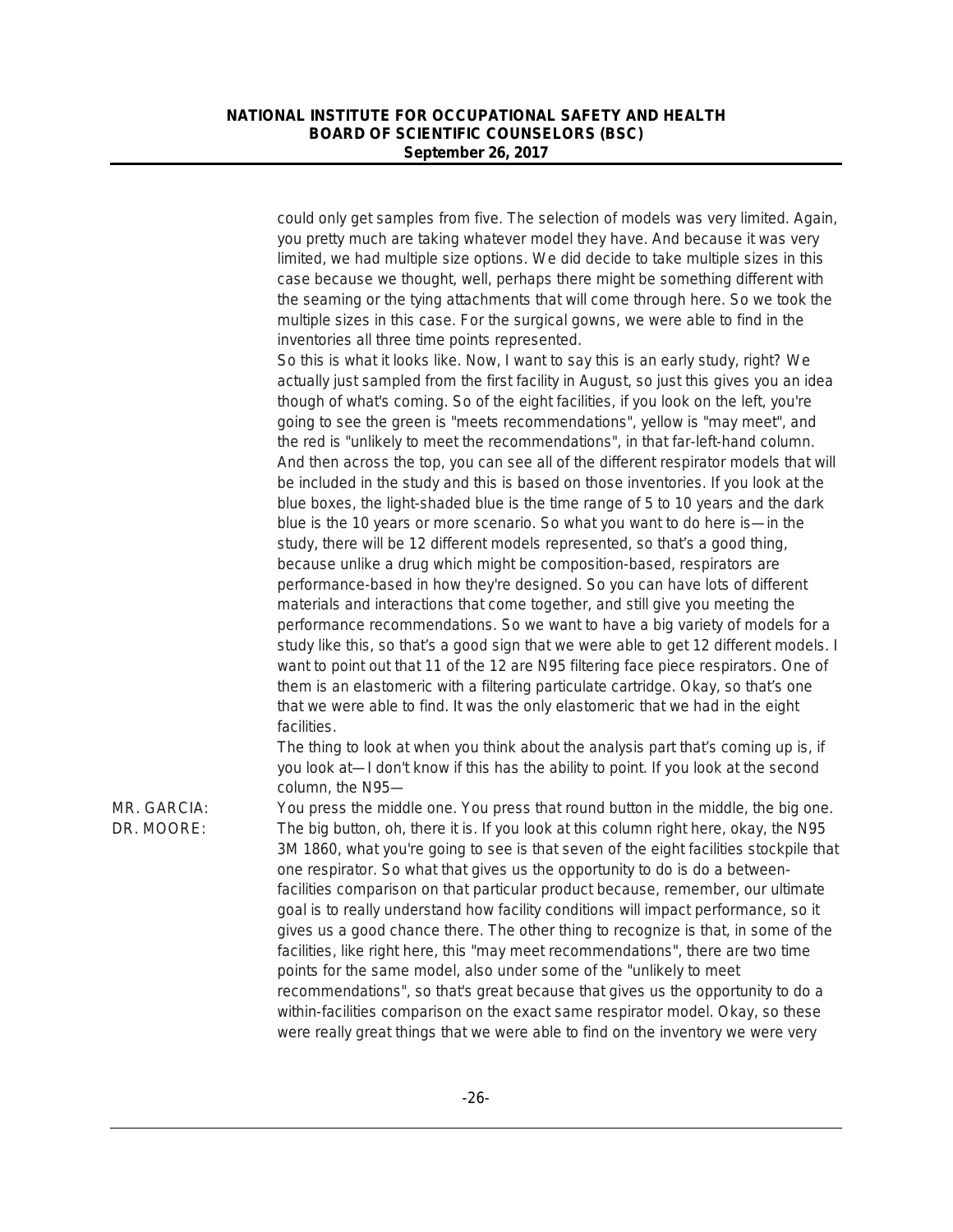happy with. If you go along each column, what you're going to see is, for the other respirator models, there are fewer between-facility comparison opportunities and within-facility comparison opportunities. The other thing you'll notice is, under the same conditions, so if you look at this first row of "meets conditions"—and this thing just doesn't light up very well. Whoa, it just went rogue. If you look at the first row with the green "meets recommendations", you're also going to notice what we have the ability to do is we'd be able to compare, under the exact same facility conditions, two or three different respirator models to see if we see any difference, and that could help us understand if the underlying materials that are used might perform differently under stockpile conditions.

I want to point out here and for the gown something that's really important. I just want to remind everyone. Manufacturers do not make these products to sit in storage for ten years plus, okay? So when we're making these comparisons, these comparisons are not to be interpreted as their product's not working, this manufacturer's product is better than that. That is not the way to interpret this. We are looking at the effect of storage conditions on products that have been proven to meet the performance requirements for their purpose, which is day-to-day use in our healthcare and other industries. So I just want to point that out for everyone listening.

In total, we will sample and test 3,710 respirators in this study.

For the level 3 and level 4 surgical gowns, there will be a total of 900 gowns that are sampled. This looks very similar. You can see that, even though we only have five facilities, they do span all three different categories. We have two that meet the recommendations, two that may meet it, and one that's unlikely to meet it. You're going to see again the gown that's stored across four of the five is the Level 3 Medline Proxima, so that allows us to do some between-facilities comparisons. For this one, we were again able to get the three time points, so you're going to see the opportunity to look at similar time points as well. So sample collection. This is what the sampling plan is, but now sample collection. What we're doing is we're actually sending our NIOSH researchers to each facility and they will collect the information themselves, because what we've looked at is we want to find factors that might contribute to the degradation, right? So we want to be able to determine what's going on in the facility so we can note any potential factors that might contribute, so we can correlate it to what we find in the test results. We have based what these factors might be on a previous convenience sample study we did with respirators, conversations with manufacturers, and conversations with the stockpile managers. We went to our first facility this past August, collecting items, and so the pictures

that you see here are going to be from the first facility. This facility meets the recommendations. It's like the best-of-the-best type facility you're going to see. So you shouldn't expect that all the other facilities will look like the pictures you see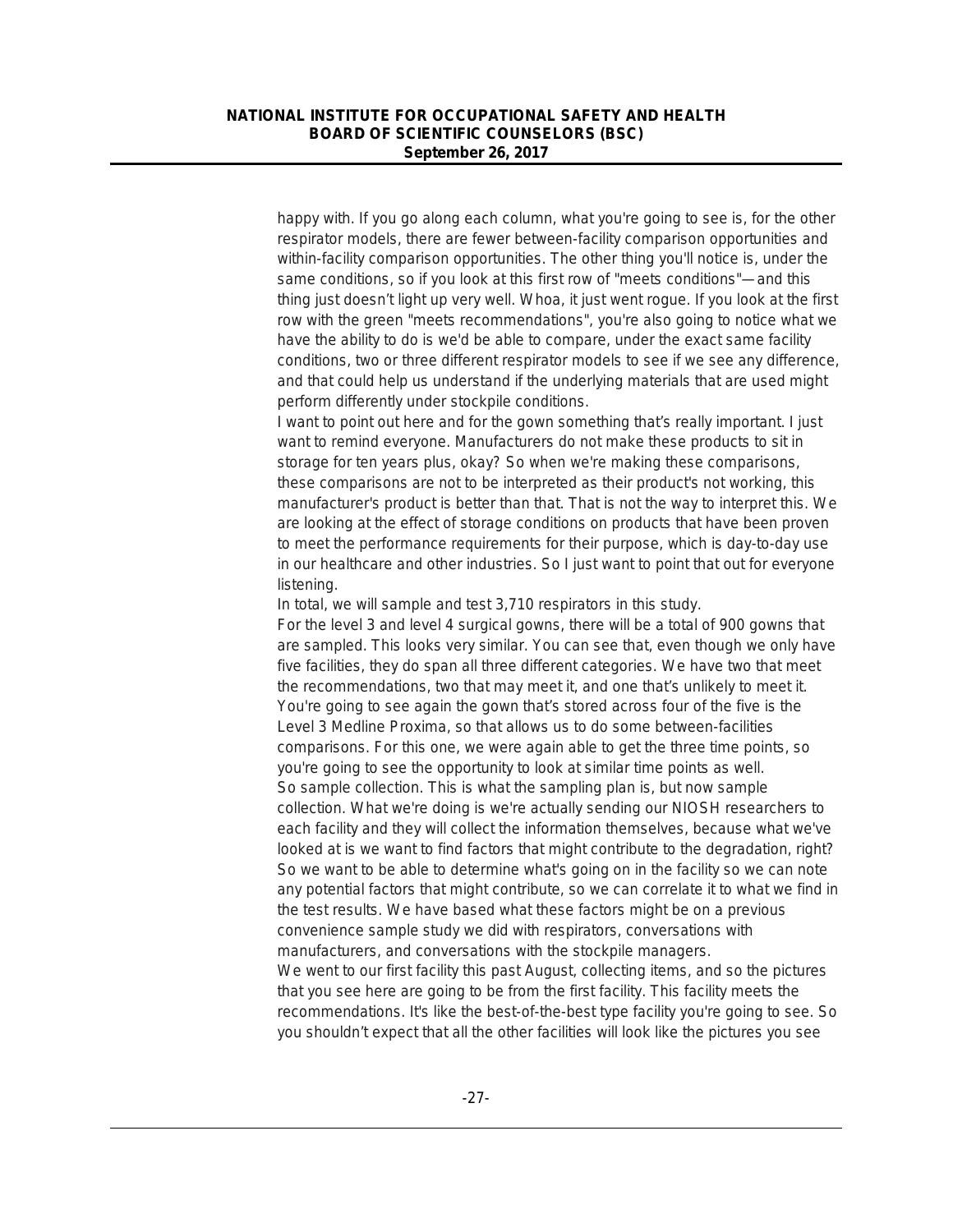|              | here. But the first thing that we're going to do at each facility is we are going to<br>inspect the site or facility itself. In part, we want to verify that the data we received<br>was correct and it does reflect the category we placed the stockpile in. We also                                                                                                                                                                                                                                                             |
|--------------|-----------------------------------------------------------------------------------------------------------------------------------------------------------------------------------------------------------------------------------------------------------------------------------------------------------------------------------------------------------------------------------------------------------------------------------------------------------------------------------------------------------------------------------|
|              | want to start seeing if there's any evidence that there's other chemicals around<br>that could be part of contamination. That's important because, while this facility is                                                                                                                                                                                                                                                                                                                                                         |
|              | a standalone facility, there's other facilities where they lease space right next to<br>somebody else and it's one big, open warehouse, and you have no control over                                                                                                                                                                                                                                                                                                                                                              |
|              | what that other group in your warehouse might warehouse there. Okay, so it's<br>important to look around and see what kind of chemicals or moisture, if there's                                                                                                                                                                                                                                                                                                                                                                   |
|              | windows that might bring in sunlight, or if there's some other activity going on that<br>might generate a lot of dust. These are all things that we're looking for. Yes?                                                                                                                                                                                                                                                                                                                                                          |
| PARTICIPANT: | I just noticed on your questionnaire, it says, everything says "potential exposure",<br>but what if they have exposure to moisture? What if you see moisture? I mean,<br>that's a little different than: does it have the potential? I mean, I'm sure some of<br>these facilities, you're going to see moisture damage, right, and sunlight?                                                                                                                                                                                      |
| DR. MOORE:   | Yes, mm-hm. So we use the word "potential" because there will be some cases<br>where we suspect, but can't hard-and-fast prove it, right? And so we want to say,<br>even if there's the potential that we would mark "yes"-and every time we mark a                                                                                                                                                                                                                                                                               |
|              | "yes", we take a photo so that we would have photographic evidence to go back<br>and refer to any of these things. So if we saw potential for chemicals, like if we<br>saw chemicals that were shared right on the pallet right above it, and we saw that<br>some of them were open or there were boxes torn, we would have a picture to                                                                                                                                                                                          |
|              | show us exactly what it looks like. Because when we go back, anything we find<br>that's not passing the requirements, we're going to go back and see if we can find<br>any trends around what the facility conditions were for it, so that's why it says<br>"potential". We won't be able to prove if it actually got exposed to a chemical.                                                                                                                                                                                      |
| PARTICIPANT: | Well, no, you won't be able to prove if the gown or safety mask was, but you can<br>certainly see if there's mold or water on the ground, right?                                                                                                                                                                                                                                                                                                                                                                                  |
| DR. MOORE:   | Yes, yes, and that we would mark a "yes", and we would take a picture of that,<br>and we would note where it was relative to the pallet that we took the samples<br>from, absolutely.                                                                                                                                                                                                                                                                                                                                             |
| PARTICIPANT: | I see.                                                                                                                                                                                                                                                                                                                                                                                                                                                                                                                            |
| DR. MOORE:   | So you can also see here, in this particular facility, they did have the temperature<br>and humidity sensors that they claimed they had throughout the facility, so we had<br>them show them to us and see where they were positioned. So this would be the<br>facility inspection that we would do. The next step would be actually looking at the<br>pallet with the sample we're interested in. So if you look at the top-right picture,<br>what you're going to notice is there's two pallets stacked on top of each other at |
|              | the topmost part of the rack, okay? So the things that would be interesting there<br>that we'll pick up on this checklist is that topmost pallet, you'll notice that it's very,<br>very close to a direct UV light source. So we would mark that down and we'd have                                                                                                                                                                                                                                                               |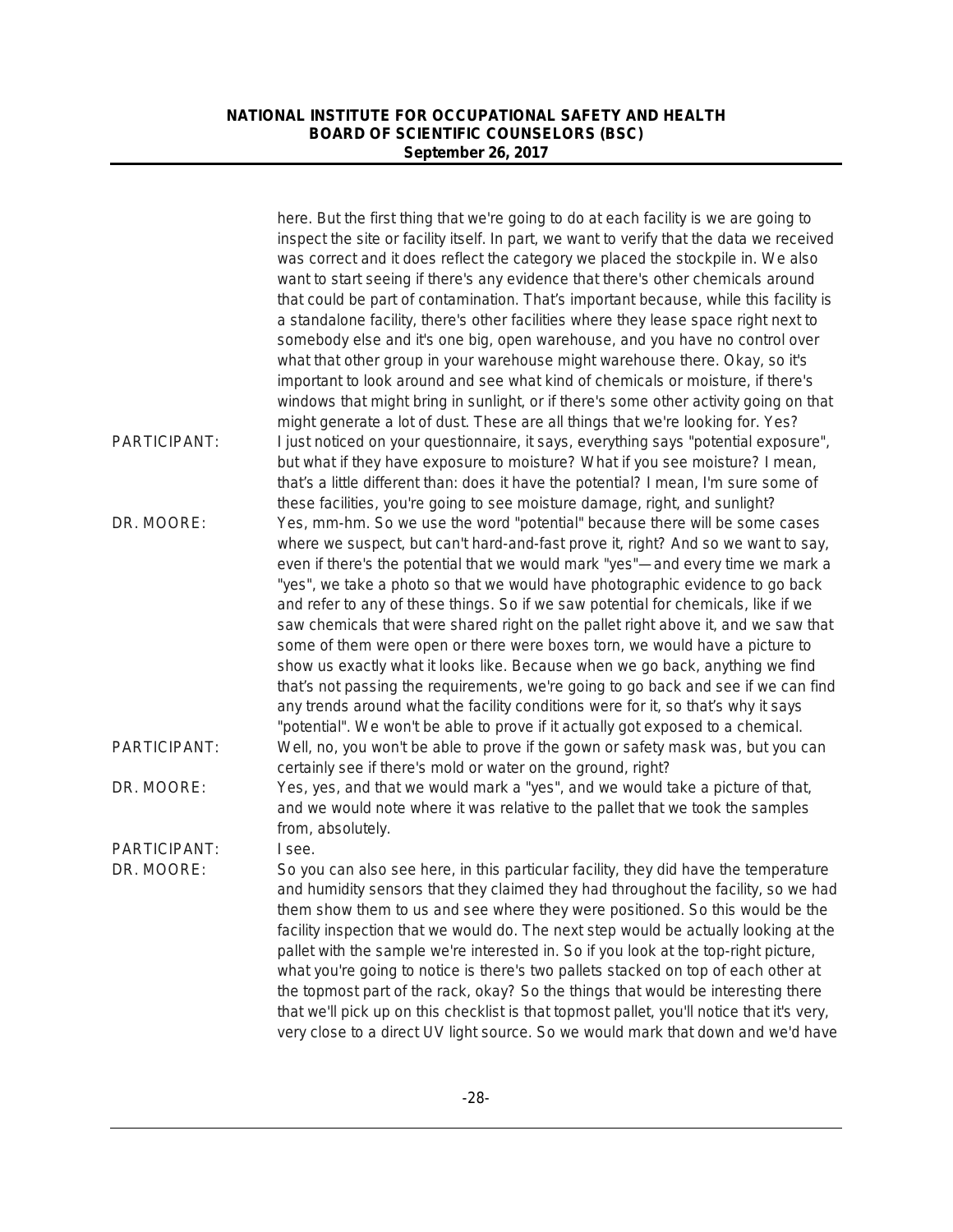a picture to show. The other thing to notice is the far back wall is an exterior wall, so it's so close to an exterior wall, we might see a difference in the ventilation patterning that we'd want to pick up on. Other things that we noted here is the bottom pallet would fall under a pallet that was under load, okay, because it had a compressive load on top. It's very common for them to stack the pallets. These are the types of things that we'd pick up on doing a pallet inspection, also the fact that these pallets are shrink-wrapped, where that's not always the case. These are the types of things we're trying to document when we're doing the pallet inspection.

Now, just to go back here, you see this pallet and you're going to notice there's lots of different cases inside, okay? So the next step would be to cut that shrink wrap and then pull out one of those cases, okay, the case where the samples we're interested in would be located. So what we do is we look for damage to the case. Is a corner dented in? Has it been torn? Has it been opened? Is there fading on the box that might suggest light from direct UV or sunlight? We also do a tissue test for dust. We take the tissue and we wipe it across the top to see, and we take a picture of how much dust we noticed on the particular case. So these are some of the things that we're looking for and marking when we do the case inspection.

We then do the inspection of the individual box or bag. So depending on the respirator manufacturer, inside that case, they may have small boxes that will contain maybe 20, maybe 50 respirators per box, or they may have a bag that's a sleeve like this. So what we do then is we identify the specific box or bag that we will be taking our samples from and we do a similar inspection to determine if there's any issues. Maybe the bag is open, the box is torn open. We see water stains that tell us it got wet somehow. Those types of things we would mark, again, take a picture so that we have photo evidence to refer to after we see some of the results.

So after we've collected the samples, the next step is to actually bring them into our labs and do the testing. This is our testing plan, so for the respirators remember, I said we have 53 per production lot. That's because we have to run through these seven different types of tests. But the first thing we do is we actually continue our visual inspection process and we visually inspect the specific respirator that's going to be tested for each of these test methods. We look for evidence of a weird odor, mold, dented-in nose cup, cracking straps, straps pulled away, all of those types of things we would again mark, take photographic evidence, and we keep any respirator where we saw damage, we keep it in a bag to refer to later.

You can see the other test methods that we use. These are the test methods that NIOSH uses for its certification and approval efforts for these products. The inhalation/exhalation, exhalation valve leakage, filter efficiency are all part of that.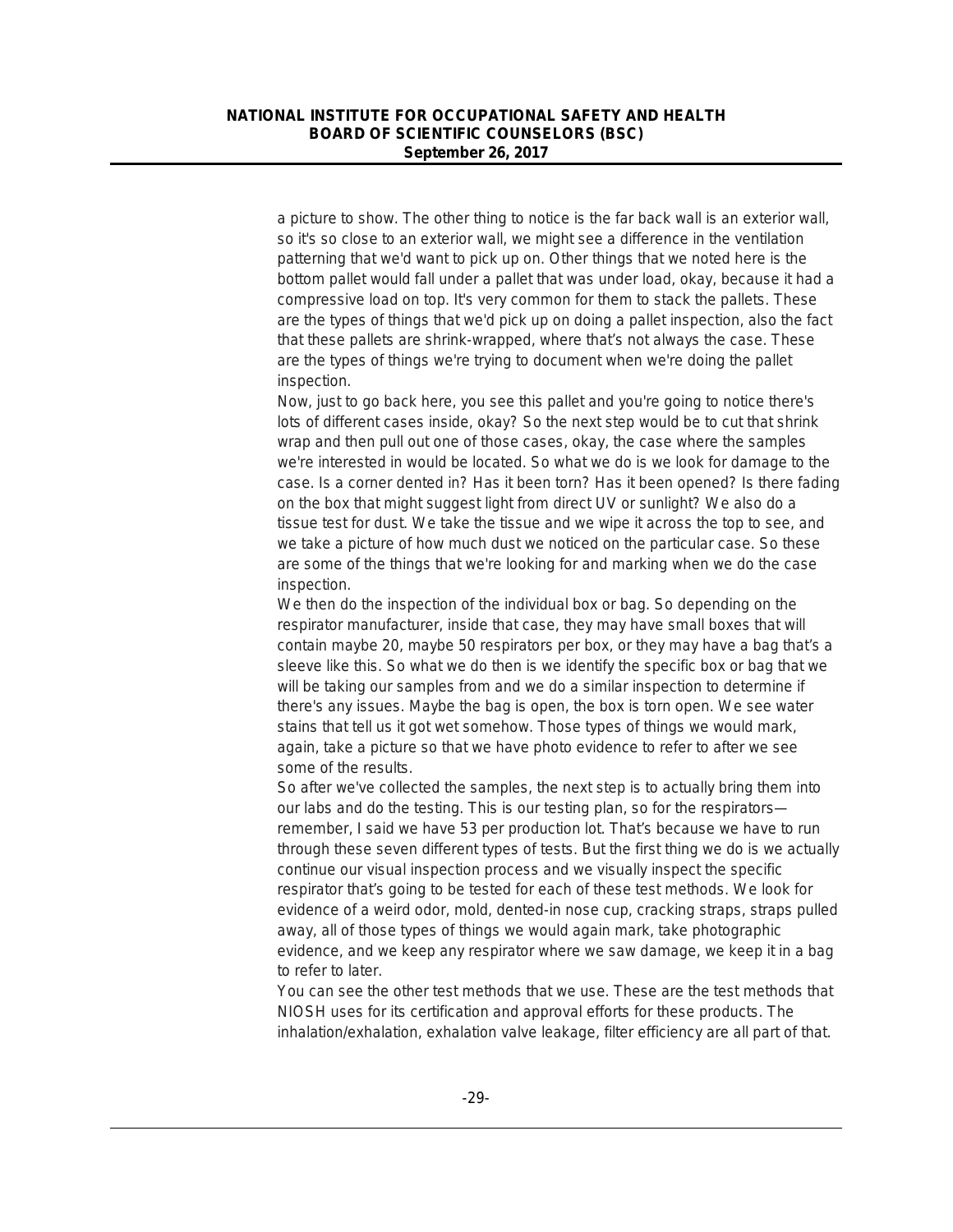|                         | The other thing we're going to do is quantitative fit testing so that we can see if the<br>respirator now can keep fit after being stored in the stockpile, and if it's not able to<br>keep fit, we're going to test the straps, do tensile testing to see if the material<br>properties and structural properties have changed which might be causing the<br>lack of being able to make a fitment.                                                                                                                                                                                                                                                                                                                                                                                                                                                                                                                                                                 |
|-------------------------|---------------------------------------------------------------------------------------------------------------------------------------------------------------------------------------------------------------------------------------------------------------------------------------------------------------------------------------------------------------------------------------------------------------------------------------------------------------------------------------------------------------------------------------------------------------------------------------------------------------------------------------------------------------------------------------------------------------------------------------------------------------------------------------------------------------------------------------------------------------------------------------------------------------------------------------------------------------------|
|                         | For the gowns, we'll be doing the level 3 and 4. We need 50 per production lot.<br>Again, we'll do a very similar visual inspection, we'll look at water resistance and<br>viral penetration type tests and looking at sterility. So we've been working with the<br>FDA on which test methods are most appropriate and they've asked us to add<br>something on sterility, and we're still trying to figure out exactly how we would<br>incorporate that request, so we're in a dialogue with them about that. Yes?                                                                                                                                                                                                                                                                                                                                                                                                                                                  |
| DR. BUNN:<br>DR. MOORE: | Yes, Terry Bunn. I was just wondering, so all of these are tested on-site?<br>All of these are going to be tested on-site, with the exception of, under surgical<br>gowns, number 4, the bloodborne pathogens. We're going to go to an accredited<br>third-party test lab for that because we don't normally do that and the effort it<br>would take from a safety perspective to transition our lab to do that would be a lot<br>of time and cost for just this study. There are accredited third-party labs that do<br>this on a regular basis, so we're going to work with them to have that particular<br>test done.                                                                                                                                                                                                                                                                                                                                            |
| DR. BUNN:               | So I assume you have certain packing standards then and shipping standards to<br>have those tested for the outside testing for that one?                                                                                                                                                                                                                                                                                                                                                                                                                                                                                                                                                                                                                                                                                                                                                                                                                            |
| DR. MOORE:              | Yes, well, yes, in fact, we are still working-because we have not sampled any<br>gowns yet, so we haven't worked out what that process will look like logistically<br>with them. But to give you an idea, when we sampled the respirators from the one<br>facility, we literally drove them back that day in our van and dropped them right off<br>to the facility. And we're not taking them all at once and storing them at our facility.<br>We're taking the first piece, so we just sampled the respirators, we're testing the<br>respirators from that first facility, and then we will go to the next facility. So we do<br>not store them in our facility for any length of time other than the few weeks it<br>takes us to do the testing. So when we were at the first facility, we took all the<br>data and marked the boxes around everything that we wanted so that we could<br>get it very quickly the next time we're back without interrupting them. |
| DR. NICAS:              | This is Mark Nicas. I'm not clear about something. Let's say for the respirators,<br>are you saying that, when you go to a facility and collect your samples of<br>respirators, you're not transporting them to the NIOSH lab for evaluation, you're<br>going to transport them to a third-party evaluator?                                                                                                                                                                                                                                                                                                                                                                                                                                                                                                                                                                                                                                                         |
| DR. MOORE:              | No. The respirators, everything for the respirators will be tested at a NIOSH<br>facility. The only thing that's not tested at a NIOSH facility is, for the gowns, the<br>numbered test listed number 4 there, ASTM F1671, that's the bloodborne<br>pathogens one. It's biopenetration and we don't normally do that at our facility. It's<br>a lot of issues to transition to do it just for this study. It's the only one that'll be                                                                                                                                                                                                                                                                                                                                                                                                                                                                                                                              |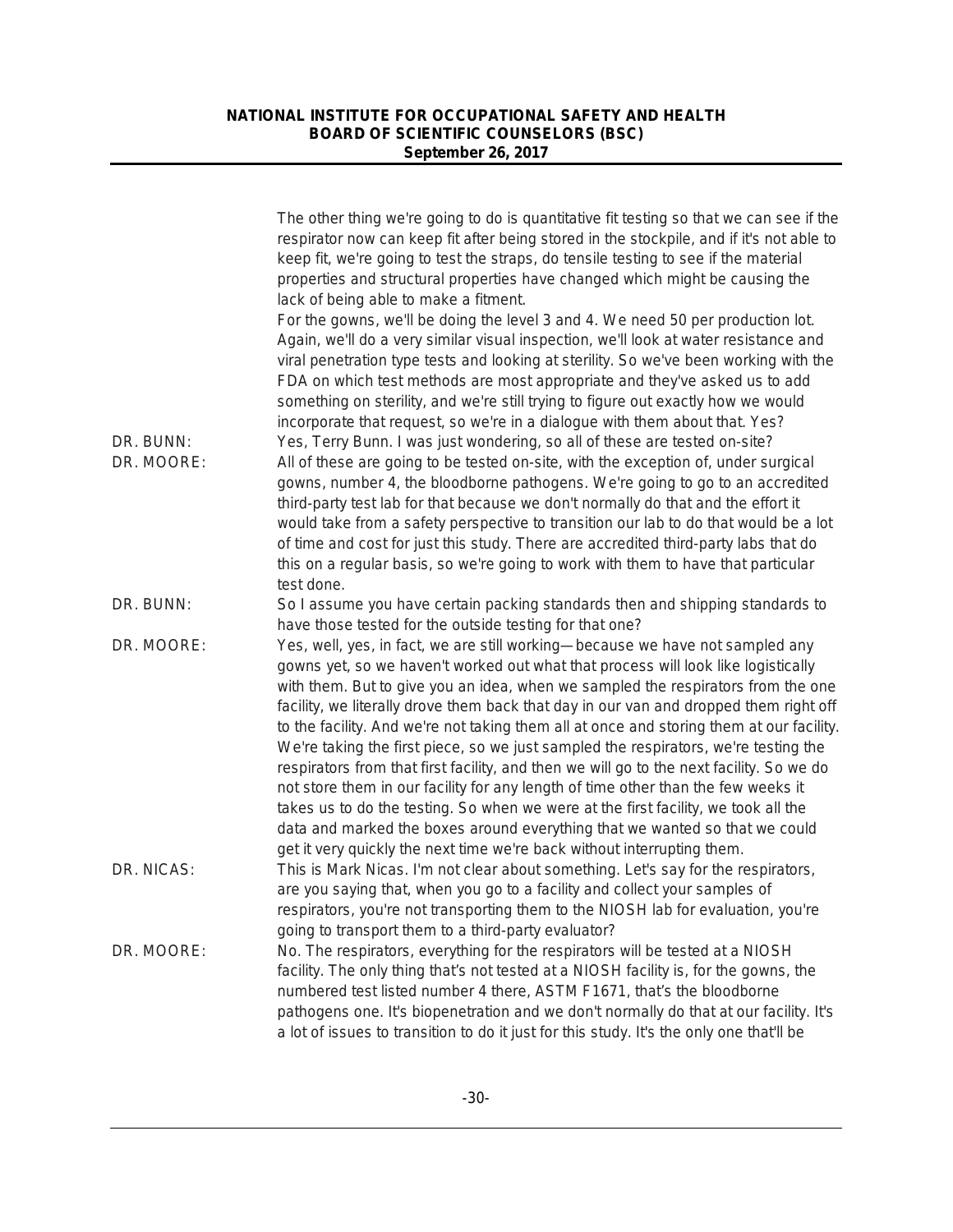done by a third party, accredited third-party test lab.

So with this being the test plan, I do have today—we just tested a sample of these products for the respirators in August, and so we're not complete with all the tests yet, but we do have the current results for them from this first facility. So as a reminder, this facility is one that meets the recommendations, okay? These are preliminary results. We have not gone through a process of let's sit down, let's review everything we've got, all those pieces. So all the caveats, that we are very early in this, we haven't gone through all of our sequential review of the data with the project team and everything because we haven't even finished this, but we wanted to share kind of what we're seeing and give you an idea of what types of data we will get out of the project so you understand where we might be able to go with our recommendations.

So the first thing to see here from the first facility, on the left-hand side, you can see the model and manufacturer of what we found. So there was the Gerson 1730, manufactured in 2006, in the stockpile for six years. Now, we do not have any information, that gap between when it was manufactured and when it enters the stockpile. We often don't have any idea what was going on with the respirator at that time, so it's very important that we keep track of the manufacture date and the date in the stockpile. The stockpile, may I just say, in some cases, they can tell us who they got the product from and why, but they can't tell us in all cases. For this one, we completed the visual inspection of the respirators. There was only one that we had a visual inspection concern and it had a bent-in nose clip at the top. For this particular facility, it was interesting, for their 3M 1860s, they had two that had been in the facility for eight years, but they were manufactured in different years, and so we actually took both to sample for this because one was manufactured in 2008 and one was manufactured in 2009, so we thought that might be an interesting comparison to look at, both in the facility at the same time, but a different experience potentially before coming to the facility. It could give us some information about the distribution process and where they are before they come. We saw no visual inspection concerns with those products. And the last one is the Alpha Pro Tech, manufactured in 2008, six years in the stockpile, we have not looked at these yet, so there's no information on that. For particulate filter efficiency, exhalation resistance, and inhalation resistance, you are going to see that, for both lots from this facility, we see that every

respirator so far has passed, okay? For the quantitative fit testing, what we're going to do is we will—we're getting our IRB right now, we can't do that until we actually get the approval, but what we're going to do is we will bring in subjects, buy the same respirator on the open market, see and verify that, for that subject, they can get a fit to that respirator that was purchased off the open market. That becomes the control; we verify they were able to fit this respirator. Then we will give them that same respirator model from the stockpile and see if they can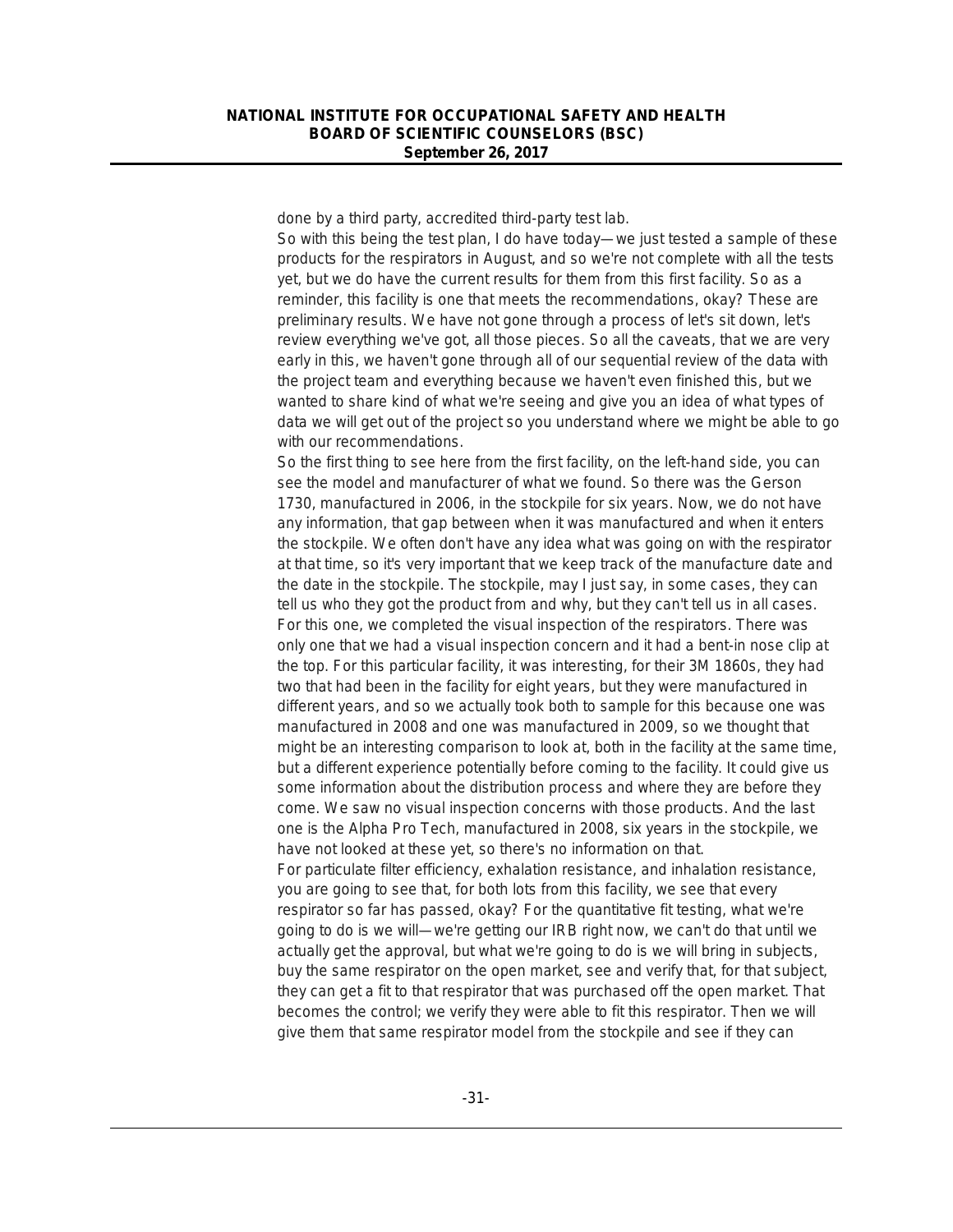|            | continue to have a fit, and of course we'll measure the data, and if there's any<br>trending towards getting away from being able to be fit or not with the stockpile.<br>So that's how we will do the fit testing. Again, I said if we find that it's not able to<br>make a fit, we will tensile test the straps themselves, do structural material<br>property tests, to see if significant changes in the straps might be the reason that<br>we're not able to maintain a fit and rule that out as a reason. Yes?                                                                                                                                                                                                                                                                                                                                                                                                                                                                                                                                                                                                                                                                  |
|------------|---------------------------------------------------------------------------------------------------------------------------------------------------------------------------------------------------------------------------------------------------------------------------------------------------------------------------------------------------------------------------------------------------------------------------------------------------------------------------------------------------------------------------------------------------------------------------------------------------------------------------------------------------------------------------------------------------------------------------------------------------------------------------------------------------------------------------------------------------------------------------------------------------------------------------------------------------------------------------------------------------------------------------------------------------------------------------------------------------------------------------------------------------------------------------------------|
| DR. NICAS: | Yes, I had two questions. So these are obviously binary outcomes, not your<br>quantitative fit test data, so do you look at evidence that there's a change over<br>time? I mean, because you have your approval testing and certification data for<br>these models, right?                                                                                                                                                                                                                                                                                                                                                                                                                                                                                                                                                                                                                                                                                                                                                                                                                                                                                                            |
| DR. MOORE: | If it changes over-so you mean compared to the-                                                                                                                                                                                                                                                                                                                                                                                                                                                                                                                                                                                                                                                                                                                                                                                                                                                                                                                                                                                                                                                                                                                                       |
| DR. NICAS: | Well, in other words, your filter efficiency. I mean, you had your original filter<br>efficiency testing and now you're looking at this filter efficiency, so do you look at<br>that, where there's a change in time?                                                                                                                                                                                                                                                                                                                                                                                                                                                                                                                                                                                                                                                                                                                                                                                                                                                                                                                                                                 |
| DR. MOORE: | Yes, so actually what we're going to have is we will have controls that are<br>purchased off the open market that we test right now. So we won't refer to our<br>approval data. What we are going to do is we are going to purchase the products<br>off the open market that's the same model, and we will run a control for every<br>single one of these, we can compare then if there has been any drifting over time,<br>and that is something we plan to do. So in addition to just the binary yes/no, we<br>will do that piece. Just because we're not at a point yet where we can start talking<br>about the data in that terms, I didn't want to bring it up yet today.                                                                                                                                                                                                                                                                                                                                                                                                                                                                                                        |
| DR. NICAS: | So last question. So are you going to do an anthropometric panel for your fit<br>testing?                                                                                                                                                                                                                                                                                                                                                                                                                                                                                                                                                                                                                                                                                                                                                                                                                                                                                                                                                                                                                                                                                             |
| DR. MOORE: | Actually we have not gotten so far as to finalize our strategy for the panel, so any<br>advice or input that this group may have towards that is fine, we haven't finalized<br>that.                                                                                                                                                                                                                                                                                                                                                                                                                                                                                                                                                                                                                                                                                                                                                                                                                                                                                                                                                                                                  |
|            | So that's our first facility. So, you know, if we're looking at the analysis plan, I kind<br>of tried to lead everybody down this path earlier of what within-facility and<br>between-facility comparisons might look like. Remember we had that table with<br>the columns and stuff, so you see now the type of data that we're going to get, you<br>know the distribution across the facilities and how we might be doing<br>comparisons. We're really hoping in looking at the influence on performance and<br>fit for, you know, what type of facility, how many years since it's been<br>manufactured, how many years it's in the facility. Was the pallet shrink-wrapped<br>or not, does that make a difference? If it has a localized source to dust or UV or<br>something. We would hope to be able to make some comments on these issues.<br>With the type of data that we have from these types of facilities, we're looking to<br>say, you know, how do the performance results we're seeing here compare to<br>what was expected for approval and certification? Is there evidence to support<br>extending shelf life? Is there evidence to support developing shelf life |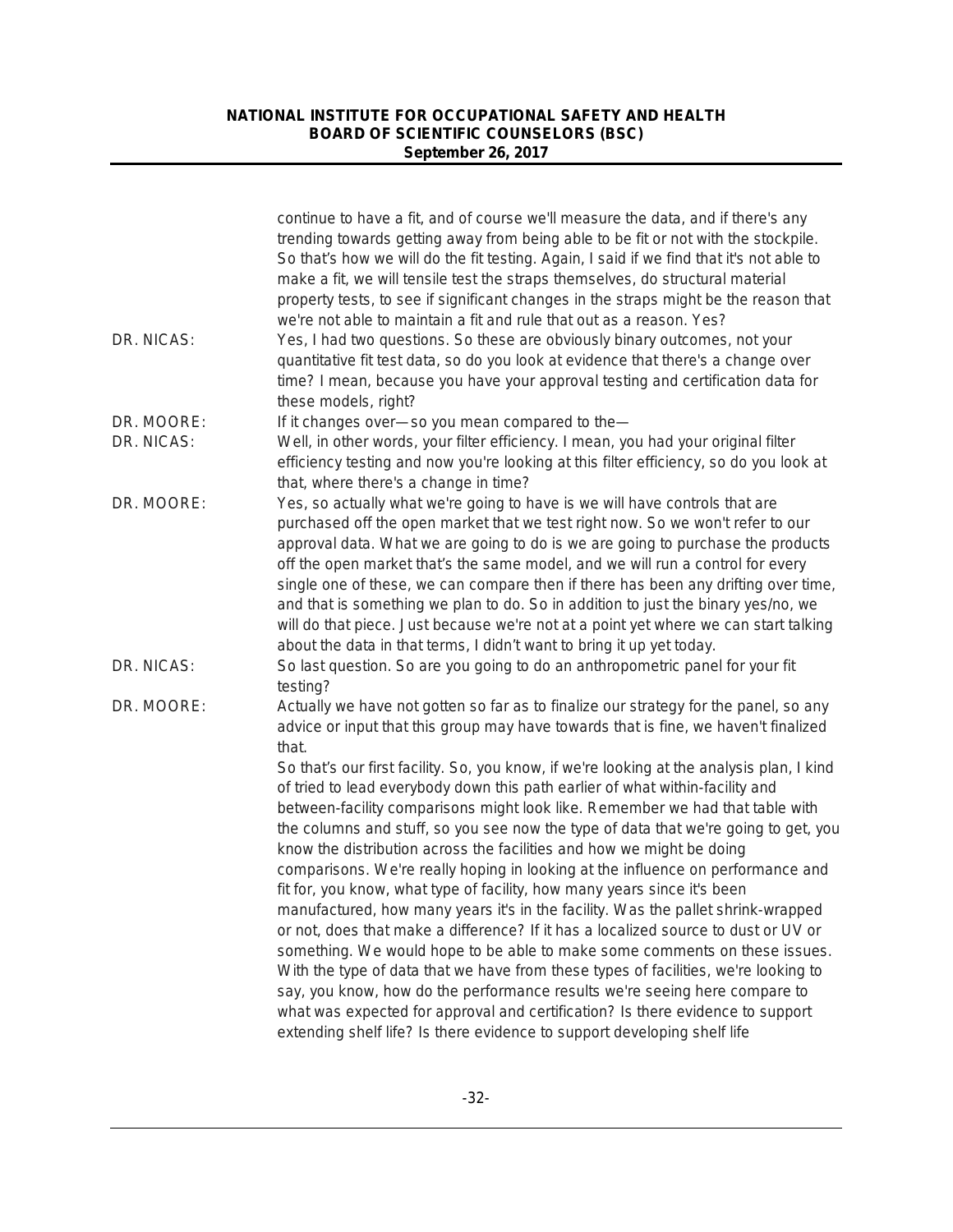recommendations where none exist? And what are some best practices for stockpiling? So from the data that you've seen here today from the different types of facilities, these are the types of questions we would hope to provide evidencebased recommendations around.

For a timeline perspective, we plan to have all of the respirators from all eight facilities done by November of next year and then the surgical gowns would follow in January of 2019.

Some potential considerations, so we're at the early part of this and we're here today to talk about it because really you can kind of see this data is probably going to take us in one of two directions or both directions, and there's a lot of things to be thinking about right now so that we can be prepared as an institute to offer the correct support and the type of support that the community might need from us. So here's one scenario: our data may show that, for certain facilities, there's evidence to support extending shelf life or the manufacturers will decide what their shelf life is. If that happens, you know, what role might NIOSH take in supporting a voluntary shelf life extension program for respirators or gowns? I say supporting because there's many, many different models and ways of getting there, and that would be something that might be worth just chatting about a little today is what might those different models look like? We know what voluntary shelf life extension programs look like in other areas, lessons learned from some of those models perhaps would be good to talk about. The other scenario which, again, these both could come out depending on the type of facility, we may find that the data suggests that we have a lot of stockpiled products in this country that we should not expect to be protective of healthcare workers or the general public. And if that happens, how does NIOSH help drive the need for change in emergency response planning around these products, that are distributed across the country, that people are planning to use right now, that we may find—I mean, they're spending a lot of money to maintain these products in some cases, and if they're not going to be protective or if they can't be guaranteed to be protective, what does that mean we should do to support a drive for change as an institute? I'd like to close by acknowledging all the different contributors to this project. I mentioned already the project officer, Dr. Lee Greenawald, out of our Morgantown office. I'm the senior scientist on the project. Our statistician is Dr. Patrick Yorio. And our public health advisor is Ms. Kerri Wizner. Pat, myself, and Kerri, we're all in our Pittsburgh office. I also want to point out some of the consultants on the project and give a special thanks to Anita Patel from the CDC Influenza Coordination Unit and Sue Gorman from CDC's Strategic National Stockpile who have helped us develop the concept, get the right partners on board, and have given us feedback and support along the way. With that, I'd like to close. Yes? DR. KITT: Thank you, Susan.

DR. BUNN: Yes, Terry Bunn. Just a couple of questions. The first one and that's a good—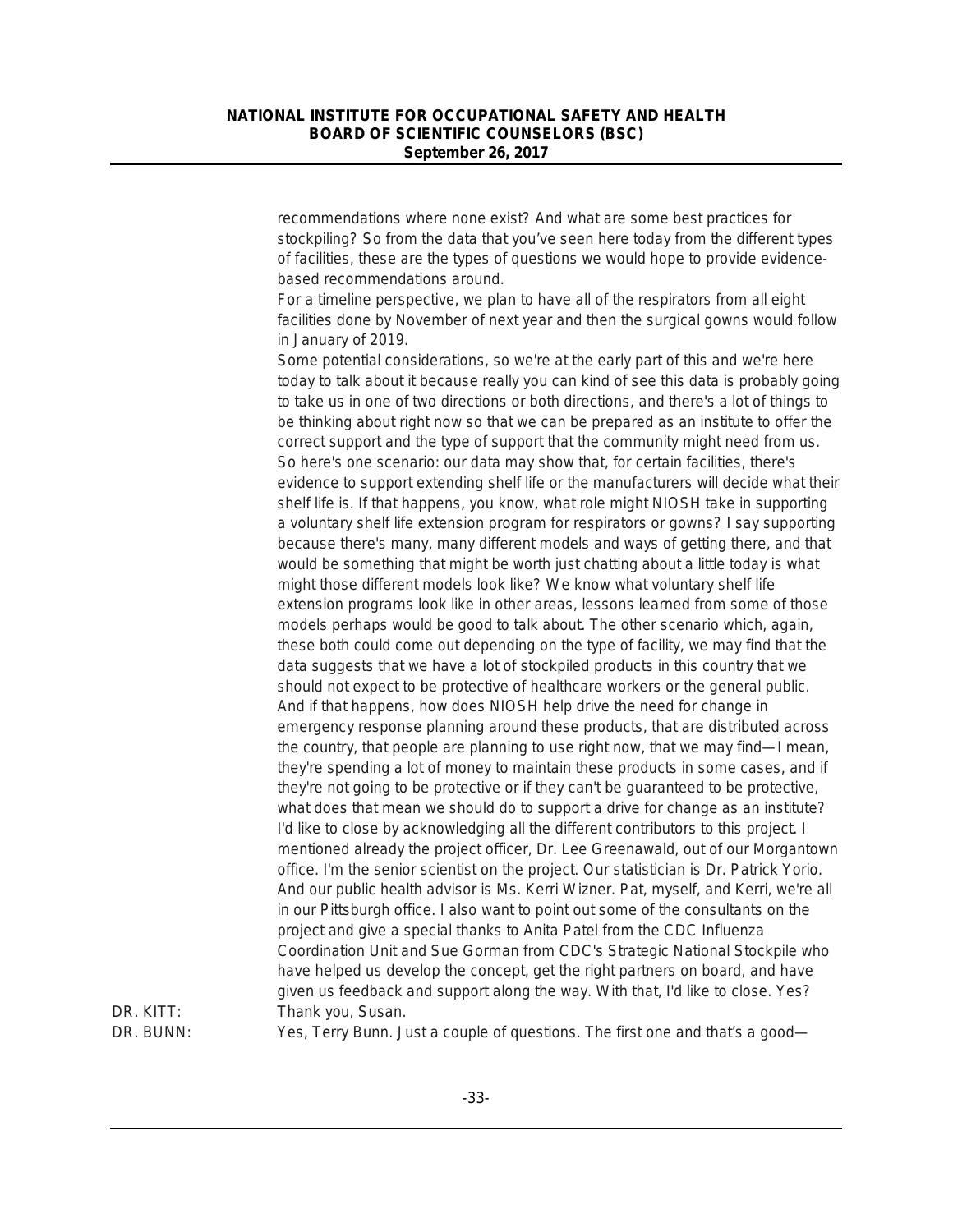|                                     | well, I don't know if it's a concern, but are there standards, like manufacturer<br>standard formulas for the production of the straps for the respirators, like they<br>have a standard composition? Are they all this formula by the plastics<br>manufacturer, you know?                                                                                                                                                                                                                                                                                                                                                                                                                                                                                                                                                                                                                                                                                                                             |
|-------------------------------------|--------------------------------------------------------------------------------------------------------------------------------------------------------------------------------------------------------------------------------------------------------------------------------------------------------------------------------------------------------------------------------------------------------------------------------------------------------------------------------------------------------------------------------------------------------------------------------------------------------------------------------------------------------------------------------------------------------------------------------------------------------------------------------------------------------------------------------------------------------------------------------------------------------------------------------------------------------------------------------------------------------|
| DR. MOORE:                          | No. So it would all be a proprietary choice. And again, the requirements are<br>performance-based, so we don't prescribe how they would bring together their<br>materials to reach the requirement. And so also keeping in mind that fit<br>requirements is not part of our certification as NIOSH; that's something OSHA<br>requires that the employer do to verify fit. I can tell you that we've done some<br>quick analyses—I shouldn't say quick. We have done some analyses of a<br>convenience sample in a different study and we're finding that the lengths of the<br>straps are highly variable from the same exact model, and so because they don't<br>have to have a specific fit to pass, that's an OSHA requirement, that's something<br>of interest to note, that we've seen that kind of variability just in the length. So you<br>take the material properties themselves out of it, just the length is continually<br>changing, you're obviously changing the structural properties. |
| DR. BUNN:                           | Okay. And then my second question is-this is a great testing plan and I<br>wondered if there are any plans, or maybe it's already been done, about testing of<br>gloves.                                                                                                                                                                                                                                                                                                                                                                                                                                                                                                                                                                                                                                                                                                                                                                                                                               |
| DR. MOORE:                          | For gloves. Yes, so it's interesting, and right now of course the fentanyl issue is<br>very big, what's going on, and I do know Dr. Greenawald, again, she is working-<br>Jennifer might be able to comment a little later in her presentation, I'm giving you<br>a heads up (inaudible @ 01:36:21). But we are looking, we, NPPTL, submitted to<br>CDC's Office of Public Health Preparedness and Response looking for an<br>opportunity to start testing gloves relative to the fentanyl hazard. So it's separate<br>from this particular effort, but definitely related. So it's not looking at stockpiled<br>stuff; it's looking at what's available on the market right now. Because really I think<br>only one manufacturer is even sort of suggesting they claim they might address<br>the fentanyl hazard. Is that correct?                                                                                                                                                                    |
| MS. HORNSBY-MYERS: To my knowledge. |                                                                                                                                                                                                                                                                                                                                                                                                                                                                                                                                                                                                                                                                                                                                                                                                                                                                                                                                                                                                        |
| DR. MOORE:<br>DR. REDINGER:         | Yes, so that's a different issue there.<br>Two quick questions. You may have said this and I was just reading or writing at<br>the time, but with the timeline, you indicate the end of the testing of November<br>2018 and then into 2019. What about the final analysis? Maybe you said that and I<br>just missed it.                                                                                                                                                                                                                                                                                                                                                                                                                                                                                                                                                                                                                                                                                |
| DR. MOORE:                          | Yes, no, so we're looking at-as far as our analysis plan, what we're going to do<br>is, for each facility, for the respirators, we'll do a report. And we're now producing<br>all of our post-market conformity assessment research that NPPTL is doing, it's<br>all coming out in a new-we've got like a new format we're using so that people<br>understand where to find it and it's called PPE CASE, Conformity Assessment<br>Studies and Evaluations, PPE CASE. And so those reports will be coming out. So                                                                                                                                                                                                                                                                                                                                                                                                                                                                                       |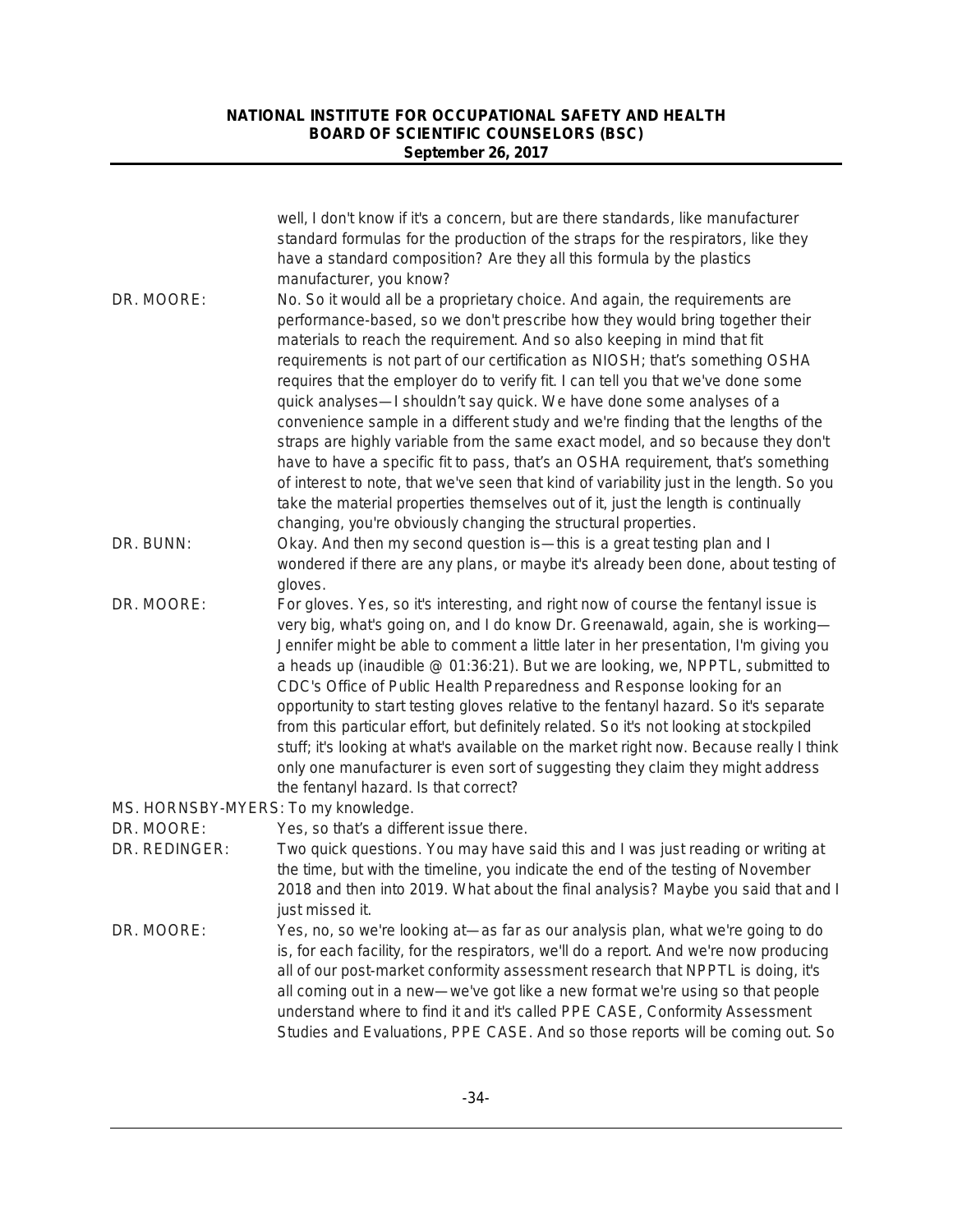|                               | when we complete and we get all the results for the first facility for respirators, it'll<br>be published as a case study of that particular facility, so we'll make it available to<br>the public at that time. We'll do the same for each subsequent facility and the<br>gowns, and then ultimately we will write one large document that would be a<br>NIOSH-numbered pub. that would detail all of the findings and would be like a<br>best practices type approach. So we'd have all the results in it along with what we<br>found for storage, stockpiling conditions, what we feel would be maybe best to<br>recommend moving forward. And our target would be around 2020 for something<br>like that to get out the door.                                                                                                                                                                                                                                                                                                                                                                                                                                            |
|-------------------------------|------------------------------------------------------------------------------------------------------------------------------------------------------------------------------------------------------------------------------------------------------------------------------------------------------------------------------------------------------------------------------------------------------------------------------------------------------------------------------------------------------------------------------------------------------------------------------------------------------------------------------------------------------------------------------------------------------------------------------------------------------------------------------------------------------------------------------------------------------------------------------------------------------------------------------------------------------------------------------------------------------------------------------------------------------------------------------------------------------------------------------------------------------------------------------|
| DR. REDINGER:                 | Great. Then second quick question—and Charles Redinger, I forget about the<br>transcript. As far as the standards, so Terry mentioned, you know, just brought up<br>the topic of standards, and whether it's an ANSI standard, ASTM, NIOSH, or<br>whatever, or recommendation, in that whole arena, are there any standards which<br>talk about shelf life?                                                                                                                                                                                                                                                                                                                                                                                                                                                                                                                                                                                                                                                                                                                                                                                                                  |
| DR. MOORE:                    | None that I'm aware of that would dictate what shelf life-I mean, shelf life really<br>is So first, NIOSH does not have any requirements for meeting a shelf life.<br>NIOSH does not require manufacturers to even give us a shelf life. We<br>recommend that they may want to consider one now that we've seen what's going<br>on with the stockpile arena. Because at the end of the day, the manufacturers<br>stand behind that product, and if we were to take a product that was maintained<br>under storage conditions and it wasn't working, we would go to them and talk to<br>them about why are you not meeting the approval requirements anymore? So,<br>you know, they have a concern in this too. I mean, like I said, their product was<br>never intended to be used in this way, and so they want to make sure that people<br>understand where they think their product could be used. So it's really dependent<br>on their decision around what they think their product could sustain as far as time<br>and whether or not they choose to put that on. I mean, at this point, we don't have<br>any requirements for them meeting any particular shelf life. |
| DR. REDINGER:<br>DR. ARMENTI: | Thank you.<br>Hi. Karla Armenti. What are your plans to engage the manufacturers, you know,<br>going forward? I see them as having a role in either one of these considerations.                                                                                                                                                                                                                                                                                                                                                                                                                                                                                                                                                                                                                                                                                                                                                                                                                                                                                                                                                                                             |
| DR. MOORE:                    | Absolutely. Let me go quickly and just skip back to who's on the partnership. So<br>as a reminder, the ISEA—and Dan is behind you there. Hi, Dan. He's representing<br>ISEA.                                                                                                                                                                                                                                                                                                                                                                                                                                                                                                                                                                                                                                                                                                                                                                                                                                                                                                                                                                                                 |
| DR. ARMENTI:<br>DR. MOORE:    | Okay, okay, no, I thought so, okay, that's the representation.<br>So they're on the partnership. And what we plan to do as far as making sure the<br>partnership is engaged and has the opportunity to present back to us what they<br>think, we plan to at least twice a year present to them the findings as we go. So<br>we're planning maybe around a January timeframe for the second partnership<br>meeting and that would be where we'd present to them the results from this first<br>facility. It gives them an opportunity to comment back. The other way, because                                                                                                                                                                                                                                                                                                                                                                                                                                                                                                                                                                                                 |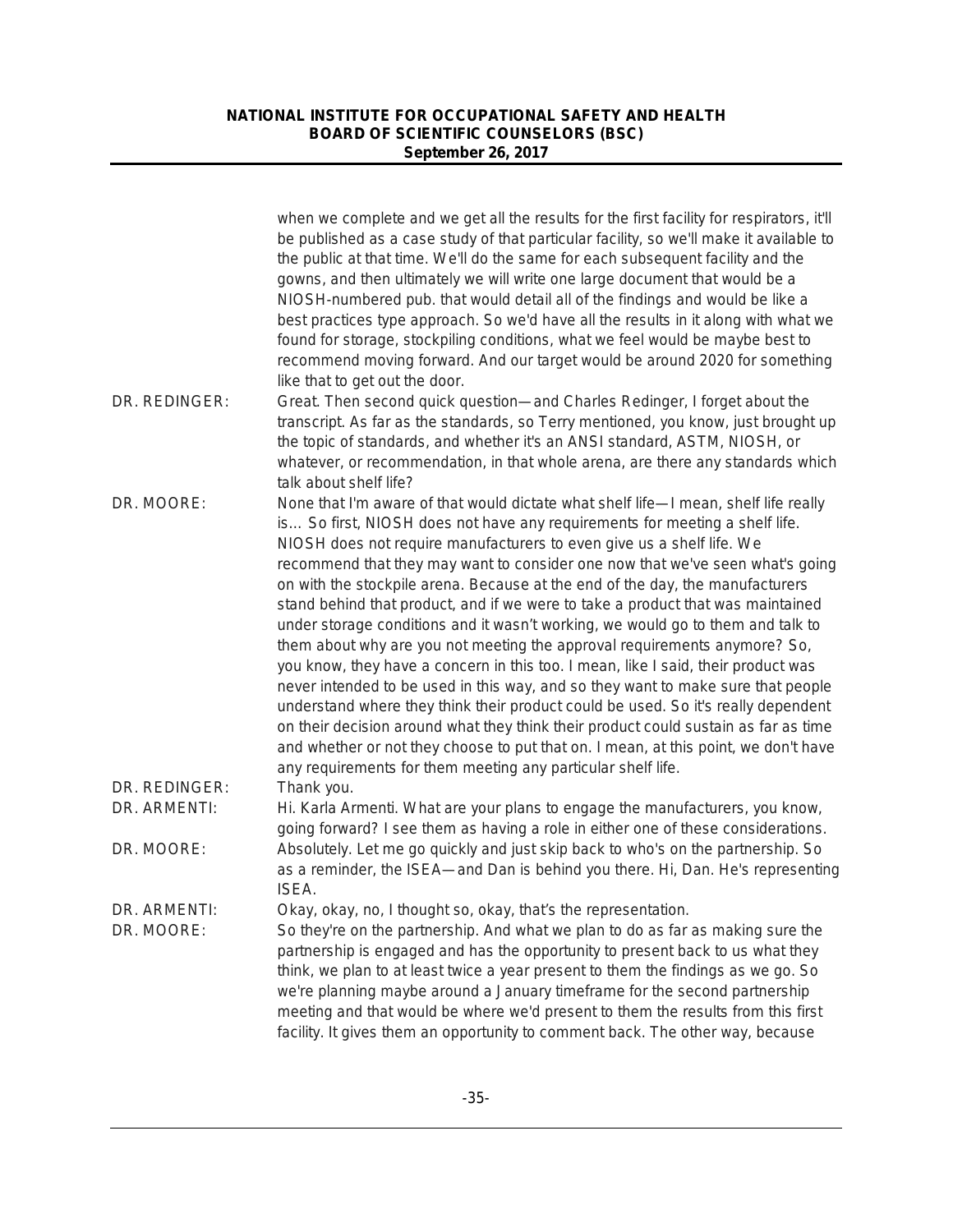|                   | the ISEA of course doesn't represent all manufacturers in the PPE space, from<br>the respirator perspective, at least, we are planning to, at our upcoming |
|-------------------|------------------------------------------------------------------------------------------------------------------------------------------------------------|
|                   | November meeting that we have this November, it's a public meeting to all                                                                                  |
|                   | manufacturers involved in the respirator space, we are going to give them a                                                                                |
|                   | heads up that this project is going on and the types of information and data that                                                                          |
|                   | might come out of it. And at the end, we always do, like, a panel discussion, we'll                                                                        |
|                   | let them ask us questions about where this might go. We will continue to keep                                                                              |
|                   | them updated from the respirator perspective as we go at those annual meetings.                                                                            |
|                   | And of course we're working with the FDA and the FDA has talked to us about                                                                                |
|                   | when and how we might share different information with different groups. So we                                                                             |
|                   | would rely on them to help us with what the right timing and venue might be for                                                                            |
|                   | engaging some of the other types of manufacturers for the gowns.                                                                                           |
| MS. LASZCZ-DAVIS: | Chris Laszcz-Davis. Actually it follows Karla's question, are either the                                                                                   |
|                   | manufacturers or end users been involved in the conceptual design of this whole                                                                            |
|                   | project? I mean, I hear report-outs, but were they involved on the front end?                                                                              |
| DR. MOORE:        | Yes, so this partnership which included the ISEA and it includes So we met with                                                                            |
|                   | them in April, and what we did is we had a written sampling and analysis plan that                                                                         |
|                   | was like 15 pages long, very detailed. It wasn't like a quick, cursory thing. It was a                                                                     |
|                   | very, very detailed explanation of what we want to sample, how we want to                                                                                  |
|                   | sample, and what we did. We gave it to all of them in a written form. We                                                                                   |
|                   | presented to them, we gave an hour presentation of what the study design and                                                                               |
|                   | our intent was, and then they were all given, from each organization, not each                                                                             |
|                   | individual, each organization represented here was then given a written document                                                                           |
|                   | that they gave us like a peer review of their thoughts. And so it was anonymous to                                                                         |
|                   | us. Our Associate Director for Science at NPPTL handled it. And they would give                                                                            |
|                   | us their comments. We asked about 12 different questions about the study design                                                                            |
|                   | and they gave us feedback on what their concerns were.                                                                                                     |
| DR. ROGERS:       | Comments from the phone? Mark, when you asked the question, whatever you                                                                                   |
|                   | were asking, I was curious because the issue of the ANSI standard that's being                                                                             |
|                   | worked on, if you could comment on that relative to this as well, I mean, if you're                                                                        |
|                   | able to?                                                                                                                                                   |
| DR. NICAS:        | Sure. So what Bonnie is referring to is that there is an ANSI Z88.15                                                                                       |
|                   | subcommittee. Z88 is the ANSI respirator committee, and Z88.15 is a                                                                                        |
|                   | subcommittee that was formed to consider issues of respirator fit capability for                                                                           |
|                   | half mask respirators. And I'm not sure of the whole history, but really it was kind                                                                       |
|                   | of meant in a way to advise NIOSH on how it should proceed and making sure                                                                                 |
|                   | that half mask respirators that are marketed in the US have some kind of                                                                                   |
|                   | minimum measure of fit capability for wearers. And so it was long-recognized for                                                                           |
|                   | the last 40 years, that when you're evaluating the fit of a respirator on people, that                                                                     |
|                   | you should be evaluating it on an anthropometrically-representative panel                                                                                  |
|                   | because many different people in the population could wear this respirator. So you                                                                         |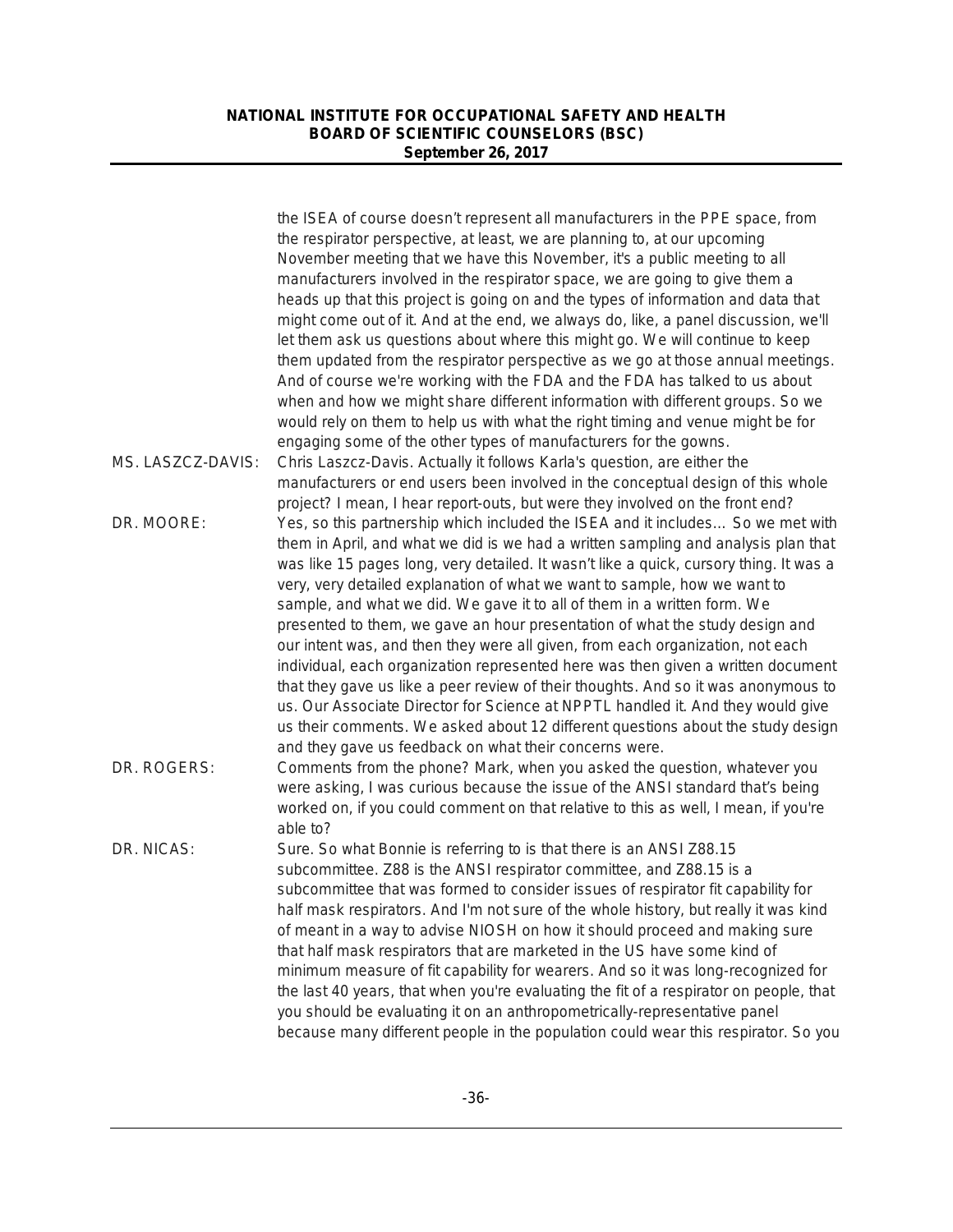|            | now have manufacturers usually make several sizes of the same model of<br>respirator so they'll fit small, medium, large faces. So the subcommittee is sort of<br>wrestling with the idea of what is the criterion for adequate respirator fit capability?<br>So I'll leave it at that. I have my own views and other people have their own views.<br>So it enters into this in the sense that, you know, when you're evaluating the fit<br>capability of these respirators in storage, what criterion are you going to use? I<br>mean, you just don't take one person and do a respirator fit test and say, "Hey,<br>you know, that certainly looks good," but, you know, you want to test it on a                                                                                                                                                                                                                                                                                                                                                                                                                                                   |
|------------|-------------------------------------------------------------------------------------------------------------------------------------------------------------------------------------------------------------------------------------------------------------------------------------------------------------------------------------------------------------------------------------------------------------------------------------------------------------------------------------------------------------------------------------------------------------------------------------------------------------------------------------------------------------------------------------------------------------------------------------------------------------------------------------------------------------------------------------------------------------------------------------------------------------------------------------------------------------------------------------------------------------------------------------------------------------------------------------------------------------------------------------------------------|
| DR. MOORE: | number of people. And so I didn't know what you had in mind.<br>So coming back to your original comment and to your comment, Bonnie, really                                                                                                                                                                                                                                                                                                                                                                                                                                                                                                                                                                                                                                                                                                                                                                                                                                                                                                                                                                                                           |
|            | what we're looking at is, when we do the actual study design for the fit test, the<br>question is going to be: well, you know, are we just basically going to look for the<br>first ten subjects that fit to the control and then see if they fit to the one that came<br>from the stockpile, or are we going to find-and I use the number ten arbitrarily-<br>are we going to find ten subjects that represent the distribution of anthropometry<br>that fit and then check to make sure they fit? And so we haven't really gotten into<br>that discussion yet. I would say though, in this case, we have to keep in mind this<br>is research and not something for approval and certification. And so the research<br>question here is does it affect fit? So my personal response in this moment, not<br>having talked to the project team, would be I don't think it would be necessary to<br>have the full anthropometric panel for this research project to answer this<br>question. I completely recognize the importance that's going on in that work<br>relative to the approval and certification piece. That would be my initial reaction. |
| DR. NICAS: | So the original reason I raised my hand was to ask a question. So I'm sure that a<br>large manufacturer like 3M is well aware that its respirators are stockpiled, and<br>given that knowledge, I'm wondering have any of these manufacturers done their<br>own research on the maintenance of the effectiveness of their respirators under<br>storage conditions? And if so, have they shared that data with you?                                                                                                                                                                                                                                                                                                                                                                                                                                                                                                                                                                                                                                                                                                                                    |
| DR. MOORE: | Yes, so a really good question and there was so much to get into this, we didn't<br>want to get into it. The real question here is, well, of the ones you have, you said<br>some have shelf lives and some don't. Do any of yours have a shelf life? So of the<br>12 models—because this has become more of a recent issue, right? And if you<br>take a look, these things, ultimately, on the other chart, we were seeing they were<br>manufactured 2006, 2007, 2008. It's a more contemporary issue we're facing. So<br>what we found, for example, with 3M and 1860, I think it was either 2012 or 2013<br>that, in light of what was going on, they published a notice to all of their users that<br>they considered a shelf life of five years for this product, so they were considering<br>it to be a five-year shelf life. So in that case, if you take that five-year shelf life,<br>then they have products here that have exceeded the shelf life. So across the<br>board, what we have is at the time these products were made, none of them had<br>shelf life criteria associated with them. Since then, some manufacturers have         |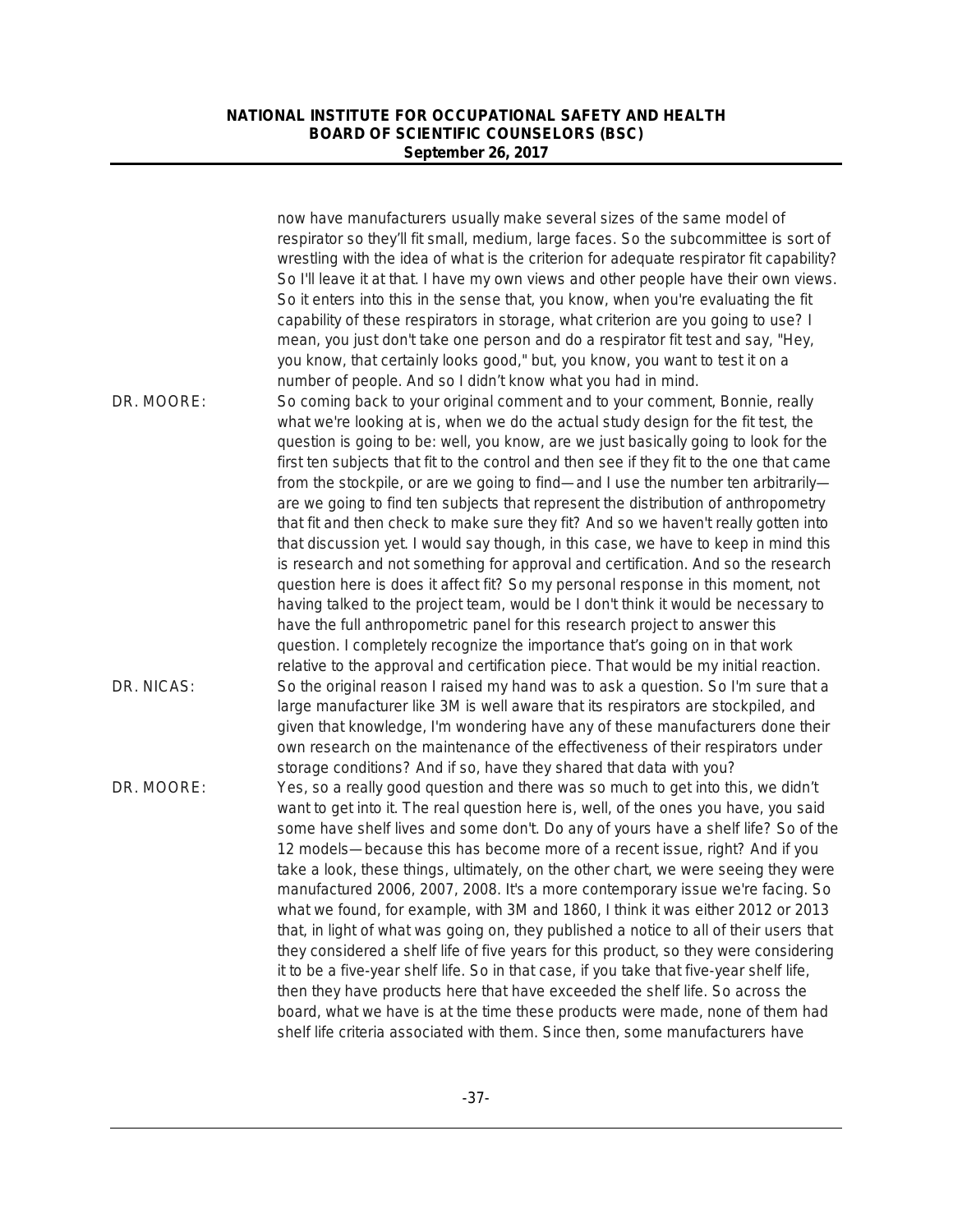|              | provided shelf life. In general, not speaking to this specific population, but in<br>general, shelf life designations that, when the respirator manufacturer does<br>provide one, they range somewhere from two to nine years. So you might say on<br>average they use five, but that's not a guarantee. It ranges from around two to                                                                                                                                                                                                                                                                                                                                                                                                                                                    |
|--------------|------------------------------------------------------------------------------------------------------------------------------------------------------------------------------------------------------------------------------------------------------------------------------------------------------------------------------------------------------------------------------------------------------------------------------------------------------------------------------------------------------------------------------------------------------------------------------------------------------------------------------------------------------------------------------------------------------------------------------------------------------------------------------------------|
| DR. NICAS:   | nine years.<br>But are those years based on data? I mean, I'm no lawyer, but if I were a<br>respirator manufacturer, I wouldn't be recommending a shelf life of nine years<br>without any data, just based on sitting around a table and saying, "Yes, what years<br>do you think we should assign to that?"                                                                                                                                                                                                                                                                                                                                                                                                                                                                             |
| DR. MOORE:   | So I can't speak to the specific data that they may or may not have. Obviously<br>they understand what their liability issues would be if they were not accurate in<br>their statements. I can tell you that we recognize and the respirator community<br>recognizes that bottom right-hand bullet, that advanced aging methods used to<br>help establish it really are not in a mature science state, and for that reason, we<br>currently have a study being led by Dr. Dana Rottach where he is specifically<br>looking at developing models and things to help better predict those issues. So<br>that should tell you something, that people recognize it's an area of science that<br>needs more research. I cannot tell you how they've arrived at their current<br>designations. |
| PARTICIPANT: | (Inaudible @ 01:48:13).                                                                                                                                                                                                                                                                                                                                                                                                                                                                                                                                                                                                                                                                                                                                                                  |
| DR. MOORE:   | I believe Dana has and I can't answer the question. I don't know, Dana, are you<br>on the phone?                                                                                                                                                                                                                                                                                                                                                                                                                                                                                                                                                                                                                                                                                         |
| DR. ROGERS:  | Guess not.                                                                                                                                                                                                                                                                                                                                                                                                                                                                                                                                                                                                                                                                                                                                                                               |
| DR. NICAS:   | I would imagine they would've provided it in a confidential manner. I'm just<br>wondering if they provided it at all.                                                                                                                                                                                                                                                                                                                                                                                                                                                                                                                                                                                                                                                                    |
| DR. MOORE:   | So they've provided no data. They may have anecdotally over the phone said,<br>"Based on this" Yes.                                                                                                                                                                                                                                                                                                                                                                                                                                                                                                                                                                                                                                                                                      |
| DR. ROGERS:  | Other comments or questions?                                                                                                                                                                                                                                                                                                                                                                                                                                                                                                                                                                                                                                                                                                                                                             |
| DR. BYRD:    | I do have one question. This is Lamont Byrd. In looking at the stockpiling facilities<br>that did not meet the criteria, were any of them—I think you used an example of<br>stored in a closet. Were any of these facilities, you know, that basic?                                                                                                                                                                                                                                                                                                                                                                                                                                                                                                                                      |
| DR. MOORE:   | Yes. We have one facility where it is a broom closet. It's a county, it's a county-<br>level facility, it's their office, and they stockpile it in a broom closet with all the<br>cleaning agents and things like that. We haven't gone there yet to collect our<br>pictures, so I can't say if there's any chance of chemicals contamination or<br>anything like that; we haven't gone yet. But we do know it's simply an air-<br>conditioned office with a broom closet, all their cleaning chemicals, custodial stuff<br>is kept in the same closet, and they've got a couple boxes in there.                                                                                                                                                                                         |
| DR. BYRD:    | Yes, the reason why I ask is because you mentioned-I looked at who you<br>targeted in terms of stockpiling, but I think as Charles Redinger indicated, there<br>are companies that stockpile, there are other organizations that stockpile, and so I                                                                                                                                                                                                                                                                                                                                                                                                                                                                                                                                     |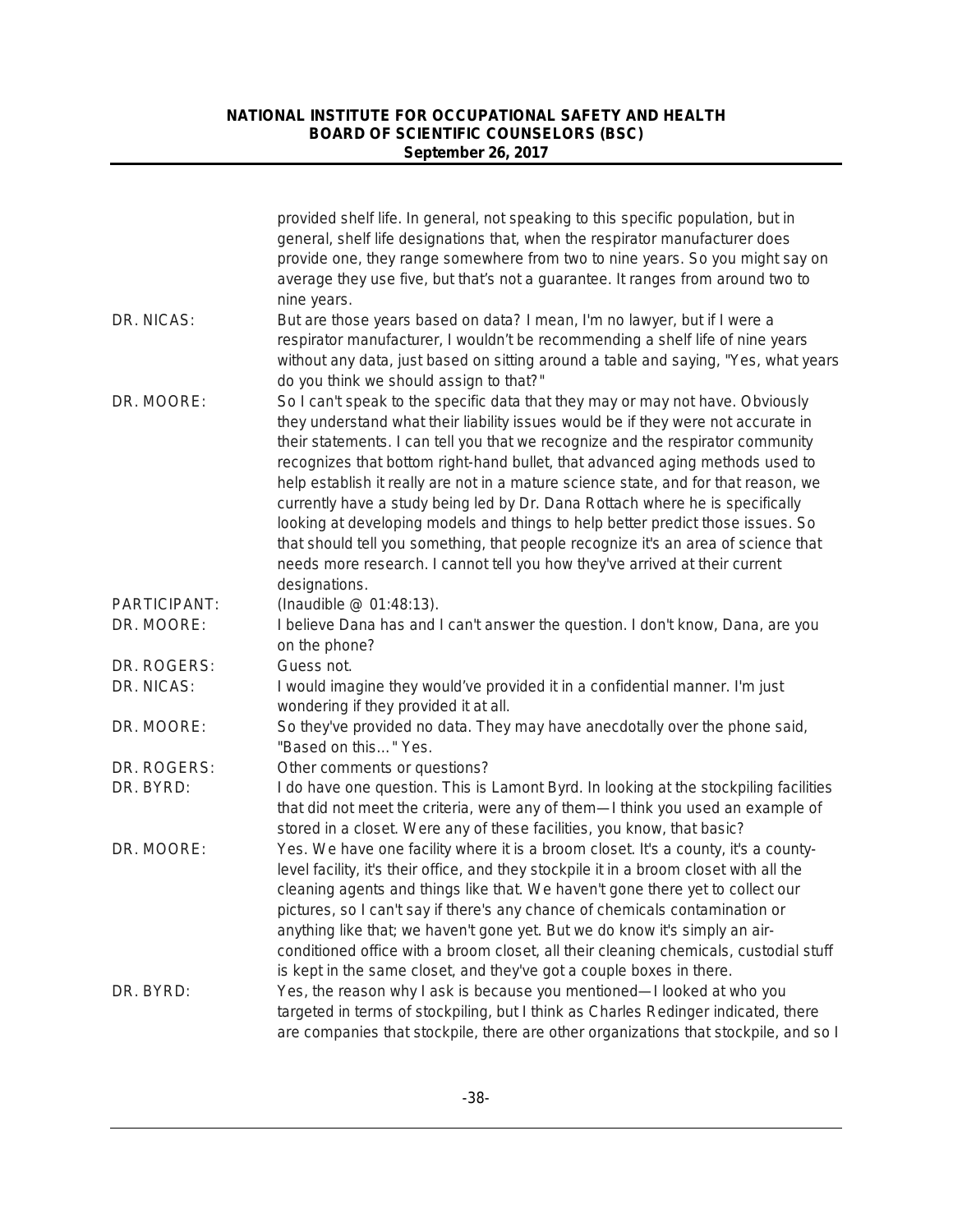| DR. MOORE:  | think that the information you gather in this research would be really useful to<br>those other kind of organizations.<br>And while I'm not going to release who the stockpile partners are, I can tell you<br>that we have stockpile facilities that-so for example, we have represented large,<br>economically wealthy states in the population. We have counties that may have                                                                                                                                                                                                                                                                                                      |
|-------------|----------------------------------------------------------------------------------------------------------------------------------------------------------------------------------------------------------------------------------------------------------------------------------------------------------------------------------------------------------------------------------------------------------------------------------------------------------------------------------------------------------------------------------------------------------------------------------------------------------------------------------------------------------------------------------------|
| DR. ROGERS: | economic challenges. We have a state that is not a large economic powerhouse<br>that's involved in the study. We have geographically very dispersed participation.<br>Yes, I think it's really interesting to hear all of this with these partner people that<br>you have. I assume this means that these hospital stockpiles, that you're getting<br>the stuff from them.                                                                                                                                                                                                                                                                                                             |
| DR. MOORE:  | No.                                                                                                                                                                                                                                                                                                                                                                                                                                                                                                                                                                                                                                                                                    |
| DR. ROGERS: | You're not?                                                                                                                                                                                                                                                                                                                                                                                                                                                                                                                                                                                                                                                                            |
| DR. MOORE:  | So the partners are different from the collaborating facilities. It should not be<br>assumed that, if they're a partner, they're one of the facilities we took from. That's<br>not to say we didn't collaborate with any of the partners on that, but it should not<br>be assumed that all of the facilities up here are collaborators. Those people are<br>on the partnership to represent the perspective of those entities, to give us<br>feedback on the sampling plan, and just helping to understand how the results<br>might impact what they do, or helping to understand how we might be able to<br>draw recommendations that are practical and realistic for implementation. |
| DR. ROGERS: | So the facilities then, are they all hospitals?                                                                                                                                                                                                                                                                                                                                                                                                                                                                                                                                                                                                                                        |
| DR. MOORE:  | The collaborating facilities?                                                                                                                                                                                                                                                                                                                                                                                                                                                                                                                                                                                                                                                          |
| DR. ROGERS: | Yes.                                                                                                                                                                                                                                                                                                                                                                                                                                                                                                                                                                                                                                                                                   |
| DR. MOORE:  | No.                                                                                                                                                                                                                                                                                                                                                                                                                                                                                                                                                                                                                                                                                    |
| DR. ROGERS: | What are they?                                                                                                                                                                                                                                                                                                                                                                                                                                                                                                                                                                                                                                                                         |
| DR. MOORE:  | We have facilities at the county level. We have facilities at a state level. We have<br>facilities at a federal level. We have a facility that would fall into the hospital level.<br>That's how it would distribute.                                                                                                                                                                                                                                                                                                                                                                                                                                                                  |
| DR. ROGERS: | But would you have like nursing homes or home health care or anything like that?                                                                                                                                                                                                                                                                                                                                                                                                                                                                                                                                                                                                       |
| DR. MOORE:  | They would not                                                                                                                                                                                                                                                                                                                                                                                                                                                                                                                                                                                                                                                                         |
| DR. ROGERS: | They would not be there?                                                                                                                                                                                                                                                                                                                                                                                                                                                                                                                                                                                                                                                               |
| DR. MOORE:  | No, I don't believe the one hospital-related facility, I don't believe the sample<br>would come from there. We haven't been there yet, so I can't answer that<br>question about the one facility.                                                                                                                                                                                                                                                                                                                                                                                                                                                                                      |
| DR. ROGERS: | And would you consider a place like Home Depot as a stockpile facility?                                                                                                                                                                                                                                                                                                                                                                                                                                                                                                                                                                                                                |
| DR. MOORE:  | Well, it depends on how long the product would stay with them and how quickly it<br>moves off the shelf. So they could potentially be in certain communities, perhaps,<br>if they keep products for that period of time. I think what's important is, because<br>we have found contributors that meet all three of the scenarios, what we'll be able<br>to say is what happens when you're unlikely to meet these requirements, what                                                                                                                                                                                                                                                   |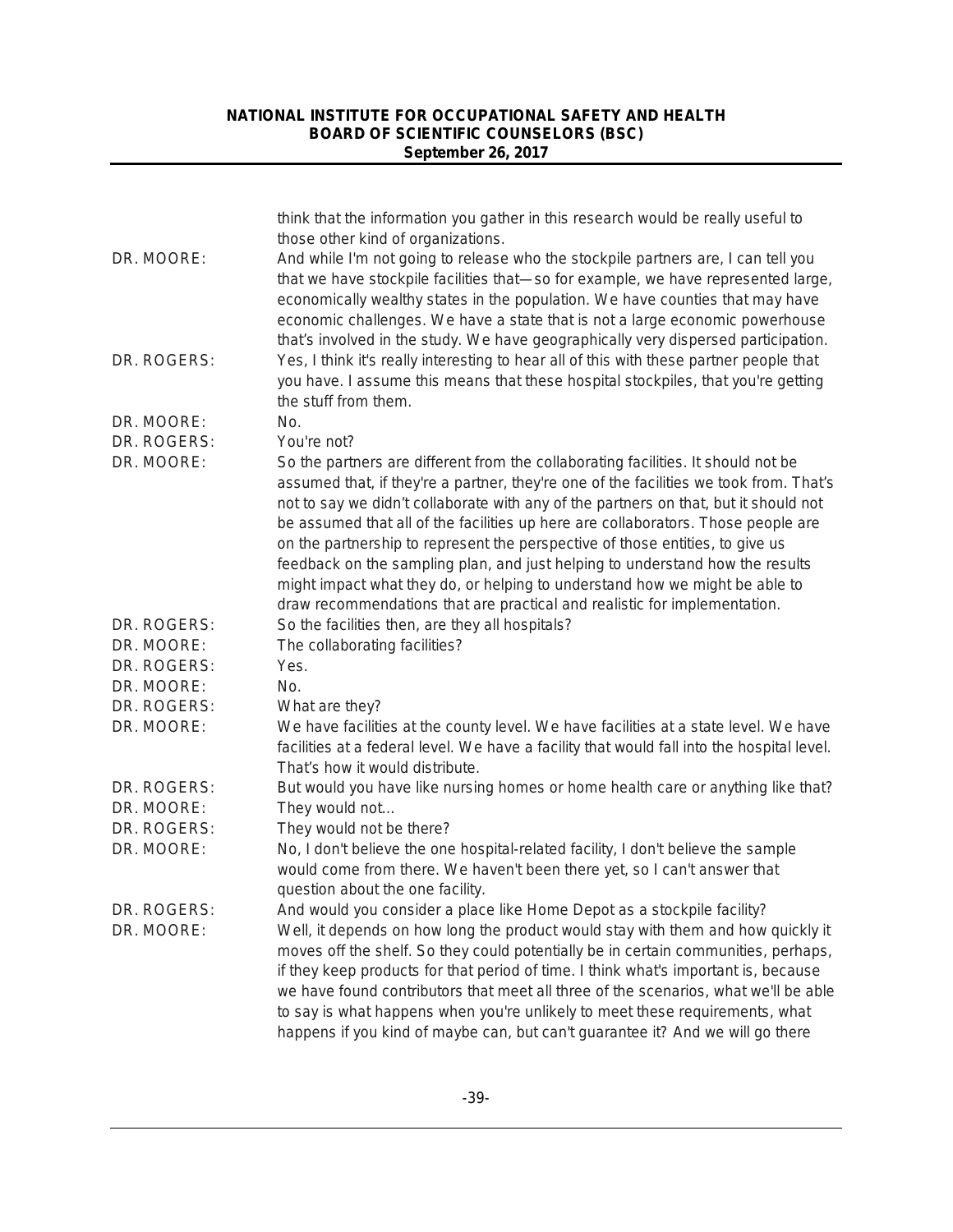|               | and we will know what their conditions are. Remember, we're sending them data<br>loggers, so even if they can't tell us, we'll be able to know over a 12-month period<br>what's really happening in that facility. So what ultimately I see happening is, when<br>we get to that large document that provides recommendations, is these different<br>facilities, we would give them enough information for them to figure out where<br>they fall, understand what their conditions are, and whether or not there's an issue<br>of concern. Great point, though, as we get into that and we start talking about<br>what the implications are of our findings, these large do-it-yourself places where<br>people in the public may go to get these products, we would have to consider that. |
|---------------|--------------------------------------------------------------------------------------------------------------------------------------------------------------------------------------------------------------------------------------------------------------------------------------------------------------------------------------------------------------------------------------------------------------------------------------------------------------------------------------------------------------------------------------------------------------------------------------------------------------------------------------------------------------------------------------------------------------------------------------------------------------------------------------------|
|               | Now, we are working with the CDC right now on a study where we're looking at<br>can the public be provided everyday items like bandanas and things like that to<br>help reduce exposure in a large-scale event? So we are actually, my<br>understanding, although I'm not familiar too much with that study, is that we are<br>purchasing it from them so it would come from their shelves, but I don't know that                                                                                                                                                                                                                                                                                                                                                                          |
| DR. ROGERS:   | the study design would allow for that kind of analysis. I can't speak to that.<br>Thank you. Okay, I think we're at the end of the discussion and we do need to                                                                                                                                                                                                                                                                                                                                                                                                                                                                                                                                                                                                                            |
|               | wrap it up here, but thank you for that really, really good presentation.                                                                                                                                                                                                                                                                                                                                                                                                                                                                                                                                                                                                                                                                                                                  |
| MR. COURTNEY: | Bonnie, before we leave-this is Ted Courtney.                                                                                                                                                                                                                                                                                                                                                                                                                                                                                                                                                                                                                                                                                                                                              |
| DR. ROGERS:   | Go on, Ted.                                                                                                                                                                                                                                                                                                                                                                                                                                                                                                                                                                                                                                                                                                                                                                                |
| MR. COURTNEY: | Are you guys there?                                                                                                                                                                                                                                                                                                                                                                                                                                                                                                                                                                                                                                                                                                                                                                        |
| DR. ROGERS:   | Yes, we're here.                                                                                                                                                                                                                                                                                                                                                                                                                                                                                                                                                                                                                                                                                                                                                                           |
| MR. COURTNEY: | I'm sorry. I just wanted to kick in, it's a little bit of an extension of this project, I<br>think, but just something to kind of bring forward. When the materials are retired<br>or kind of ruled ineligible, kind of where do they go? You know, do they pop up in<br>a developing country? You know, (inaudible @ 01:54:18)? But even more<br>importantly, is there a resource recovery, waste stream elimination opportunity<br>here as these things are retired without having been unboxed? Is there a way for<br>that to be some kind of a positive economic proposition to kind of setting more<br>rigor into the retirement process? So just something to think about on the end of<br>the project.                                                                              |
| DR. MOORE:    | Yes, thank you. It's a great comment. I will say, while not an official partner,<br>CDC's Remote Countries Office, I think it used to be the West Africa Office, their<br>name has changed, I think it's now Remote Countries Office, they're not an official<br>partner because we were focused on US stockpiles, but they are in contact with<br>us and we told them we'd share the results and understand what the international<br>implications of the results might be. So hopefully your concern about them ending<br>up on the international market for third-world countries or something would be<br>addressed by communications with them, although they're not an official partner<br>because we were focused on US-based stockpiles.                                           |
| DR. ROGERS:   | Thank you, Susan.                                                                                                                                                                                                                                                                                                                                                                                                                                                                                                                                                                                                                                                                                                                                                                          |
| MR. COURTNEY: | Right, and that's kind of taking the negative angle. And the positive angle side,                                                                                                                                                                                                                                                                                                                                                                                                                                                                                                                                                                                                                                                                                                          |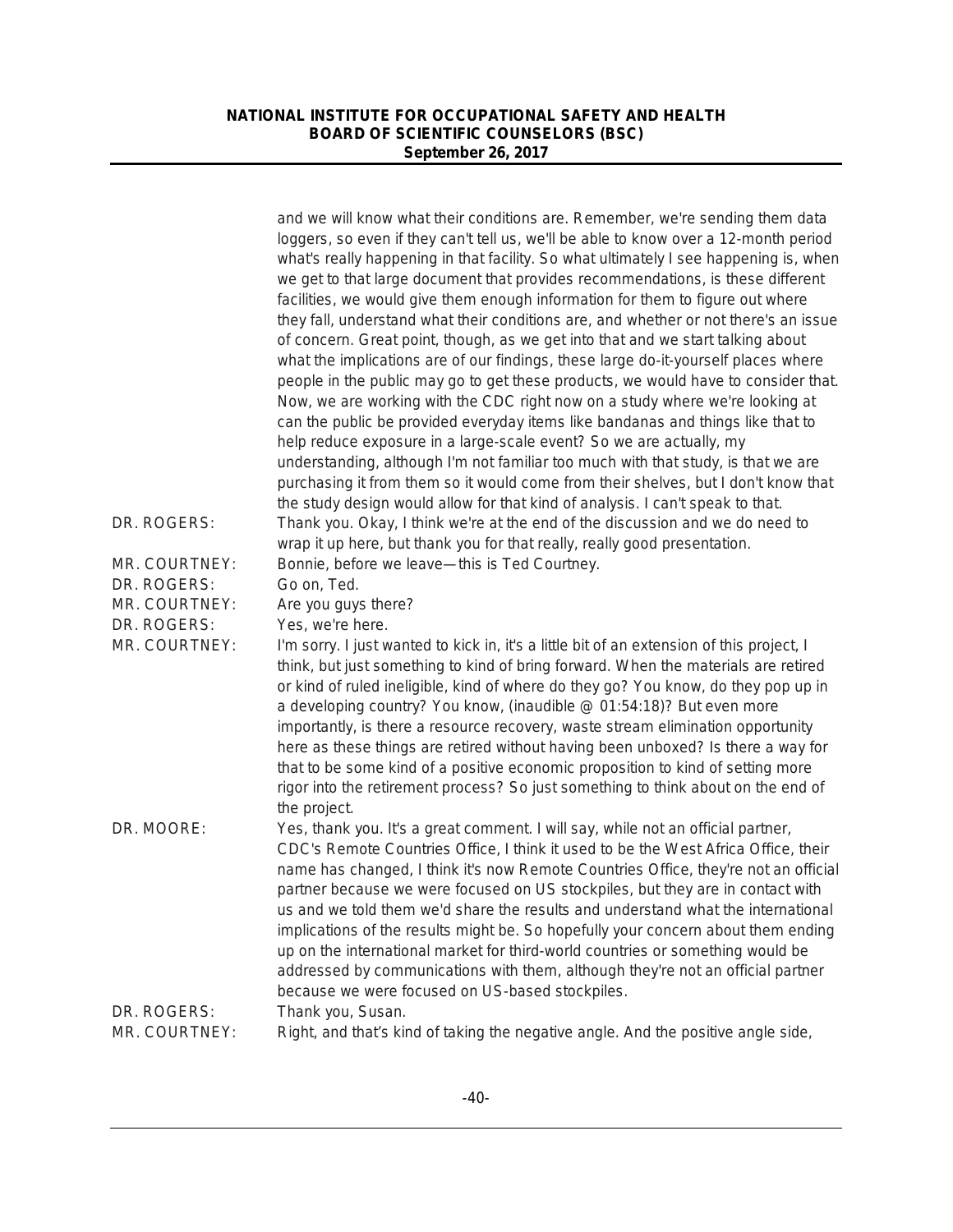|                         | like I'm saying, there may be some opportunity that works out well for resource<br>recovery, materials recovery from this stockpiled material that makes it a more<br>economically advantageous proposition for people to be more rigorous about the<br>retirement process, which is advantageous to protection overall.                                                                                                                                                                                                                                                                                                                                                                                                                                                                                                                        |
|-------------------------|-------------------------------------------------------------------------------------------------------------------------------------------------------------------------------------------------------------------------------------------------------------------------------------------------------------------------------------------------------------------------------------------------------------------------------------------------------------------------------------------------------------------------------------------------------------------------------------------------------------------------------------------------------------------------------------------------------------------------------------------------------------------------------------------------------------------------------------------------|
| DR. MOORE:              | Yes, and hopefully maybe with conversations through the ISEA's representation<br>and also through the public meetings we have with these respirator<br>manufacturers, they might be able to let us know if a recycling option would<br>somehow reduce their costs, that it would be helpful, or maybe if products get<br>recycled, maybe they can be purchased again at a lower cost or something. That<br>could be something that we can explore with them as a—I think that comes into<br>the second question of what do we do if we find some of the products aren't<br>protective for driving a change in emergency response? And what you've given us<br>is one pathway to consider for how we, NIOSH, can help drive and facilitate<br>something that's going to help the PPE community and the practical reality of it,<br>so thank you. |
| DR. ROGERS:             | Okay, we'll take a break here and I think we'll just come back at 10:35 because<br>we have an early lunch. Okay.                                                                                                                                                                                                                                                                                                                                                                                                                                                                                                                                                                                                                                                                                                                                |
| [Break.]<br>DR. ROGERS: | So we'll go ahead and start. Ted and Sharon, are you still on? Maybe they're still                                                                                                                                                                                                                                                                                                                                                                                                                                                                                                                                                                                                                                                                                                                                                              |
|                         | in the bathroom. If you don't mind, I'd like to make a couple of announcements<br>just before, since Dr. Howard is here. Well, two things, I mentioned I wanted to<br>make an announcement, but I have two announcements now to make. So<br>welcome.                                                                                                                                                                                                                                                                                                                                                                                                                                                                                                                                                                                            |
| DR. HOWARD:             | Thank you.                                                                                                                                                                                                                                                                                                                                                                                                                                                                                                                                                                                                                                                                                                                                                                                                                                      |
| DR. ROGERS:             | So Dr. Howard is here for those that are on the phone. We're always delighted to<br>have you here. And I don't think we announced last time, but, you know, Dr.<br>Howard has been elected to the Collegium Ramazzini and I wanted to let<br>everybody know that. It's such a great thing to have Dr. Howard-he's just a<br>wonderful person. I just can't speak highly enough of you and that's such a nice<br>thing to have and congratulations.                                                                                                                                                                                                                                                                                                                                                                                              |
| DR. HOWARD:             | Thank you very much, and thank you for nominating me.                                                                                                                                                                                                                                                                                                                                                                                                                                                                                                                                                                                                                                                                                                                                                                                           |
| DR. ROGERS:             | You're welcome. I wasn't going to say that.                                                                                                                                                                                                                                                                                                                                                                                                                                                                                                                                                                                                                                                                                                                                                                                                     |
| PARTICIPANT:            | No, it's disclosure, we're a very transparent administration now, so we disclose<br>everything.                                                                                                                                                                                                                                                                                                                                                                                                                                                                                                                                                                                                                                                                                                                                                 |
| DR. ROGERS:             | But I also wanted to say, you know, when you are nominated for that, it often<br>takes a couple times before you are elected, and Dr. Howard was elected on the<br>first go-around, so it was really a testament to all the wonderful good work that<br>you do.                                                                                                                                                                                                                                                                                                                                                                                                                                                                                                                                                                                 |
| DR. HOWARD:             | Thanks.                                                                                                                                                                                                                                                                                                                                                                                                                                                                                                                                                                                                                                                                                                                                                                                                                                         |
| DR. ROGERS:             | It's really quite dramatic. And also, I wanted to also announce that Alberto has<br>disclosed that he became a citizen of the United States.                                                                                                                                                                                                                                                                                                                                                                                                                                                                                                                                                                                                                                                                                                    |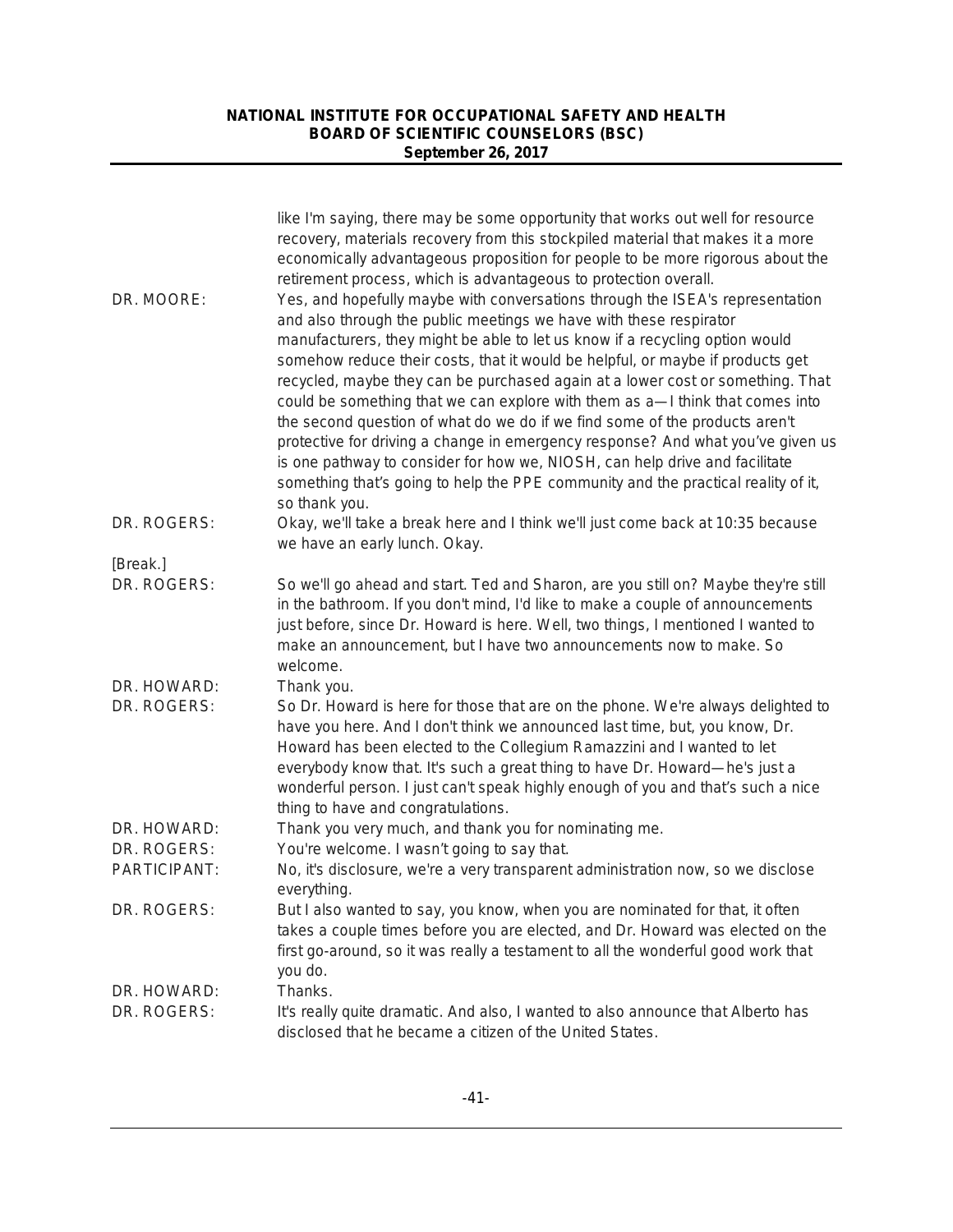| [Applause.]   |                                                                                                                                                                                                                                                                        |
|---------------|------------------------------------------------------------------------------------------------------------------------------------------------------------------------------------------------------------------------------------------------------------------------|
| DR. ROGERS:   | And we're so delighted to have you as a citizen of the US. It's great. And Alberto<br>does wonderful work as well. And I told him I wanted a flag like that, because he<br>got one of those, I have to get one of those, so it's great. But congratulations.           |
| MR. GARCIA:   | Thank you.                                                                                                                                                                                                                                                             |
| DR. ROGERS:   | That's a big accomplishment, I know that is, it's just very difficult. So anyway,<br>those are nice awards and it's just a pleasure to have such wonderful people to<br>work with. So anyway, we shall move on and we're going to talk about robots, I<br>guess, Dawn. |
| MS. CASTILLO: | We are.                                                                                                                                                                                                                                                                |
| DR. ROGERS:   | So Dawn Castillo is here and is going to be talking about robots.                                                                                                                                                                                                      |
|               | NIOSH'S RESPONSE TO INCREASED USE AND COMPLEXITY OF ROBOTS                                                                                                                                                                                                             |
| MS. CASTILLO: | Terrific. Thank you, Bonnie. So good morning. I very much appreciate the                                                                                                                                                                                               |
|               | opportunity to share with you our response to dramatic changes in robotics                                                                                                                                                                                             |
|               | technology.                                                                                                                                                                                                                                                            |
|               | So this presentation reflects the collective work of a multi-disciplinary group of                                                                                                                                                                                     |
|               | NIOSH researchers from key divisions, programs, and centers. Divisions are                                                                                                                                                                                             |
|               | denoted in the parentheses in blue and they include the Division of Safety                                                                                                                                                                                             |
|               | Research, which I'm affiliated with, the Division of Applied Research and                                                                                                                                                                                              |
|               | Technology, Education and Information Division, Health Effects Laboratory<br>Division, and the Pittsburgh Mining Research Division. Programs and centers are                                                                                                           |
|               | included in parentheses in red font and they include cross-sector programs of                                                                                                                                                                                          |
|               | Traumatic Injury Prevention, Musculoskeletal Health, and the Healthy Workplace                                                                                                                                                                                         |
|               | Design Program. Industry sector programs that are represented include                                                                                                                                                                                                  |
|               | Transportation, Warehousing & Utilities; Construction; Agriculture; Manufacturing;                                                                                                                                                                                     |
|               | and Mining. And centers that are represented are Nanotechnology, Motor Vehicle<br>Safety, and Sensor and Direct Reading Technology. And then finally the                                                                                                               |
|               | Prevention through Design Program is represented. This group has been meeting                                                                                                                                                                                          |
|               | over the last 16 months to chart NIOSH's response to advances in robotics<br>technology and their use in the workplace.                                                                                                                                                |
|               | For the presentation, I will provide background on the issue of robots in today's                                                                                                                                                                                      |
|               | and tomorrow's workplaces, provide information on a new virtual center that we                                                                                                                                                                                         |
|               | are establishing to address robotics, provide information on what we've done and                                                                                                                                                                                       |
|               | are planning, and I'll wrap up with questions for you to help guide us as we stand                                                                                                                                                                                     |
|               | up the center.                                                                                                                                                                                                                                                         |
|               | So first the issue of increased use and complexity of robots. Tradition industrial                                                                                                                                                                                     |
|               | robots have been around for decades and there are established and recognized                                                                                                                                                                                           |
|               | procedures for working safely with these robots. This includes general guidance                                                                                                                                                                                        |
|               | issued by NIOSH in the 1980s, later guidance issued by NIOSH specific to                                                                                                                                                                                               |
|               | automated mining equipment, guidance for OSHA inspectors, a number of                                                                                                                                                                                                  |
|               | standards such as ANSI/Robotics Industry Association Standard on Industrial                                                                                                                                                                                            |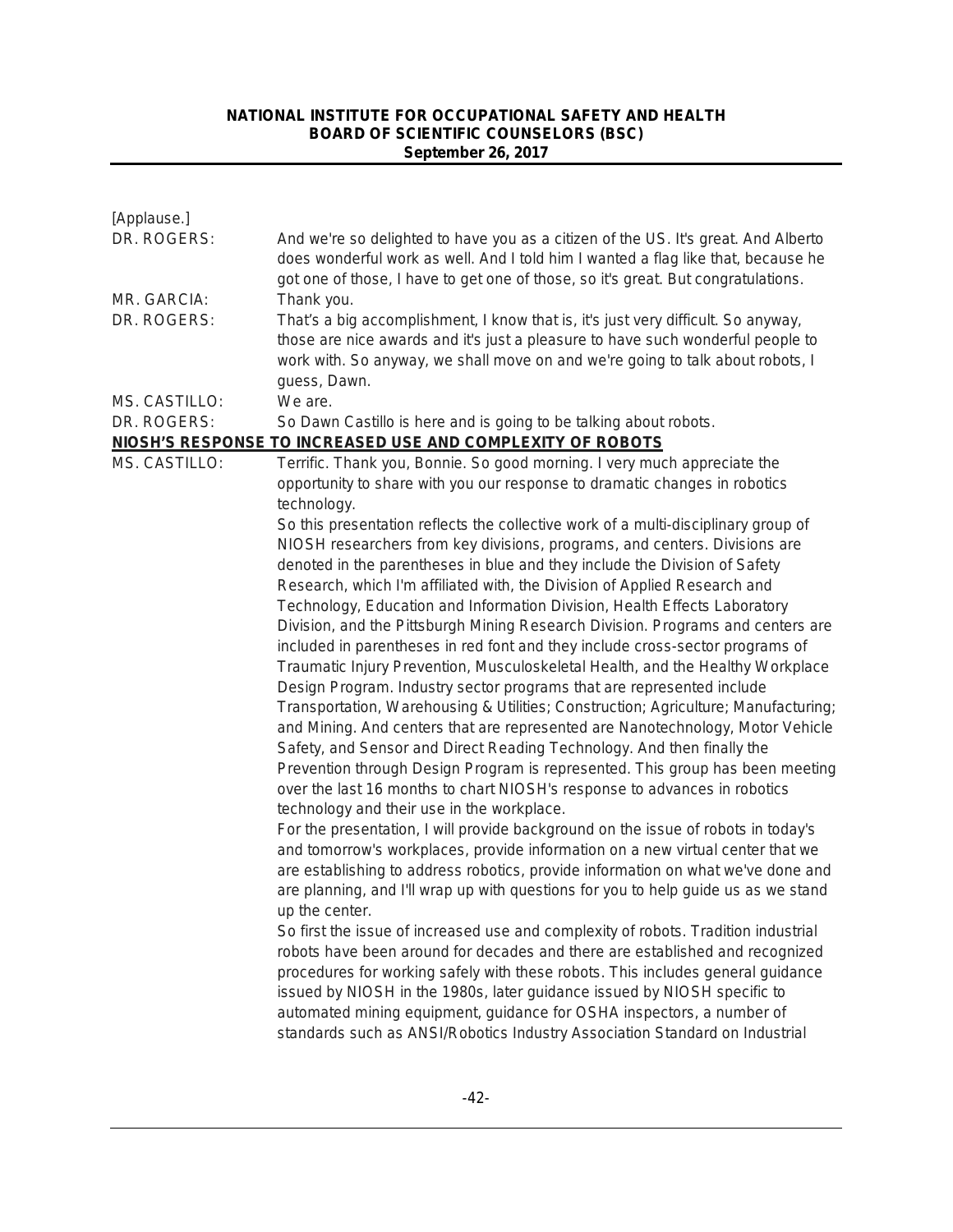Robotics Safety, and associated standards such as machine guarding, Underwriters Laboratories' standards for certifying robots and robotic equipment. And at the risk of oversimplification, the paradigm has been to keep industrial robots separate from human workers while the robot is performing its task. Because worker injury data do not include codes to clearly identify injuries associated with robots, it's difficult to identify them, and ultimately we need to rely on keyword searches and manual review. We reviewed data from the Bureau of Labor Statistics' Census of Fatal Occupational Injuries and identified 61 deaths for the 20-year period of 1992 to 2015. We also identified investigations of deaths and serious injuries investigated by NIOSH and OSHA, and those investigations suggest that the injuries that we do see have resulted from failure to follow established safety procedures. In the scheme of things, this number of deaths over this time span is not large and it's dwarfed by other causes of worker injury, however, it is disturbing that these deaths continue to occur despite known protection strategies and it points to the value of increased education about established safety measures.

This figure is from the International Federation of Robotics. It demonstrates that, beginning in 2010, there has been a sharp upward trend in the supply of robots. The International Federation of Robotics further projects 12% annual growth over the next few years and a breakthrough during this time period in human-robot collaboration. They anticipate that compact and easy to use collaborative robots will drive the market, that there will be increased use by small and medium sized companies, and expanded use in sectors other than manufacturing. Finally, they anticipate increased use of robots for work that is tedious and unsafe for human workers.

Here is a picture of a new type of robot, a collaborative robot designed to work alongside and in conjunction with human workers. As noted in the previous slide, it is projected that this new type of robot, which is currently being used in manufacturing settings, is going to increase in sales in coming years. And clearly the paradigm of keeping the human worker separate from the robot does not work for this type of robot or other types that I'm going to show you in subsequent slides.

Another new application of robotics technology are wearable robotics or prostheses. They are being designed and tested for military applications and they're being marketed in industrial settings. The wearables are designed to reduce physical loads on workers and to amplify or transform worker movements. And the market for this specific technology is projected to grow by more than 200% annually over the next few years.

Another new type of robot are mobile robots designed to deliver materials in a variety of settings such as warehouses, hospitals, hotels, and retail settings. And these robots are designed to move in the same space as human workers, and in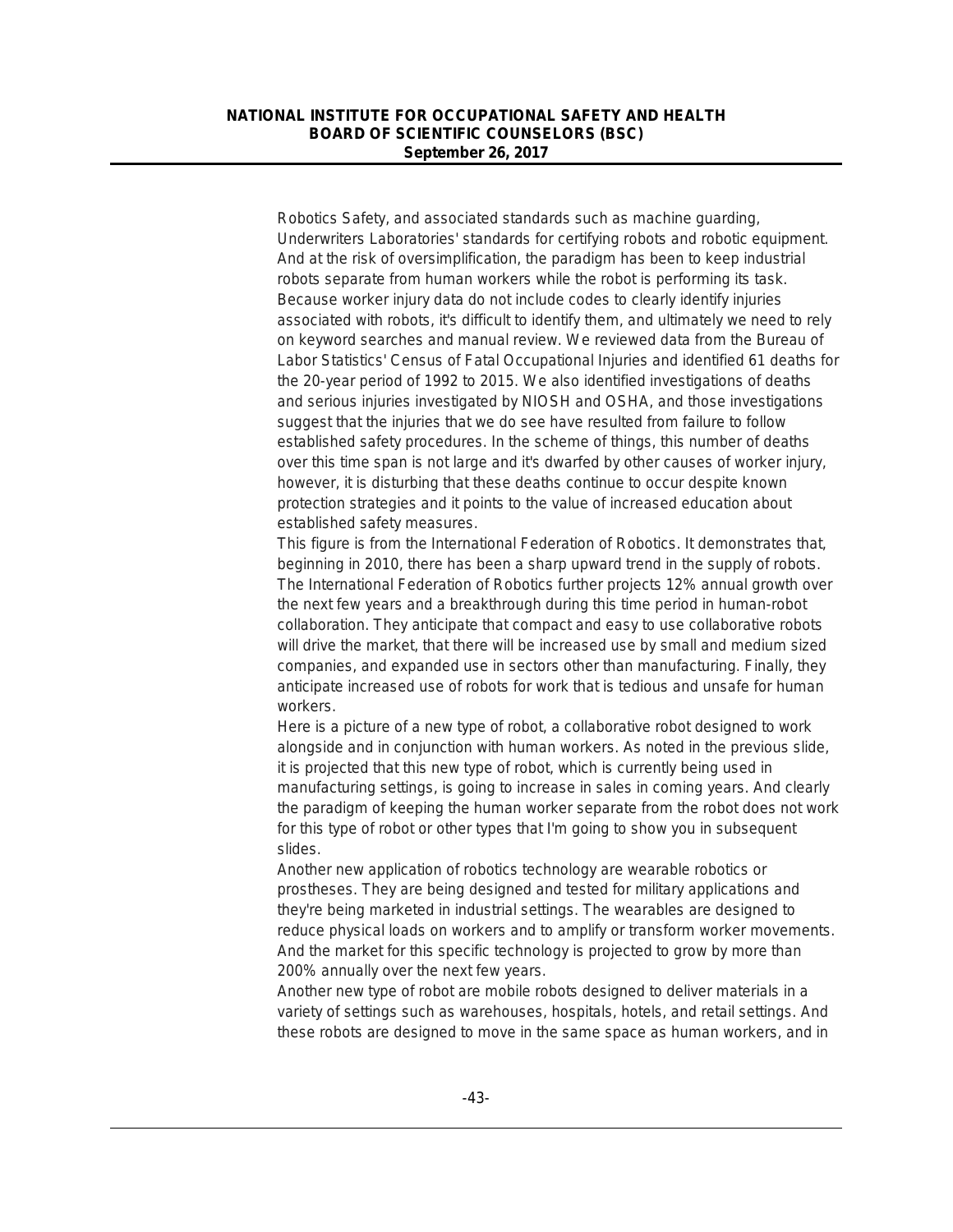some settings, patients, customers, clients, and the general public. The picture at the bottom of the slide notes that, in some situations, the burden is on the workers to yield the right of way to the robot.

Remote-controlled and autonomous ground vehicles are increasingly being used to conduct work that is difficult or dangerous for human workers. This includes autonomous mine haulage vehicles and self-driving tractors. Different from mobile robots used indoors, these types of robotic vehicles operate in less controlled environments and they also may include human workers or vehicles driven by humans.

This slide shows a projected trajectory for moving through phases of automated vehicle technologies, with responsibility for monitoring the environment by a human and progressively proceeding to the vehicle being in primary control. The estimated timelines for moving through this trajectory vary, though it does appear imminent, and the end game is that we would be in a society that would be completely automated vehicles without human drivers.

So partially-automated vehicles are increasingly available, and they include features such as electronic stability control and autonomous emergency braking systems, and in these systems, the human driver is in primary control. Human factors experts have expressed particular concerns about the transition from where automation takes over for extended periods of time under certain low-risk conditions, and in the case of the emergency, the system will prompt the driver to reassume control. There are questions about how quickly this can happen to avoid a crash. There are also concerns about a mixed system that includes human-controlled vehicles and autonomous vehicles, with the human-controlled being less predictable than the autonomous vehicle.

Commercial vehicles appear to be on the fast track for full automation. Autonomous commercial trucks and transit vehicles are currently being piloted in several states.

While drones have been around for some time, they've been primarily used in military settings and for recreational purposes. It is projected that sales of drones for industrial purposes are going to increase, with the highest sales projected for use in construction, agriculture, insurance claims, offshore oil/gas and refining, and use by police and fire departments. Drones are being used in pesticide application, wildfire control, construction, and crash investigations. It is also projected that they will be used in indoor settings such as in warehouses for use in taking inventories of products.

Finally, it's projected that future robots will have advanced use of artificial intelligence, be able to assess their environment, make complex decisions, and have increased autonomy. It is projected that robots will expand from blue collar to white collar and managerial jobs, and this shift exacerbates concerns and fears regarding worker displacement, though those in the robotics industry counter that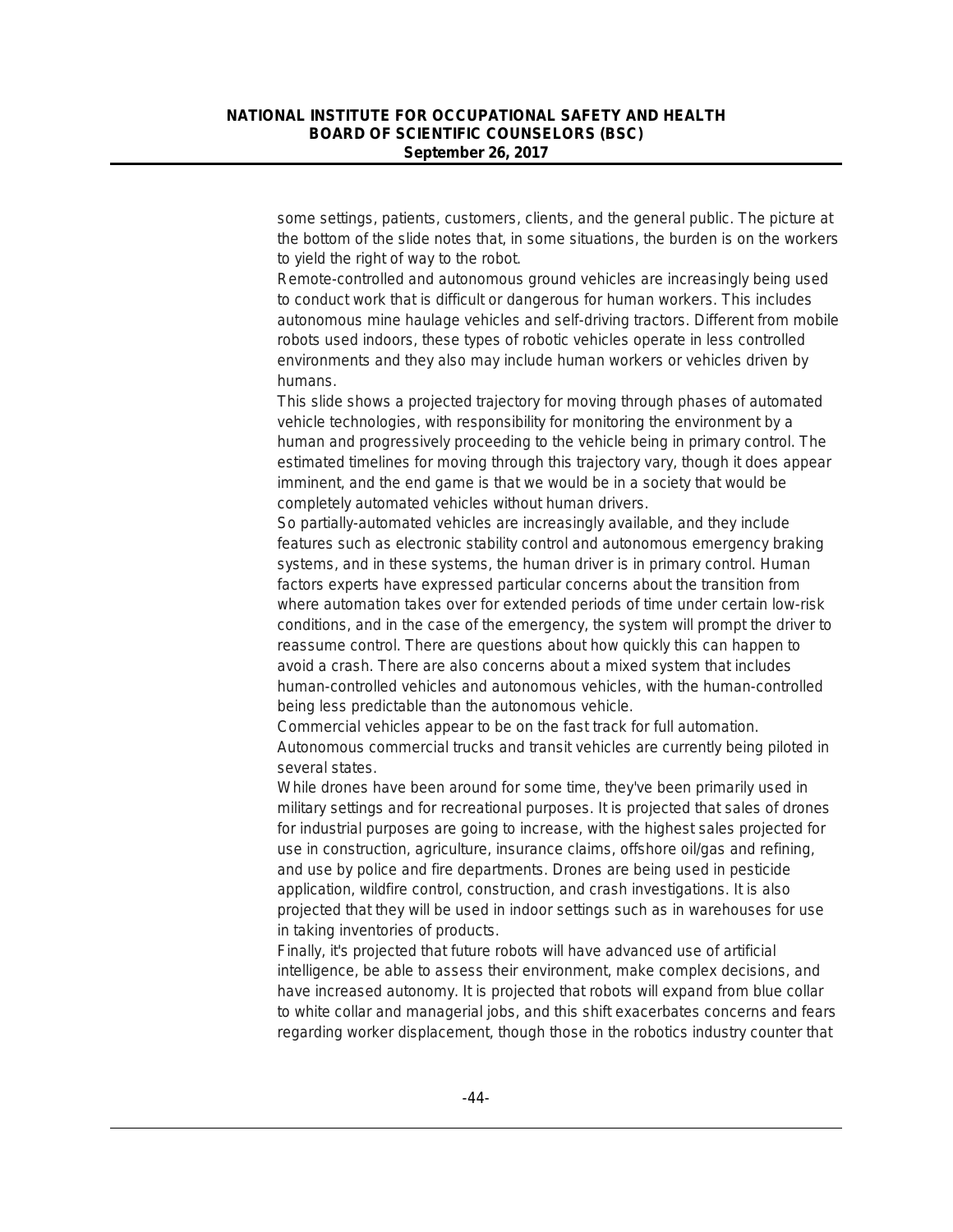there will always be a need for human workers and these technologies will create new types of jobs.

These rapid advances in robotics technology have the potential to increase worker safety and health through expanded use of robots for work that's dangerous for humans and in the use of robotics systems to augment worker abilities. However, there are also concerns that will be addressed in subsequent slides including a likely increase in injuries. The old paradigm of keeping human workers separate from robots is not applicable for newer types of robots such as collaborative and mobile robots that work in shared space with human workers, and we will need to refine and develop new protection strategies. There are concerns that rapid advances in technology may outpace standard-setting and finally there's concerns about worker stress associated with dramatic changes in workplaces and the potential for job displacement.

As I showed you earlier, despite known protection strategies, we continue to have deaths and serious injuries of workers from contact with traditional industrial robots. Anticipated increases in sales and use of traditional robots can be expected to lead to increased injuries in future years, especially if use increases in small and medium sized businesses that will not have experience with these machines and do not have the safety and health capacity and resources of larger businesses. We have little experience with the new types of robots such as collaborative and mobile robots, and there is the potential that they may introduce new hazards for workers or exacerbate existing hazards. Since new types of robots are just now entering the market, there will be a lag period before these cases appear in our data systems and it will be important to monitor trends in injury data.

Numerous standards related to robot safety are currently being revised, including the ANSI/Robotics Industry Association's Robot Safety Standard and the Underwriters Laboratories' certification standard. Refinements are being made to encompass the collaborative and the mobile robots. There are efforts underway to develop a new standard for the wearables and to create guidance for use of automated vehicles in occupational fleets. These standards are important to foster prevention through design.

This comic illustrates fears about human workers being subservient to and replaced by robots. These fears are real, regardless of whether such forecasts are correct or overblown.

So now for how NIOSH is addressing these dramatic advances in the number and complexity of robotics technology. We are in the process of establishing a virtual Center for Occupational Robotics Research. The center will implement recommendations made by the interdivisional workgroup described early on in the presentation. And shown on this slide is a draft website under development for the center. The center's mission is to provide scientific leadership to guide the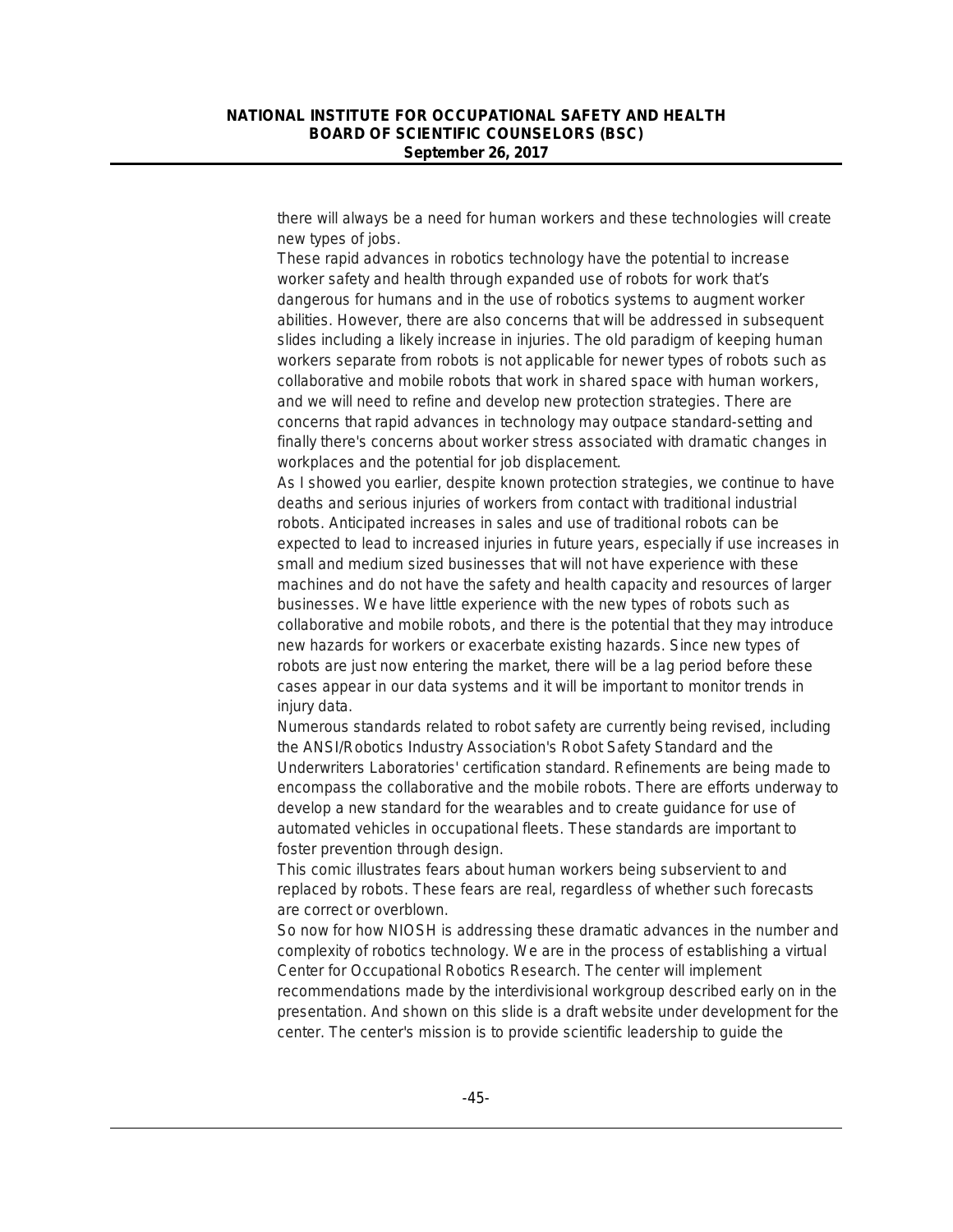development and use of occupational robots that enhance worker safety, health, and wellbeing. The center will address traditional robots given projected increases in their numbers and a demonstrated need to improve the use of established safety measures, and new and emerging robotics technologies including collaborative robots, mobile or coexisting robots, wearable robotics, remotelycontrolled and autonomous vehicles and drones, and robots of the future which may use advanced artificial intelligence.

So given NIOSH's relatively limited resources and expertise with rapidly advancing robotics technologies, it will be critically important that we leverage our resources with others with common interests and that we prioritize our work in areas not being addressed by others. There are several federal agencies very engaged in addressing worker safety associated with robotics technologies. These include defense agencies that are developing and testing guidance for exoskeletons and automated ground and aerial vehicles, the Department of Energy which is promoting the development and testing of exoskeletons and robotics to negate the need for humans to work in hostile environments, and Transportation who is leading efforts to develop guidance and regulations for autonomous vehicles. For these situations, we will closely coordinate with those agencies to help influence their research agenda and be in position to translate their research and guidance for workers at large. On the flip side, there are several work settings and applications of robotics for which worker safety and health is being minimally addressed by other federal agencies or academic centers. This includes robotics being developed to increase productivity in construction, agriculture, and mining, the use of drones indoors such as in warehouses, and autonomous vehicle technologies in specialized vehicles such as fire trucks. We are planning to prioritize our research in these areas where worker safety and health has little attention from others and otherwise would fall through the cracks.

In addition to leveraging resources externally, the Center for Occupational Robotics Research will coordinate work with other NIOSH programs with intersecting interests. The Robotics Center's steering committee has representatives from other key NIOSH centers and efforts, and they will be responsible for this coordination. This includes a couple members who play key roles in the Nanotechnology Research Center which is building connections with the Advanced Manufacturing Initiative, a well-resourced public/private initiative that includes a couple of robotics centers. These steering committee members will have lead responsibility for facilitating connections with the Advanced Manufacturing Initiative robotics centers. Key players in the NIOSH Center for Motor Vehicle Safety are also on the Robotics Center's steering committee and will help coordinate work across those centers. Additionally, the two centers have nominally parsed out responsibility for addressing autonomous vehicle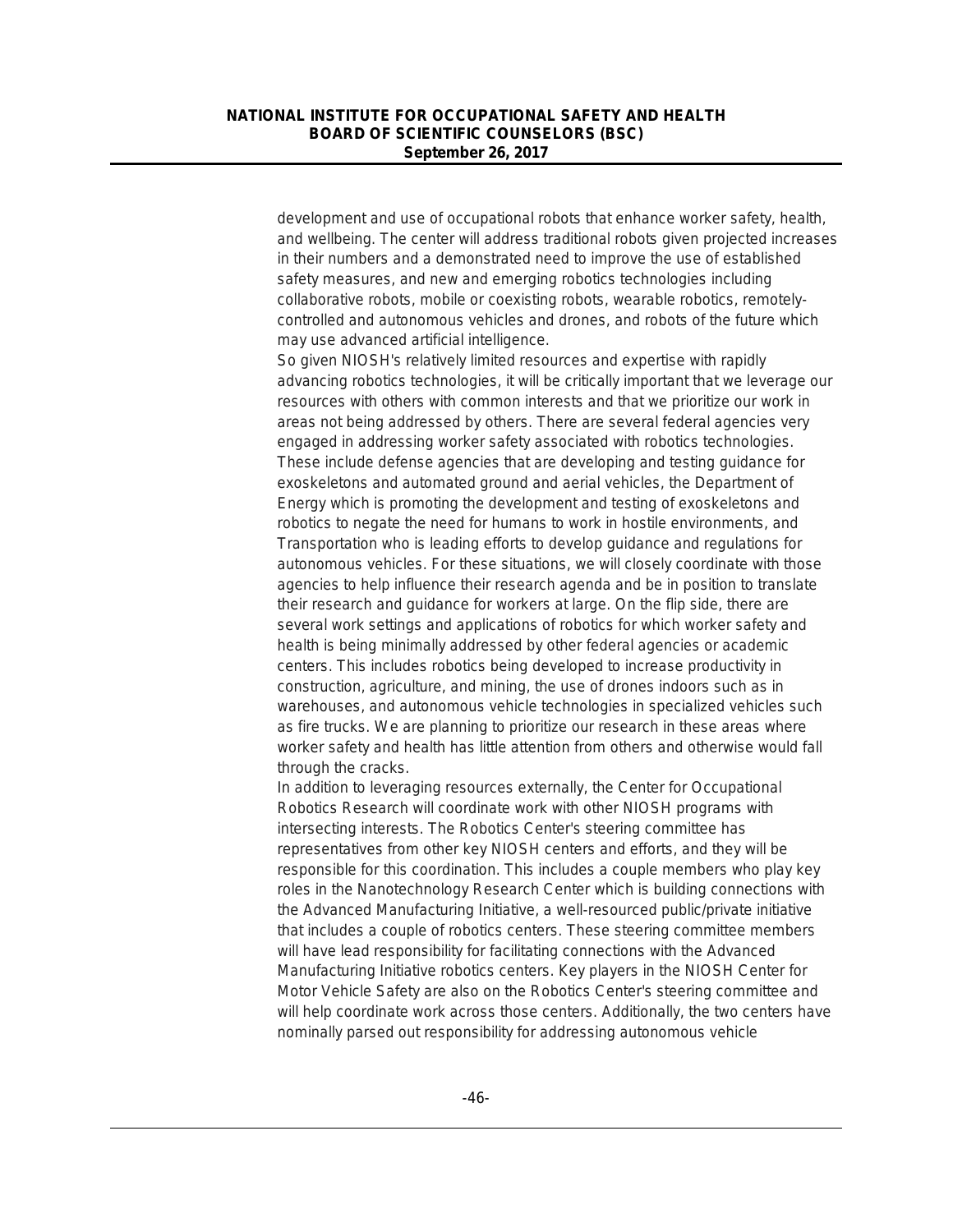technologies. The Center for Motor Vehicle Safety will have lead responsibility for addressing technologies on public roadways, while the Robotics Center will have the lead for ground vehicles off roadways and drones. Finally, one of the Robotics Center committee members is also a member of a workgroup looking at NIOSH's role as mines increasingly use robotics technology and become digitized. As the mining workgroup progresses, we will delineate areas of primary responsibility, as was done for the Center for Motor Vehicle Safety. Additionally, as we discussed at the start of the presentation, Robotics Steering Committee members are also affiliated with key industry sector programs including construction, agriculture, manufacturing, transportation, warehousing, utilities, and mining. The center plans on doing its work in partnership with academic researchers, trade associations, robotics manufacturers, employers using robotics technologies, labor organizations, and other federal agencies. We have

established some productive partnerships already and have plans to expand these partnerships.

Center activities include monitoring trends and injuries, evaluating robotics technologies as sources of and as interventions for workplace injuries and illnesses, establishing risk profiles for robotic workplaces, identifying research needs and conducting research, supporting the development and adoption of consensus standards, and developing and communicating best practices, guidance, and training for safe interactions between human workers and robotics technology.

I would now like to turn from the conceptual framework for the center to what we have done so far and what we are planning in the near term. As I noted previously, we have begun to establish partnerships for our work. We have been regularly participating in a National Science Foundation led interagency group that is charged with coordinating federal research and development to advance robotics and intelligence systems. Participation on this group has helped us understand the breadth of federal engagement in advancing robotics and it's been very useful in identifying federal partners with mutual interest. We have participated in a series of meetings led by the National Institute of Standards and Technology and Defense agencies exploring the potential of exoskeletons to improve worker safety and identifying potential negative consequences associated with this technology, and this work is leading toward the development of a standard for wearable robotics. We have been in regular communication with an OSHA workgroup on robotics and participated in each other's meetings to learn from each other and to identify potential collaborative work, and I'll discuss one of these collaborations in the next slide. We have also been participating in meetings led by the Department of Energy Office of Environmental Management to develop a technology roadmap that would address safety and health issues associated with cleanup of contaminated sites associated with the nuclear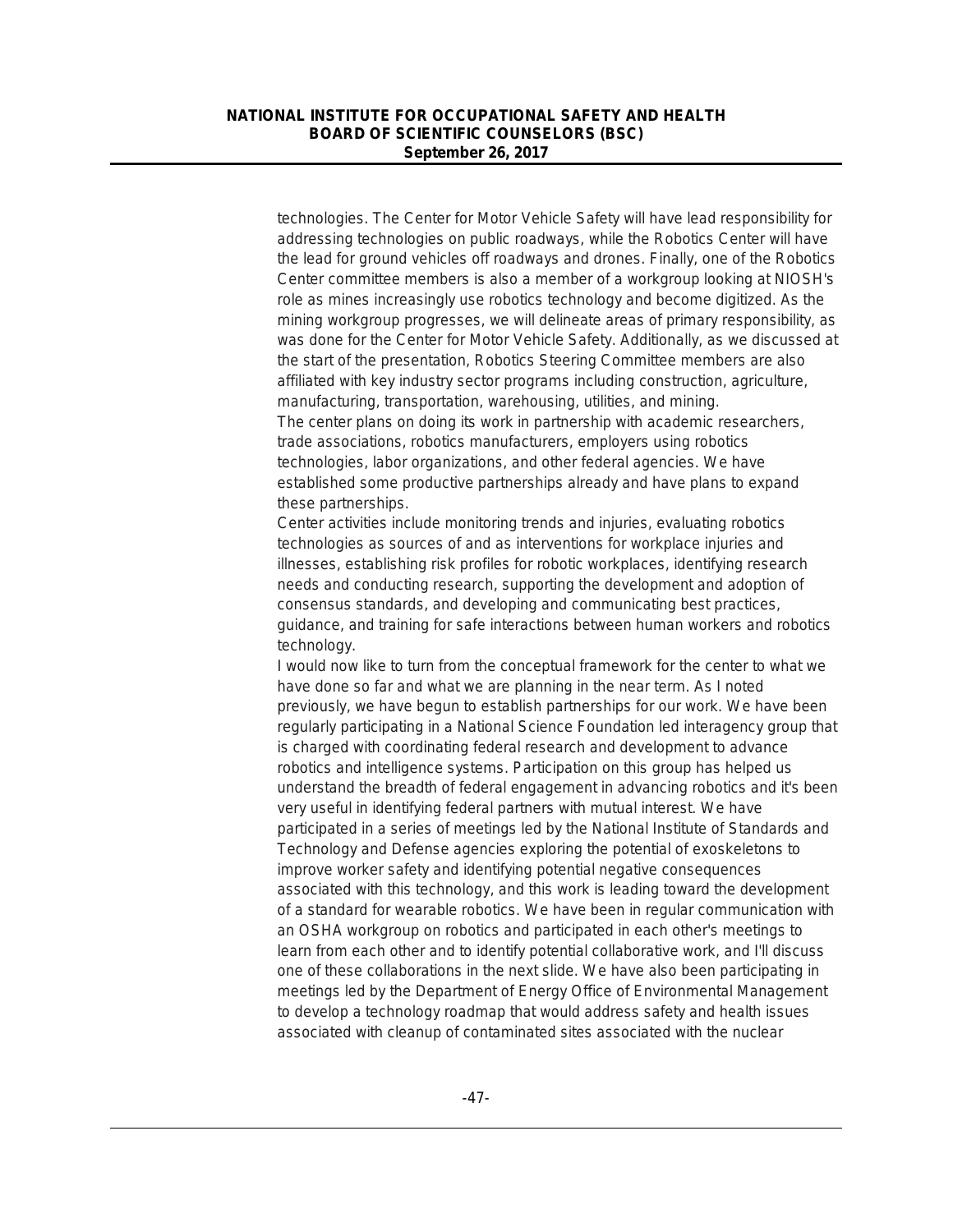weapons program. And the Robotics Industry Association is a member of the NORA Traumatic Injury Prevention Council established last year and contributed to the inclusion of a draft strategic objective to prevent injuries related to humanmachine interaction for current and evolving technologies.

So Dr. Howard will be signing onto a new OSHA/NIOSH/Robotics Industry Association alliance next week. This alliance will include Robotics Industry Association training of OSHA and NIOSH staff on new robotics technologies and protection strategies, collaborative work to develop guidance materials that address new types of robots, and the identification of research and needs and opportunities for field research. I participated in a call last week with leaders of NIOSH-funded Education and Resource Centers to discuss ways in which NIOSH might help raise awareness among the centers, and we plan to continue initial discussions, we started with several academic centers, and to develop at least one memorandum of understanding per year with an academic center to identify mutual interest and set the stage for collaborative education, research, and outreach.

We have conducted preliminary analyses of the Census of Fatal Occupational Injuries which has identified an estimate of current robot-related injuries as well as very difficult coding challenges in order to be able to track these injuries in the future. We've also identified fatalities investigated by the NIOSH Fatality Assessment and Control Evaluation Program, or FACE, and deaths or serious injuries investigated by OSHA, and a link has been added to the NIOSH FACE webpage to identify robot-related cases.

Per a request from the Bureau of Labor Statistics, NIOSH surveillance experts are currently reviewing the Occupational Injury and Illness Coding structure, or OIICS, used by BLS and others, and we'll be making recommendations for modifications to that structure, and our plan is to include recommendations to address challenges in being able to identify and monitor robot-related injuries. We plan on publishing injury summaries using existing data and we are interested in conducting FACE investigations for events involving new types of robots. This will be dependent on the identification of cases, cooperation from employers, and preferably cooperation from manufacturers.

NIOSH staff are participating on several committees and groups that are addressing robot safety. This includes the ANSI/Robotics Industry Association robot safety standards, ANSI standards on machine and construction safety, and under development, ANSI/ASSE fleet safety standard technical report with recommendations to employers for managing fleets with autonomous vehicle technologies, and meetings to start development of an ASTM standard on exoskeletons.

PARTICIPANT: Quick question. Do you know whether ISO is in this space? MS. CASTILLO: ISO is very much in this space.

-48-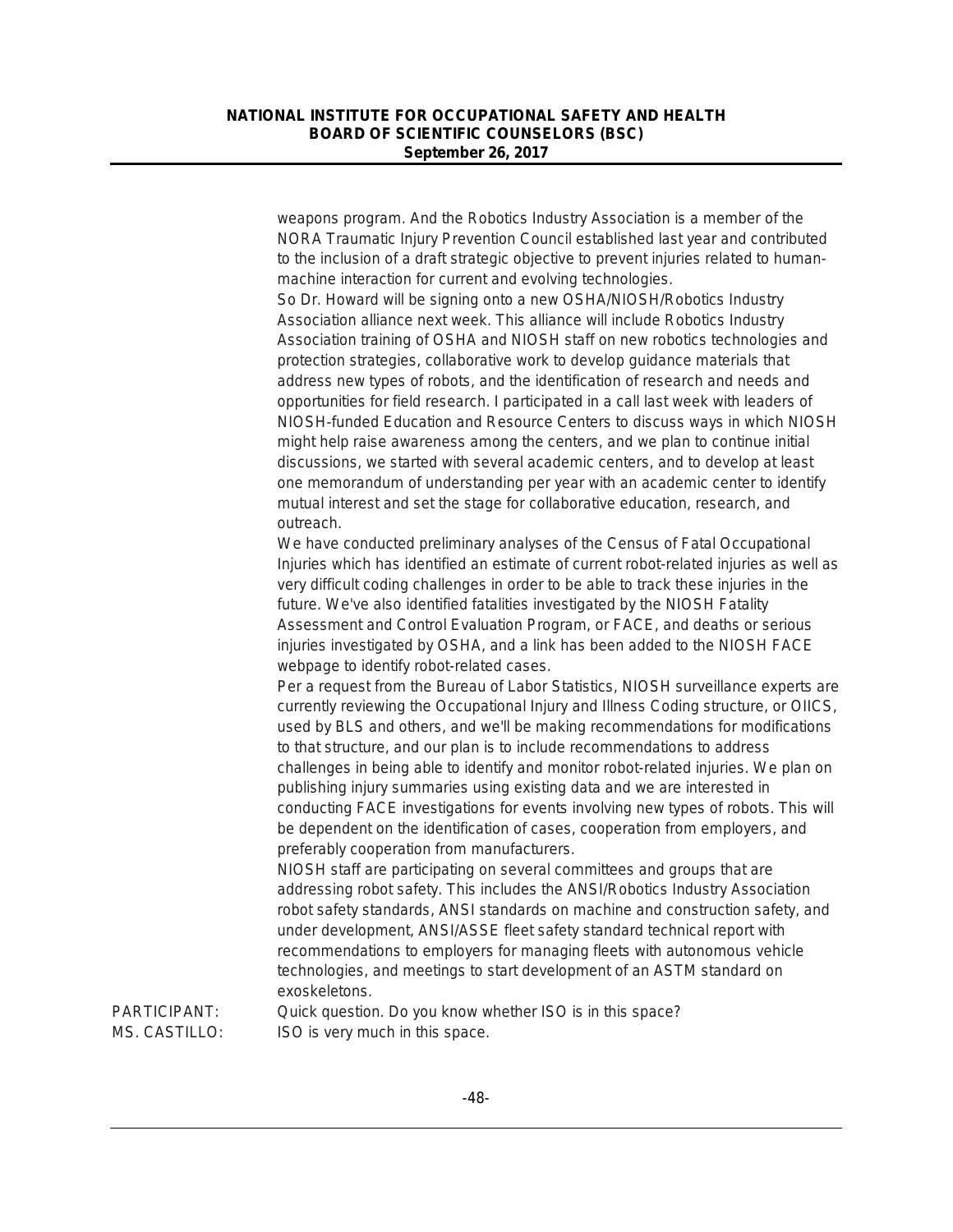| PARTICIPANT:<br>MS. CASTILLO: | Has ISO started a technical committee?<br>So ISO has a technical report with guidance for the collaborative robots, and so<br>one piece of empirical research behind that was they incorporated data on<br>tolerance for pain, so they did research to, you know, identify how much contact<br>there could be and how much pain, and that's incorporated into the ISO standard,                                                                                                                                                                                                                                                                                                                                                                                                                                                                                                                                                                                                                                                                                                                                                                                                                                                                                                                                                                                                                                                                                                                                                                                                                                                                                                                                                                                                                                                                                                                                                                                                                                                              |
|-------------------------------|----------------------------------------------------------------------------------------------------------------------------------------------------------------------------------------------------------------------------------------------------------------------------------------------------------------------------------------------------------------------------------------------------------------------------------------------------------------------------------------------------------------------------------------------------------------------------------------------------------------------------------------------------------------------------------------------------------------------------------------------------------------------------------------------------------------------------------------------------------------------------------------------------------------------------------------------------------------------------------------------------------------------------------------------------------------------------------------------------------------------------------------------------------------------------------------------------------------------------------------------------------------------------------------------------------------------------------------------------------------------------------------------------------------------------------------------------------------------------------------------------------------------------------------------------------------------------------------------------------------------------------------------------------------------------------------------------------------------------------------------------------------------------------------------------------------------------------------------------------------------------------------------------------------------------------------------------------------------------------------------------------------------------------------------|
| PARTICIPANT:<br>MS. CASTILLO: | and then the US standards are utilizing that ISO standard.<br>Thank you.<br>Yes. So steering committee members for the Center for Occupational Robotics<br>Research are connected with several NORA councils and other NIOSH programs<br>and have influenced the inclusion of robotic research needs and some NORA<br>agendas and the draft NIOSH strategic plan. The agenda developed by the NORA<br>manufacturing council, which is currently out for public comment, includes the<br>need for research to examine emerging risks from new technologies and explore<br>ways in which new technologies can advance occupational safety and health in<br>manufacturing. Other draft agendas that will be posted for public comment in the<br>near future similarly include research on emerging technology and robotics,<br>including the traumatic injury prevention agenda and agendas for construction and<br>the transportation, warehousing, utilities sector. The draft NIOSH strategic plan<br>includes robotics-related research goals for multiple industries including<br>agriculture, construction, mining, oil and gas, and transportation, warehousing,<br>utilities. And for the future, we are planning on publishing a request for information<br>to get stakeholder input on relevant ongoing research and critical research needs.<br>The impetus for the NIOSH workgroup on robotics was a commentary written by<br>senior NIOSH researchers, including Dr. Howard and Frank Hearl, on trends in<br>occupational robotics and the importance of proactively addressing potential<br>safety and health implications for these new technologies. This commentary was<br>published in the Journal of Occupational and Environmental Hygiene. These<br>authors wrote an associated blog that was posted in November of 2015. NIOSH<br>researchers have also posted two blogs on wearable robotics, a general article<br>and one focused on the construction industry, and collectively these three blogs<br>have 38 comments. |
|                               | In mid-October, three NIOSH scientists will be giving a panel presentation at the<br>National Robot Safety Conference. We're very excited about this opportunity to<br>share our perspectives and to network with attendees at this meeting, which are<br>largely from industry. I will also be giving an invited presentation at a continuing<br>education meeting for occupational medicine physicians from Ohio, Western<br>Pennsylvania, and West Virginia next month. We anticipate publication of an<br>article authored by Dr. Howard on drones in construction. And finally, we plan on<br>including occupational robotics research as a topic for the 2018 National<br>Occupational Injury Research Symposium being planned for next October.<br>So I appreciate your attention. I hope that you have found the information useful.                                                                                                                                                                                                                                                                                                                                                                                                                                                                                                                                                                                                                                                                                                                                                                                                                                                                                                                                                                                                                                                                                                                                                                                                 |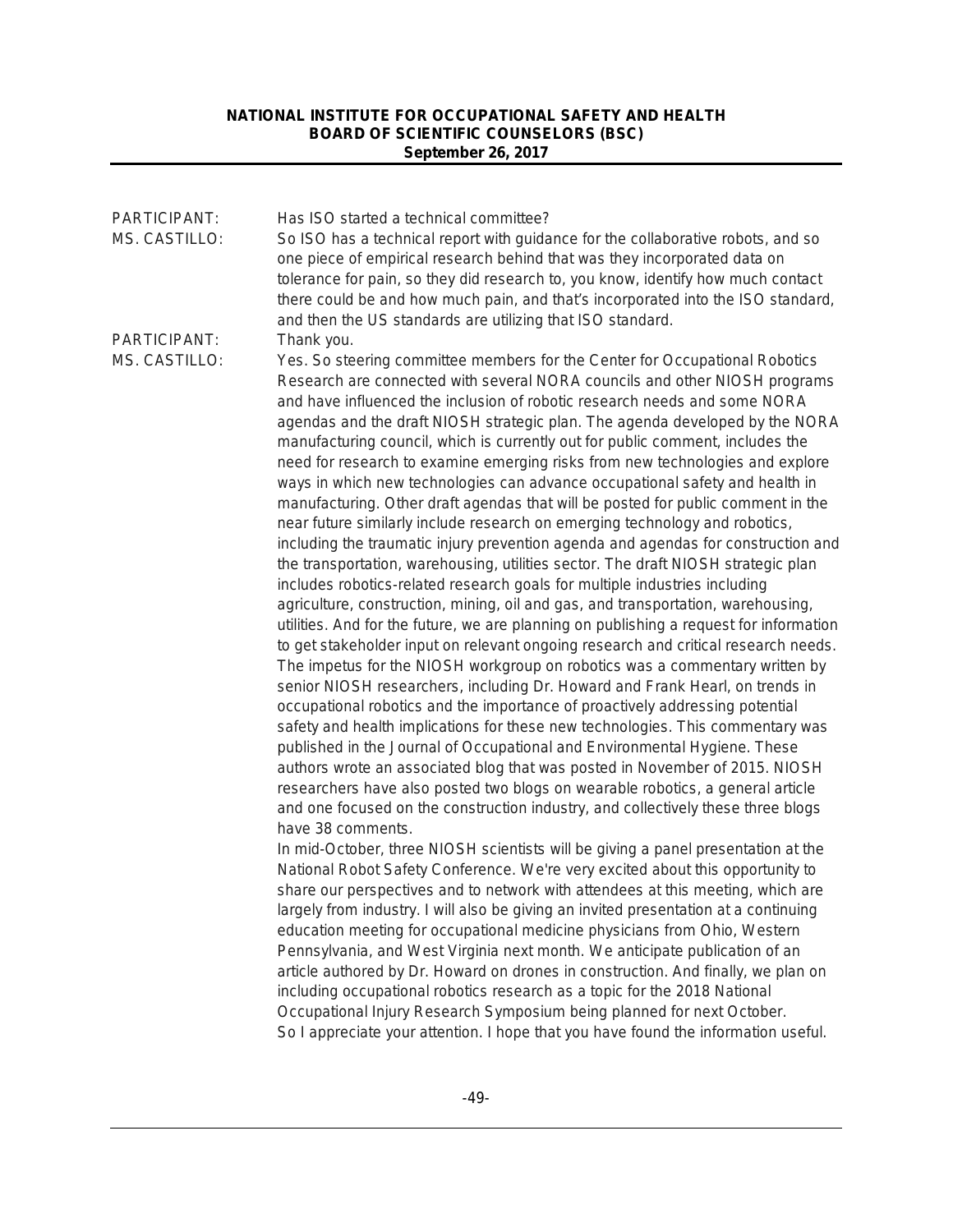|                            | The Center for Occupational Robotics Research is in its early stages of<br>development and we would very much appreciate BSC and put in suggestions.<br>And to help get the discussion started, we have posed four questions for your<br>consideration. We are interested in your thoughts on refining the niche we have<br>laid out for the center. We would appreciate your suggestions for key partnerships<br>to pursue, and suggestions for raising awareness and engaging the occupational<br>safety and health community, and we are interested in your thoughts on priority<br>research questions. And with that, I will open it up for any questions or                                                                                                                                                                                                                                                                                                                                                                                                                                                                                                                                                                                                                                                                                                                              |
|----------------------------|-----------------------------------------------------------------------------------------------------------------------------------------------------------------------------------------------------------------------------------------------------------------------------------------------------------------------------------------------------------------------------------------------------------------------------------------------------------------------------------------------------------------------------------------------------------------------------------------------------------------------------------------------------------------------------------------------------------------------------------------------------------------------------------------------------------------------------------------------------------------------------------------------------------------------------------------------------------------------------------------------------------------------------------------------------------------------------------------------------------------------------------------------------------------------------------------------------------------------------------------------------------------------------------------------------------------------------------------------------------------------------------------------|
| DR. ROGERS:                | suggestions.<br>Thank you, Dawn. I want to ask the people on the phone first. Ted, Sharon, do<br>you have any comments, questions?                                                                                                                                                                                                                                                                                                                                                                                                                                                                                                                                                                                                                                                                                                                                                                                                                                                                                                                                                                                                                                                                                                                                                                                                                                                            |
| DR. COOPER:                | Yes. Hi, Dawn. Thank you for an excellent presentation and another<br>demonstration of the essential role that NIOSH plays in studying emerging<br>technologies. Just a couple questions. One is the most basic, and maybe I only<br>have it, but just the nomenclature of robotics research. So when I first looked at<br>this, I thought of the traditional robots, but I didn't think of the drones. And when<br>you talk about refining NIOSH's niche, I wondered about providing a definition of<br>robotics research and its breadth and depth in terms of inclusion. And my second<br>comment was, and maybe it's not a priority research question, but eventually, as<br>cars become more involved with this, I'm wondering about the injuries that will<br>occur from workers renting cars and not being trained in this kind of technology,<br>and also fleets that are bought by companies.                                                                                                                                                                                                                                                                                                                                                                                                                                                                                        |
| MS. CASTILLO:              | Yep, thanks, Sharon. So robot definitions, so there has been a standard definition<br>that's been used by ISO that deals with the number of axes and movement,<br>however, there's discussion about the need to update that definition given the new<br>types of technology. We made a conscious decision to include the drones and the<br>automated vehicles because the overlap of the safety and health issues, while<br>they may not strictly meet the definition, we thought that it was important to try to<br>leverage those resources. In terms of the issues you raised with cars and these<br>new technologies, and I had noted that currently available cars have a number of<br>automated vehicle technologies, and it has been shown that consumers aren't<br>necessarily aware about the capacity and the limits of those. So our Center for<br>Motor Vehicle Safety has been encouraging people to utilize a site that's called My<br>Car Does What? to help educate you. So that would be one way of training the<br>worker for cars, you know, a rental car that they rent or alternatively something<br>that's part of the fleet. And then I also noted that there is an ANSI/ASSE technical<br>report being developed with guidance for employers on how to manage<br>occupational fleets with autonomous vehicle technologies and we're represented<br>on that committee. |
| DR. COOPER:<br>DR. ROGERS: | Great, thank you.<br>Ted, do you have any comment?                                                                                                                                                                                                                                                                                                                                                                                                                                                                                                                                                                                                                                                                                                                                                                                                                                                                                                                                                                                                                                                                                                                                                                                                                                                                                                                                            |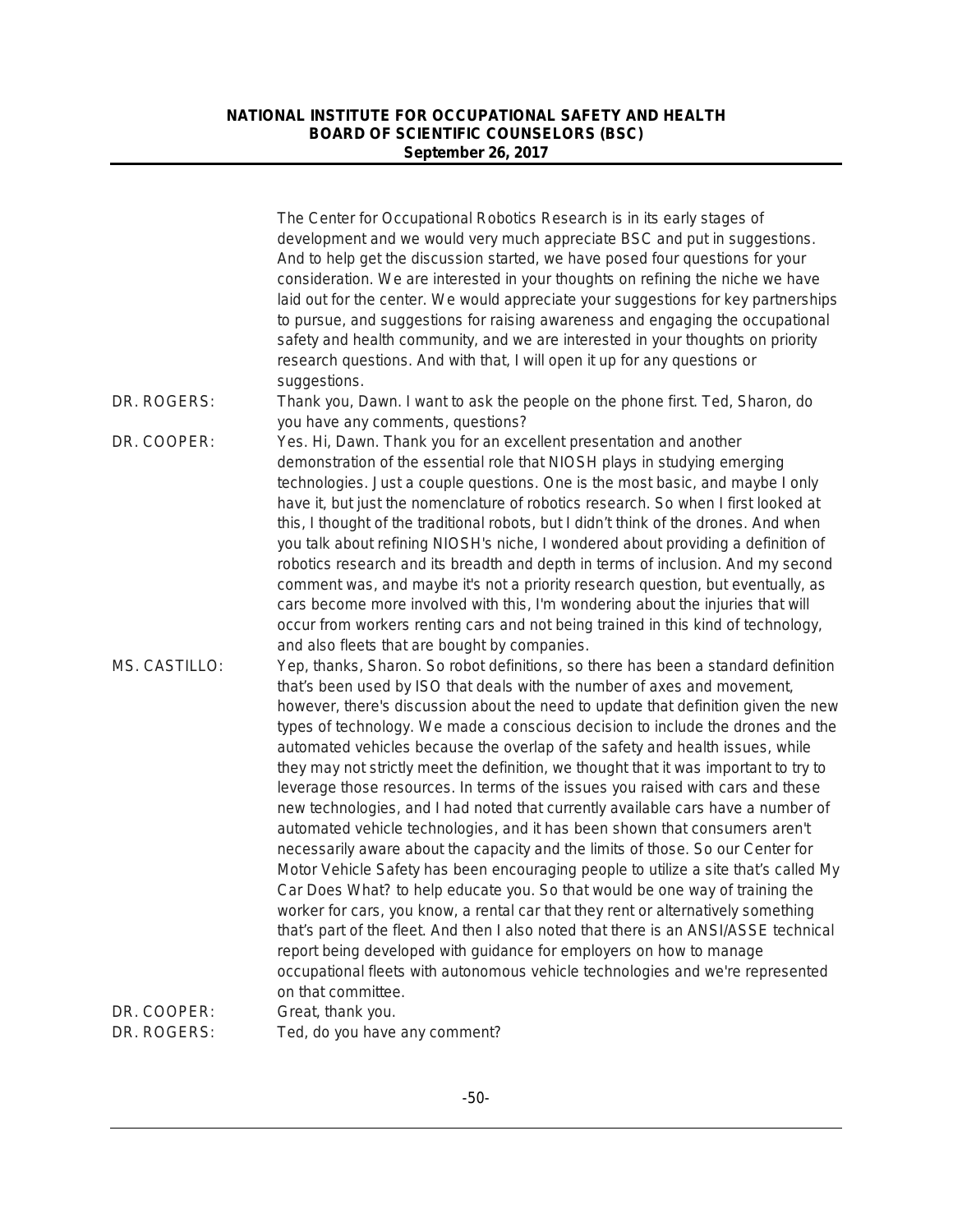| MR. COURTNEY:<br>DR. ROGERS:<br>MR. COURTNEY: | Bonnie, I've got a question.<br>Okay. Go ahead.<br>This is Ted, Ted Courtney. Hi, hi, Dawn. Excellent presentation. Thank you. I'm                                                                                                                                                                                                                                                                                                                                                                                                                                                                                                                                                                                                                                                                                                                                                                                                                                                                                                                                                                                                                                                                                                                                                                                                                                                                                                                                                                                                                                                                                               |
|-----------------------------------------------|----------------------------------------------------------------------------------------------------------------------------------------------------------------------------------------------------------------------------------------------------------------------------------------------------------------------------------------------------------------------------------------------------------------------------------------------------------------------------------------------------------------------------------------------------------------------------------------------------------------------------------------------------------------------------------------------------------------------------------------------------------------------------------------------------------------------------------------------------------------------------------------------------------------------------------------------------------------------------------------------------------------------------------------------------------------------------------------------------------------------------------------------------------------------------------------------------------------------------------------------------------------------------------------------------------------------------------------------------------------------------------------------------------------------------------------------------------------------------------------------------------------------------------------------------------------------------------------------------------------------------------|
| MS. CASTILLO:<br>MR. COURTNEY:                | excited to see the division and the institute are getting into this phase.<br>Thank you.<br>My observations are the things that-I guess one question I have is where you<br>have got basically (inaudible @ 00:31:17) and the sort of external exoskeleton<br>type of thing in DOD and DOE primarily, where do wearables, if you will-let's set<br>apart industrial hygiene monitoring equipment for a moment in that definition, but<br>where do wearables and worker interaction with wearables fit in? Do they fit into                                                                                                                                                                                                                                                                                                                                                                                                                                                                                                                                                                                                                                                                                                                                                                                                                                                                                                                                                                                                                                                                                                       |
| MS. CASTILLO:                                 | this center or do they fit in a different location within NIOSH?<br>So the wearables do fit within this center, but we are focusing on-so there's two<br>types of wearables. There are the ones that are automated and then there are<br>ones that are manual. So this center is going to focus on those that include the<br>robotics technology, though the researchers who are looking at the non-powered<br>ones are part of the center as well and, you know, clearly, again, we want to<br>leverage expertise and resources, but the focus here is on those that are<br>automated. And these wearables have been piloted and being used in the military.<br>They've also been beginning marketed to the construction industry and we are<br>also seeing some piloted, like in Home Depot stores. There was a lot of attention<br>a few months back to a pilot of wearables in Home Depot and it was developed by<br>Virginia Tech researchers.                                                                                                                                                                                                                                                                                                                                                                                                                                                                                                                                                                                                                                                                              |
| MR. COURTNEY:                                 | Great, yes, I'm aware of the pilot, actually. So my other point has to do with just,<br>as you're developing expertise, to stay very close to the issue of machine learning<br>and deep learning because I think one of the profound issues that's going to be<br>developing over time is that automation is entirely one thing when the machine<br>behaves as expected, so there are problems of the different meta models<br>between the device or the system and the human in the system, and that's bad<br>enough, but when you throw in machine learning, the machine's behavior in a<br>sense cannot be learned by the human because it keeps changing. The machine<br>behavior evolves. So I think somebody who can sort of track and can stay kind of<br>tasked into work ongoing in machine learning, because that's definitely the<br>direction that a lot of things are being pushed and that will mean that the<br>automated behavior is not predictable necessarily. And that's quite an intriguing<br>space, how humans collaborate with a system that's changing its behavior over<br>time because it has big implications for, well, the robot did this the last time we<br>were in this scenario and now it suddenly didn't do that. And that's kind of an<br>important risk space, I think. The other space I'd like you guys to think about is<br>robotic process automation, or RPA, and how that may infiltrate into safety critical<br>systems. So while, you know, somebody might get hurt by an autonomous vehicle<br>or a drone, if you have RPA put in a system that's safety critical, that has to do |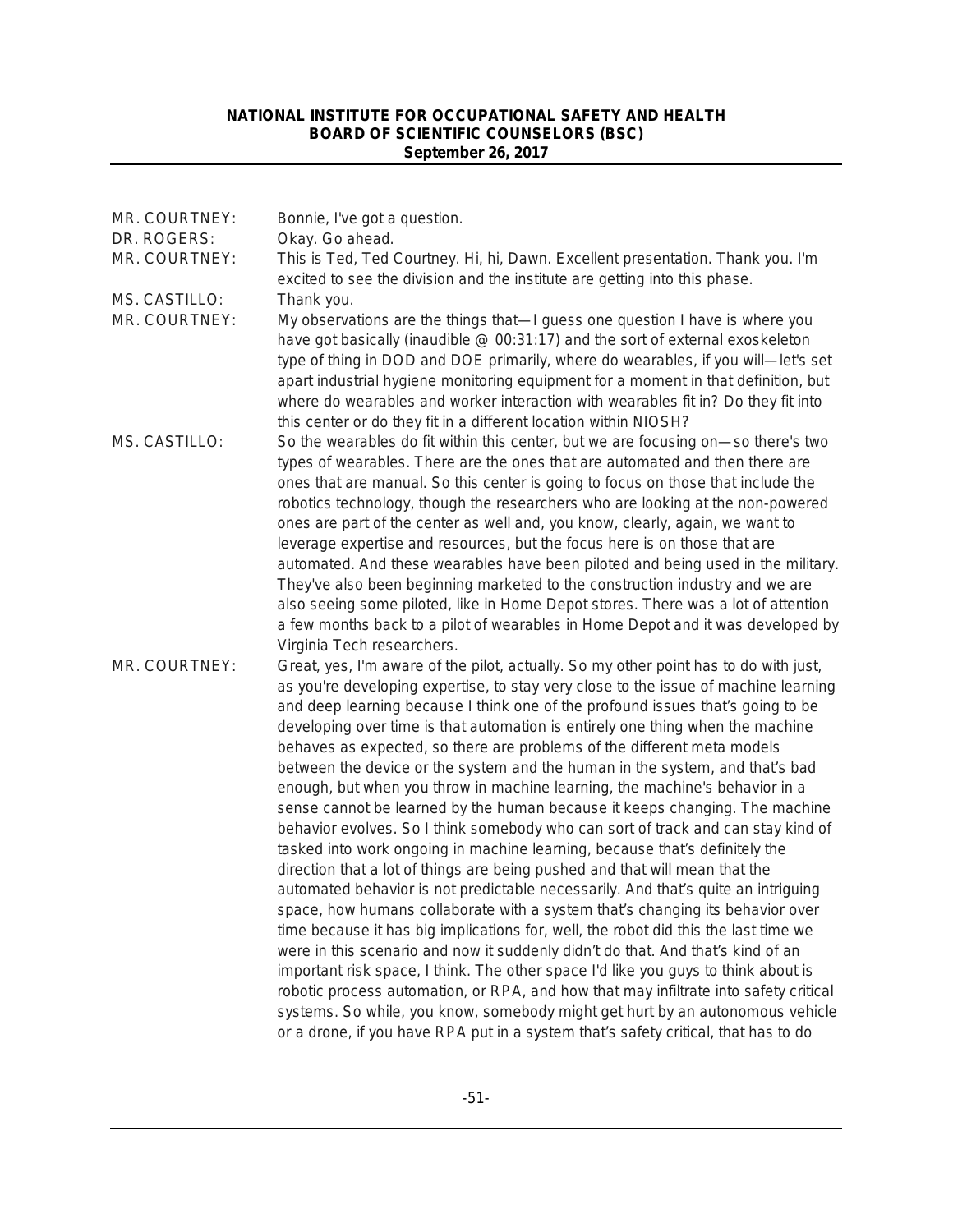|               | with, let's say, emergency response or, you know, something along those lines,<br>you could have actually a much bigger system-level risk exposure because, you<br>know, for example, you go from human operators taking emergency calls to a box<br>taking emergency calls or, you know, taking emergency maintenance calls and<br>things like that, and just to what extent that sort of automation influences the<br>safety and the sort of fragility, if you will, or resilience of those kinds of safety                                                                                                                                                                                                                                                                                                                                                                                                                                                                                                                                                                                                                                                                                                                                                                                                                                                                                                                                                                                                                                                                                                                                                                                       |
|---------------|-----------------------------------------------------------------------------------------------------------------------------------------------------------------------------------------------------------------------------------------------------------------------------------------------------------------------------------------------------------------------------------------------------------------------------------------------------------------------------------------------------------------------------------------------------------------------------------------------------------------------------------------------------------------------------------------------------------------------------------------------------------------------------------------------------------------------------------------------------------------------------------------------------------------------------------------------------------------------------------------------------------------------------------------------------------------------------------------------------------------------------------------------------------------------------------------------------------------------------------------------------------------------------------------------------------------------------------------------------------------------------------------------------------------------------------------------------------------------------------------------------------------------------------------------------------------------------------------------------------------------------------------------------------------------------------------------------|
|               | critical systems.                                                                                                                                                                                                                                                                                                                                                                                                                                                                                                                                                                                                                                                                                                                                                                                                                                                                                                                                                                                                                                                                                                                                                                                                                                                                                                                                                                                                                                                                                                                                                                                                                                                                                   |
| DR. REDINGER: | A question for Ted. Ted, this is Charles Redinger. A question for you: when you<br>say machine learning, is another label for that artificial intelligence, or do you think<br>of those as being different?                                                                                                                                                                                                                                                                                                                                                                                                                                                                                                                                                                                                                                                                                                                                                                                                                                                                                                                                                                                                                                                                                                                                                                                                                                                                                                                                                                                                                                                                                         |
| MR. COURTNEY: | Yes, AI is a much bigger space. I mean, machine learning is kind of a<br>fundamental base to AI and then you can get into stuff like deep learning and, you<br>know, it basically is just the whole idea that the system is doing its own learning<br>which means, over time, its behavior will change. Like automatic emergency<br>braking is going to operate very routinely and predictably, it just won't happen very<br>often, so you won't get to sample it very much as a human, but at least, when it<br>operates, it will tend to operate on sort of known models. With machine learning,<br>the thing is a black box and so you don't actually know what decision the machine<br>will make in a given situation.                                                                                                                                                                                                                                                                                                                                                                                                                                                                                                                                                                                                                                                                                                                                                                                                                                                                                                                                                                          |
| MS. CASTILLO: | Yes. So thank you, Ted, for those great comments. As we've built up and looked<br>at how we're going to establish the center, one of the things that we've recognized<br>is that we have really unique and important expertise, but within the institute and<br>within many of our traditional partners, they don't have expertise in things such as<br>machine learning and deep learning. So that's one of the reasons we think that<br>developing partnerships with academic centers, for example Carnegie Mellon, is<br>really important so that we can leverage that. We're also looking at, you know,<br>should we be in a position to do so, we'd like to bring in fellows from those<br>robotics training programs to work alongside of us, so again we can take<br>advantage of their deeper expertise in these areas.<br>The issue with the robotics systems, this is something that is critically important.<br>It's not just, you know, what's been programmed into the robot, but the system<br>that they're working in. And one of the ways that we're beginning to see this play<br>out is that there are a couple digitized minds and we've already seen some issues<br>within those minds on how things can go awry in terms of the parts of the system<br>not being adequately accounted for or the sensing devices on the machines not<br>being sophisticated, not looking, you know, in a 360. And then one of the things<br>Dr. Howard asked me to point out is that we do also have linkages with our Direct<br>Center for Reading and Instruments, so again, we can leverage those resources.<br>The sensor technology is a really important piece of the robotic awareness. |
| DR. ROGERS:   | Ron?                                                                                                                                                                                                                                                                                                                                                                                                                                                                                                                                                                                                                                                                                                                                                                                                                                                                                                                                                                                                                                                                                                                                                                                                                                                                                                                                                                                                                                                                                                                                                                                                                                                                                                |
| MR. COURTNEY: | Excellent, thank you.                                                                                                                                                                                                                                                                                                                                                                                                                                                                                                                                                                                                                                                                                                                                                                                                                                                                                                                                                                                                                                                                                                                                                                                                                                                                                                                                                                                                                                                                                                                                                                                                                                                                               |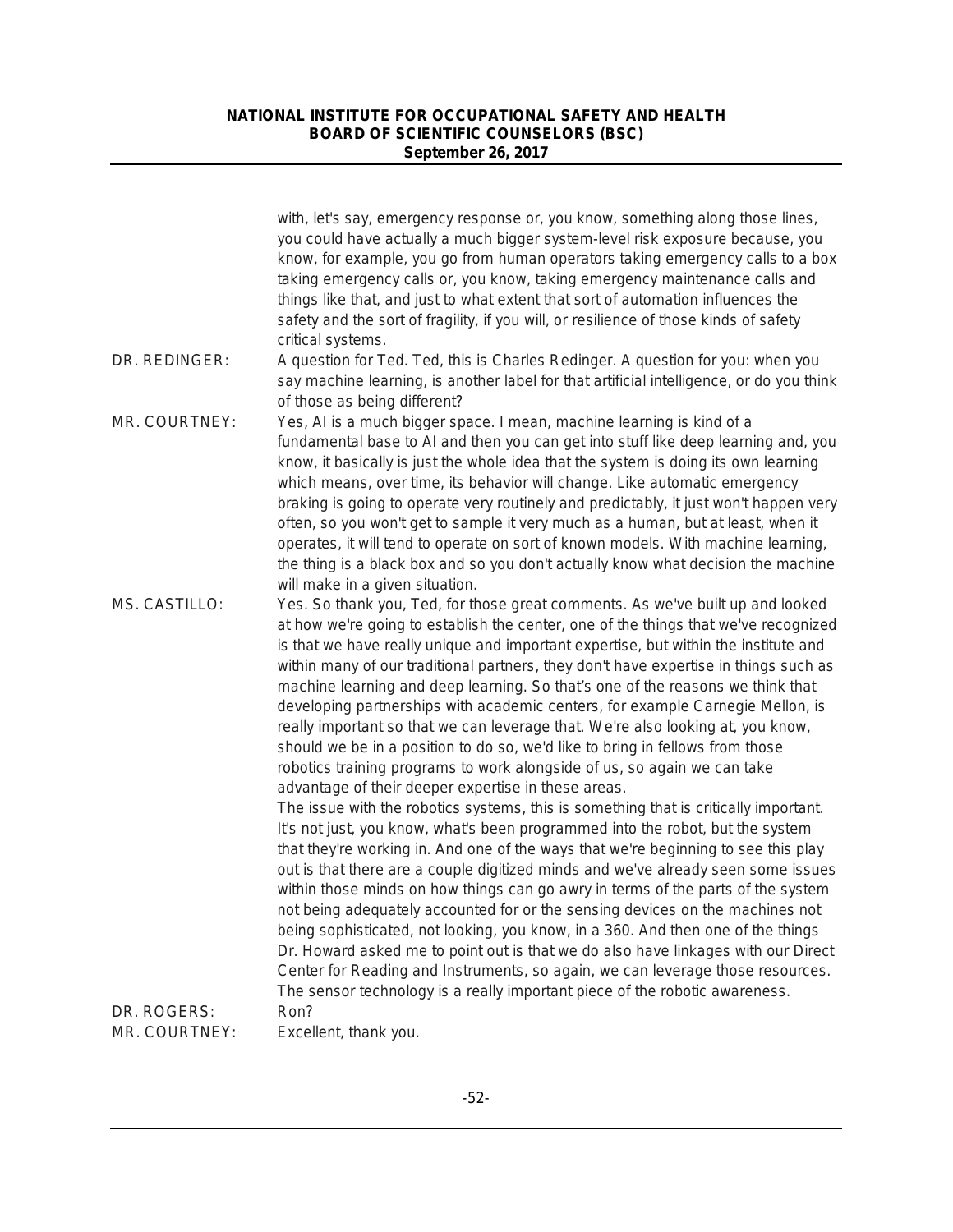| DR. STOUT:                | You mentioned the ISO work on, you know, force and pain thresholds. What<br>industry is finding is that there is probably a benefit in standardizing the<br>measurement and the analytical approach to force. Some regulatory bodies like<br>TÜV and others take divergent approaches to measuring force and you end up<br>coming up with very different ways of integrating these collaborative robots. So I<br>think a request might be from industry is to develop a standardized approach to<br>force measurement.                                                                                                                                                                                                                                                    |
|---------------------------|---------------------------------------------------------------------------------------------------------------------------------------------------------------------------------------------------------------------------------------------------------------------------------------------------------------------------------------------------------------------------------------------------------------------------------------------------------------------------------------------------------------------------------------------------------------------------------------------------------------------------------------------------------------------------------------------------------------------------------------------------------------------------|
| MS. CASTILLO:             | So one of the issues, in addition to standardized methods for force measurement,<br>there's also the shape and the size of the part of the robot that comes into contact<br>or the item that's being held by the robot. So something that's got a blunt surface<br>is going to require less force, but if you have something that's very sharp, you<br>don't require much force at all to have a penetrating injury.                                                                                                                                                                                                                                                                                                                                                      |
| DR. ROGERS:<br>DR. BUNN:  | Terry?<br>Yes, Terry Bunn. Just have a great presentation. As far as looking forward as to<br>what key partnerships might be formed, the key research questions, just<br>wondering, historically, what were those injuries that you observed, those 61<br>injuries or fatalities? What industries were they in and do you know, like, the job<br>activities that were being performed that led to those deaths or injuries?                                                                                                                                                                                                                                                                                                                                               |
| MS. CASTILLO:             | Yes, and so one of the things I'd note is that we have plans to analyze existing<br>data, and so one of the first datasets I've asked them to look at are the<br>investigations so that we can mine that data. Most of the traditional robots have<br>been in manufacturing settings, auto manufacturing. From my cursory review of<br>the circumstances, they often involve failure to follow lockout/tagout, so you're<br>doing maintenance on the robot, you have a human in that space for that reason.<br>The other things that have happened is you'll have a traditional robot and you'll do<br>some type of change to the system around it, and there's gaps that come in in<br>terms of your protective envelope, and so we've also seen some injuries that way. |
| DR. BUNN:                 | Yes, because I was wondering whether they're due to robot failures, robot errors,<br>you know, servicing, quality control issues.                                                                                                                                                                                                                                                                                                                                                                                                                                                                                                                                                                                                                                         |
| MS. CASTILLO:             | So that's what we've seen from the cursory, but again, we need to document that.<br>Where we've seen potential issues with these new collaborative robots, there<br>have been examples of programming failures, yes.                                                                                                                                                                                                                                                                                                                                                                                                                                                                                                                                                      |
| DR. BUNN:                 | Yes, so that may inform, where you're seeing those injuries, as to new<br>partnerships that may need to be formed as well as those new research questions<br>based on the pattern of injuries that you're seeing.                                                                                                                                                                                                                                                                                                                                                                                                                                                                                                                                                         |
| DR. ROGERS:<br>DR. NICAS: | Go ahead, Mark.<br>Well, I had a question, actually. Now, I know that there's collaborators in<br>academic research and I was just wondering what kind of incorporation of health<br>and safety awareness is currently stuck into engineering schools in terms of<br>thinking about the design of products, because this is robotics, or the design of<br>new products, and what awareness is being given to undergraduates about the                                                                                                                                                                                                                                                                                                                                     |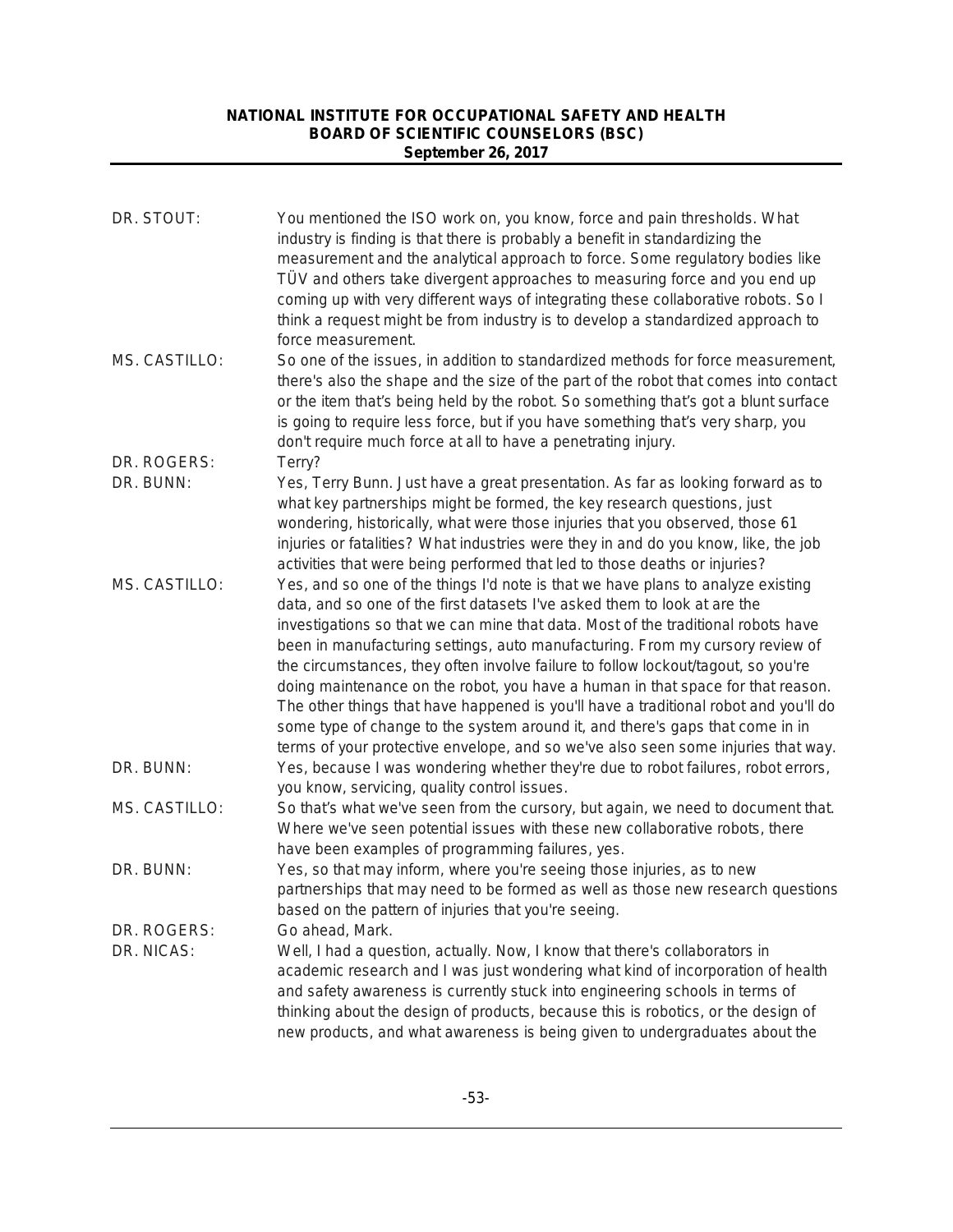| MS. CASTILLO: | need for that? Because my own experience is there's pretty little awareness.<br>So that's our understanding and our impressions. I noted that we've got a few<br>researchers who are presenting in the next couple weeks at the National Robot<br>Safety Conference. We're looking forward to the opportunity there to learn what<br>their exposure is. Because we have some assumptions, but we haven't had, you<br>know, a lot of discussions with them, and so I think that will be helpful. That whole<br>conference is focused on national robotic safety, but it doesn't include the<br>standard players that, you know, we're all familiar with from the engineering field.<br>So there's lots to learn still.                                                                                                                                                                                                                                                                                                                                                                                                                                                                                                                       |
|---------------|---------------------------------------------------------------------------------------------------------------------------------------------------------------------------------------------------------------------------------------------------------------------------------------------------------------------------------------------------------------------------------------------------------------------------------------------------------------------------------------------------------------------------------------------------------------------------------------------------------------------------------------------------------------------------------------------------------------------------------------------------------------------------------------------------------------------------------------------------------------------------------------------------------------------------------------------------------------------------------------------------------------------------------------------------------------------------------------------------------------------------------------------------------------------------------------------------------------------------------------------|
| DR. ROGERS:   | Michael and then Charles.                                                                                                                                                                                                                                                                                                                                                                                                                                                                                                                                                                                                                                                                                                                                                                                                                                                                                                                                                                                                                                                                                                                                                                                                                   |
| DR. BEHM:     | That's a great comment. I think that also maybe textbook publishers would be a<br>collaborator as well, too, to see what you could do to integrate Because there's<br>really nothing that happens                                                                                                                                                                                                                                                                                                                                                                                                                                                                                                                                                                                                                                                                                                                                                                                                                                                                                                                                                                                                                                           |
| DR. ROGERS:   | All right, so we have Charles, Karla, and then Lamont.                                                                                                                                                                                                                                                                                                                                                                                                                                                                                                                                                                                                                                                                                                                                                                                                                                                                                                                                                                                                                                                                                                                                                                                      |
| DR. REDINGER: | Thanks, Bonnie. Charles Redinger. To the third bullet on raising awareness, you<br>know, next year, next fall, the International Occupational Hygiene Association<br>conference is going to be here in the United States and it'll be here in the DC<br>area, and so I'm not sure if that's the first time it's ever been in the States, but<br>that's a big deal. So there will be, gosh, a thousand occupational hygienists and<br>safety folk here in this area. Obviously there's opportunities for papers, you know,<br>papers, but to get with the collaborators of that event, AIHA is heading that up for<br>IOHA, is thinking outside the box, of maybe some focus groups beyond just this<br>topic, but also a world café model, like cutting-edge emerging issues, and maybe<br>in the world café model, this could be one of four or five key topics that could be<br>there. And I asked that question of Ted about AI-in reading this, and I don't know<br>a whole lot about that other than to know what I read, it's like artificial intelligence<br>is here and it's going to keep rocking forward. So the extent to which that space<br>impacts here, artificial intelligence, I'm sure that's something is on your radar. |
| MS. CASTILLO: | Yep. And thanks for the heads up about the International Industrial Hygiene<br>Conference.                                                                                                                                                                                                                                                                                                                                                                                                                                                                                                                                                                                                                                                                                                                                                                                                                                                                                                                                                                                                                                                                                                                                                  |
| MR. COURTNEY: | They're in that formative stage now. The committee is together and they're<br>rocking and rolling.                                                                                                                                                                                                                                                                                                                                                                                                                                                                                                                                                                                                                                                                                                                                                                                                                                                                                                                                                                                                                                                                                                                                          |
| DR. ARMENTI:  | Well, to ask another question about surveillance, that's what Terry and I do, I'm<br>not familiar enough with some of this coding structure, but I'm wondering how you<br>can better document injuries versus only fatalities. I don't know if there's<br>information in an OSHA log that, you know, in your partnerships with OSHA, you<br>get more information or maybe that, you know, your work with BLS is going to get<br>to that going forward with coding. But what about the ICD-10 coding? Now there's<br>an awful lot, you know, more detail in all of those codes and I wonder, I don't know<br>off the top of my head, if one of them identifies a robot-related injury.                                                                                                                                                                                                                                                                                                                                                                                                                                                                                                                                                       |
| MS. CASTILLO: | Yes, so right now we're focused on the occupational injury and illness coding                                                                                                                                                                                                                                                                                                                                                                                                                                                                                                                                                                                                                                                                                                                                                                                                                                                                                                                                                                                                                                                                                                                                                               |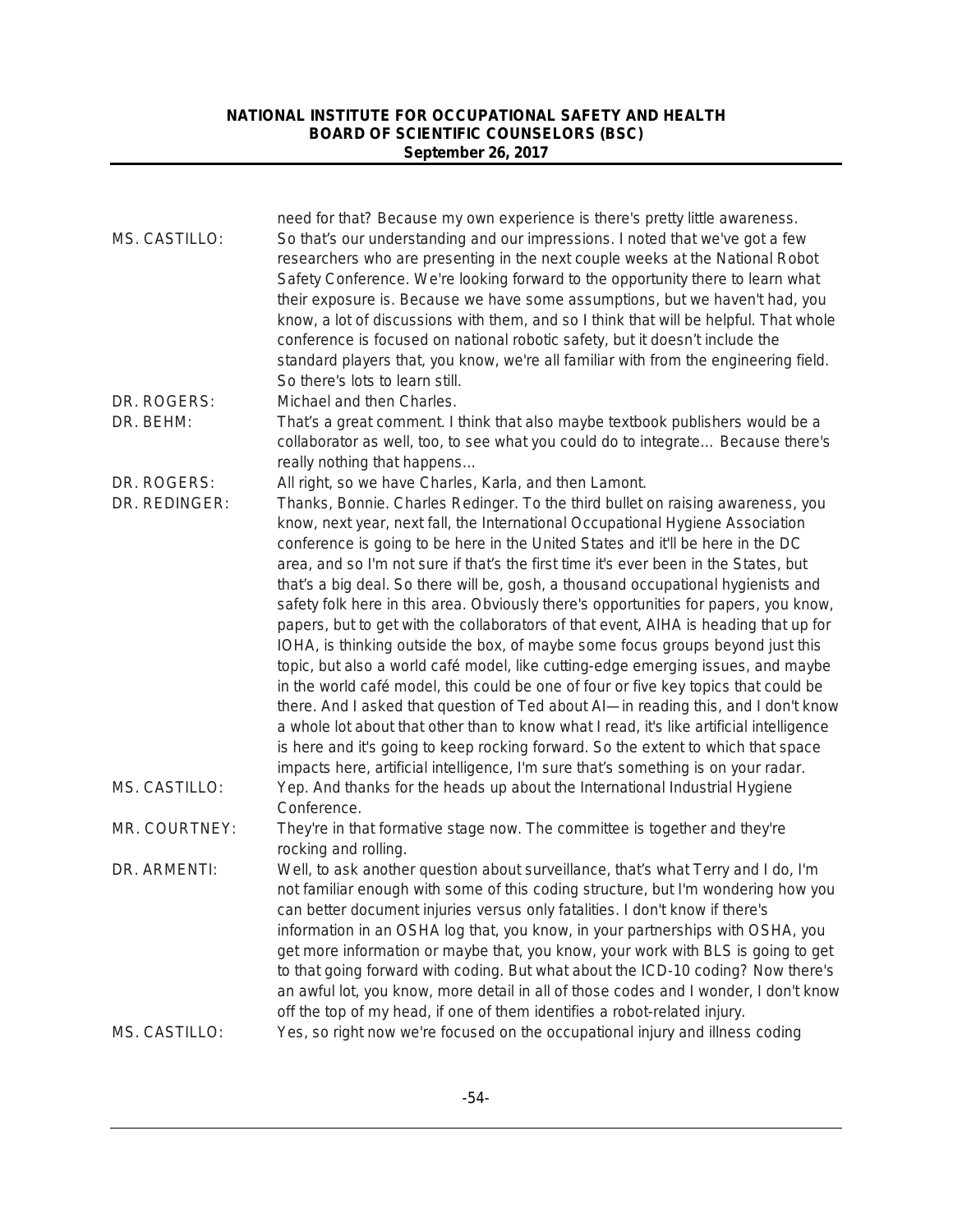| DR. ARMENTI:<br>MS. CASTILLO: | structure because we've got an opportunity to address it.<br>Right.<br>There are challenges in identifying fatalities, not just the non-fatal injuries, so<br>there is no single code to identify a robot. You have different types of machines<br>that can be robotic or non-robotic. So our experts right now are looking at it and<br>trying to—and then we've got the issue of the definition, which I know is a bit fluid.<br>So they're working through those issues right now, you know, coming up with-so<br>our comments to the Bureau of Labor Statistics are due in January. We are not<br>going to have a proposed solution, but I think what we're going to end up doing is<br>proposing that you bring experts together to tackle this and perhaps in a baby step<br>process.                                                                                                                                                                                                                                                                                                                                                                                                                                                                                                                                                                                                                                                                                                                                                                                                                                                                                                                                                             |
|-------------------------------|---------------------------------------------------------------------------------------------------------------------------------------------------------------------------------------------------------------------------------------------------------------------------------------------------------------------------------------------------------------------------------------------------------------------------------------------------------------------------------------------------------------------------------------------------------------------------------------------------------------------------------------------------------------------------------------------------------------------------------------------------------------------------------------------------------------------------------------------------------------------------------------------------------------------------------------------------------------------------------------------------------------------------------------------------------------------------------------------------------------------------------------------------------------------------------------------------------------------------------------------------------------------------------------------------------------------------------------------------------------------------------------------------------------------------------------------------------------------------------------------------------------------------------------------------------------------------------------------------------------------------------------------------------------------------------------------------------------------------------------------------------|
| DR. ROGERS:<br>MR. BYRD:      | Lamont?<br>Yes, Lamont Byrd. There are a couple of other groups that you may want to<br>consider partnering with. You didn't mention anything in terms of the autonomous<br>vehicle work, which the Transportation Research Board is doing a lot of work on<br>autonomous vehicles. And one of the issues, working with the Teamsters and<br>working in the transportation industry, this is an area that is of significant concern<br>to us, but one of the problems, a concern that we have is that legislation,<br>especially on the state level, is outpacing technology at this point. And I think it<br>would be helpful, you know, especially in some cases, if NIOSH could, you know,<br>share some thoughts with some state legislators to just let them know where we<br>are in terms of the technology, because that is a huge concern for us. In terms of<br>some priority research questions, when we look at, for example, in autonomous<br>vehicles, the idea of platooning, platooning is a huge issue, and at some point<br>there will be an expectation that a driver, operator, whatever you want to call that<br>worker who's in a trail vehicle, being vigilant enough to respond to an emergency<br>situation. I would think it would be helpful for NIOSH to maybe take a look at how<br>the stress of working in that kind of environment could impact on a worker.<br>And then one other thing is, in the vehicle world, you have these highly automated<br>vehicles, all of this technology, and there are electromagnetic fields that are<br>probably present in these vehicles, and what kind of impact in terms of exposure<br>that might have on the workers who are operating these vehicles. Just a couple of<br>ideas. |
| MS. CASTILLO:<br>DR. ROGERS:  | So thank you very much, and I will take these suggestions back, and talk with the<br>Center for Motor Vehicle Safety, and parse out how we might handle that.<br>And then Chris. I just had a couple things here. So I didn't see any information on<br>there about industries, more of the service industry. At NC State, our ergonomic<br>safety person has been doing robotic research in terms of medication delivery<br>displacing nurses, really, and giving medications. And there are lots of issues,<br>obviously, that are related to that, whether it's displacement or errors, and we<br>have enough errors going on as it is, and I don't know if that's an issue or not an                                                                                                                                                                                                                                                                                                                                                                                                                                                                                                                                                                                                                                                                                                                                                                                                                                                                                                                                                                                                                                                                |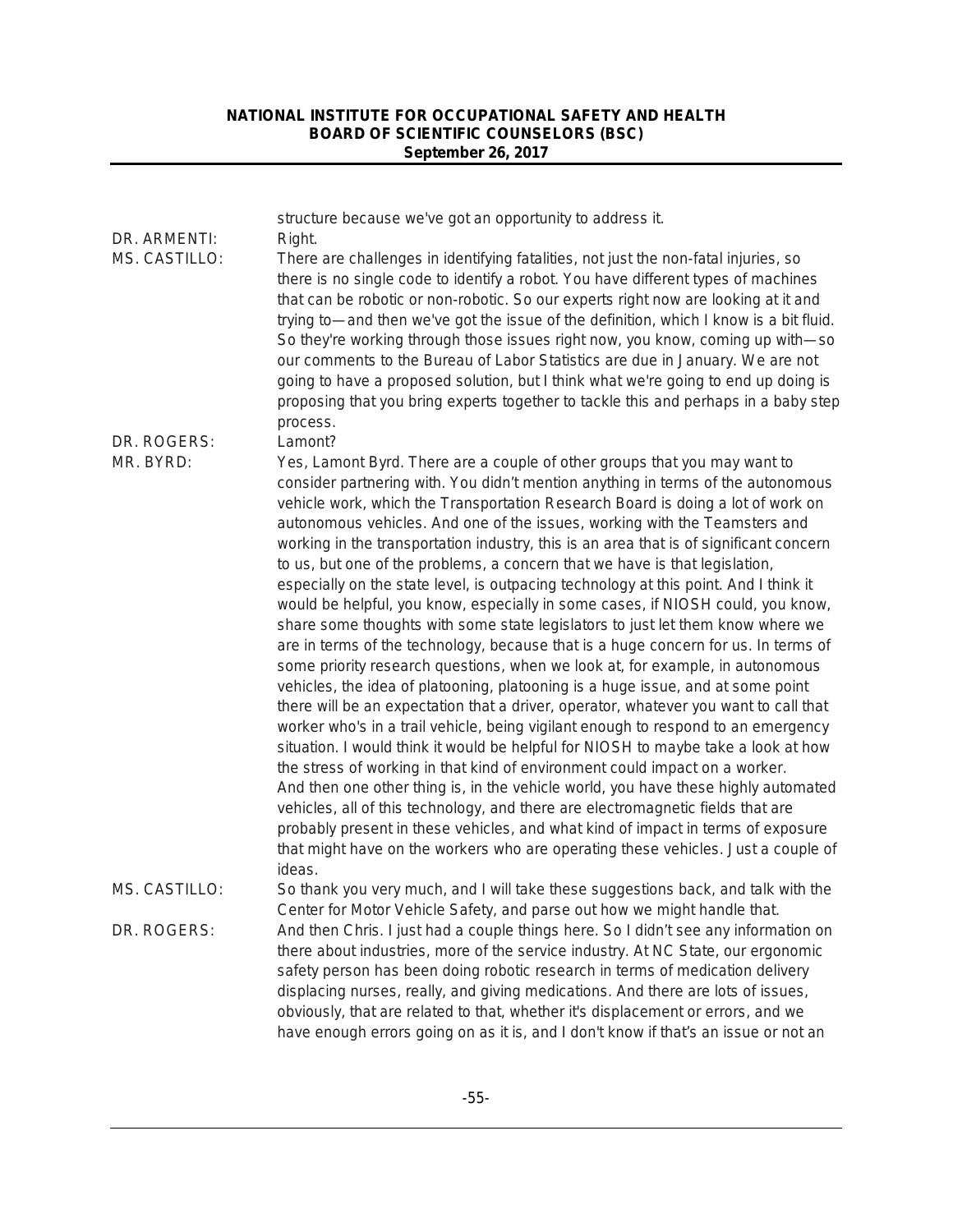|               | issue. Maybe it would be better. I'm not sure. And then, you know, as we speak<br>about the future too, I mean, is there some intention of training occupational<br>health and safety professionals who are robots?                                                                                                                                                                                                                                                                                                                                                                                                                                                                                                                                                                                                                                                                                                                                                                                                                                                                                                                      |
|---------------|------------------------------------------------------------------------------------------------------------------------------------------------------------------------------------------------------------------------------------------------------------------------------------------------------------------------------------------------------------------------------------------------------------------------------------------------------------------------------------------------------------------------------------------------------------------------------------------------------------------------------------------------------------------------------------------------------------------------------------------------------------------------------------------------------------------------------------------------------------------------------------------------------------------------------------------------------------------------------------------------------------------------------------------------------------------------------------------------------------------------------------------|
| MS. CASTILLO: | Oh, that's interesting.                                                                                                                                                                                                                                                                                                                                                                                                                                                                                                                                                                                                                                                                                                                                                                                                                                                                                                                                                                                                                                                                                                                  |
| DR. ROGERS:   | Well, I mean, it's a-                                                                                                                                                                                                                                                                                                                                                                                                                                                                                                                                                                                                                                                                                                                                                                                                                                                                                                                                                                                                                                                                                                                    |
| MS. CASTILLO: | So the robots in the service industry, we are seeing it. And you noted healthcare,<br>we're also seeing it in retail settings or robots that would deliver your pizza.                                                                                                                                                                                                                                                                                                                                                                                                                                                                                                                                                                                                                                                                                                                                                                                                                                                                                                                                                                   |
| DR. ROGERS:   | In airports.                                                                                                                                                                                                                                                                                                                                                                                                                                                                                                                                                                                                                                                                                                                                                                                                                                                                                                                                                                                                                                                                                                                             |
| MS. CASTILLO: | In airports, robocops that would be able to detect bombs. So they are popping up<br>everywhere and it-                                                                                                                                                                                                                                                                                                                                                                                                                                                                                                                                                                                                                                                                                                                                                                                                                                                                                                                                                                                                                                   |
| DR. ROGERS:   | I'm wondering if NIOSH is thinking—maybe Dr. Howard could say something<br>about training robots in terms of occupational health and safety. I mean, if robots<br>are delivering medications in a setting, is that an option for the rest of us to not-                                                                                                                                                                                                                                                                                                                                                                                                                                                                                                                                                                                                                                                                                                                                                                                                                                                                                  |
| MS. CASTILLO: | We don't need to worry about the workforce of the future?                                                                                                                                                                                                                                                                                                                                                                                                                                                                                                                                                                                                                                                                                                                                                                                                                                                                                                                                                                                                                                                                                |
| DR. ROGERS:   | Well, I mean, you know, I think it could be a topic in terms of the workforce of the<br>future and then how would that work. I mean, I have no idea. But you were asking<br>questions.                                                                                                                                                                                                                                                                                                                                                                                                                                                                                                                                                                                                                                                                                                                                                                                                                                                                                                                                                   |
| MS. CASTILLO: | That has not come up with our workgroup yet.                                                                                                                                                                                                                                                                                                                                                                                                                                                                                                                                                                                                                                                                                                                                                                                                                                                                                                                                                                                                                                                                                             |
| DR. ROGERS:   | You were asking for questions. And then one of the other issues, and I think it's<br>always an issue for me, being a bioethicist, that most of the time the ethical issues<br>are not addressed.                                                                                                                                                                                                                                                                                                                                                                                                                                                                                                                                                                                                                                                                                                                                                                                                                                                                                                                                         |
| MS. CASTILLO: | So there are huge ethical issues with robots and there are groups that are<br>beginning to address them. And it's interesting, the depth of some of these<br>discussions. So some of the ethics that are being discussed in Europe are<br>whether or not there should be rights for the robot. There are issues with liability.<br>If something goes wrong with the programming of an autonomous vehicle or a<br>robot, who is it that's responsible? Is it the manufacturer? Is it the person who's<br>put that robot in that environment? Huge challenges.                                                                                                                                                                                                                                                                                                                                                                                                                                                                                                                                                                             |
| DR. ROGERS:   | They are, but, I mean, when you think about suggestions for key partnerships, I<br>mean, there really does need to be, I think on almost really every committee that<br>NIOSH has, some ethical person that addresses many of the ethical issues that<br>are related to research, education. And now we're talking about this AI business,<br>and I heard on the radio, I was driving and I was, like, having a heart attack<br>listening to it because they were talking about this artificial intelligence and that<br>they have now-I don't even know where it was, but they were talking about they<br>have these robots that have been programmed to, you know, make decisions that<br>humans cannot control and they're trying to figure out how to now deal with that.<br>So to me, that's a big ethical issues. It's kind of major. But a lot of this is stuff that<br>happens, particularly in the healthcare environment, where you have all the<br>technology and then the ethical ramifications come after that, and it's a problem.<br>So anyway, that's just that. That's just food for thought. Any other thinking-Chris, |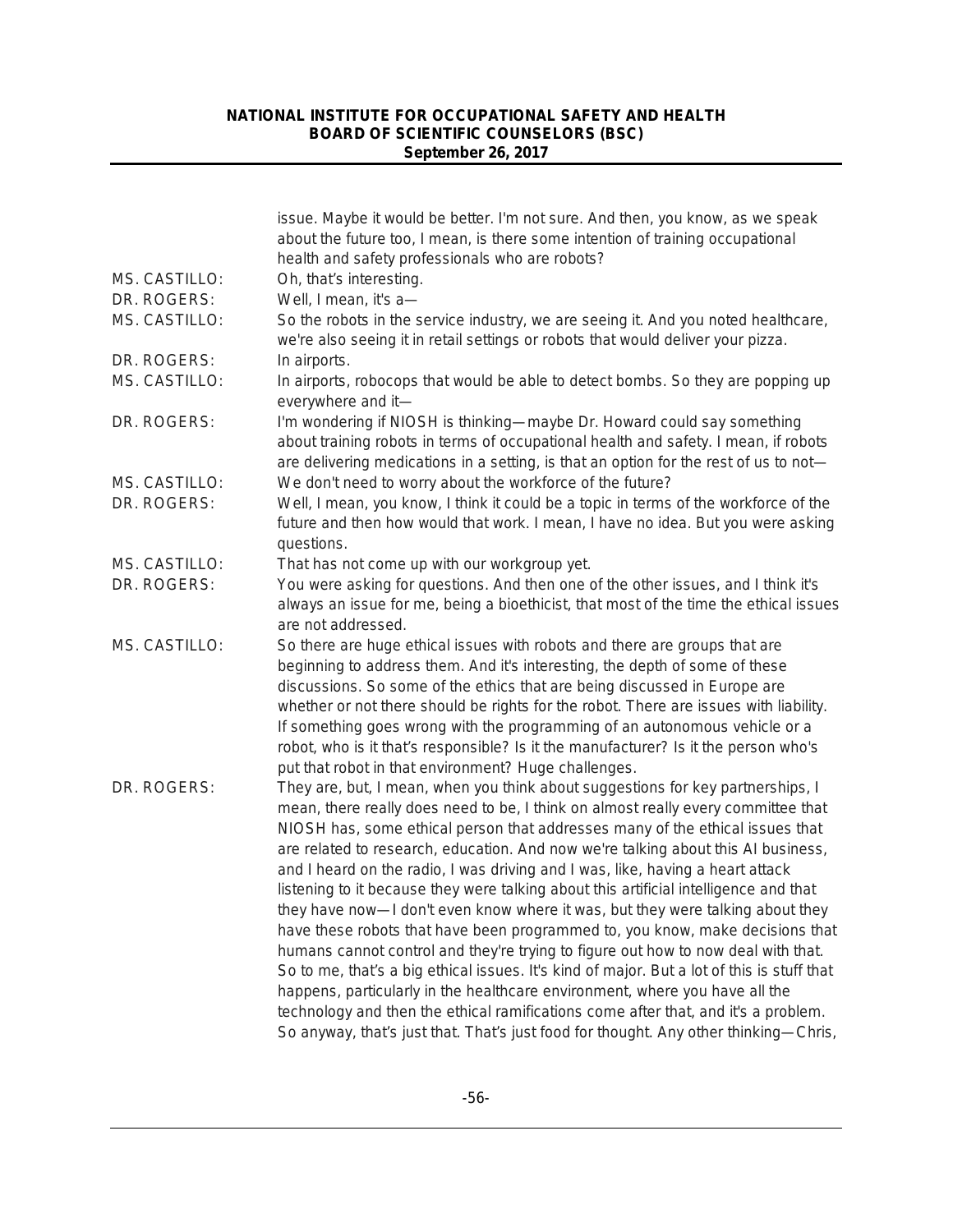|                                | yes?                                                                                                                                                                                                                                                                                                                                                                                                                                                                                                                                                                                                                                                                                                                                                                                                                                                                                                                                                            |
|--------------------------------|-----------------------------------------------------------------------------------------------------------------------------------------------------------------------------------------------------------------------------------------------------------------------------------------------------------------------------------------------------------------------------------------------------------------------------------------------------------------------------------------------------------------------------------------------------------------------------------------------------------------------------------------------------------------------------------------------------------------------------------------------------------------------------------------------------------------------------------------------------------------------------------------------------------------------------------------------------------------|
| MS. LASZCZ-DAVIS:              | Just a real quick question. Chris Laszcz-Davis. What kind of private sector<br>partnerships do you guys already have?                                                                                                                                                                                                                                                                                                                                                                                                                                                                                                                                                                                                                                                                                                                                                                                                                                           |
| MS. CASTILLO:                  | So the one that Dr. Howard's going to be signing next week includes the Robotics<br>Industry Association and so that's among the first partnerships that we are<br>extremely interested in because of their advanced knowledge and their pulse on<br>the field, and we want to be able to leverage that to help bring us up to speed.                                                                                                                                                                                                                                                                                                                                                                                                                                                                                                                                                                                                                           |
| MS. LASZCZ-DAVIS:              | Well, the reason I ask is, you know, I've heard artificial intelligence being brought<br>up, but I haven't heard virtual reality being brought up at this point yet, but, you<br>know, partnerships with Google and others in the Silicon Valley area, they seem<br>like logical partnerships at some point.                                                                                                                                                                                                                                                                                                                                                                                                                                                                                                                                                                                                                                                    |
| MS. CASTILLO:                  | And absolutely, and that's a great suggestion. And, like, Google is connected and<br>some of the software companies are connected to the autonomous technologies<br>that are coming forward.                                                                                                                                                                                                                                                                                                                                                                                                                                                                                                                                                                                                                                                                                                                                                                    |
| MS. LASZCZ-DAVIS:              | Right, right.                                                                                                                                                                                                                                                                                                                                                                                                                                                                                                                                                                                                                                                                                                                                                                                                                                                                                                                                                   |
| MS. CASTILLO:                  | You've got people that jump ship and go and-yes. Thank you.                                                                                                                                                                                                                                                                                                                                                                                                                                                                                                                                                                                                                                                                                                                                                                                                                                                                                                     |
| DR. ROGERS:                    | Okay, any other BSC comments or questions? John?                                                                                                                                                                                                                                                                                                                                                                                                                                                                                                                                                                                                                                                                                                                                                                                                                                                                                                                |
| DR. CULVENOR:<br>MS. CASTILLO: | Dawn, thank you. My name is John. It's a very valuable project, I think, and the<br>kind of leadership that this organization is probably famous for and it's very<br>worthwhile. Just a suggestion on input, we can learn a lot from failure, perhaps we<br>can learn a lot from success as well. We all traveled up to this floor in an<br>automated, guided vehicle, mostly very comfortable, and the reasons for that is<br>that the elevator is one of the most standardized pieces of equipment in society.<br>It's something I've been called to look at a bit, like many other structures and<br>machines around us, and we're comfortable in its use because it's intuitive and<br>we're safe in the machine because of first-rate engineering, reliability, and close<br>adherence to standards. And I wonder if a machine like that, an automated,<br>guided vehicle that's proved very successful is something of a benchmark to use.<br>Thank you. |
| DR. ROGERS:                    | Okay, I think we will—that was an interesting discussion.                                                                                                                                                                                                                                                                                                                                                                                                                                                                                                                                                                                                                                                                                                                                                                                                                                                                                                       |
| PARTICIPANT:                   | It was.                                                                                                                                                                                                                                                                                                                                                                                                                                                                                                                                                                                                                                                                                                                                                                                                                                                                                                                                                         |
| DR. ROGERS:                    | But some of the ethical issues-you know, it's not just related to, you know, rights<br>of robots or something like that, but it really adds a lot of stress for the worker. I<br>mean, it's really a lot of stress for the worker, dealing with robots, but also being<br>displaced by robots. It's an issue that needs to be, I think, carefully examined,<br>SO                                                                                                                                                                                                                                                                                                                                                                                                                                                                                                                                                                                               |
| MS. CASTILLO:                  | Yep, so I'll just comment that it's-so there are psychosocial issues with stress.<br>There's also psychosocial issues that come into play in terms of how the workers<br>are trained to make sure that they adequately understand what the capability and<br>what the limitations are of the robot, and some research that suggests that<br>humans will assume that the robot is more capable, more situationally aware than                                                                                                                                                                                                                                                                                                                                                                                                                                                                                                                                    |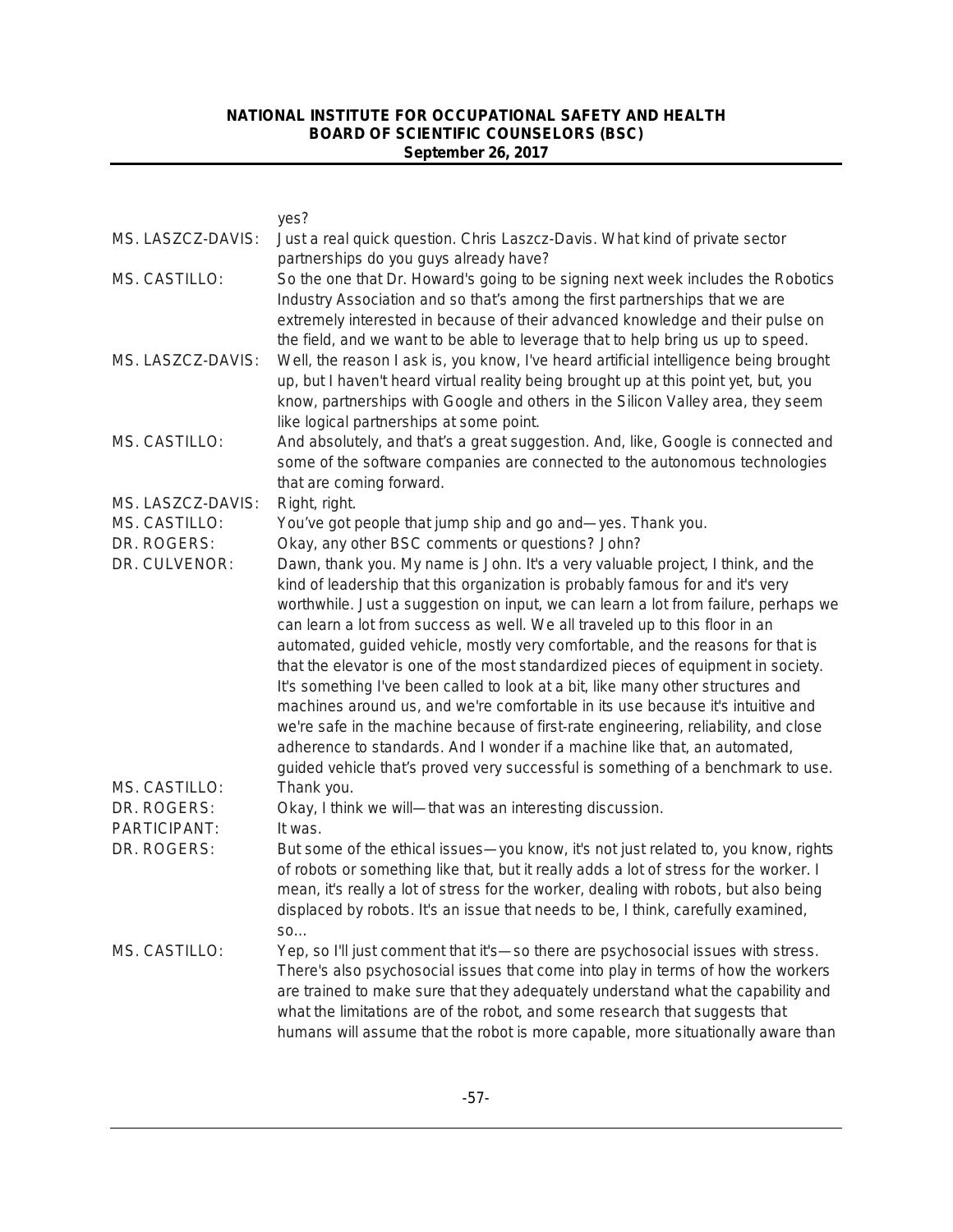|                        | it is. So there are lots of issues. Thank you.                                                                                                                    |
|------------------------|-------------------------------------------------------------------------------------------------------------------------------------------------------------------|
| DR. ROGERS:            | All right, so let's break for lunch and then we'll come back at 12:35, so you'll have                                                                             |
|                        | a full hour. And do we have anybody for public comments? No, but John, yes,                                                                                       |
|                        | okay. Thank you.                                                                                                                                                  |
| [Break.]               |                                                                                                                                                                   |
| DR. ROGERS:            | So we're going to go ahead and start. We have just a few minutes and Alberto                                                                                      |
|                        | wanted to bring up some logistical issues.                                                                                                                        |
| MR. GARCIA:            | I just wanted to make sure we have on the record that in the morning we had 14                                                                                    |
|                        | BSC members participating, and the quorum was 9. So we had a quorum in the                                                                                        |
|                        | morning. And I want to make sure that Ted and Sharon are still on the line with us.                                                                               |
| DR. ROGERS:            | Ted and Sharon? Are you here?                                                                                                                                     |
| DR. COOPER:            | Yes, I'm here.                                                                                                                                                    |
| DR. ROGERS:            | Okay. I guess Ted will join us.                                                                                                                                   |
| MR. COURTNEY:          | Okay, now I got you.                                                                                                                                              |
| DR. ROGERS:            | All right. Good. Thank you.                                                                                                                                       |
| MR. GARCIA:            | Okay. Okay.                                                                                                                                                       |
| DR. ROGERS:            | Is that it?                                                                                                                                                       |
| MR. GARCIA:            | I think that that it's. Yes.                                                                                                                                      |
| <b>PUBLIC COMMENTS</b> |                                                                                                                                                                   |
| DR. ROGERS:            | So we're at the public comment section and, you know, this morning John                                                                                           |
|                        | Culvenor who's from Australia introduced himself, but I have asked him just to say                                                                                |
|                        | a couple of comments about since he's here just to give us a little bit on himself                                                                                |
|                        | and if that's okay with the rest of the board. Go ahead. Michael, did you want to                                                                                 |
|                        | say anything?                                                                                                                                                     |
| DR. BEHM:              | Thank you for allowing me to bring John as a guest. John's been a colleague of                                                                                    |
|                        | mine for a decade maybe, which actually we met through a little NIOSH project                                                                                     |
|                        | that was out of the Prevention Through Design Division in 2009. So just a little bit                                                                              |
|                        | of money to get us together and we have published a little bit together. I have                                                                                   |
|                        | used John's dissertation in integrating some things into the engineering program                                                                                  |
|                        | at East Carolina. And so we have been able to publish a few things. So it's been<br>small investment; really helped me and my thinking, and hopefully likewise to |
|                        | John's, I'm not sure. But one interesting thing about John that you need to know is                                                                               |
|                        | that he is a 2003 Ig Nobel Prize winner in physics. And if you don't know what the                                                                                |
|                        | Ig Nobel is, please Google it or go to improbable.com. And I had the pleasure                                                                                     |
| MS. GRUDEN:            | Can't you just tell us?                                                                                                                                           |
| DR. ROGERS:            | Thank you, MaryAnn.                                                                                                                                               |
| DR. BEHM:              | Our original plan was to have Paul dress as a sheep. John won the Ig Nobel Prize                                                                                  |
|                        | for measuring the forces required to drag sheep over various surfaces, and he                                                                                     |
|                        | spoke at the Ig Nobel ceremony. I was in the first row two Thursdays ago, and it's                                                                                |
|                        | free online. So you can see his little speech that he gave. He gave a couple                                                                                      |
|                        | speeches.                                                                                                                                                         |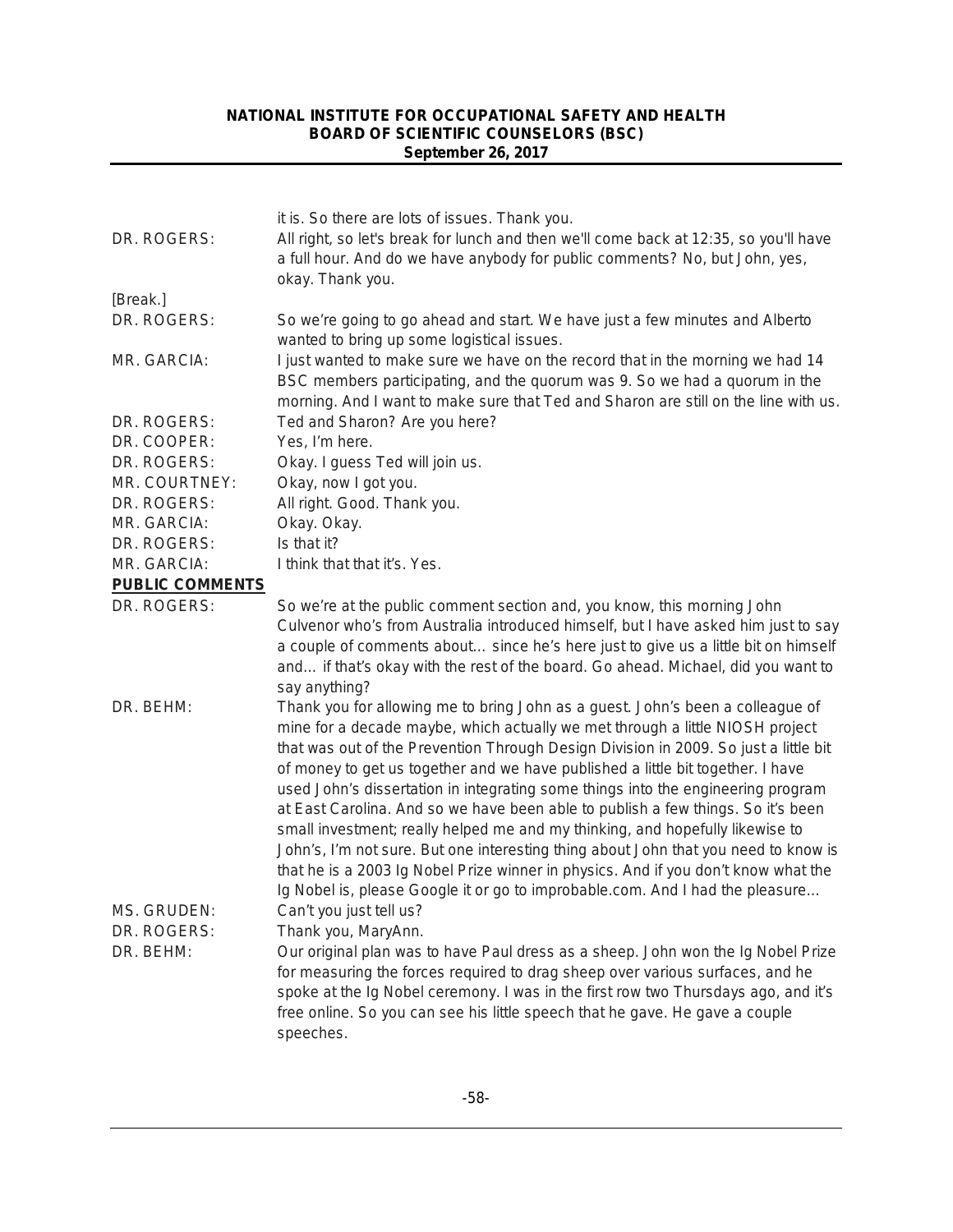| DR. ROGERS:<br>DR. BEHM:<br>DR. MIDDENDORF: | Oh, okay. Thank you.<br>He's an interesting character who has influenced me in mostly positive ways.<br>As I understand it the Ig Nobel Award, and correct me if I'm wrong, John and<br>Michael, Ig Nobel is given for projects which on first blush make you laugh and<br>wonder why the heck did somebody fund this kind of research. But then when you<br>get into it and you understand more about it you really see the logic and reason<br>for it, and it's very, very well done research. So                                                                                                                                                                                                                                                                                                                                                                                                                                                                                                                                                                                                                                                                                                                                                                                                                                                                                                                                                                                                                                                                                                                                                                                                                                                                                                                                                                                                                                                                                                                                                                                                                |
|---------------------------------------------|--------------------------------------------------------------------------------------------------------------------------------------------------------------------------------------------------------------------------------------------------------------------------------------------------------------------------------------------------------------------------------------------------------------------------------------------------------------------------------------------------------------------------------------------------------------------------------------------------------------------------------------------------------------------------------------------------------------------------------------------------------------------------------------------------------------------------------------------------------------------------------------------------------------------------------------------------------------------------------------------------------------------------------------------------------------------------------------------------------------------------------------------------------------------------------------------------------------------------------------------------------------------------------------------------------------------------------------------------------------------------------------------------------------------------------------------------------------------------------------------------------------------------------------------------------------------------------------------------------------------------------------------------------------------------------------------------------------------------------------------------------------------------------------------------------------------------------------------------------------------------------------------------------------------------------------------------------------------------------------------------------------------------------------------------------------------------------------------------------------------|
| DR. CULVENOR:                               | Yes, thank you, Bonnie. Thank you, Mike. And thank you, Paul, and you're<br>absolutely correct. It will be, perhaps, inescapable to not mention the Ig Nobel, but<br>first of all thank you, again, to Dr. Howard, Dr. Rogers, and Mike, and all the<br>members of the committee for allowing me to be here. It's a privilege to visit your<br>country and a privilege to set foot in a place of this standing and be among the<br>intellectual capacity that's obviously here; quite inspirational and very important,<br>the role of the institution here. It affects the United States and it affects the entire<br>world.                                                                                                                                                                                                                                                                                                                                                                                                                                                                                                                                                                                                                                                                                                                                                                                                                                                                                                                                                                                                                                                                                                                                                                                                                                                                                                                                                                                                                                                                                      |
|                                             | My occupation is as a sole practitioner and, like many businesses, most even, I do<br>what the customers ask. So while I'm capable and interested to do work in the<br>fields of design, research, policy initiatives, and accident analysis, the phone<br>mainly rings because of legal pain and people wanting to have this pain somehow<br>resolved. So my role is to shine light on the problem through science, and<br>hopefully that light helps the parties better see what the issues are. And<br>everything is built upon a platform of science. I consume hundreds of papers per<br>year, guidance, standards, etc., to build a proper platform to jump off in terms of<br>advice. And this could be all sorts of things from tissue dynamics to standards<br>about machines, forklifts, cranes, scaffolding, all types of things, elevators,<br>escalators, and problems of vibration and noise, the problems of diseases, carpal<br>tunnel syndrome, and trigger finger, and all kinds of things that might have<br>occupational inputs.<br>So I'm a consumer of the kind of work you do or the kind of work you lead, the<br>kind of work you initiate, the kind of work you fund, the kind of work you direct. It's<br>all vital. It's vital for the people that it affects and it's vital for economic efficiency<br>because we can't give proper advice on anything unless it has a firm footing in<br>science. The wellbeing of the economy, if we want to put it in such crude terms, is<br>properly grounded in the work that's done, led, initiated by an institution such as<br>NIOSH. We won't go forward economically, socially, or any other way through<br>ignorance.<br>So that's my work. But what interests me in terms of being more effective is<br>opportunities in the more public realm and where they come up I take them with<br>relish, things like to be involved in the standards committee and to produce a very<br>minor standards on handwashing in healthcare facilities which might do<br>something about a minor input to reducing infection rates in hospitals or the |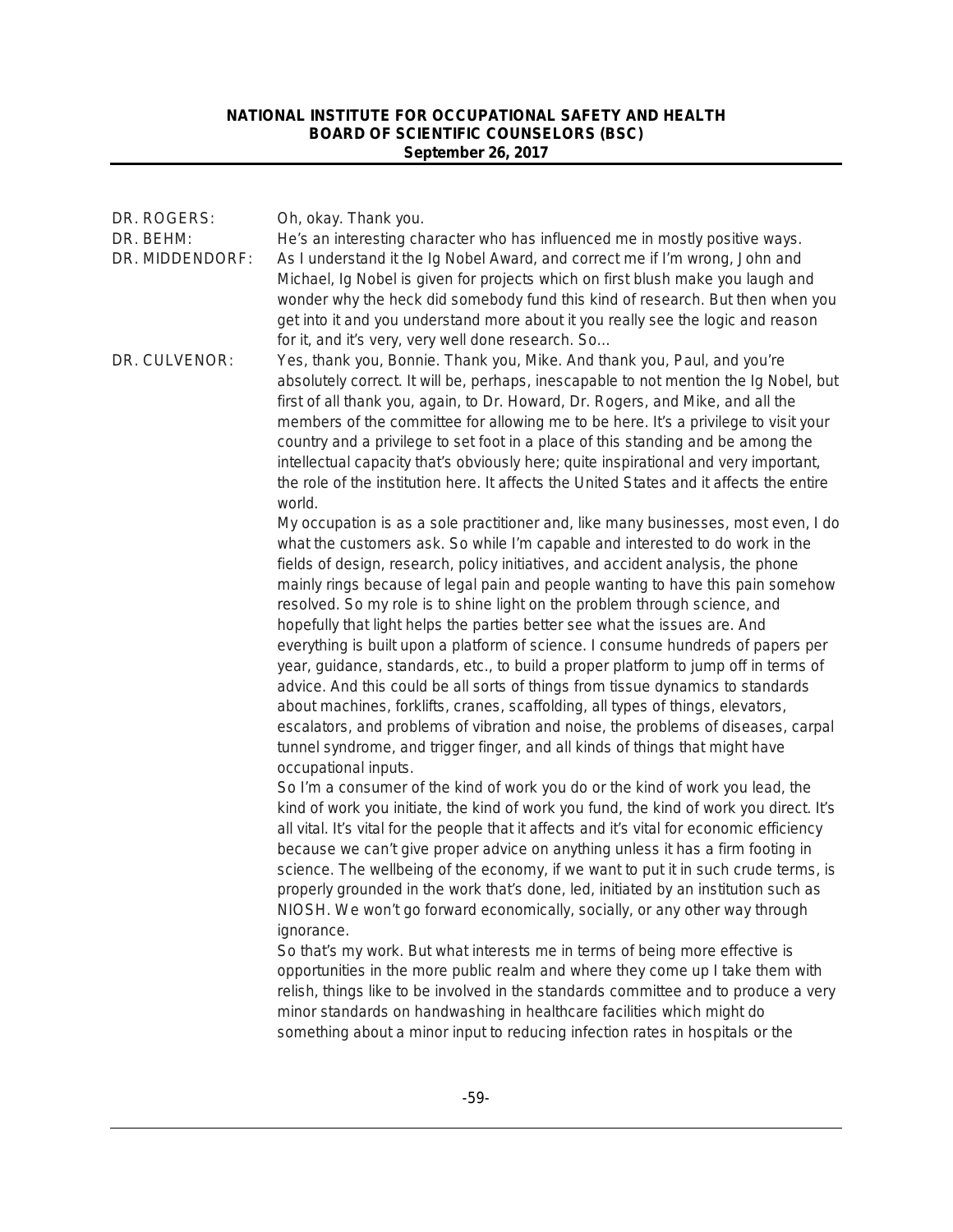|                              | SHAPE-Sharing Project which I'll mention in a minute, or something such as an<br>opportunity to contribute to the there's a process in Australia known as the<br>Royal Commission, and there was a royal commission into the building and<br>construction industry, and along with two or three other people I wrote the<br>discussion paper, in particular, I was given free range to write about anything that<br>was of interest of contemporary nature in the construction industry, and so I<br>injected the topic of Safe Design because I thought it was interesting and I<br>thought it mattered, and it might have been one of the few things that the<br>industrial combatants might have agreed upon. Lo and behold, they did. And that                                                                                                                                                                                                                                                                  |
|------------------------------|---------------------------------------------------------------------------------------------------------------------------------------------------------------------------------------------------------------------------------------------------------------------------------------------------------------------------------------------------------------------------------------------------------------------------------------------------------------------------------------------------------------------------------------------------------------------------------------------------------------------------------------------------------------------------------------------------------------------------------------------------------------------------------------------------------------------------------------------------------------------------------------------------------------------------------------------------------------------------------------------------------------------|
|                              | created, I think, some impetus because it found its way into the Royal<br>Commission's recommendation which, of course, partially I wrote because it was<br>engaged by the commission itself. And so I found them to be quite sensibly<br>written, many of them, even though they came out under the Royal<br>Commissioner's name, Terence Cole. But it produced some effects that I can see<br>in the industry. I can see people talking about this topic, engaging on it, doing<br>something about it. And so it's to drop that ink in the stream where it affects more<br>things is what really I'm, in a way, more interested in than my own work, so to<br>speak. So the chance to be in this place, because it's a very important place, it's<br>profound in its effect, and thereafter if there was ever any opportunity to<br>contribute, as bold as it might be, if you happen to think that I might be able to                                                                                            |
|                              | contribute I simply want to be here and say that I'm interested and available.<br>And the one final thing I have to do, there's an enormous amount of things that<br>our countries have in common, mostly in common. But there's one thing we have<br>that's a distinctive—a token gift is one thing that represents a difference in our<br>nations and probably will remain a difference because it doesn't taste very good is<br>this jar of Vegemite.                                                                                                                                                                                                                                                                                                                                                                                                                                                                                                                                                            |
| DR. ROGERS:<br>DR. CULVENOR: | Thank you, John. It's nice having you here.<br>I have forgotten to talk about the Ig Nobel. Oh, goodness. Shall I? I suppose I<br>shall. It's an interesting story in occupational sciences because that's what it was<br>about, and I don't think you can be really funny unless you're being serious. And<br>the title of the paper was an Analysis of the Forces Required to Drag Sheep Over<br>Various Surfaces. Funny straightaway. It strikes you as being an academic<br>sojourn with little practical relevance. But, of course, if you're a sheep shearer<br>that's your world; moving sheep is your world. So barely anything else matters.<br>And detailed work on that, that was very good. It was very effective. It was<br>interesting and, what's more, as far as I know, hearing snippets from the industry,<br>people actually do the things that resulted from it. And one of the findings,<br>probably the one that swung it for the people at Harvard, was that sheep slide<br>easier downhill. |
| DR. ROGERS:                  | Thank you very much. And we're glad you're here. Okay. Thank you for the<br>Vegemite. You're going to try that, right?                                                                                                                                                                                                                                                                                                                                                                                                                                                                                                                                                                                                                                                                                                                                                                                                                                                                                              |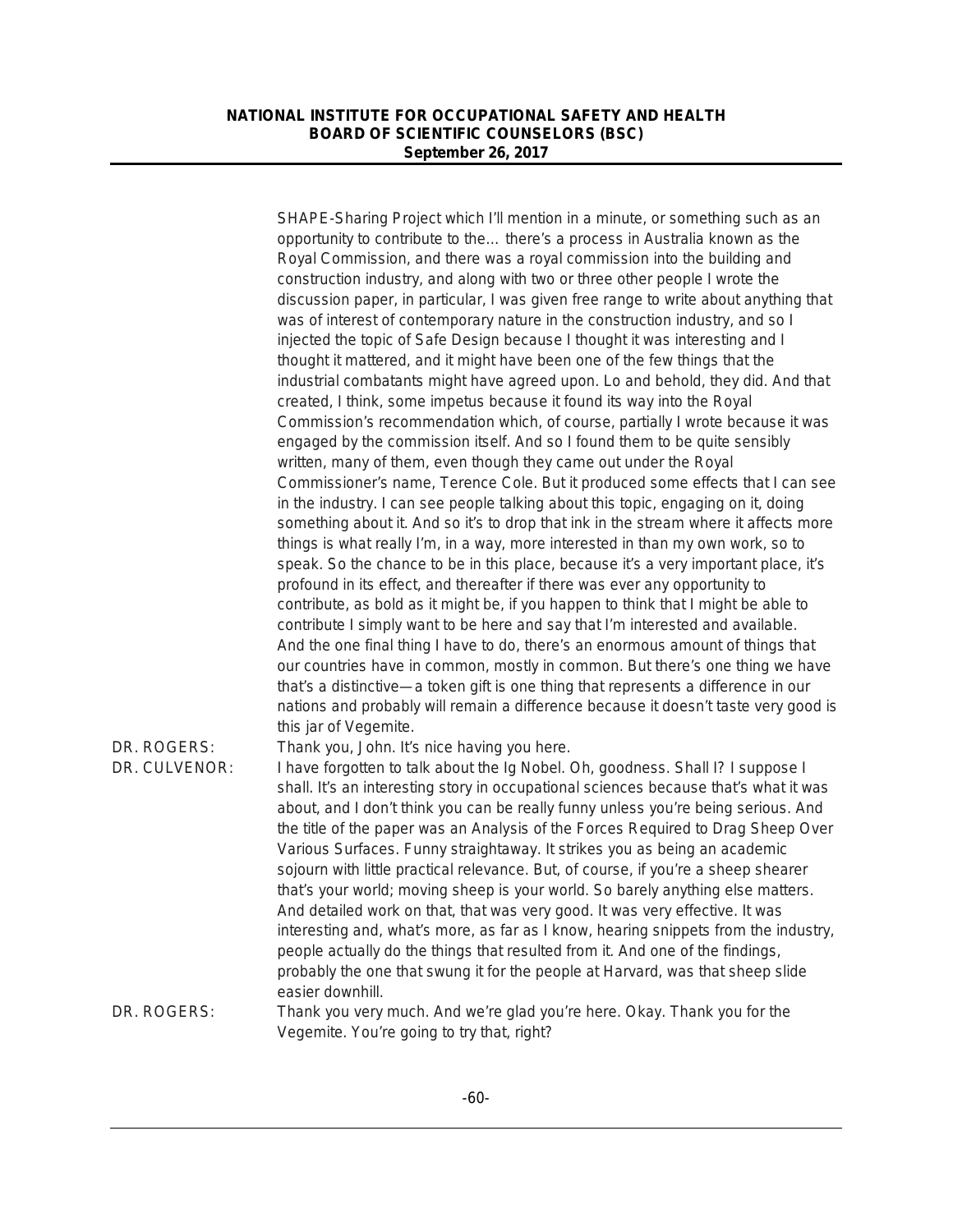| DR. CULVENOR: | Not right now.                                                                                                                                                              |
|---------------|-----------------------------------------------------------------------------------------------------------------------------------------------------------------------------|
| DR. ROGERS:   | Okay. All right. So this afternoon we're going to be focusing on, I guess, disaster                                                                                         |
|               | emergency stuff, and so thank you for presenting, and it's going to be on the                                                                                               |
|               | responder.<br>NIOSH DISASTER SCIENCE RESPONDER RESEARCH PROGRAM: OVERVIEW                                                                                                   |
| MS. WEBER:    | Thanks for being here. I really appreciate the invite. I'm going to give a brief                                                                                            |
|               | overview of our program, the Disaster Science Responder Research Program.                                                                                                   |
|               | Now that you talked about Vegemite I think we should add that to the stockpile.                                                                                             |
|               | They have a good shelf life. But, so this program is pretty new. It was actually                                                                                            |
|               | presented to the board in 2014. My presentation today's going to be broken into                                                                                             |
|               | three parts. I'm first going to give a background, a little bit, why Dr. Howard and                                                                                         |
|               | others wanted to start the program. And then I'm going to go over briefly the                                                                                               |
|               | strategic plan we have in place; our strategic goals. And then finish by going                                                                                              |
|               | over we're really excited. We have got six projects ongoing now. So we did that                                                                                             |
|               | in a relatively short period of time. So I'll give a brief overview. And then, lastly,                                                                                      |
|               | open it up to questions to the board members.<br>So how does NIOSH respond to outbreaks and emergencies? How do we get                                                      |
|               | involved in that? Briefly, the Disaster Science Responder Research Program-I'll                                                                                             |
|               | refer to that as the DSRR Program-is located within the Emergency                                                                                                           |
|               | Preparedness and Response Office. And we're in Atlanta. That allows us to work                                                                                              |
|               | closer to the other CDC Centers and the Emergency Operations Center.                                                                                                        |
|               | Whenever that's activated we coordinate with all the other centers at CDC, and                                                                                              |
|               | we provide our goal is to protect the health and safety of the emergency                                                                                                    |
|               | response providers as well as the recovery workers. The office, itself, was created                                                                                         |
|               | after 9/11 and there's various types of responsibilities involved, anything from                                                                                            |
|               | helping to deploy NIOSH responders to the field as well as providing technical                                                                                              |
|               | assistance. We also write a lot of the guidance documents. Finally, what I'm going                                                                                          |
|               | to talk about today, though, is how we're looking at research opportunities. During                                                                                         |
|               | these responses you collect a lot of data, but it's not hypothesis-driven research.<br>And during the responses you identify a lot of gaps, but then they're on to the next |
|               | response, the next disaster, and it takes a lot of effort to stick with those gaps that                                                                                     |
|               | were identified and follow through, and try to get the research put in place that's                                                                                         |
|               | needed to address those issues.                                                                                                                                             |
|               | So the Disaster Science Responder Research Program, I mentioned, was started                                                                                                |
|               | in 2014. That same year after it was, like I mentioned, it was presented to the                                                                                             |
|               | BSC in June, and then in July there was an external stakeholder meeting that                                                                                                |
|               | NIOSH held with representatives from academia, health departments, and the                                                                                                  |
|               | responder community. The goal of the workshop was to get feedback on the                                                                                                    |
|               | feasibility of starting such an initiative, and after the we have the report by                                                                                             |
|               | RAND. It's published on our website. And one of the biggest takeaways from that                                                                                             |
|               | meeting was that instead of looking at the goal going in, was to look at what were                                                                                          |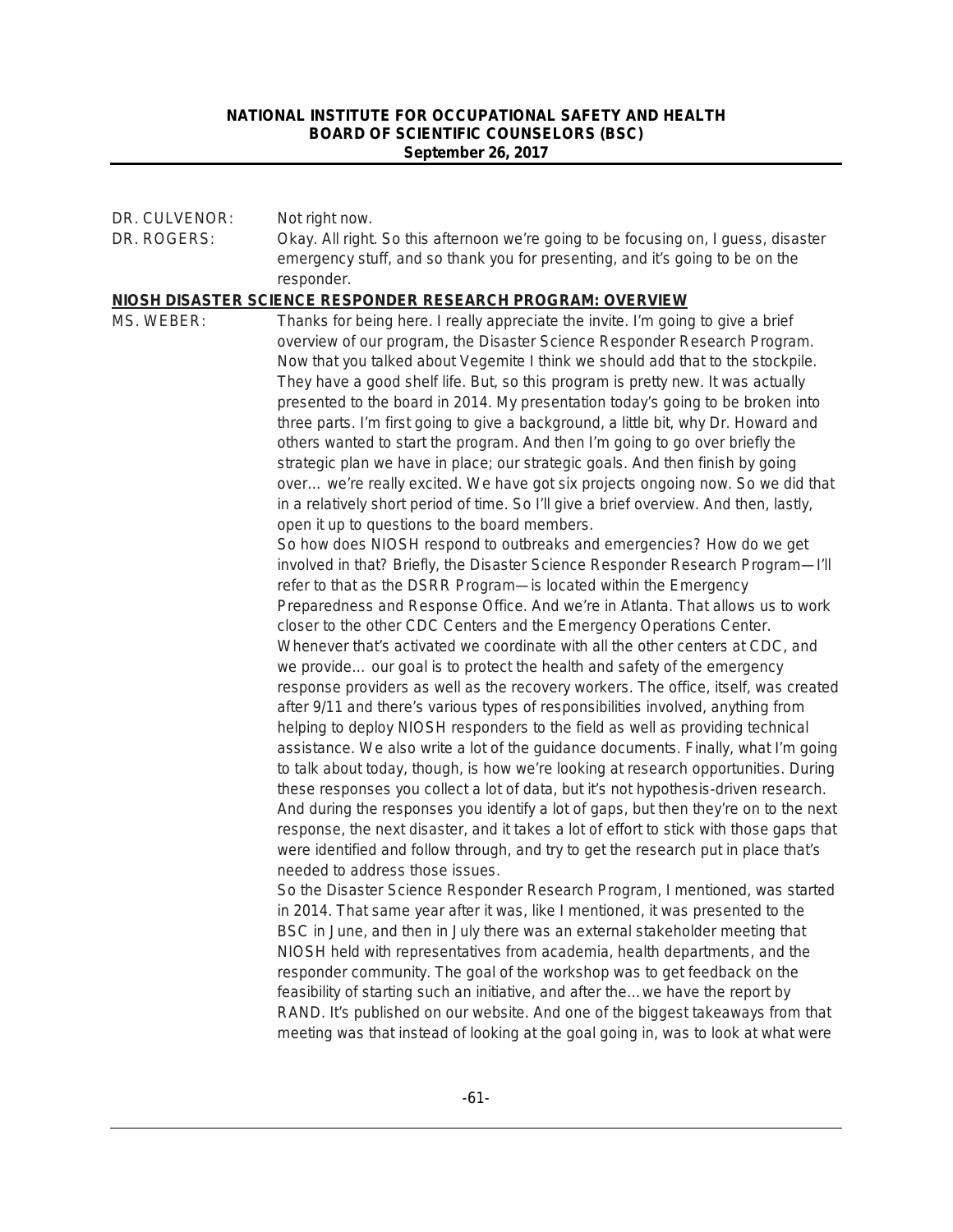the research gaps, what should we be researching. But the big takeaway was, how are you going to do it? How are you going to do rapid IRB? How are you going rapidly fund things such as Hurricane Sandy, all these others? So that was a big takeaway. You can read more about that on our website. I wanted to first go over a little bit of background. What is Disaster Science Research? So during any given response a lot of data's collected. These four represent those data. There's non-research activities such as rostering, credentialing responders; there's public health investigations such as case reports, cross-sectional studies; and then if those studies identify a gap or something that needs further research we might have a pilot investigation and responder health research. So the things I'm focusing on with the DSRR Program is those last two.

And so this is a paper that was published by NIOSH in the *American Journal of Disaster Medicine*, and those four studies represented here, on the left side are those first two, general data that's collected as part of any investigation or response, and what you learn from those will lead you to pilot investigation, potentially, to see if a larger research project is needed. But then there's a lot of considerations and this paper's really dealing with how do you do research during an ongoing response? We're also identifying gaps that we have learned from other responses where we can do research outside the scope of an emergency which is much more easier to do.

So I put a picture up here of the West African outbreak just to remind myself that one example of this, there was a big research proposal by NIH at the time where they wanted to do some aerosol sampling. We were looking at how is this disease being spread, but when we looked at all the considerations—ethics was mentioned this morning—the ethical considerations of the safety of those investigators themselves would have been a big concern. They would have had to go into that environment and then what do you do with the samples? How do you ship them for analysis? So that project didn't go ahead. There's a lot of considerations that take place, anything from science to ethics.

This topic is not something new to NIOSH, and NIOSH has done research on a variety of types of emergencies over the years, but this program, again, is the first time we have dedicated resources. I'm serving as the program coordinator, and then we have an eternal steering committee. And so it's the first time that we're really putting focus on this area.

So a couple of definitions. When we talk about responder research who is the responder? So we're considering everyone from the traditional responder, EMS, fire, police, to staff like volunteer organizations like American Red Cross, healthcare workers, construction and utility workers. That's going to be a big issue for the hurricane and flood clean-up right now. And we're interested… this is just a graphic of a lot of different disaster types just to get the point across that we're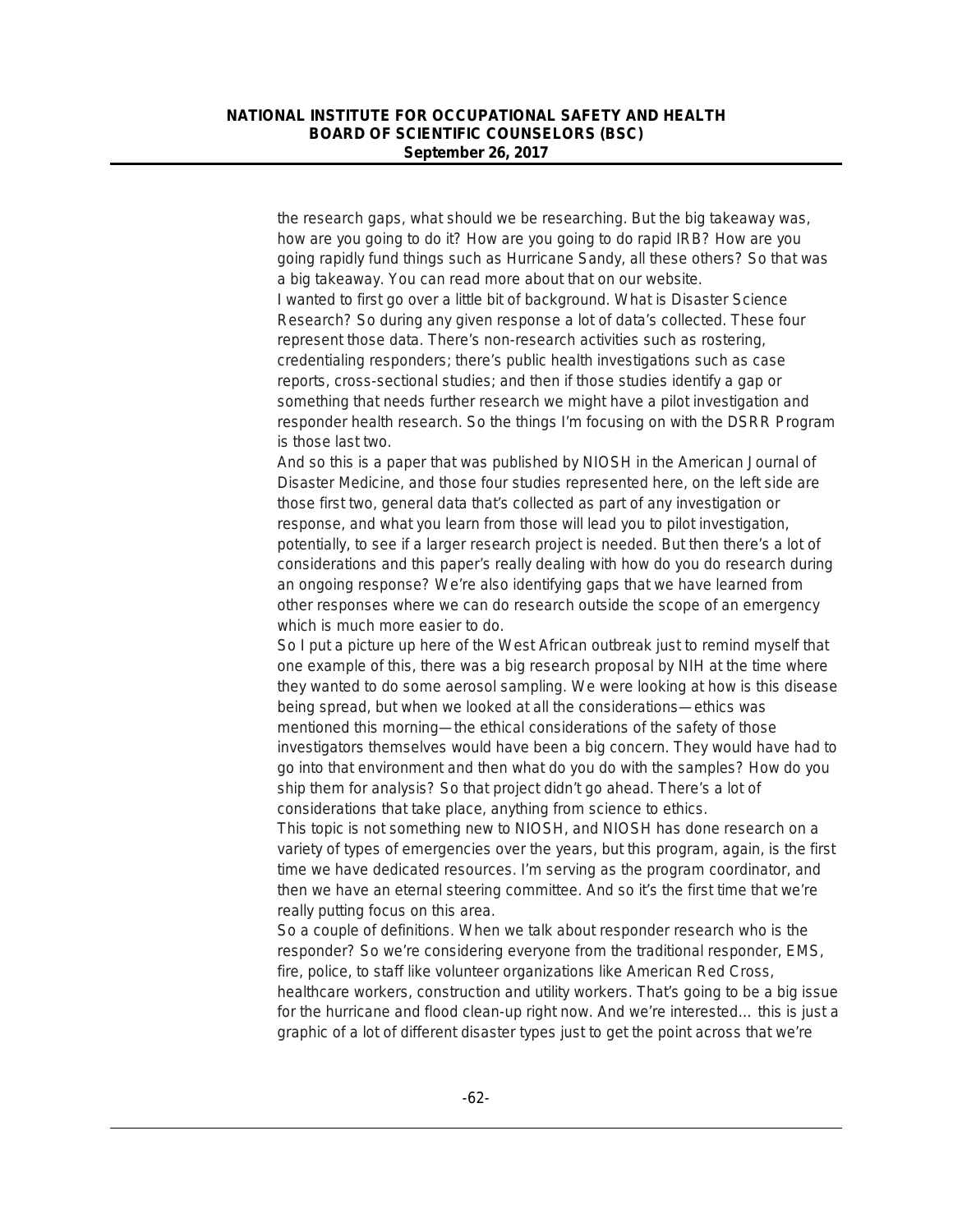looking at all types of disasters as well as the scale of the disaster. It's not just large scale incidents, we also are finding that we can learn a lot from some of these smaller scale incidents. I have an example of one further into the presentation where a novel agent was introduced and a worker was infected. So we're looking at all kinds of things that are from small scale to large scale. So I mentioned the internal steering committee we have. I started in this new position as the coordinator in March 2015, and then at the same time an internal steering committee was stood up. We have representation from a variety of divisions throughout NIOSH. Those staff were chosen based on the division's past experience in getting involved in emergencies depending on what type of research they did, and we also have tried to target different disciplines. So we have engineers, exposure assessment, industrial hygienist, a variety of types of disciplines represented there. During the first year we spent the majority of our time doing the programmatic stuff, identifying what our strategic goals would be and what type of research projects we wanted to do. We're also continuing to participate in several different federal interagency working groups. I gave two examples there. The first one is…they're both led by ASPR. The first one is the Science Preparedness Research Interagency Team, otherwise known as SPRIT, and that gathers to look at different research needs. It meets on a regular basis, but then when there is an incident they have additional meetings where we'll identify research needs, and during Flint, the lead contamination, where ASPR was actually the incident commander on site there, that was the first time I knew where they had made an effort to come back to the agencies and ask what research would we want to do. And it was a way to feed all that information up to the… get it to the field. We're also continuing to meet with stakeholders and partners. If we can't do the research internally we want to know what everyone else is doing, and we also are looking for feedback of what people think we should be looking at in the future.

So these are the strategic goals our internal steering committee have identified. I have the first two highlighted because that is where we have spent our time so far. We're brand new. So we have identified some critical topic areas. We wanted to choose things that would apply to a lot of different disasters to make the best of our limited resources, so that what we learn from one could be applied to others. And we also want to, again, going back to that stakeholder meeting, the major feedback we had was looking at challenges of how we're going to do the research. So again, that's rapid funding, rapid IRB, safety of the responders. So this will be more… I'm going to hit a lot of high level summaries, and then leave it up to you if you want to ask more questions about the particular projects. There are six projects I'm going to over. The majority of these are being done outside the scope of a response. And then we had one where we were actually deployed real time, and we learned a lot of lessons from that of what we need to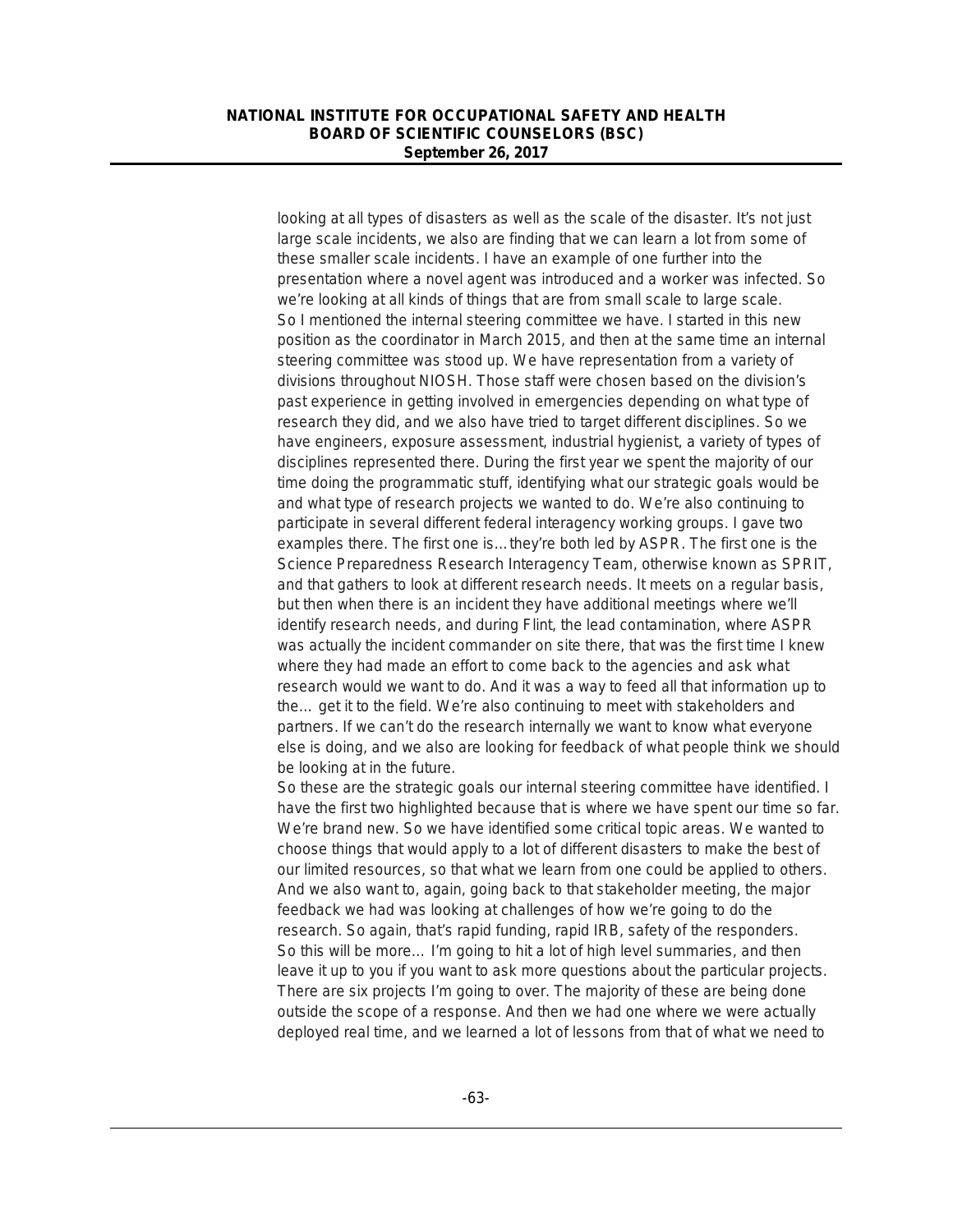work on in the future.

So going back to that first goal of identifying what we wanted to research; how do we do that? We looked at the gaps that were previously identified during some of the responses. We have reviewed internal after action reports from responses and exercises. Many times that information does not get published. And so that was very helpful to look at. We also prepared one-page research project summaries. And I wanted to highlight this as one of… probably the biggest success story we have had so far. A lot of times in emergency response it's not like other type of research where you have a lot of time to think about it and put it together, something happens, in our case, and you're asked by CDC leadership maybe, "Okay, we need some ideas, and we have got 24 hours." Sometimes it's less than that, and you have got to present to them a one-pager often of something you want to do. And by preparing these ahead of time, a forecasting, what we think might come up really allowed us to be very competitive with others in CDC for funding that came in. And so that's how we have addressed most of our topics that we have identified thus far. And also a big thing for us is identifying potential funding sources.

So the first study I wanted to highlight… again, I'm just going to briefly touch upon this and you can ask questions at the end… or during, right now. So the first one was by NPPTL, the National Protective Laboratory that Susan presented from today. So we wanted to look at during these responses for infectious disease outbreaks, there are many novel hazards. We don't know a lot about them, and then the PPE demand is really high. Everybody, when they're scared of something, when everyone wants to put people in the highest level of protection and how can we do a better job of doing a risk assessment to look at what are those medium and low risk workers, and can we put them in lower levels of PPE. And so the solution is NPPTL is wanting to use control banding, which many of you know is more from the chemical side of the house for this infectious disease risk assessment. So the outcome of this, by doing this, we want to be able to develop a mobile app, that would be free, and it would be on NIOSH's website, and it would help people select and prioritize which respirators they want to use. In that green highlighted area on the bottom, because I don't have a pointer, we received this money from OPHPR, that's the Office of Public Health Preparedness and Response at CDC, and we actually did this. What CDC OPHPR is trying to do, they have learned this rapid funding issue. So they used a broad agency announcement and this was the first pilot study of trying to do that in the context of a response; how can you do that faster to get money quicker to people? So this served two purposes: it helped us practice this and learn from that and how can we use that at NIOSH, as well as the project itself.

So this was a figure. I want you to pay attention to the red squares. Basically this is the control banding part. You want to look at the disease properties as well as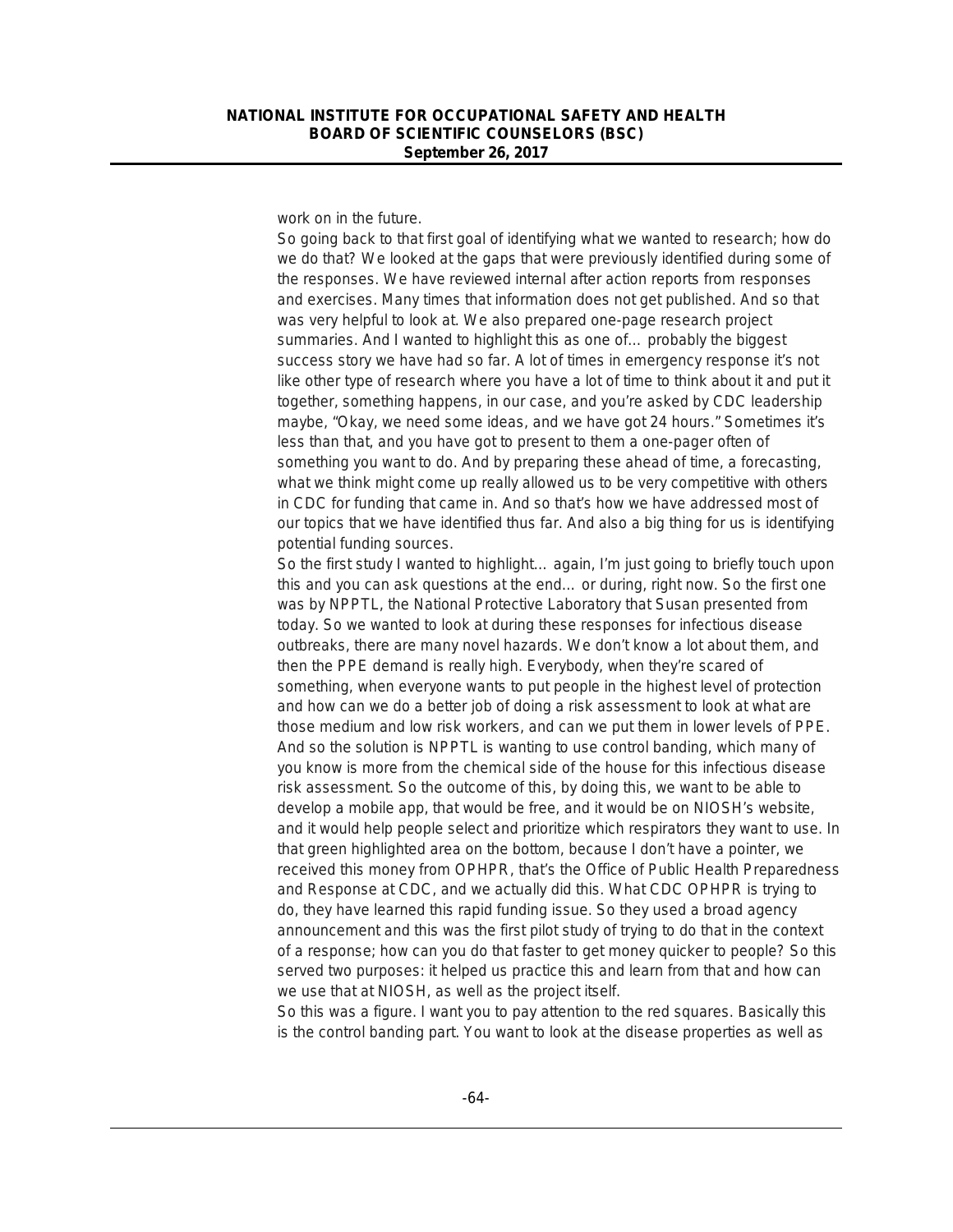potential exposure route that people have. So we want to look at things like distance to source; what kind of task are they doing? Is there a way to put them in a lower risk category? And then look at: are there control technologies either through isolation and elimination, engineering, administrative? We want to look at those controls instead of putting people in the highest level of PPE as the primary preventive measure. And we think that will also save money and the supply of respirators as well as other PPE.

The second study I wanted to briefly mention, this is led by the NIOSH Division of Surveillance, Hazard Evaluations, and Field Studies in coordination also with ATSDR and the National Center for Environmental Health. And this was to look at radiation exposures. If you have a release of radiation in those first few hours after the response you don't know what kind of concentrations are there, and so modeling can help fill that gap in the absence of other data, and the idea would be to use this to assess exposures of those workers working as first receivers and volunteers at shelters, evacuation shelters to estimate what exposures they may get from the people leading the hot zone. There's a manuscript in review and we hope that will be published by the end of this fiscal year.

The other project I wanted to briefly mention is looking at exposure assessment plans for the first 72 hours following a disaster. Some of you may be familiar with the term "citizen science," and this is kind of looking at this approach for workers; how could we put in the hands of workers a way to measure their own exposures? If you think of something like a World Trade Center or haz waste kind of responders. They go in and if you have some unique exposure in an event, the people doing really any type of sampling can't show up until a week or two later. And so you miss those very unique, highly concentrated, most poorly characterized exposures first off. We don't get that information. You look at World Trade Center, we don't know what they were exposed to in those first few hours. So the solution here is that we're working with… this contract was just awarded, and we're going to look at different… the development of different concept of operations; how would we do this? What is feasible? What kind of sampling would be feasible, both environmental and biological monitoring? We're partnering, also with NCEH on this and we're co-leading this with the Division of Applied Research and Technology at NIOSH. So the output of this will be a model exposure assessment plan, and then we would hope, as a separate project, to pilot this in actual disaster. We probably would target, initially, like a fire response to a haz waste spill or something like that, something smaller we could get that's more practical and evaluating it.

The fourth one I wanted to highlight was an actual event where we were working under the context of an ongoing response where we deployed, and so this involved not just the science part but actually the logistics of it. And it brings up a good point about money. We used money that NIOSH already had in HELD, the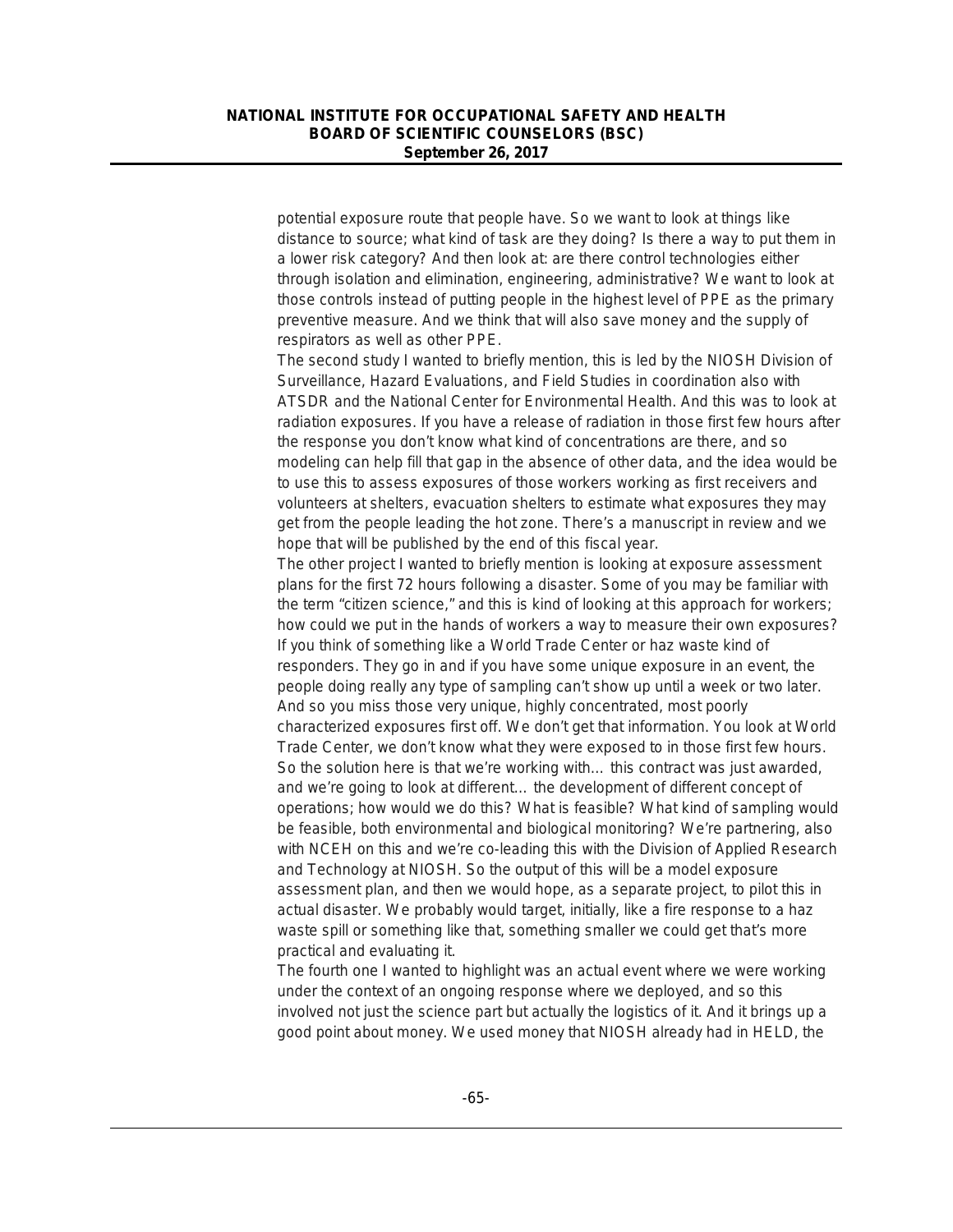NIOSH Health Effects Laboratory Division. They have developed a lot of sampling methods as well as assays for the detection of different influenza viruses. They have done a lot of their work, historically, in hospital settings. This was a very unique situation that had not been documented before. It was last December they identified H7N2 which is an avian influenza strain as a source of an ongoing outbreak among cats in an animal shelter in New York City, and that quickly spread to other shelters throughout Manhattan as well as in Pennsylvania because they're trying to get these cats adopted, and then a couple of cats died. And they looked at the assays, but H7N2 isn't part of the normal panel. So it was a real mystery for them. In the meantime, no one was wearing PPE including respirators, and one shelter employee, a veterinarian, became infected. It was all mild disease. We're very, very lucky. What they did to solve this, because the shelters had to keep bringing in all kinds of animals, they're finding chickens, I mean, you name it, it's going to these shelters. And so they took the entire feline population in the New York City shelter system, over 500 cats, rented a warehouse in Queens and moved them to the temporary quarantine facility to treat them until they got better. Not all cats passed away from this, and many were rehabbed. And we worked with ASPCA on this project. This was very interesting; learned a lot. They served as the incident commander of this warehouse facility. They have a large staff of emergency response personnel. So if you think of dog fighting and other things that ASPCA gets involved with, animal cruelty, it's usually they're responding to just give food, general care for these animals. And in this case they were being asked to take care of these cats, feed them, treat them, change the litter, basic things like this, and they came from 33 different states. Because it was a warehouse there was no controlled ventilation and we had no idea what the risk of ventilation exposure. A lot of people were saying, "Oh, it's just at the cat height, if they can't cough it out," but we knew that avian influenza virus is persistent in the environment, and when you see in the photo the construction paper on the floor, for example, somebody's going to pick that up, it can be re-aerosolized, and we have a manuscript, and that is drafted right now. We looked at air samples and surface samples throughout the hot zone, as well as the warm zone, where people were donning and doffing PPE, and also their meeting space where we shouldn't find no contamination. And almost all of the samples taken inside the hot zone were positive. These were air samples that ranged from height, to the cat breathing zone height to human breathing zone height. We looked at the viable and non-viable. The non-viable samples show a lot, it's hard to sample for viable virus, but we did find that in some of the samples. And, luckily, their containment worked well. We did not find contamination outside that hot zone.

DR. ROGERS: So is this considered zoonotic diseases? MS. WEBER: Yes. Yes. So another project we just got, it was through a competitive process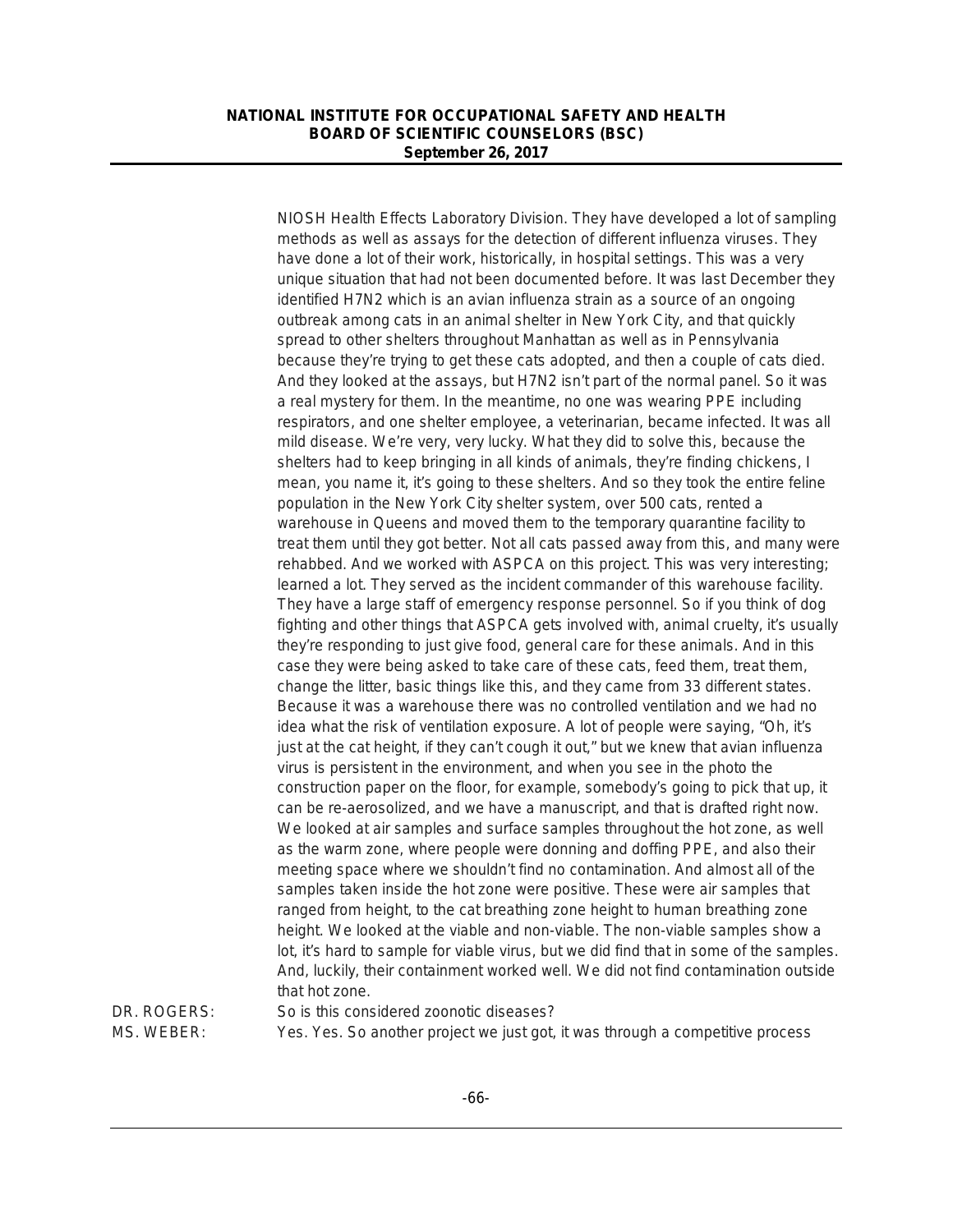HHS has. It's called the Ignite Program. This program itself is looking… it's identifying things in government where bureaucracy gets in the way or these big picture topics never get solved because there's never money or it's just… if it can't be done perfectly nobody wants to touch it all. So how do you get around this need for rapid fit-testing in the midst of a response? It was interesting all this stuff, like Susan's study this morning, all of the care and detail going into looking at the… how the PPE is holding up over time. When it comes to an actual disaster a lot of these N95s are handed out and no fit-testing is done at all. And it's because of some of the logistical issues, and it's not just the fit-testing itself, it's the medical clearance that's involved with the OSHA training and the training… it's the training of how to use it. So you start thinking about that and you start listening to the end users of why they're not doing it, and it's quite understandable. So this is a threemonth program and we're looking at innovative approaches of how we could address this. And so it's been a longstanding problem. It came up as part of the avian influenza study, but it doesn't take a big response; 300 responders in that situation is small. Look at the hurricane, thousands of workers responding. But it's even a problem for smaller responses such as that. So the goal is to look at the policies and procedures, and identify ways that we can make that process faster, cheaper, and really help so we can insure that workers are actually being fit-tested instead of being sent in just with any… whoever donated what respirator for that particular response.

And, lastly, this has not been funded yet, but this is something we're really excited about and we want to look at, specifically for this, we're working with the interagency board which is the group that is populated by EMS, fire, and police, all the first responders, and we want to look at a rapid method to detect mental health risk among law enforcement officers. And their suicide rates are actually higher than deaths associated with traffic incidents and other violence. So this is a big issue for police. You can look at the current political climate. They are under a lot of stress. And so we want to look at… the proposal is that we would look at increased rates of PTSD and depression. There's, obviously, other symptoms, health outcomes, but we were focusing on that, and we know that this would… while we're looking at police officers we know this applies to any disaster type. Stress was mentioned during Don's presentation. And so we think this will apply to a lot of different response and recovery workers, you look at the recovery workers for these hurricanes. They're going to be deployed for a long period of time. That's a different type of stress than the acute stressors. So we're hoping that this gets funded. We'll know soon and we're just going to keep trying at this, but the end goal is to develop a mobile app. A lot of the questions come up, well, police officers aren't going to want to admit that they might be under stress. What our proposal is doing is looking at their exposures. So it's not, 'how do you feel?' it's what, 'what did you witness today?' So what you witnessed or were involved in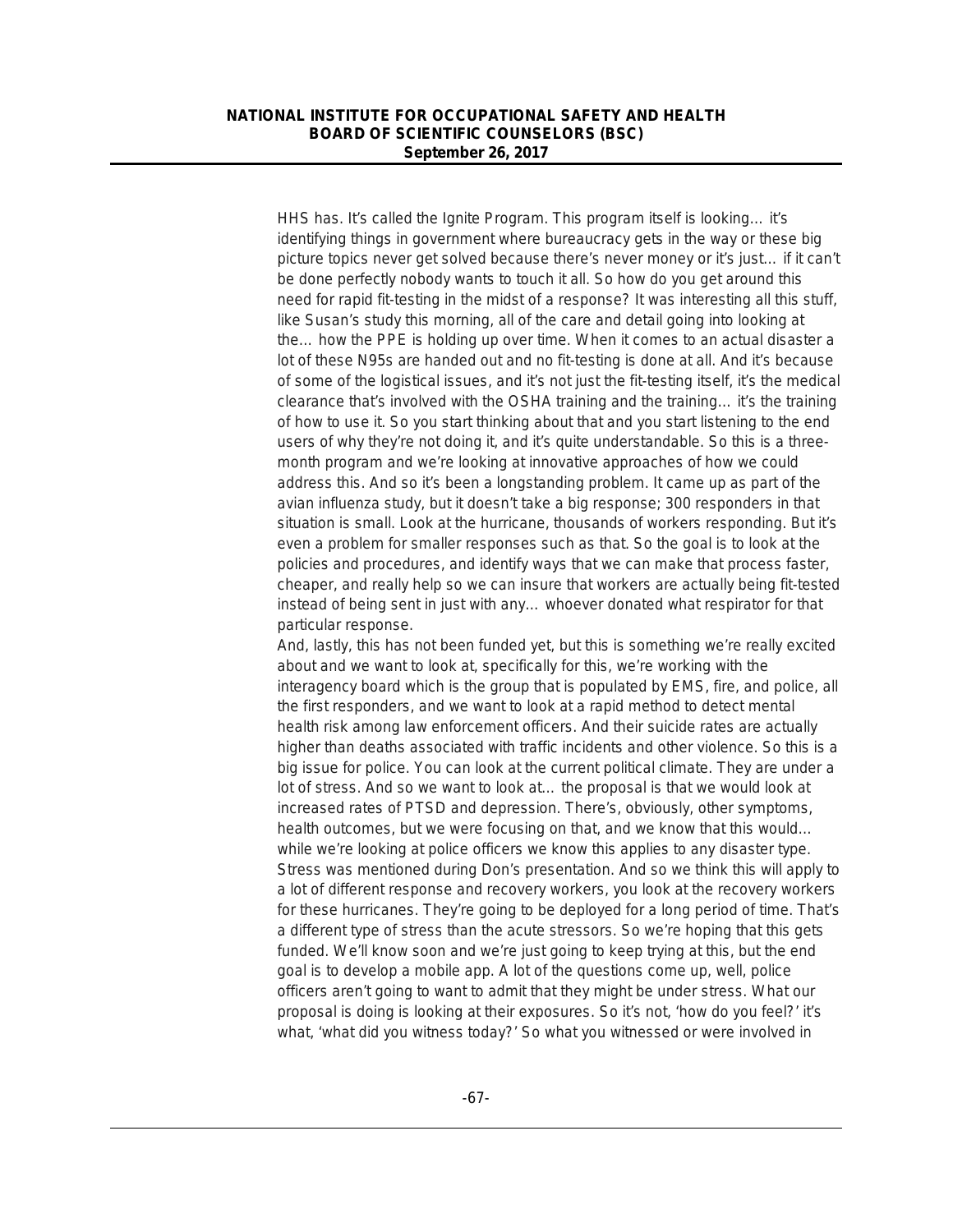that's your exposure; 'did you see someone shot?' So what we're doing is taking an existing mobile app that's used for medical, EMS type personnel and adapting it to specific exposures that a law enforcement official would have. And then, lastly, we are addressing some of the major challenges, as I mentioned. Angela Morley is helping us out on developing a rapid IRB protocol and Beth Whelan, who co-chairs our steering committee, is taking the overall lead for that. But we're looking at ways where we can get an IRB cleared by our board within is it 24 hours? 48 hours—and looking at protocols. We're at the very initial stages of doing this, and so we are looking at a lot of different potentials of how to best address that. We're also exploring rapid funding options; it's hard to do. One of the things after Hurricane Sandy they talked about is that all these agencies should have seen money ready to go if something happened. Well, that's a very difficult thing to do with limited resources. And so we're looking at rapid broad agency announcements is one of the things we're very much targeting because it offers you a lot more flexibility in what you do with those proposals. Now, so how do we quickly get those protocols peer reviewed? And so that's a big issue for us. I just wanted to acknowledge this is a list of our steering committee members. As you can see they're from across many different divisions at NIOSH. And these are the questions we'd like for you guys just, obviously, open it to any other questions, but these three were primarily something that's coming up. The first one, this need for occupational surveillance data during a response. If you're familiar with NIOSH's the NORA, the burden need and impact, right? We don't have a lot of burden data because during responses it's very difficult to do research. So we need basic information on surveillance to know who is getting hurt, exposed, and why and what to even target what... do we need research? Is it policies? Is it training? And so this is very difficult to do in a response. It'd be good if… it'd be perfect if we can use existing data. If you create new data that means another team you send to the field, and it quickly burdens the overall response.

The second question is, how might we prioritize research topics. I have shared a little bit about what we have done so far, but we need to have more moving forward. As you can imagine there's all different types of disasters, all different types of workers, and how can we best prioritize our resources moving forward? A lot of for us is dictated of what response is happening at the time. So we can forecast what we want to do, but it really depends on what happens, and then we react to that. But we can do a lot of planning in advance.

And then, lastly, we're in hurricane season. We'd love to hear if you have any ideas and research. Some of the things that are coming up for us, at least, are, again, the surveillance issues as well as if you take Houston, for example, the chemical exposures that could happen to some of those clean-up workers with the refineries being flooded.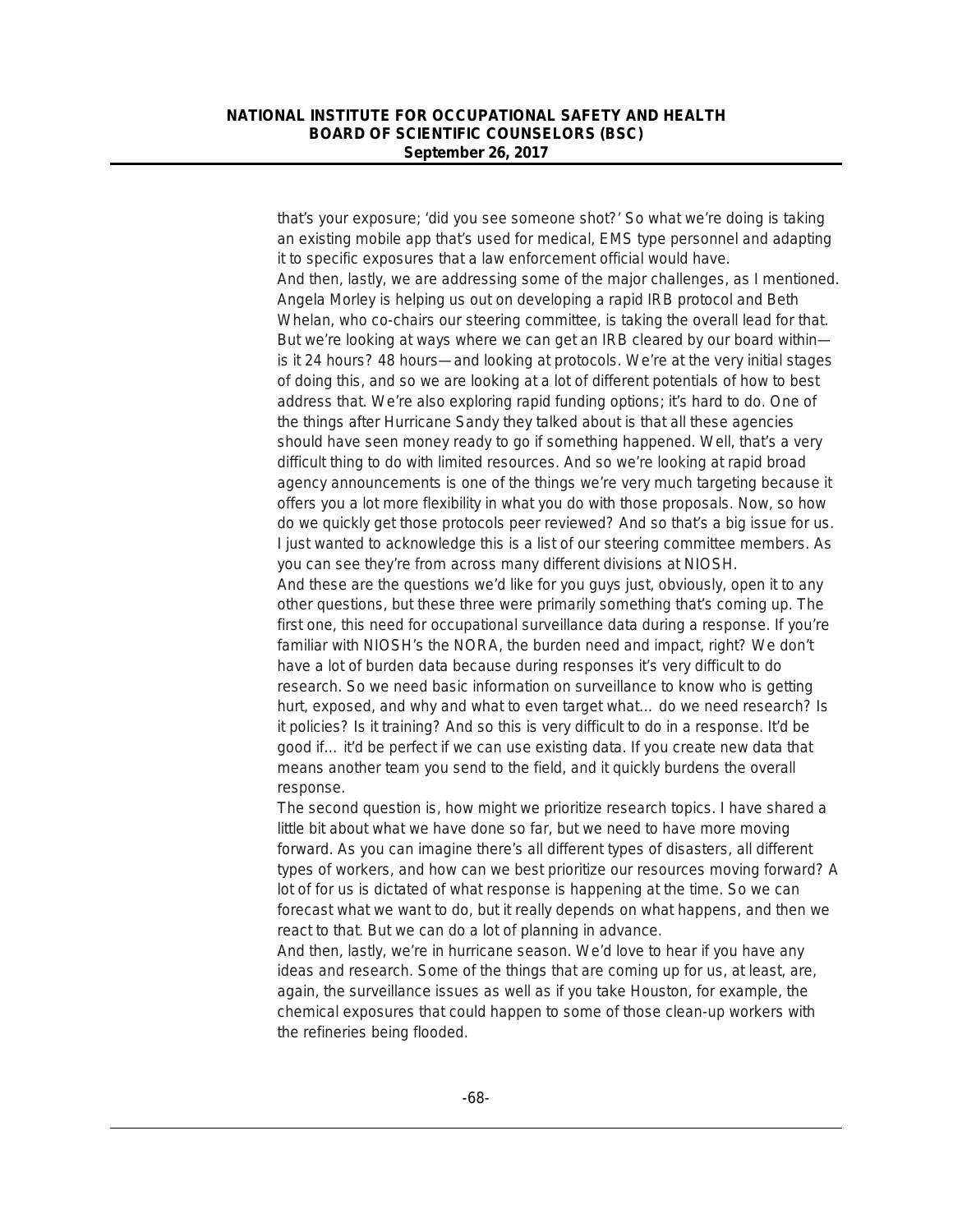|                     | So I'll open it up for questions.                                                                                                                                       |
|---------------------|-------------------------------------------------------------------------------------------------------------------------------------------------------------------------|
| MS. GRUDEN:         | I have just a comment. You know, NIOSH really does have a lot of broad<br>tentacles, and if you think of the ERCs that you have, and I'm wondering if, in               |
|                     | some respect, each of the ERCs could put forward, you know, they could be                                                                                               |
|                     | designated to be the contact in case of a particular problem, like if you have an                                                                                       |
|                     | ERC in Texas, you know, that they would be the first order of contact if that                                                                                           |
|                     | situation occurred. How many ERCs do you have now?                                                                                                                      |
| MS. WEBER:          | I don't                                                                                                                                                                 |
| <b>PARTICIPANT:</b> | Eighteen.                                                                                                                                                               |
| PARTICIPANT:        | Eighteen.                                                                                                                                                               |
| MS. GRUDEN:         | Eighteen. Well, that's quite a support system that you have in place. I remember<br>when Deepwater Horizon occurred. I got a call from NIH immediately about what       |
|                     | kind of health surveillance program should we put in place down there. I mean,                                                                                          |
|                     | that's, you know, if the ERCs were made aware that they are going to be they                                                                                            |
|                     | should have put aside money for something like that. I mean, that's one idea.                                                                                           |
|                     | Using what you fund already to help you with some of this. And then the app, you                                                                                        |
|                     | know, you have a lot of NIOSH trainers for fit-testing. Those folks are probably                                                                                        |
|                     | people that might be interested in and, at least, being consultants or developing a                                                                                     |
|                     | videotape system or being a resource contact person if you needed someone. I                                                                                            |
|                     | mean, how many fit-testing trainers do you have? I mean, I know one very well in                                                                                        |
|                     | Cincinnati, but                                                                                                                                                         |
| MS. WEBER:          | Yes. You know, I don't know the overall number of the trainers total, but one of the                                                                                    |
|                     | things that we're doing with that particular project is how can we make it faster,                                                                                      |
|                     | the fit-test itself. And so part of our team has those people on there. So we have                                                                                      |
|                     | some of the fit-testing folks on there. And then what we're going to do is really                                                                                       |
|                     | focus on how to shorten that, and then the idea—a lot of people are bringing up                                                                                         |
|                     | different options of what we can do. We're trying to still define the problem versus<br>jumping straight to the solution. So we are looking at, with a massive response |
|                     | like that you're going to have to train the trainer and get out a lot so it'll take a                                                                                   |
|                     | lot. That's a whole other topic; all of the planning.                                                                                                                   |
| MS. GRUDEN:         | But it's the videos, you know                                                                                                                                           |
| MS. WEBER:          | Yes, I like that idea. That's a great idea.                                                                                                                             |
| MS. GRUDEN:         | The video system, you know, the tentacles keep spreading like a tree to harness                                                                                         |
|                     | all your resources. You have a lot of resources.                                                                                                                        |
| MS. WEBER:          | I agree. And the other thing you brought is the ERCs designating a topic area for                                                                                       |
|                     | each. What NIH has utilized a lot is using the ERCs, who have that local outbreak.                                                                                      |
|                     | So it's not topic-based, it's regional-based of where the disaster happens, those                                                                                       |
|                     | universities doing that research, and so there's a whole Gulf Shore study the                                                                                           |
|                     | ongoing study. Yes.                                                                                                                                                     |
| DR. BUNN:           | Great presentation, Angela. Terry Bunn. As far as looking at novel approaches                                                                                           |
|                     | one thing is maybe NIOSH should consider like standing MOUs with like state                                                                                             |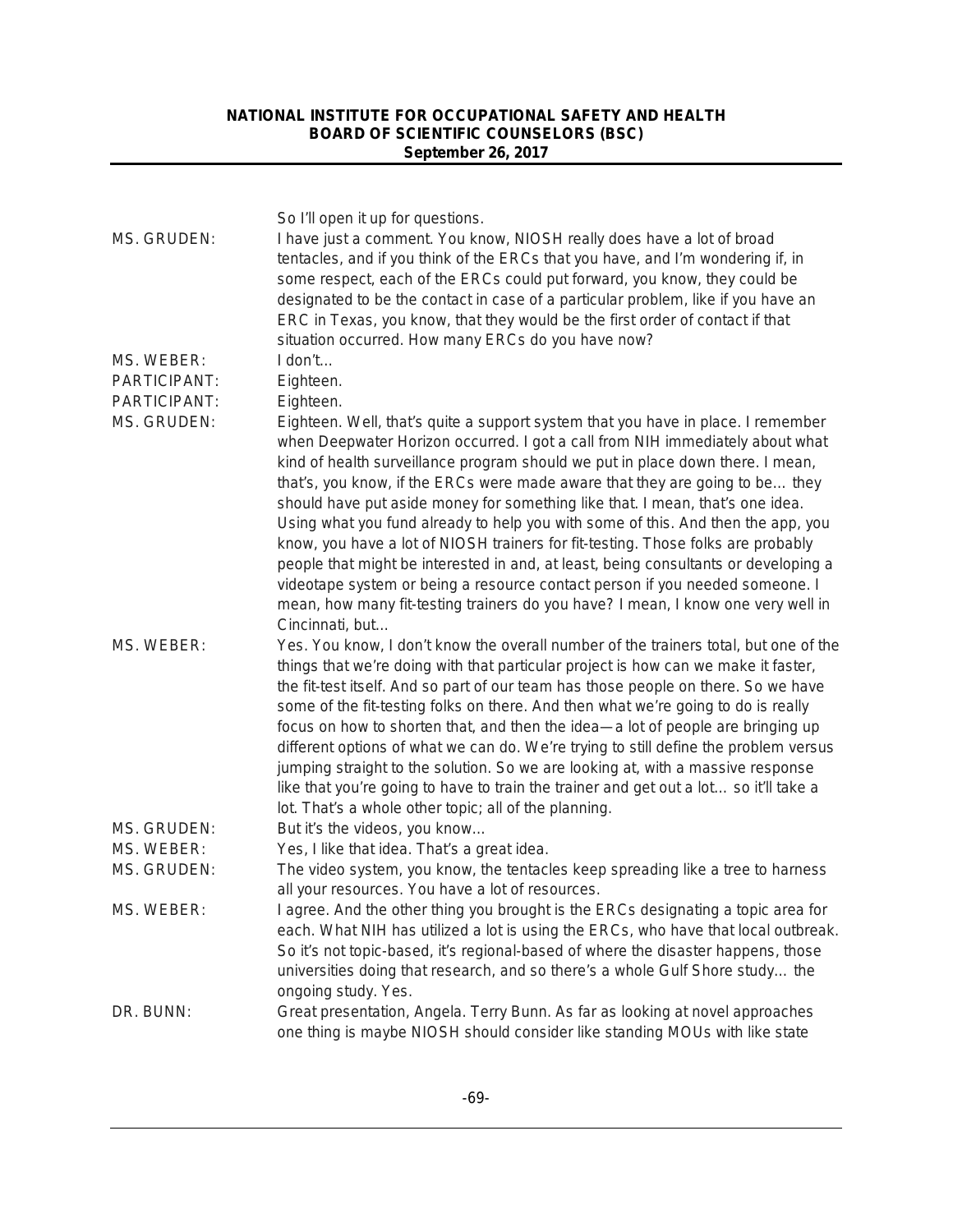|             | health departments to be able to partner with them to look at their statewide data<br>sources that they may have available on a semi-rapid basis. I mean, for instance<br>in Kentucky we are working with a number of partners for our or it could be at<br>the national level just partnering with general CDC on the ESSENCE data that<br>they receive so that you can analyze that right away or get the state counterparts<br>for that as well as looking at other data sources such as mortality data, maybe<br>through NEMSIS to get the EMS data, you know, on a rapid basis to be able to<br>assess the injuries and stuff that are occurring with these, which brings up<br>another thing. You were talking about IRB approvals for specific projects. Have<br>you guys considered the opposite way? Kind of like a standard public health<br>approach that you would adopt, have a standing IRB or you can just, you know,                                                                                                                                                                                                                                                                                                                                                                                                             |
|-------------|--------------------------------------------------------------------------------------------------------------------------------------------------------------------------------------------------------------------------------------------------------------------------------------------------------------------------------------------------------------------------------------------------------------------------------------------------------------------------------------------------------------------------------------------------------------------------------------------------------------------------------------------------------------------------------------------------------------------------------------------------------------------------------------------------------------------------------------------------------------------------------------------------------------------------------------------------------------------------------------------------------------------------------------------------------------------------------------------------------------------------------------------------------------------------------------------------------------------------------------------------------------------------------------------------------------------------------------------------|
|             | pretty much cross off the names. Instead of saying hurricane, flood or, you know,<br>ice storm and have survey templates that have been developed, data collection<br>systems that have been developed that you can employ and deploy as standard<br>responses to these, and that you can customize, but that would really, really,<br>hopefully, rapidly accelerate the IRB approval process to like within 24 hours, you<br>can even do that.                                                                                                                                                                                                                                                                                                                                                                                                                                                                                                                                                                                                                                                                                                                                                                                                                                                                                                  |
| MS. WEBER:  | Yes. For the IRB proposal comment we have taken that approach. We know what<br>types of surveys. Some will be just a survey. Some will be maybe an exposure<br>assessment study. So we're trying to lump them into what we know we may do.<br>So it might be an engineering control study. But, Angela, since you're here in the<br>room did you want to add anything for the IRB?                                                                                                                                                                                                                                                                                                                                                                                                                                                                                                                                                                                                                                                                                                                                                                                                                                                                                                                                                               |
| MS. MORLEY: | Yes. I think the just-in-time protocol as it's call or the generic protocol, right, is<br>really one very important strategy, and (my new @ 00:48:37) strategy is that we<br>are coming forward to ensure rapid and robust review. There are a number things,<br>Angela said, you could plan for in advance. We have an ethical framework that's<br>guiding kind of the IRB review and the development of generic protocol to make<br>sure that well in advance we can, at least, address some of the ethical<br>considerations that we know to be inherent in research with workers as well as in<br>the disaster setting. We're also just, as a more complete response, we're building<br>the capacity of our own IRB to be able to identify and address ethical<br>considerations quickly and efficiently, and we're considering a single IRB<br>dedicated to this effort. And we're also on the initial part of our strategy, we're<br>looking at developing criteria and procedures for rapid decision-making; is it<br>research? Does it warrant rapid review? How fast should the review take place?<br>So there are many different decisions that we're trying to anticipate in advance<br>and, at least, identify what considerations are relevant. So it's a great project and I<br>appreciate the opportunity to be involved. Thanks. |
| DR BUNN:    | Yes. I mean, I would consider all of them. I mean, we have always taken we're<br>bona fide agents of the State Department for Public Health, and almost everything<br>that we consider as an initial response turns into research, so you might just                                                                                                                                                                                                                                                                                                                                                                                                                                                                                                                                                                                                                                                                                                                                                                                                                                                                                                                                                                                                                                                                                             |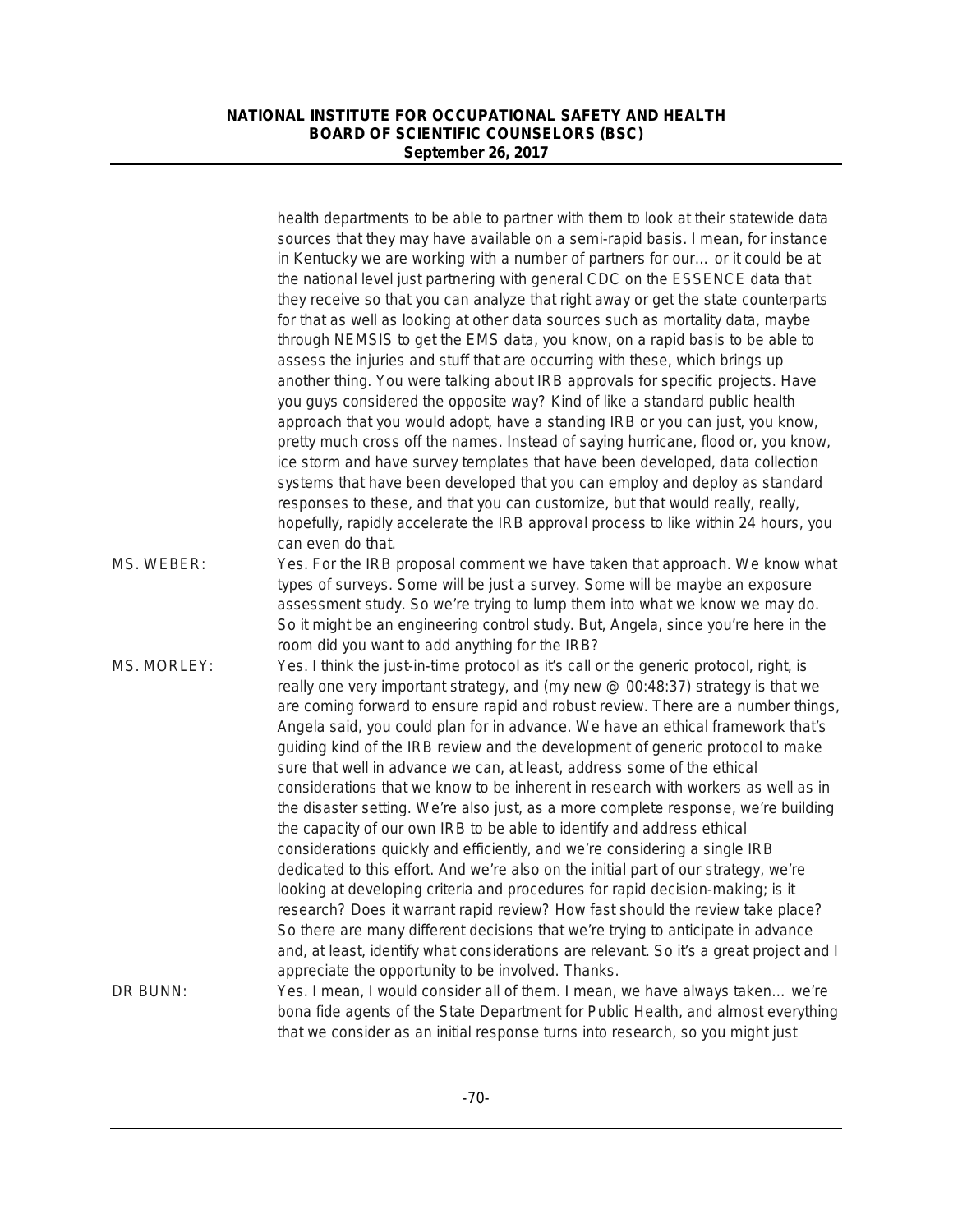|                            | receive research approval from the start. And then my other question has to do<br>with what you're looking at as far as additional research topics. I mean, Harvey<br>brings to mind, of course, looking at those immediate chemical exposures that<br>may have occurred as well as electrocutions, you know, just rescue workers trying<br>to reach stranded people in boats that are hitting the power lines that are, you<br>know, flooded. So just stuff like that that you can pick up within these different<br>data sets.                                                                                                                                                                                                                                                                                                                                                                                                                                                                                                                                                                                                                                                                                                                                                                                                                                                            |
|----------------------------|---------------------------------------------------------------------------------------------------------------------------------------------------------------------------------------------------------------------------------------------------------------------------------------------------------------------------------------------------------------------------------------------------------------------------------------------------------------------------------------------------------------------------------------------------------------------------------------------------------------------------------------------------------------------------------------------------------------------------------------------------------------------------------------------------------------------------------------------------------------------------------------------------------------------------------------------------------------------------------------------------------------------------------------------------------------------------------------------------------------------------------------------------------------------------------------------------------------------------------------------------------------------------------------------------------------------------------------------------------------------------------------------|
| MS. WEBER:                 | Yes. It's interesting with a hurricane every disaster's different. The hurricane is<br>how do you define the worker? How do you capture the workers? There's some<br>people that start to be volunteers. We have people coming from all parts of the<br>country to help and when it's in that initial response mode there might not be a<br>clear incident commander, and people are just going out. And so that's a big<br>challenge. Clearly a big challenge is a need, is to work with the local, whether it's<br>health departments or other groups, responding agencies and having this all set<br>up well ahead of time and know what you're going to do. We were talking about<br>this and maybe it's something, a project, with SouthON and even NEON. With<br>these hurricanes we know they're going to happen all the time. What can we put<br>in place to gather surveillance data? Maybe that's nice-not that there's anything<br>nice about them—but you know when they're going to come. So there could be a<br>quick phone call, "Okay, let's do what we put in place," and have that feeding in.<br>It's really challenging like in Hurricane Sandy to retrospectively go back and try to<br>find that information almost a year later is what happened, and even thought that<br>funding for that was a success, and it was still many months to get that<br>disseminated. |
| DR. BUNN:                  | Well, just to add to that, too, I was going to add, you know, New Jersey's done a<br>lot around Hurricane Sandy using syndromic surveillance and keywords, and<br>developing some sort of algorithm. I mean, maybe that can be applied more<br>broadly or in different settings. And, also Poison Center data. We get runs of<br>occupational or work-related events, but that would be people calling in and<br>asking questions.                                                                                                                                                                                                                                                                                                                                                                                                                                                                                                                                                                                                                                                                                                                                                                                                                                                                                                                                                          |
| MS. WEBER:                 | Thank you.                                                                                                                                                                                                                                                                                                                                                                                                                                                                                                                                                                                                                                                                                                                                                                                                                                                                                                                                                                                                                                                                                                                                                                                                                                                                                                                                                                                  |
| DR. COOPER:<br>DR. ROGERS: | Can I add one more question/comment on this topic?<br>Go ahead.                                                                                                                                                                                                                                                                                                                                                                                                                                                                                                                                                                                                                                                                                                                                                                                                                                                                                                                                                                                                                                                                                                                                                                                                                                                                                                                             |
| DR. COOPER:                | It's Sharon. I just wanted to expand what you're talking about right now to ask how<br>you might, ahead of time, coordinate resources and communication? Because<br>emergency response has an organized protocol about who's in charge and how to<br>communicate, but in the past researchers conduct over each other, and it's not<br>the very primary response that they're in, but in Texas, in the past, it happened<br>where NIEHS, NIH, and the State Health Department were all funding projects on<br>the same topic without really the collaboration of each other, sometimes not even<br>the knowledge, and academia was in there as well. So what I'm thinking now even                                                                                                                                                                                                                                                                                                                                                                                                                                                                                                                                                                                                                                                                                                          |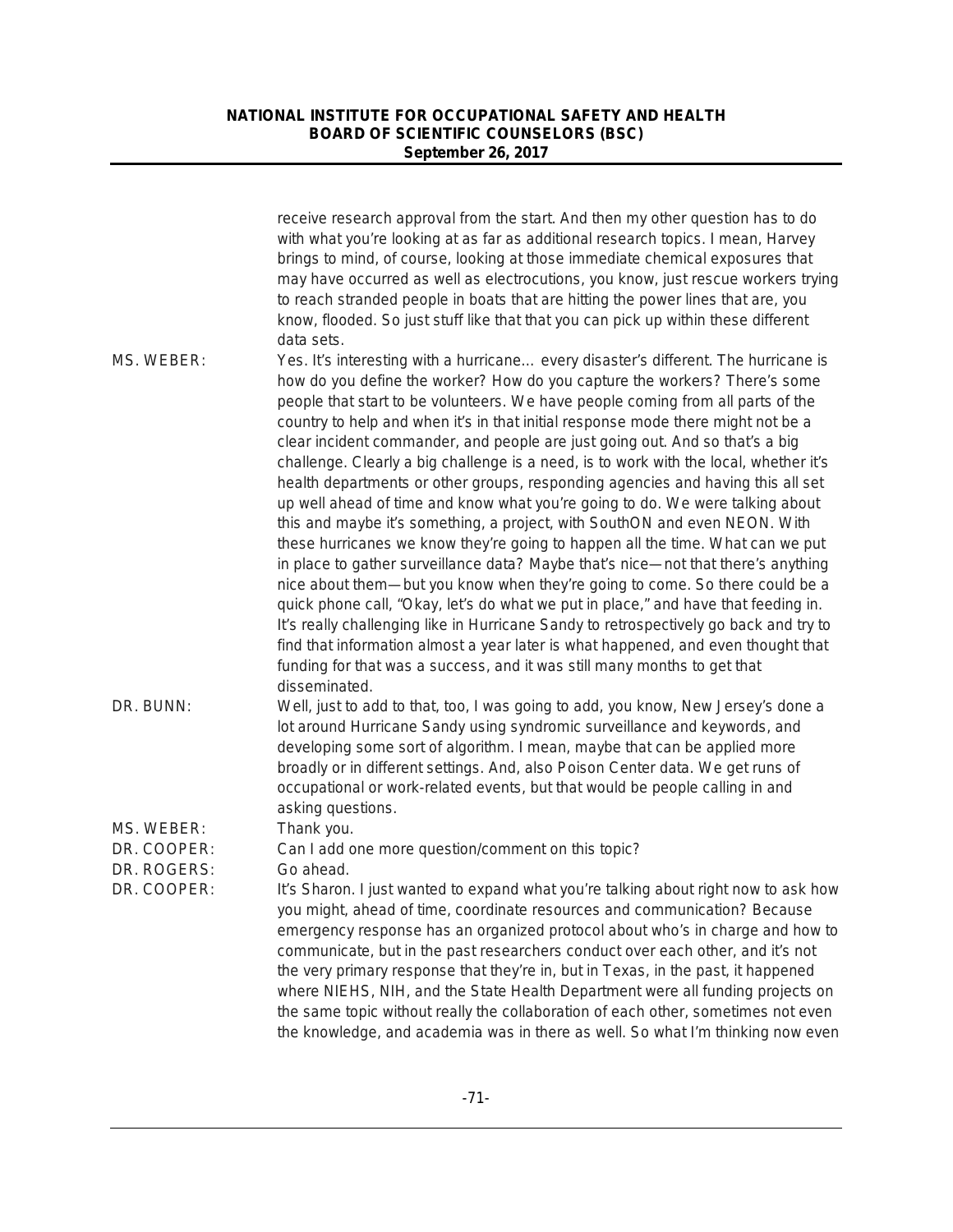|                                  | with the current hurricane is, how can you coordinate the research? In Houston<br>I'm very aware that there are people there from everywhere and the ERCs<br>involved and projects are being proposed. But how do you coordinate that so that<br>you're not funding something that somebody's already asking for funding for or is<br>there's some second level coordination protocol that could be put in place among<br>federal agencies, the State Health Department, locally academia, and<br>responders?                                                                                                                                                                                                                                                                                                                                                                                                                                                                                                                                                                                                                                                                                                                                                                                                                                                                                                                                                                                                                                                                                                                                                                                                                                                                                                                                                                                               |
|----------------------------------|-------------------------------------------------------------------------------------------------------------------------------------------------------------------------------------------------------------------------------------------------------------------------------------------------------------------------------------------------------------------------------------------------------------------------------------------------------------------------------------------------------------------------------------------------------------------------------------------------------------------------------------------------------------------------------------------------------------------------------------------------------------------------------------------------------------------------------------------------------------------------------------------------------------------------------------------------------------------------------------------------------------------------------------------------------------------------------------------------------------------------------------------------------------------------------------------------------------------------------------------------------------------------------------------------------------------------------------------------------------------------------------------------------------------------------------------------------------------------------------------------------------------------------------------------------------------------------------------------------------------------------------------------------------------------------------------------------------------------------------------------------------------------------------------------------------------------------------------------------------------------------------------------------------|
| MS. WEBER:                       | I think that's a really important point, and something we have talked about, and I<br>think it's, you know, those things that are within your control and then there's<br>those things, these big picture things, how do you starting addressing them? One<br>of the things we want to do on our steering committee we have talked about is<br>writing a recommendation that what you're bringing up is a reflection that the<br>National Response Framework that's followed for the response itself that lays out<br>all the federal agencies' roles and responsibilities for the U.S., does not contain<br>anything on research. And so we have talked about when but it's like when are<br>they going to revise that? And we want to make sure—and others at CDC<br>recognize this, too-that we'd like that to actually be involved there where it's a<br>policy, it becomes part of the response itself. I think if you don't have that it's<br>going to be a continued problem of not an overarching strategy in what the best<br>how to prioritize the research. You get so many people going out and doing<br>different things, and a lot of them could be, maybe not meeting the needs of the<br>community and the workers, but more of an interest of the researcher. And so you<br>run into that as well. And the other thing that has come up in response to Harvey,<br>because of this problem you might have a lot of people doing different studies.<br>They could all be doing exposure assessment studies, for example, but they're<br>also all using different methods, collection methods, assays, and so then you walk<br>away you can't even analyze and compare the data to each of the investigations.<br>So it is definitely a very big problem and one that people are talking about, but it's<br>going to take a larger effort beyond NIOSH's role only our role on that. So thank |
| DR. ROGERS:<br>MS. LASZCZ-DAVIS: | you.<br>Chris.<br>Chris Laszcz-Davis. Just three things real quickly. I promise, I'll make them quick,<br>too. The first has to do with communications. So I mean, communications is<br>absolutely critical during emergencies and so much of it breaks down, and I mean<br>the electronic, the cell phone, the transmission, what have you. Is anybody doing<br>any coordination work in that arena? I mean, that's pretty critical. I mean, this is all<br>research activity and activity in the community, but if you can't talk to each other<br>what happens? And that happens a fair amount. I mean, if you listen to what's<br>going on in Puerto Rico, it's huge.<br>The second item is private sector. Have you guys ever gone back to the private<br>sector? I hate to think we're going through a sequential series of disasters. I can't                                                                                                                                                                                                                                                                                                                                                                                                                                                                                                                                                                                                                                                                                                                                                                                                                                                                                                                                                                                                                                                        |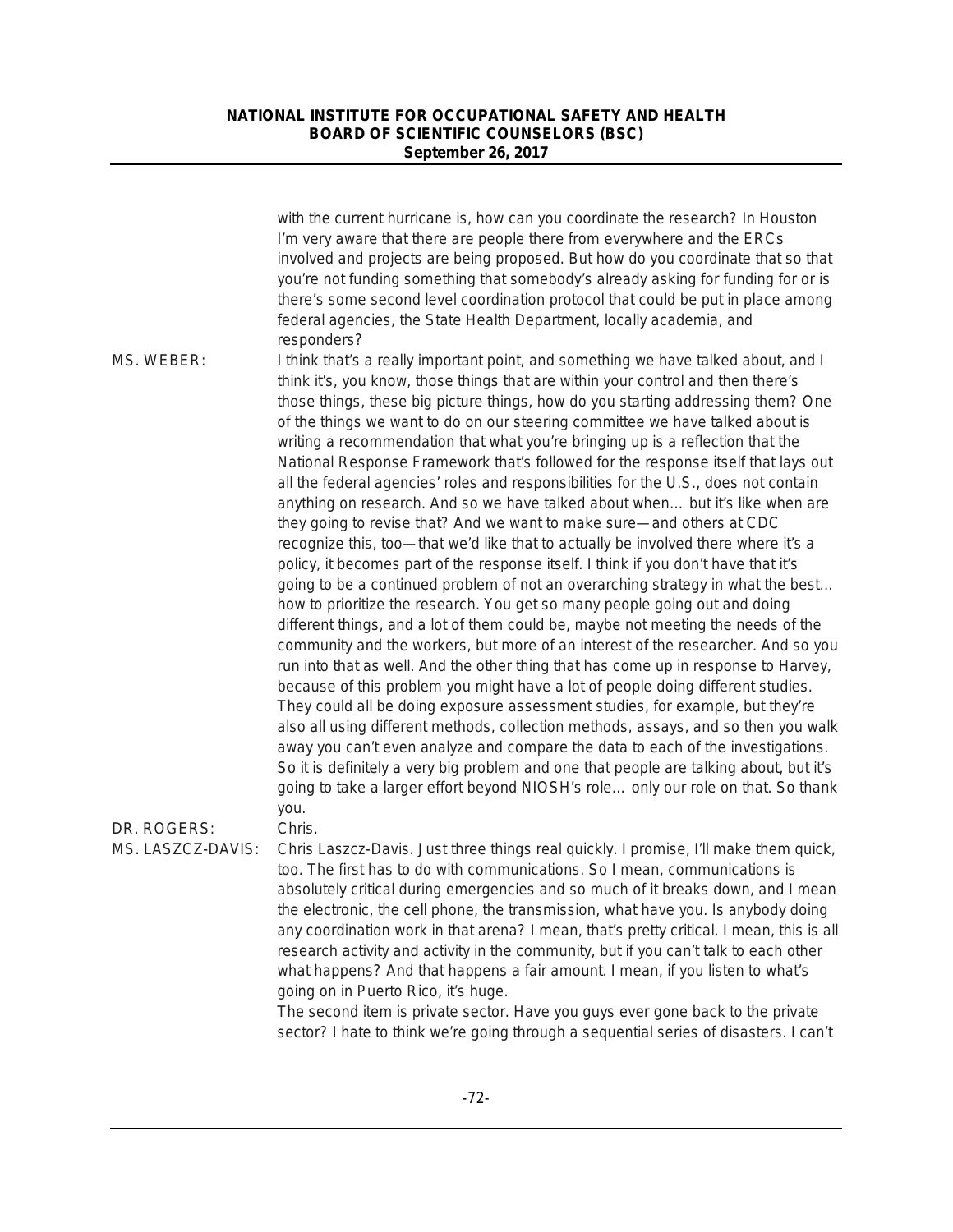|                   | wait till we get to California. But the question is: have you guys ever had an<br>opportunity to go back to the private sector and ask them what would have been<br>good to know, you know, looking back what would have been good to know on the<br>frontend, so we could have managed and embraced the situation more<br>constructively? That's the second item.<br>And the third is, CERT responders. We haven't talked about CERT responders at<br>all. They're the first line of they are the first line of emergency response in a<br>community. And what is it the CERT responder would like to know that would help<br>them do their work better? I mean, there are hundreds of thousands of these folks<br>all over, and the communities have been told for the first seven days it's the CERT               |
|-------------------|-----------------------------------------------------------------------------------------------------------------------------------------------------------------------------------------------------------------------------------------------------------------------------------------------------------------------------------------------------------------------------------------------------------------------------------------------------------------------------------------------------------------------------------------------------------------------------------------------------------------------------------------------------------------------------------------------------------------------------------------------------------------------------------------------------------------------|
|                   | responders.                                                                                                                                                                                                                                                                                                                                                                                                                                                                                                                                                                                                                                                                                                                                                                                                           |
| MS. WEBER:        | Yes. So to start with the CERT responders. we have talked about that. Gayle<br>DeBord, who has since retired, was on our steering committee and brought that<br>up. I think that she might be serving as one of those now. So I think that's a good<br>idea. We have thought about them in terms of the collection of data, a different<br>angle to that, but I like that idea that you brought up of what they would like to<br>know. I think that's a whole of looking at what kind of training they're getting and<br>how does it differ from region to region, and all the disasters, you know, wildfires<br>in California versus hurricanes in Texas. How does that differ? So I think that's a<br>great point because they are first, and they could also be a study population from<br>a research perspective. |
|                   | Private sector, that brings up like Deepwater Horizon and like BP. And, Margaret,<br>I think that you were leading EPRO at the time of Deepwater. Is that a good<br>example? Do you know of any feedback from them?                                                                                                                                                                                                                                                                                                                                                                                                                                                                                                                                                                                                   |
| DR. KITT:         | Well, we spent a lot of time talking to lawyers. And it was productive outcomes. A<br>lot of feedback. I don't know if we got an awful lot of direct feedback, you know,<br>the putting into place surveillance information that we could collect and share<br>across companies was a little bit difficult to set up originally, but we got to a point<br>where we did, we were able to share that.                                                                                                                                                                                                                                                                                                                                                                                                                   |
| MS. WEBER:        | We have talked about private sector in terms of helping us do surveillance in the<br>midst of a response. That's going to be variable depending on their role. And you<br>mentioned communications during emergencies. So there are a lot of partner<br>stakeholders that we met with that they're looking at general communication<br>issues on the ground. One of the things that we have looked at as a potential<br>research project moving forward is effectiveness of communication. Why do we<br>see deaths from carbon monoxide all the time, year after year? Is it that they're<br>not getting the information, not following the information? So we would like to see<br>some work done in that area of the effectiveness of communications. Are they<br>following guidance? So I don't know if that's     |
| MS. LASZCZ-DAVIS: | Mine wasn't really directed at effectiveness, although that's important.                                                                                                                                                                                                                                                                                                                                                                                                                                                                                                                                                                                                                                                                                                                                              |
| MS. WEBER:        | It was more between the you were talking more about the responders                                                                                                                                                                                                                                                                                                                                                                                                                                                                                                                                                                                                                                                                                                                                                    |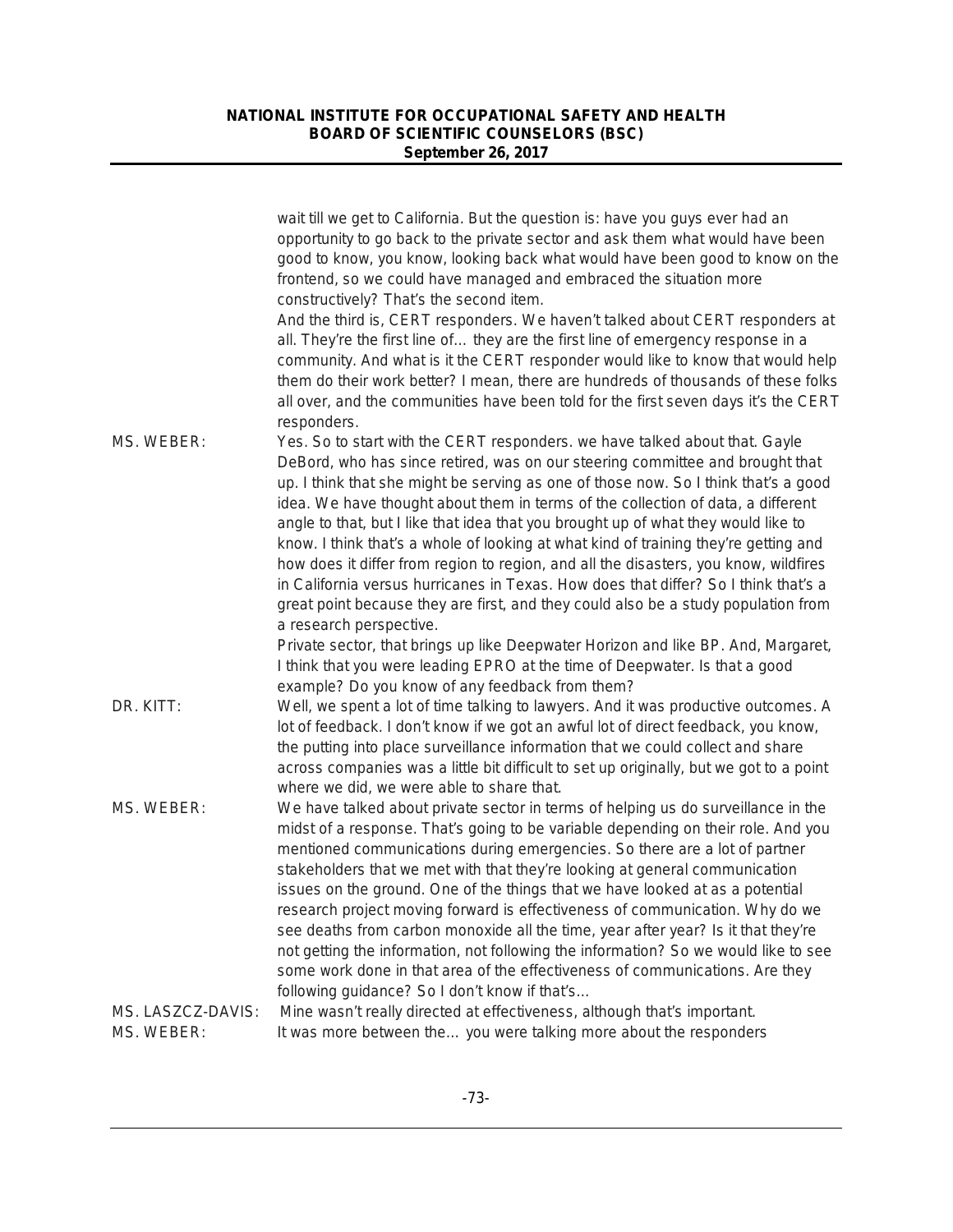| MS. LASZCZ-DAVIS:<br>DR. ROGERS:<br>MS. LASZCZ-DAVIS:<br>DR. ROGERS:<br>MS. LASZCZ-DAVIS:                                                           | communicating with each other?<br>No. Actually, I was really talking about<br>Citizens.<br>Pardon me?<br>Citizens.<br>Citizens. I'm sorry. The first point about communication really had to do with the<br>hardware associated with communications. A lot of things just don't function. So<br>who's doing work in this arena? It may not be NIOSH's work, but you have a role<br>in of this? It's good to have the content information, but if you can't get it out and<br>you can't get the communities and the private sector, and the government talking<br>to each other during an emergency.                                                                                                                                                                                                                                                                                                                                                                                                                                                                                                                                                                                                                              |
|-----------------------------------------------------------------------------------------------------------------------------------------------------|----------------------------------------------------------------------------------------------------------------------------------------------------------------------------------------------------------------------------------------------------------------------------------------------------------------------------------------------------------------------------------------------------------------------------------------------------------------------------------------------------------------------------------------------------------------------------------------------------------------------------------------------------------------------------------------------------------------------------------------------------------------------------------------------------------------------------------------------------------------------------------------------------------------------------------------------------------------------------------------------------------------------------------------------------------------------------------------------------------------------------------------------------------------------------------------------------------------------------------|
| MS. WEBER:                                                                                                                                          | This a lot of work in that area. I know NIST has got a large project, looking at the<br>hardware involved.                                                                                                                                                                                                                                                                                                                                                                                                                                                                                                                                                                                                                                                                                                                                                                                                                                                                                                                                                                                                                                                                                                                       |
| MS. LASZCZ-DAVIS:<br>MS. WEBER:<br>PARTICIPANT:<br>MS. WEBER:<br>MS. LASZCZ-DAVIS:<br>PARTICIPANT:<br>MR. COURTNEY:<br>DR. ROGERS:<br>MR. COURTNEY: | Yes, and I don't know who's work that is.<br>Yes.<br>DHS works on that as well.<br>DHS gives a lot of funding out to various partners in that area.<br>So it's your fault.<br>That's NIOSH.<br>Bonnie, this is Ted.<br>Oh, one minute, Ted.<br>Yes, one minute, really quick. So my thought, I think disaster response for 9/11 in<br>New York City with Southern Baptist Disaster Relief and Red Cross, I'm<br>wondering about opportunities you'd have there because I think any of the<br>volunteers would be willing to participate as a (inaudible @ 01:00:48) or, you<br>know, keep a diary or anything along those lines, if you asked them. So kind of an                                                                                                                                                                                                                                                                                                                                                                                                                                                                                                                                                                |
|                                                                                                                                                     | approaching news organization about having just-in-time deployable study<br>designs. I think you could have a rollout with the response for those workers<br>because I think they're a very interesting case of contingent workforce, which<br>John talked about, actually, earlier this week in Boston, community workforce<br>exposures in kind of unique aspects there where they're not necessarily<br>professionals not heavily trained.<br>The other thing I will just point out is are there opportunities to take advantage of<br>kind of a growing ecosystem of Internet of wearables or Internet of things where,<br>for example, you'd have an aggregator like Fitabase which was then (Gatorbase<br>@ 01:01:32), but now Fitabase which allows you to approach Fitbit wearers and<br>basically invite them to participate in the study, get their permission, and then look<br>retrospectively at their exposure for the factors that Fitbit is actually collecting. So<br>if you're trying to look at something like sleep disruption from a disaster for<br>particular types of responders, you could potentially lever an existing dataset like<br>that which is being passively collected, essentially, already. |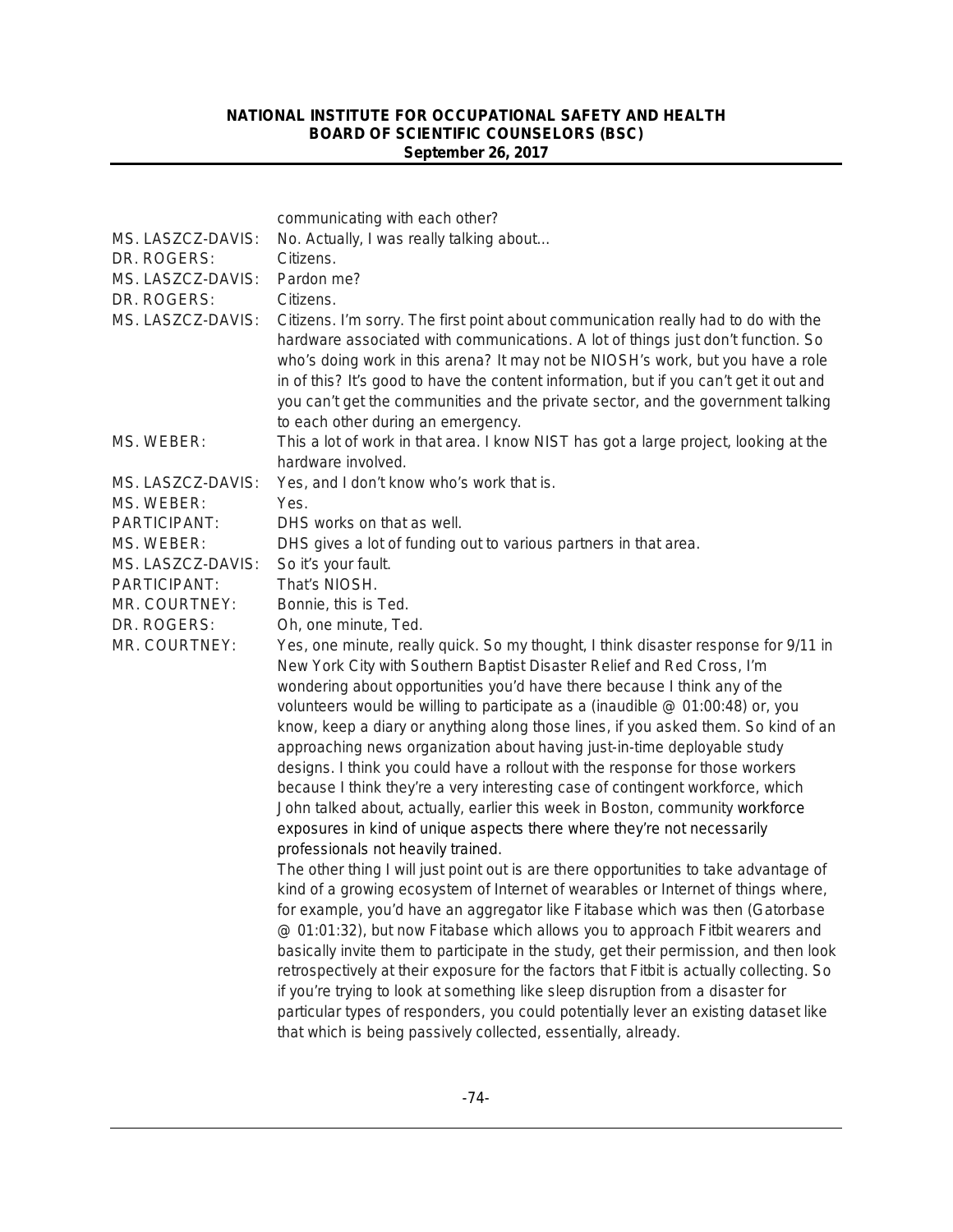| I love that idea with the Fitbits. The 72-hour study I mentioned is looking that<br>DART is involved in is heavily looking at wearable sensors, but I love the idea of<br>looking at what community members own all on their own already. And the<br>volunteers, we have talked about American Red Cross. That's on our to-do list to<br>meet with them. ASPCA, the project I mentioned, those are all volunteer<br>responders. And so we definitely can look at that more. I think that that volunteer<br>base is the most at risk. These responses are scaling up, and so you can always<br>have that base of employees and volunteers appropriately trained, fit-tested,<br>trained in use of other PPE, but when it expands to a larger group they may not be<br>ready and be there for higher at risk.                                                                                                                                                                                                                                                                                                                                                                                                                                                                                                                                                                                                                                                                                                                                                            |
|------------------------------------------------------------------------------------------------------------------------------------------------------------------------------------------------------------------------------------------------------------------------------------------------------------------------------------------------------------------------------------------------------------------------------------------------------------------------------------------------------------------------------------------------------------------------------------------------------------------------------------------------------------------------------------------------------------------------------------------------------------------------------------------------------------------------------------------------------------------------------------------------------------------------------------------------------------------------------------------------------------------------------------------------------------------------------------------------------------------------------------------------------------------------------------------------------------------------------------------------------------------------------------------------------------------------------------------------------------------------------------------------------------------------------------------------------------------------------------------------------------------------------------------------------------------------|
| Ted, my apologies, I didn't mean you only had one minute. I was just going to ask<br>for a minute. So anyway. Judith.                                                                                                                                                                                                                                                                                                                                                                                                                                                                                                                                                                                                                                                                                                                                                                                                                                                                                                                                                                                                                                                                                                                                                                                                                                                                                                                                                                                                                                                  |
| That's okay. I got it all in.                                                                                                                                                                                                                                                                                                                                                                                                                                                                                                                                                                                                                                                                                                                                                                                                                                                                                                                                                                                                                                                                                                                                                                                                                                                                                                                                                                                                                                                                                                                                          |
| I just had two comments. One in terms of the volunteers. I think since 9/11 there's<br>been the Medical Reserve Corps in New Jersey. There's also a similar<br>organization in Pennsylvania. So these may be groups with whom you could<br>engage. And my other comment is on the mental health risk with law enforcement<br>officers. It's great to get the risks, but I think the real challenge is going to be<br>getting them to seek help because of the stigma as we all know with mental<br>health and people thinking I may not be able to work anymore, and that's the<br>word defines them, plus it's their livelihood. So I think we all know that they face<br>these things, but it would be nice to sort of quantify or document, but then how do<br>you get beyond on that, I think is a challenge.                                                                                                                                                                                                                                                                                                                                                                                                                                                                                                                                                                                                                                                                                                                                                      |
| Yes. So that particularly project, what's really unique about the mobile app that<br>we're wanting to it's cheaper to adapt that to this particular study than create<br>something from start. And one of the ways it serves two purposes. One will be<br>personal identifiable information; it'll go to that individual worker, that they were<br>exposed to these things. And how it would work, it would tell them if those<br>exposures have been if there's scientific evidence that that exposure leads to,<br>for example, PTSD or does it not. And then it helps them triage if the follow-up is<br>needed or not. And, as you know, this particular project, we can only fund that part<br>of it, and then they'll revert to what they normally would do in their police<br>department, but a follow-on, a whole other topic area is this treatment. Some of<br>them can get their own personal see a personal physician for this, others would<br>use the department's, and then that brings in your issue with confidentiality.<br>The other component that this mobile app allows for is aggregating the identifiable<br>data that would go to like the medical director of the police department or a safety<br>officer of some kind, and it wouldn't tell me who may have been exposed, but it'll<br>show that an increased number of people, things like that. So they'll know, even if<br>that person doesn't report exposures, they'll know something happened that day<br>and can follow-up in that way. But the whole point we're trying to get the |
|                                                                                                                                                                                                                                                                                                                                                                                                                                                                                                                                                                                                                                                                                                                                                                                                                                                                                                                                                                                                                                                                                                                                                                                                                                                                                                                                                                                                                                                                                                                                                                        |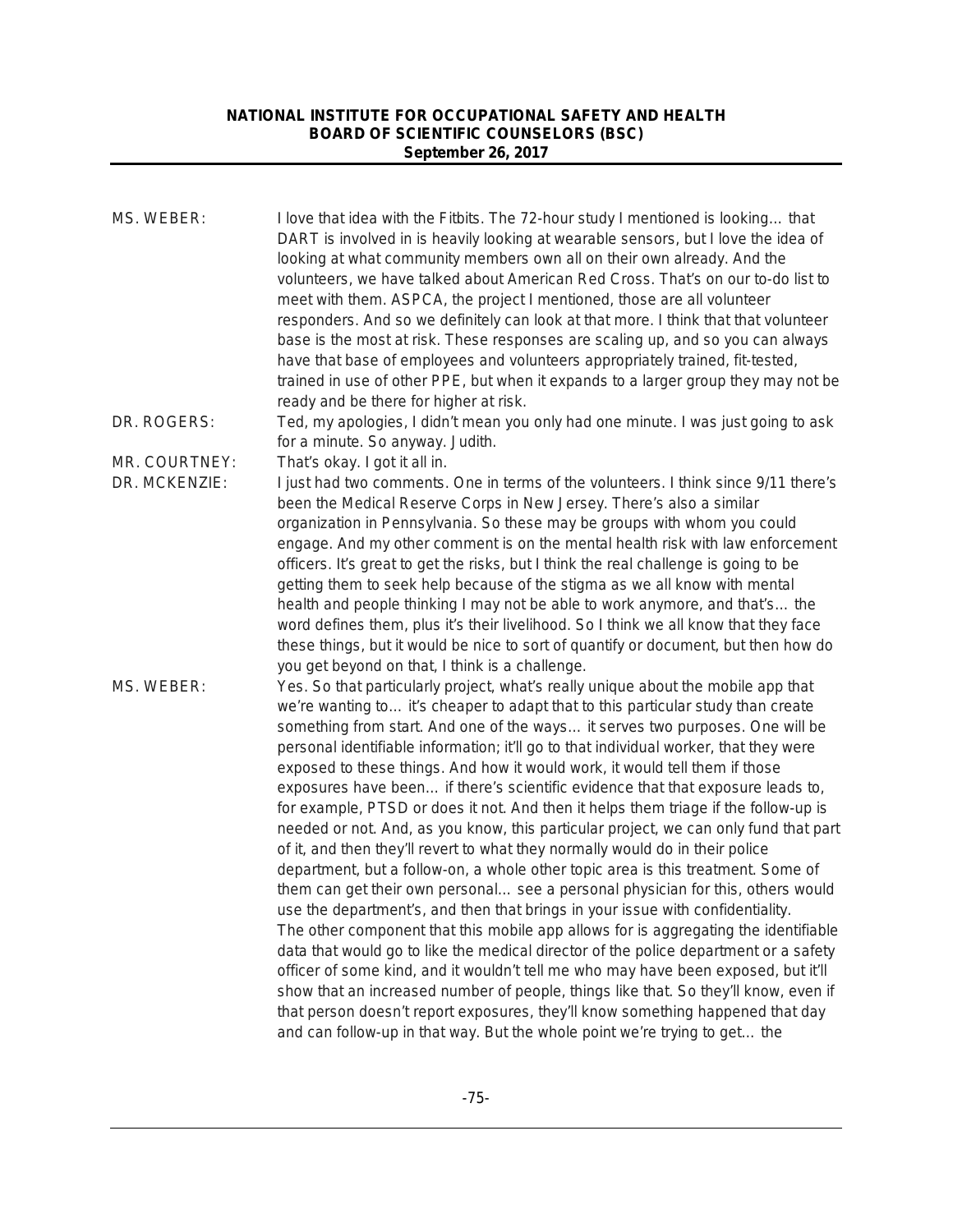| DR. ROGERS:<br>DR. KITT: | treatment is another challenge, but we're trying to work around by looking at<br>exposures again, and not the actual outcome of a diagnosis. But, still, it is a big<br>concern. It's difficult to do.<br>Margaret, you had something.<br>I just wanted to add, I think one of the real additional benefits of the research that<br>we do with different organizations whether it be the companies, the oil and gas<br>companies or the animal welfare organizations or law enforcement, associations,<br>it's building those relationships that really helps us during a response itself<br>because they become used to working with us, and then it just facilitates that |
|--------------------------|-----------------------------------------------------------------------------------------------------------------------------------------------------------------------------------------------------------------------------------------------------------------------------------------------------------------------------------------------------------------------------------------------------------------------------------------------------------------------------------------------------------------------------------------------------------------------------------------------------------------------------------------------------------------------------|
| MS. WEBER:               | engagement in others. So there's multiple benefits.<br>Yes. And the IEB for that mental health study, our involvement in the IEB has<br>allowed us already to identify a study population, so it's coming from a police chief<br>that's very active in occupational health and safety issues, and so that helps all of<br>that.                                                                                                                                                                                                                                                                                                                                             |
| DR. ROGERS:              | Well, thank you very much. One other population, even though ASPCA is like a<br>volunteer group, the shelters that also provide, and they are workers at the<br>shelter, so they do provide a lot of service during times of these types of crises.<br>So that's another good group. Anyway, thank you for that.                                                                                                                                                                                                                                                                                                                                                            |
| PARTICIPANT:             | Very informative presentation.                                                                                                                                                                                                                                                                                                                                                                                                                                                                                                                                                                                                                                              |
| MS. WEBER:               | Thank you.                                                                                                                                                                                                                                                                                                                                                                                                                                                                                                                                                                                                                                                                  |
| PARTICIPANT:             | Thank you.                                                                                                                                                                                                                                                                                                                                                                                                                                                                                                                                                                                                                                                                  |
|                          | <b>PREFACE - FENTANYL EXPOSURES TO EMERGENCY RESPONDERS</b>                                                                                                                                                                                                                                                                                                                                                                                                                                                                                                                                                                                                                 |
| DR. ROGERS:              | All right, and last but not least. Jennifer, you're not speaking?                                                                                                                                                                                                                                                                                                                                                                                                                                                                                                                                                                                                           |
| MS. HORNSBY-MYERS:       | I am.                                                                                                                                                                                                                                                                                                                                                                                                                                                                                                                                                                                                                                                                       |
| MS. CASTILLO:            | So I'm going to, before Jennifer gives her presentation I'm going to let you<br>know how it fits into a larger set of activities related to the opioid epidemic.<br>So the most recent data show that despite concerted efforts opioid overdose<br>deaths are still on the rise. The Department of Health and Human Services'<br>Secretary, Tom Price, has named the opioid crisis as one of the<br>Department's top priorities. In conjunction with this over the last several<br>months CDC's been working to coordinate response activities across the<br>Agency. And NIOSH formed a workgroup in May to support NIOSH                                                   |
|                          | contributions to CDC's response.<br>So the workgroup includes representatives from key programs and divisions<br>including the HHE Program, World Trade Center Health Program,<br>Emergency Preparedness and Response Office, Education Information<br>Division, Economics Office, Total Worker Health Program, Office of Policy<br>and Program Evaluations, Surveillance, Health Communications, Division of<br>Safety Research, and Clinical Workers Compensation Studies. I named off<br>all of those programs because it's reflective of how complex this issue is and<br>how multifaceted it is.                                                                       |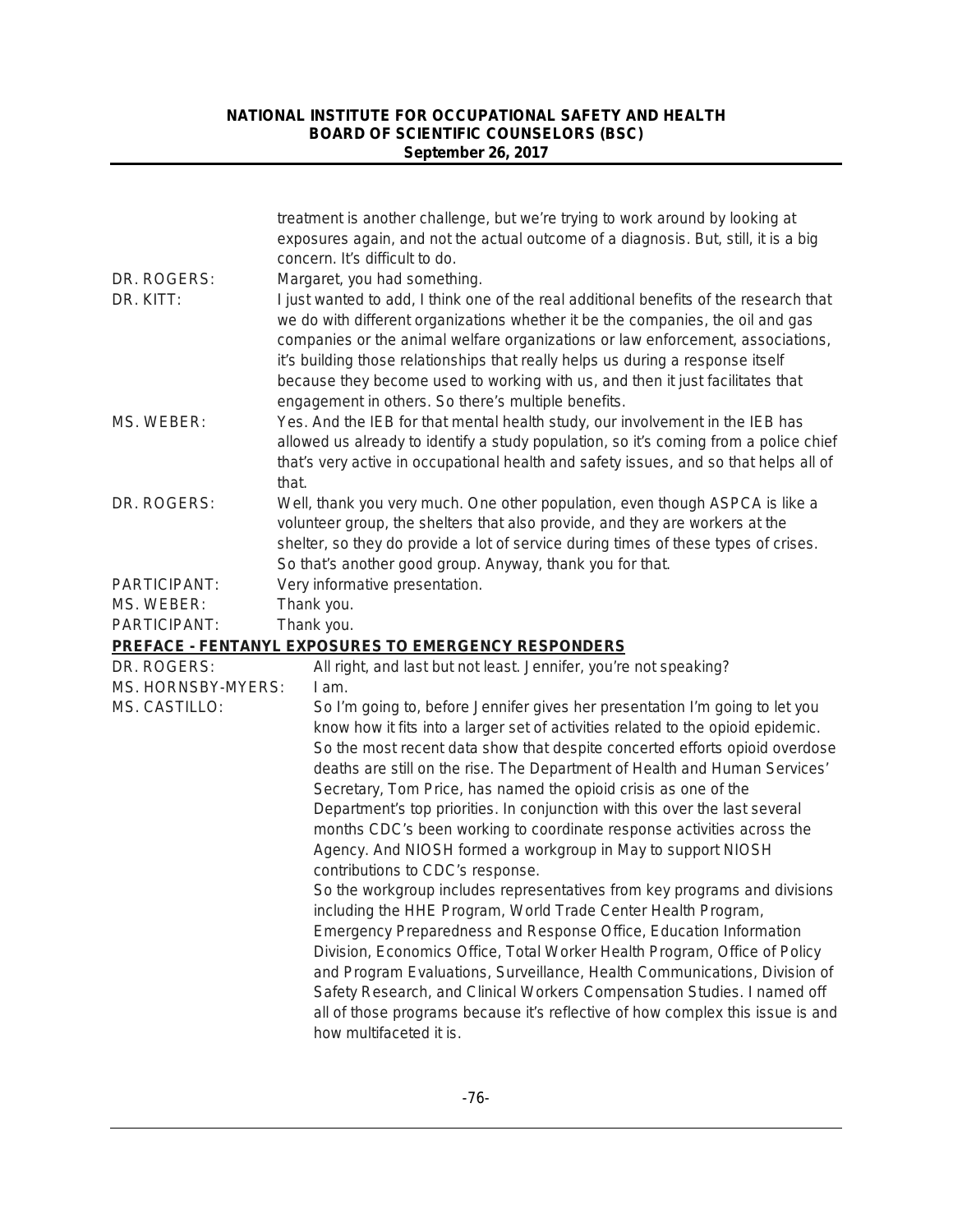|                    | The workgroup's charge is to coordinate work across NIOSH, and with CDC;<br>to explore associations between work and the opioid epidemic; and to |
|--------------------|--------------------------------------------------------------------------------------------------------------------------------------------------|
|                    | identify potential expansions of NIOSH work.                                                                                                     |
|                    | The workgroup is conducting an inventory of intramural and extramural                                                                            |
|                    | activities and has begun to identify priority research questions and needs.                                                                      |
|                    | And we have identified multiple and complex associations between opioids                                                                         |
|                    | and worker safety and health. These include work injuries and illness being                                                                      |
|                    | the reason that opioids are prescribed in the first place; safety and health                                                                     |
|                    | issues for workers using opioids both licitly and illicitly; workplace                                                                           |
|                    | characteristics that may influence the use of opioids; and then the subject of                                                                   |
|                    | Commander Hornsby-Myers' presentation exposure of emergency                                                                                      |
|                    | responders to very potent forms of these drugs such as fentanyl in the                                                                           |
|                    | course of their work activities. The workgroup will be making                                                                                    |
|                    | recommendations to the NIOSH leadership and we'd be happy to report on                                                                           |
|                    | this at the future if the BSC is interested.                                                                                                     |
|                    | We requested the opportunity to present on Fentanyl Exposure to                                                                                  |
|                    | Emergency Responders at this BSC meeting because of concentrated work                                                                            |
|                    | in response to a large volume of request and inquiries from stakeholders.                                                                        |
|                    | And so with that I'm going to introduce Jennifer.                                                                                                |
|                    | FENTANYL EXPOSURES TO EMERGENCY RESPONDERS                                                                                                       |
| MS. HORNSBY-MYERS: | So thanks, Dawn. So I appreciate the perseverance. You have the afternoon                                                                        |
|                    | nap time as well as a chemical that was designed to put you to sleep. So                                                                         |
|                    | we'll have to push this one downhill for sure.                                                                                                   |
|                    | So who has not seen some sort of news clipping talking about how deadly                                                                          |
|                    | and dangerous, and horrible this is if you just look at fentanyl, carfentanil, or                                                                |
|                    | any of the other families of fentanyl. Any hands? No hands.                                                                                      |
|                    | So focusing that in from all these headlines and news stories that we see,                                                                       |
|                    | what are we, as NIOSH, concerned about? And we're concerned about the                                                                            |
|                    | worker. Our parent agency, CDC, is concerned about the end user and how                                                                          |
|                    | we can rehab and keep this from being occupational exposure to anyone.                                                                           |
|                    | However, our side is the reality that that is going on, this new drug has been                                                                   |
|                    | introduced, and how do we deal with it from a worker's perspective. So how                                                                       |
|                    | do we protect our law enforcement, our EMTs, our healthcare professionals                                                                        |
|                    | from the top to the bottom, and even how do states and locals, especially at                                                                     |
|                    | the county level, deal with this issue which is costing them a tremendous                                                                        |
|                    | amount of money, a tremendous of amount of time, and a tremendous                                                                                |
|                    | amount of resources both physically as in dollars and mentally as in the                                                                         |
|                    | difficulty of having their people forget that sometimes these EMS workers                                                                        |
|                    | are bringing back people that they know, people that are parts of their                                                                          |
|                    | communities. So how do we, also deal with that piece of what's going on                                                                          |
|                    | here? That said                                                                                                                                  |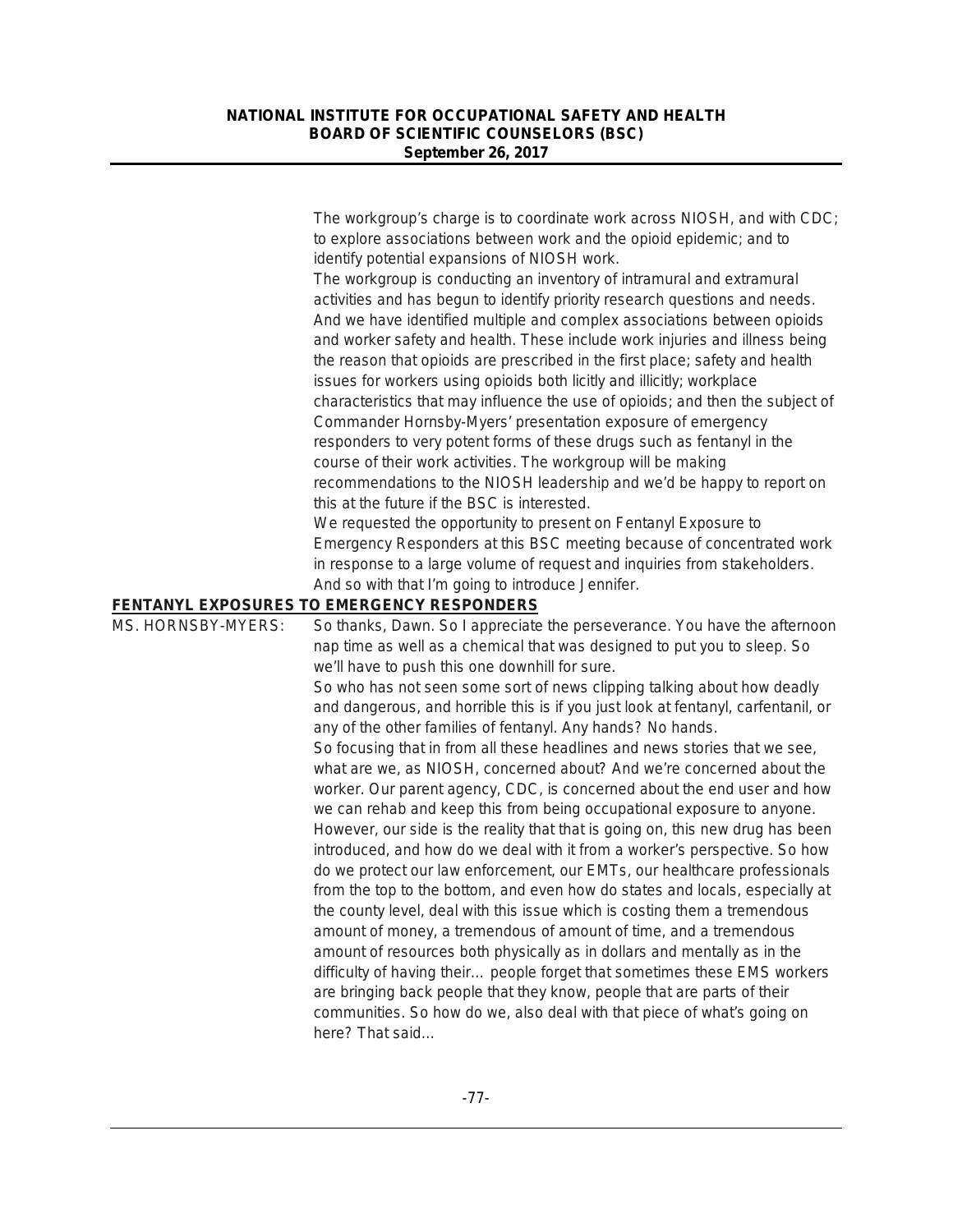| PARTICIPANT:<br>MS. HORNSBY-MYERS: | What's a gray death?<br>Gray death. Sorry. That is the slang for fentanyl and carfentanil. It comes in<br>a powder. It looks very much like actually, I'll skip ahead because<br>someone let me go back, actually. So if you see the spoon there, this stuff<br>is a very fine gray powder. It looks like concrete dust. So in a bag, sold, or<br>however, the street name for it has become "gray death." And law<br>enforcement, in particular, has picked up on this particular vernacular for it,<br>which I think explains some of the things that we do see and reports that we<br>do see in the news media that are out there. So that's                                                                                                                                                                                                                                                                                                                                                                                                                                                                                                                                                                                                                                                                                                                                                                                                                                                                                                                                                                                                                                                                                                                                                                                                                                                                                                                                                                                                                                                                                                                                                                                                                                                                |
|------------------------------------|----------------------------------------------------------------------------------------------------------------------------------------------------------------------------------------------------------------------------------------------------------------------------------------------------------------------------------------------------------------------------------------------------------------------------------------------------------------------------------------------------------------------------------------------------------------------------------------------------------------------------------------------------------------------------------------------------------------------------------------------------------------------------------------------------------------------------------------------------------------------------------------------------------------------------------------------------------------------------------------------------------------------------------------------------------------------------------------------------------------------------------------------------------------------------------------------------------------------------------------------------------------------------------------------------------------------------------------------------------------------------------------------------------------------------------------------------------------------------------------------------------------------------------------------------------------------------------------------------------------------------------------------------------------------------------------------------------------------------------------------------------------------------------------------------------------------------------------------------------------------------------------------------------------------------------------------------------------------------------------------------------------------------------------------------------------------------------------------------------------------------------------------------------------------------------------------------------------------------------------------------------------------------------------------------------------|
| PARTICIPANT:                       | Thank you.                                                                                                                                                                                                                                                                                                                                                                                                                                                                                                                                                                                                                                                                                                                                                                                                                                                                                                                                                                                                                                                                                                                                                                                                                                                                                                                                                                                                                                                                                                                                                                                                                                                                                                                                                                                                                                                                                                                                                                                                                                                                                                                                                                                                                                                                                                     |
| MS. HORNSBY-MYERS:<br>PARTICIPANT: |                                                                                                                                                                                                                                                                                                                                                                                                                                                                                                                                                                                                                                                                                                                                                                                                                                                                                                                                                                                                                                                                                                                                                                                                                                                                                                                                                                                                                                                                                                                                                                                                                                                                                                                                                                                                                                                                                                                                                                                                                                                                                                                                                                                                                                                                                                                |
|                                    | 10,000 times more potent than?                                                                                                                                                                                                                                                                                                                                                                                                                                                                                                                                                                                                                                                                                                                                                                                                                                                                                                                                                                                                                                                                                                                                                                                                                                                                                                                                                                                                                                                                                                                                                                                                                                                                                                                                                                                                                                                                                                                                                                                                                                                                                                                                                                                                                                                                                 |
| MS. HORNSBY-MYERS:                 | Sure. No problem.<br>Can I ask one question, please? So why is it necessary to have a drug that is<br>So as I understand it, if you're an addict-no, seriously, if you're an addict<br>so this started it's introduced from users of cocaine and heroin, okay? So<br>what has happened is that this is another drug that's in the same class.<br>They're opioids. They're all opioids. The purpose is that it gives a better high;<br>it gives them longer relief; and it's enjoyable; and they're addicts and they<br>can't quit. It's also extremely addictive just like the morphine and cocaine.<br>However, they're probably already addicted from the other two, so I don't<br>know that it's actually making addiction rates go up. However, this stuff, as I<br>understand it from our DEA colleagues and other law enforcement, this is<br>being manufactured as fentanyl by China, and it is being illegally brought into<br>the country with the purpose of mixing it in. There's economics behind that<br>as well. This amount of cocaine, we'll say is \$10,000. This amount of<br>fentanyl is \$3,000. So if I mix a little bit of this into this I can charge the same<br>amount, but make more money. So that's the impetus from those who wish<br>to sell point of view. And the users have a tolerance.<br>So the Moscow Theater. Everyone is familiar with the Moscow Theater.<br>That's when Russia used fentanyl, a mixture of fentanyl and carfentanil to<br>subdue the terrorists. You may recall some of the people who were in that<br>theater got up and walked out. They had no effect or minimal effect; could<br>probably point those folks out as either, for legitimate reasons or illegitimate<br>reasons, were taking fentanyl or carfentanil because they had a tolerance.<br>What our law enforcement officers, in theory, don't have is a tolerance. They<br>don't have that level, so we call it "naïve." So the workforce that we're<br>concerned about, for the work that I'm doing, the very narrow piece that<br>Dawn introduced, is from the naïve population of workers that are dealing<br>with this.<br>So the next challenge, because, yes, fentanyl is used every day, all day, in<br>every hospital across the United States and the world. So there's tons of |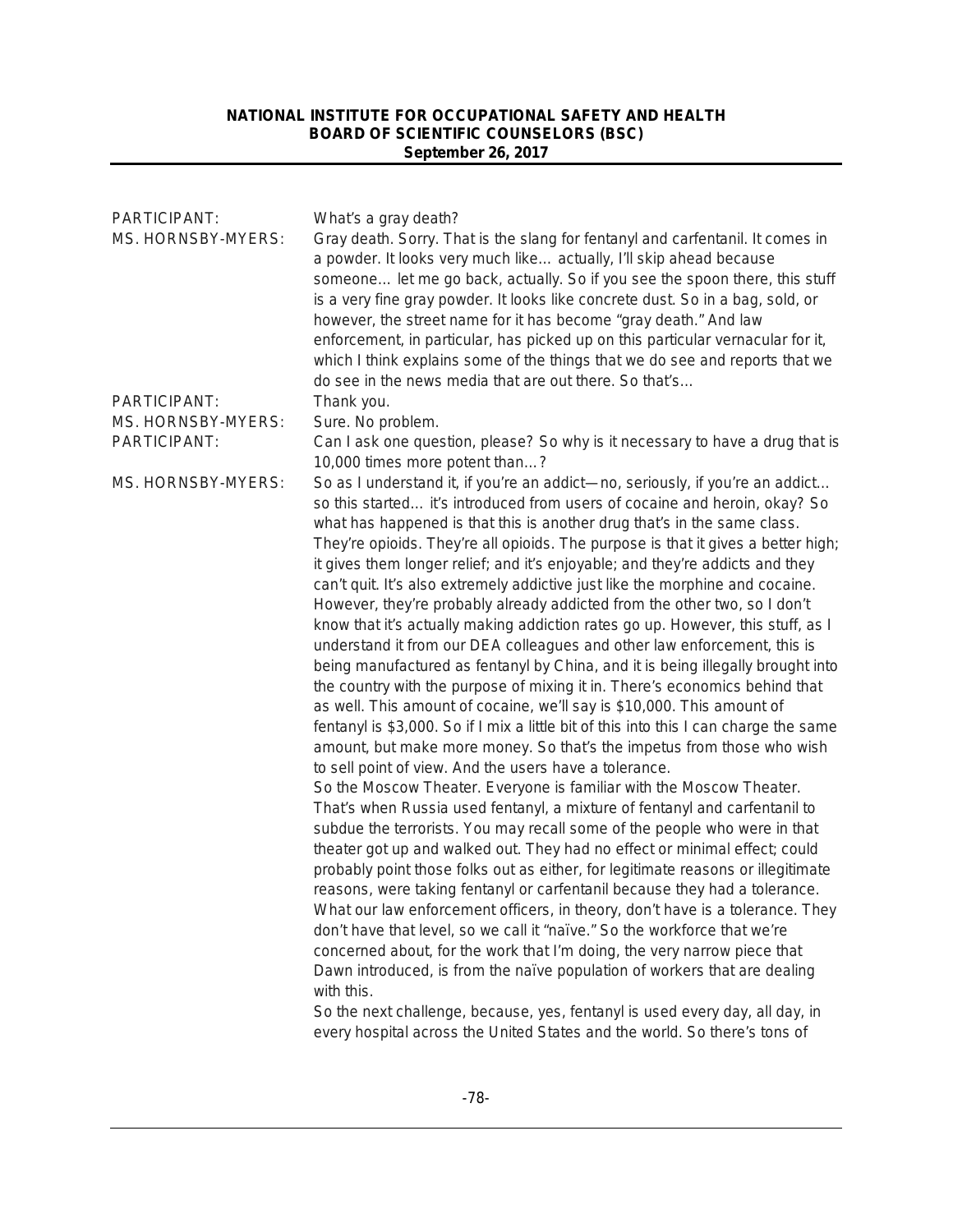data on how fentanyl acts in that arena. However, there are no data as to how it works when it's crushed and put into a spoon or to a bag to sell. So what we do know is that, you know, there's tons of reports in the news of responders having exposures to opioids. There's a lot anecdotal reports in the media that are causing a real fear in the responder community. They're afraid when they see this stuff whether or not they're going to get exposed. We know that responders need guidance to protect themselves. I know that NIOSH receiving multiple calls and emails every week from first responders is still true. It's been going on since July. We get calls from all over the country just, "What do I do?" "How do I deal with this?" "How do I protect myself?" So that's what we know.

However, this is a much bigger challenge, is what we don't know. How are they exposed and how frequent? So we see all these news reports, but are they real? I mean, did it really happen? I know from some sheriffs' departments, you know, because I talk to the sheriff where it happened versus what you see in the news are two totally different stories, but it's the telling of the story, the fish story, you catch a fish like this and by the time it gets to the news it was Jonah the whale. So there's lots of activities that are out there, but which ones have a highest risk for exposure? Are there other factors that are out there? And I put a double asterisk by that one because one of the biggest elephants in the room with this is if I told you that an amount of something that you can't see could kill you, if you thought you had been exposed to it, would you react whether or not you had truly been exposed to it? Would you be inclined, perhaps, to have what we probably misnomer as a panic attack? Just stress yourself out because you believe, oh, my god, I have been exposed to this, and I have got nothing? I don't have my Narcan. I don't have any way of knowing. So I think that, at least, some of the reports that we see in the news are probably psychosomatic versus an actual exposure. However, those are just as important because that police officer or EMS is equally incapacitated. It does not matter why he or she is incapacitated. So one of the things we're really fighting out there is how do we deal with that? How do we get the message across to first responders that, yes, there are risks, but yes, they are manageable? Especially when you start out with somebody saying it's gray death, you know, and 10,000 times… it'll kill 10,000 elephants before it'll knock you over. So it'll clearly knock over.

So the other thing we talk about is which exposure route is most likely or least likely to lead to a negative health outcome. And, for us, the biggest threat through inhalation is respiratory depression. There are lots of signs and symptoms that go with it, but that one is life-threatening. If you cease to breathe that is very bad. So that's the one that we have focused on. We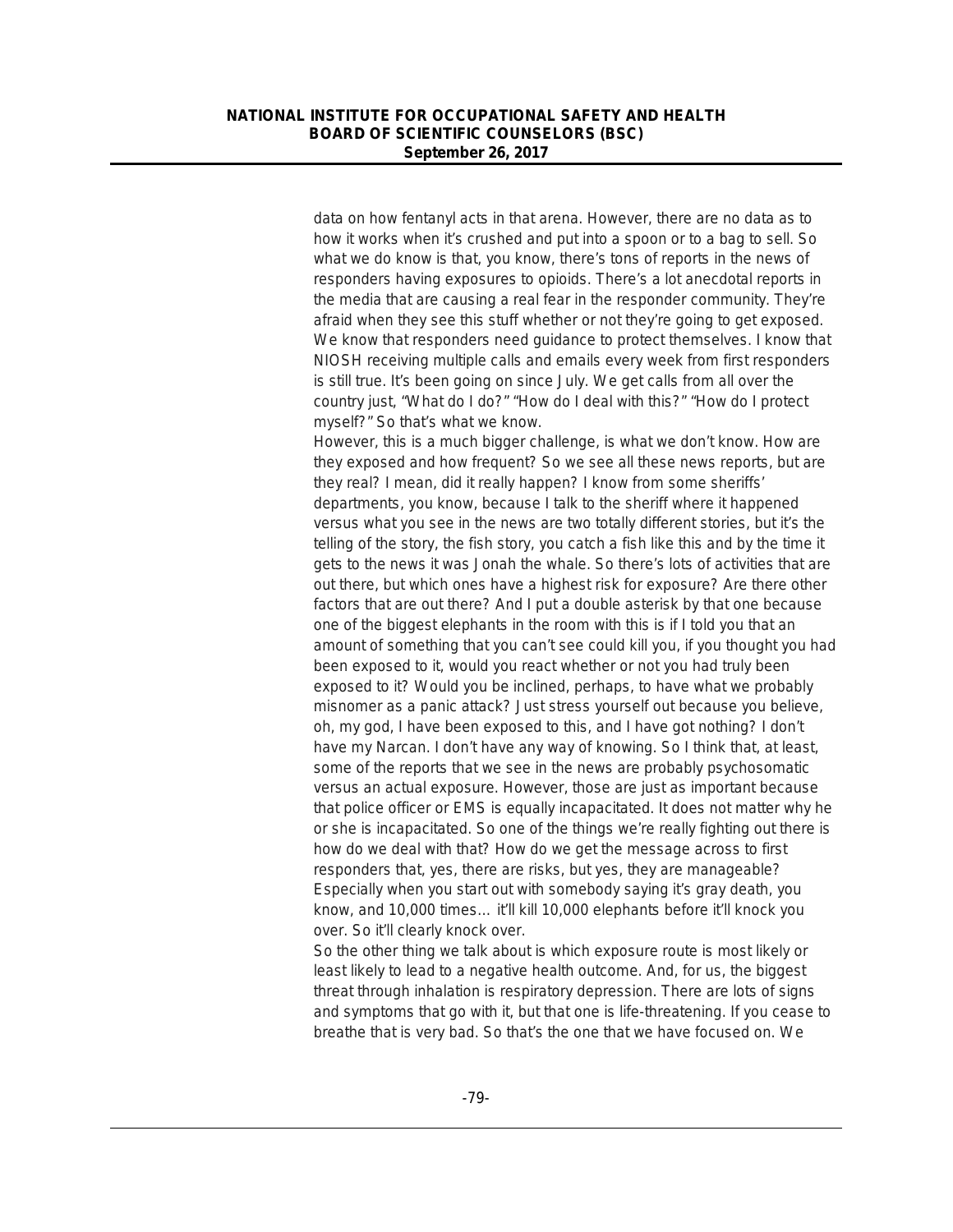|                                                    | believe that probably most of the exposures that are out there are dermal<br>because you touch things all the time. If you're performing CPR on<br>someone, you don't do that without touching them even with bagging and all<br>that stuff. So if you're physically touching it, we do believe that they're<br>probably getting exposed. However, the data that are out there show that<br>dermal is really not going to cause respiratory depression. You would literally<br>have to lay in it for eight to ten hours, not take a bath, and then you only start<br>to get minimal because it just doesn't cross as a powder. It's not going to<br>cross your skin. I mean, our skin is a very good protectant. Now that all the<br>caveats that go with that. If you have a gaping wound then that's different.<br>But trying to convey that because the law enforcement, in particular,<br>community believes that dermal is the most dangerous and is the route of<br>exposure that is causing them to have the respiratory depression. They<br>believe that. And we don't believe it, but we don't have data to convince |
|----------------------------------------------------|-------------------------------------------------------------------------------------------------------------------------------------------------------------------------------------------------------------------------------------------------------------------------------------------------------------------------------------------------------------------------------------------------------------------------------------------------------------------------------------------------------------------------------------------------------------------------------------------------------------------------------------------------------------------------------------------------------------------------------------------------------------------------------------------------------------------------------------------------------------------------------------------------------------------------------------------------------------------------------------------------------------------------------------------------------------------------------------------------------------------------------|
|                                                    | them.<br>One question that we started out with was how responders can modify their<br>current operating procedures to protect themselves. So what do they do for<br>morphine and cocaine? What do they do for those drugs? And we'll just amp<br>that up for this. Well, guess what doesn't exist? Standard operating<br>procedures for dealing with it. Their procedures are focused on convicting a<br>perpetrator. That's what their policies and procedures are based on. So how<br>they do what they do, how they bag and tag their evidence, etc., etc., how<br>they do field testing is based on that, not any health and from a health and<br>safety perspective. So                                                                                                                                                                                                                                                                                                                                                                                                                                                  |
| PARTICIPANT:<br>MS. HORNSBY-MYERS:<br>PARTICIPANT: | I have a quick question.<br>Yes.<br>Based on what you know what is your guesstimate, okay, as to how many<br>real fentanyl exposures to law enforcement happened over the course of a<br>year?                                                                                                                                                                                                                                                                                                                                                                                                                                                                                                                                                                                                                                                                                                                                                                                                                                                                                                                                |
| MS. HORNSBY-MYERS:<br>PARTICIPANT:                 | Absolutely no idea.<br>Zero to a thousand.                                                                                                                                                                                                                                                                                                                                                                                                                                                                                                                                                                                                                                                                                                                                                                                                                                                                                                                                                                                                                                                                                    |
| MS. HORNSBY-MYERS:                                 | No. I do believe they exist. There are cases out there. There was on in<br>Stafford, Virginia where we have some federal law enforcement colleagues<br>who helped us, at least, speak to the department where it happened. So we<br>believe that that was we believe it happens. We do believe that it happens.<br>However, I have absolutely no idea what the answer to your question is. Part<br>of the other issue is that the stuff coming in from China has anywhere from<br>five to one hundred percent purity. So we don't know in different pockets<br>when you see these pockets as we have seen Ohio and West Virginia, and<br>Kentucky we don't know what quality. Usually it's toward the 100 percent<br>when we start to see the big clusters happen.                                                                                                                                                                                                                                                                                                                                                            |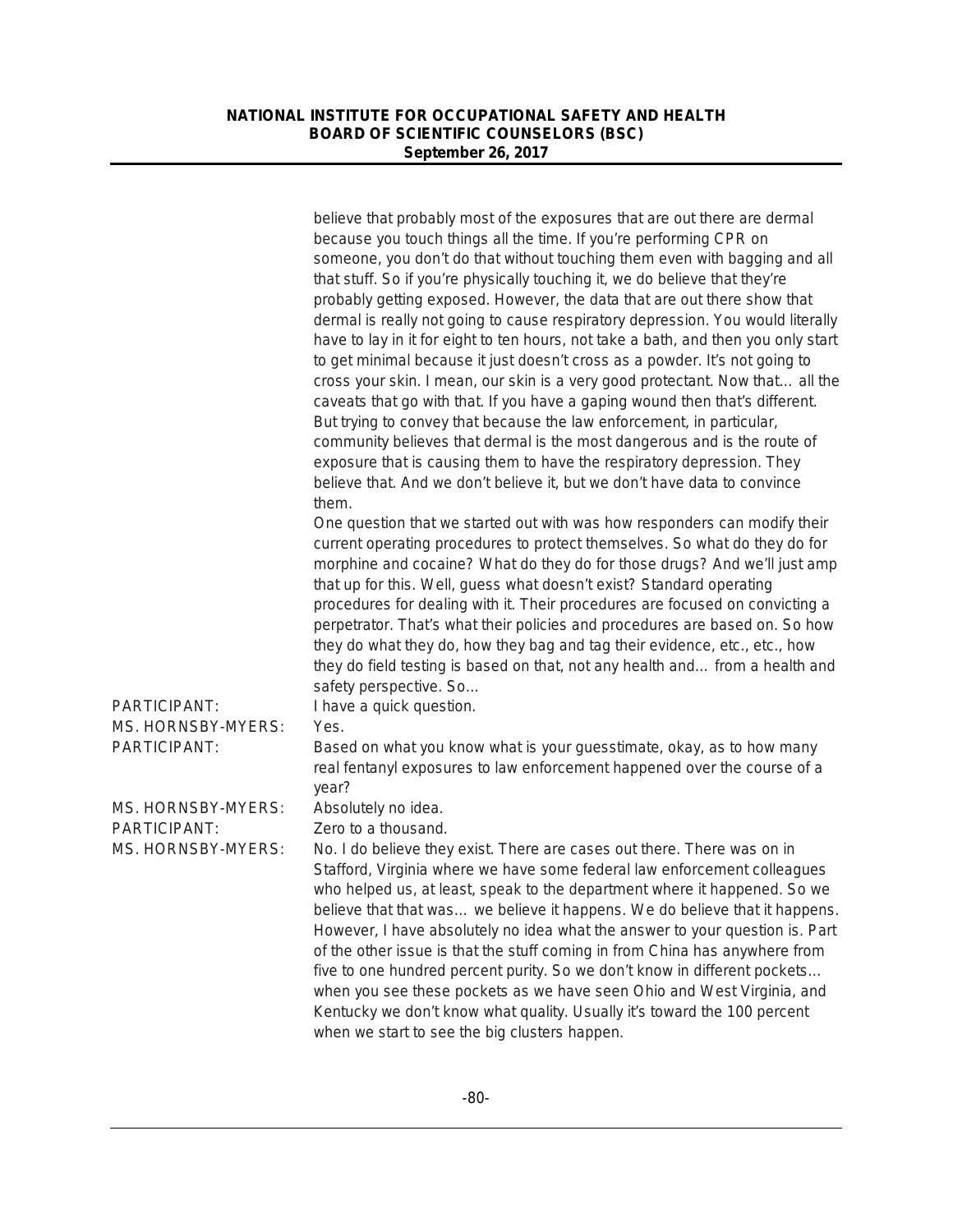| DR. REDINGER:                       | Jennifer, quick question. Charles Redinger. With your last comment about<br>law enforcement and their goals which makes sense, but I would image a lot<br>of first responders are actually the EMTs.                                                                                                                                                                                                             |
|-------------------------------------|------------------------------------------------------------------------------------------------------------------------------------------------------------------------------------------------------------------------------------------------------------------------------------------------------------------------------------------------------------------------------------------------------------------|
| MS. HORNSBY-MYERS:<br>DR. REDINGER: | They are.<br>I mean, so maybe I don't know enough about that profession, but they do                                                                                                                                                                                                                                                                                                                             |
|                                     | have some protections they I mean, even if it's basically just gloves, but<br>they're not naïve to things. I mean, certainly even blood borne pathogen                                                                                                                                                                                                                                                           |
| MS. HORNSBY-MYERS:                  | issues.<br>Right. Right.                                                                                                                                                                                                                                                                                                                                                                                         |
| DR. REDINGER:                       | But this is a different kettle of fish.                                                                                                                                                                                                                                                                                                                                                                          |
| MS. HORNSBY-MYERS:                  | We put them together. They are together because the EMTs also believe<br>that dermal is the greatest potential harm to them, and we have been trying<br>to educate I mean, it is a little bit easier, it's a lot easier to work with them<br>when we get into the PPE realm because they understand universal<br>precautions, they understand gloves, they already have gloves, for the most                     |
|                                     | part. So they're an easier audience, if you will, from that perspective than law<br>enforcement, at least, especially at the state and local level. Just, in general,<br>a lot of our stuff with fire and EMS, you know, they wear PPE. For a police<br>officer they don't wear if they do it's a bullet proof vest or it's a helmet, or<br>it's something like that. It's not to protect their breathing tract. |
| DR. REDINGER:                       | Thank you.                                                                                                                                                                                                                                                                                                                                                                                                       |
| PARTICIPANT:                        | Just kind of on that line, too, I mean, if it's a dust that's on your skin, you<br>know, it's still a solid in a way. Can't you breathe that in, and that's where you<br>get the severe exposure?                                                                                                                                                                                                                |
| MS. HORNSBY-MYERS:                  | You can, and you                                                                                                                                                                                                                                                                                                                                                                                                 |
| PARTICIPANT:                        | Or off your clothes.                                                                                                                                                                                                                                                                                                                                                                                             |
| PARTICIPANT:                        | Yes, yes. I mean, I guess, I immediately kind of assume that it was<br>respiratory from the dust that was on them, you know, in those cases.                                                                                                                                                                                                                                                                     |
| MS. HORNSBY-MYERS:                  | We don't know. We are concerned about dust. When we get to the section<br>on PPE I'll talk about why we delineate in the different categories, and one is<br>dust versus not. If you don't see dust then one way if you do see any, you<br>know                                                                                                                                                                  |
| PARTICIPANT:                        | Beware.                                                                                                                                                                                                                                                                                                                                                                                                          |
| MS. HORNSBY-MYERS:                  | Right. And if you see a lot then                                                                                                                                                                                                                                                                                                                                                                                 |
| PARTICIPANT:                        | Get out.                                                                                                                                                                                                                                                                                                                                                                                                         |
| MS. HORNSBY-MYERS:                  | Call somebody else kind of a thing. So any more questions on this?                                                                                                                                                                                                                                                                                                                                               |
| DR. BUNN:                           | Yes. I just want to make a comment as to whether they have been truly<br>exposed or not. Of course, the way to tell whether they have actually been<br>exposed is whether Narcan is effective in reducing in reversing their<br>overdose. If they stop breathing and they are reversed by Narcan they have                                                                                                       |
|                                     | been exposed to opioids.                                                                                                                                                                                                                                                                                                                                                                                         |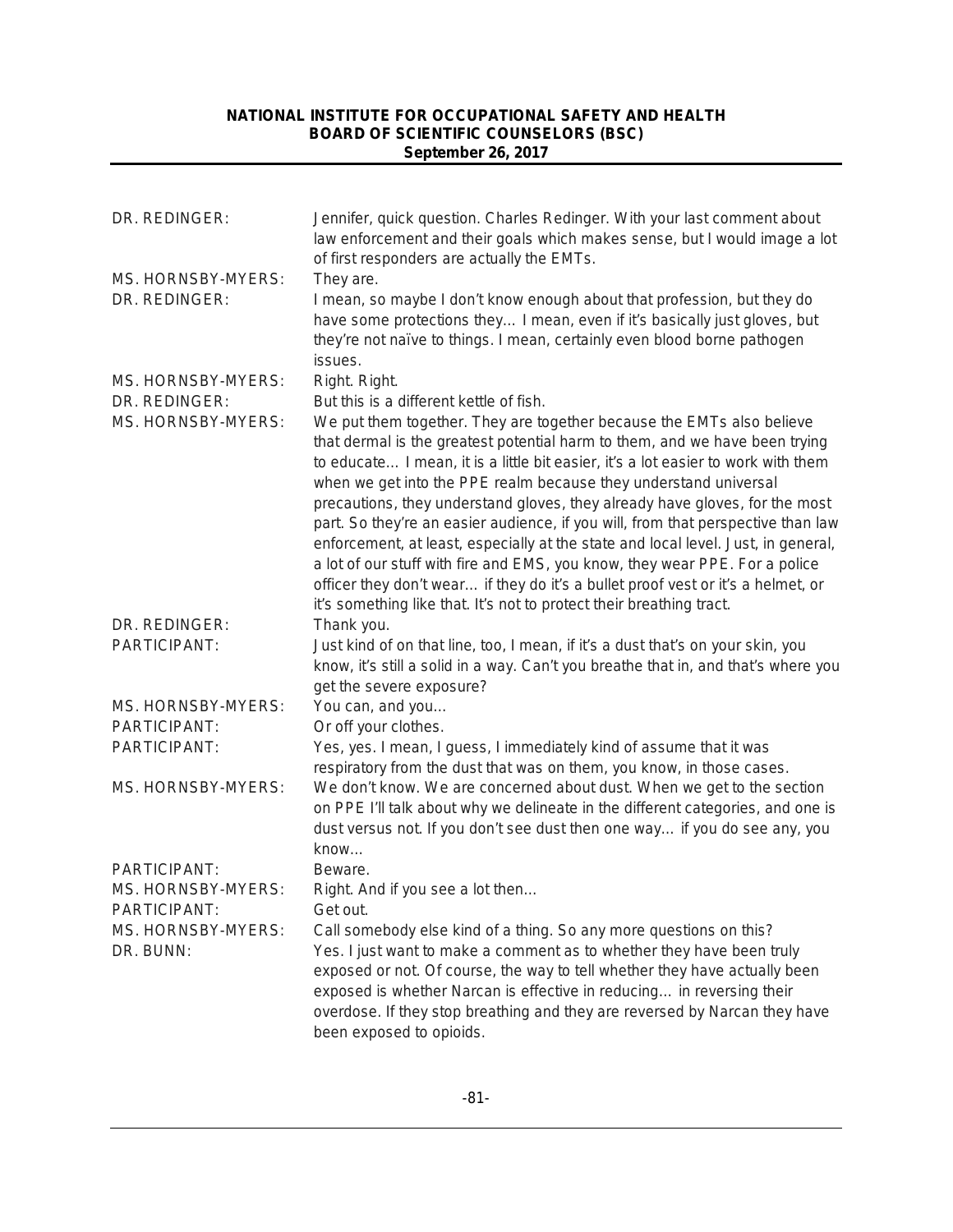| MS. HORNSBY-MYERS: | Correct.                                                                         |
|--------------------|----------------------------------------------------------------------------------|
| DR. BUNN:          | So that's kind of one true test, and we are seeing it in Kentucky. We picked it  |
|                    | up in a number of well, through our ESSENCE system where they have               |
|                    | been reversed, and so it's yes, it may not rise to the level of, you know,       |
|                    | real, real concern, but on the other hand, there is concern because we are       |
|                    | seeing those exposures occur. And a lot of them have already implemented         |
|                    | standard operating procedures in light of these exposures that are occurring.    |
| MS. HORNSBY-MYERS: | Yes, that is very true. I was going to mention some of the stuff that you're     |
|                    | working on in a couple more slides. There's definitely this is real. I mean,     |
|                    | what percentage is psychosomatic versus an actual exposure? I don't know,        |
|                    | but I know that they both occur. That's what I know or think I know, anyway.     |
|                    | So what we have been trying to do is back in the fall of 2016, just amongst      |
|                    | us federal agencies, if you look at the ones that's the Department of            |
|                    | Justice, the FBI, and DEA were actually a part of the Department of Justice,     |
|                    | but there were also headquarter folks there. HHS and DHS got together            |
|                    | because literally from this threat that's out there, the emerging threat, the    |
|                    | guidance amongst those agencies varied from if you see powder or don't           |
|                    | see powder, or if you just think fentanyl is there range from absolutely no      |
|                    | PPE literally all the way up to SCBA across the agencies. So literally. So       |
|                    | everybody did the risk assessment and came up with you could not get a           |
|                    | wider set of guidance out there across the different federal agencies. So the    |
|                    | White House brought us all together and said, "Okay, we need to all get on       |
|                    | the same page. We need to talk this through and let's figure this out." So we    |
|                    | came up with an interim guidance that we worked with the Interagency and         |
|                    | everybody agreed to that kind of cut the middle. We went with NIOSH's            |
|                    | recommendation for an N100 or a P100 for respiratory protection if you saw       |
|                    | powder, but if it got bigger and wider then you needed to call, basically,       |
|                    | Hazmat. We told folks that they needed to, quote-unquote, "do a risk             |
|                    | assessment," but that's really all that guidance said. It was really pretty bare |
|                    | bones and pretty minimal. We were just trying to get something up that, at       |
|                    | least, the federal agencies could agree with, and then we took that and put      |
|                    | that on our webpage as well, so that it would be forward-facing to first         |
|                    | responders. That really needed updating, so as quickly as we could get it        |
|                    | updated, because telling somebody to just do a risk assessment, especially       |
|                    | if they have any idea what that means, is not very helpful.                      |
|                    | So our webpage now talks about the different categories I'll just go             |
|                    | ahead well, and the other thing that we have worked with the Interagency         |
|                    | Board on. So this was our webpage-just a screenshot-it's out there. We           |
|                    | talk about there's several tabs on the left-hand side. You can see the           |
|                    | "Protecting Workers at Risk" is really the main tab. This is the front page      |
|                    | where it just tells you what the problem is. "Illegal Use of Fentanyl" tells you |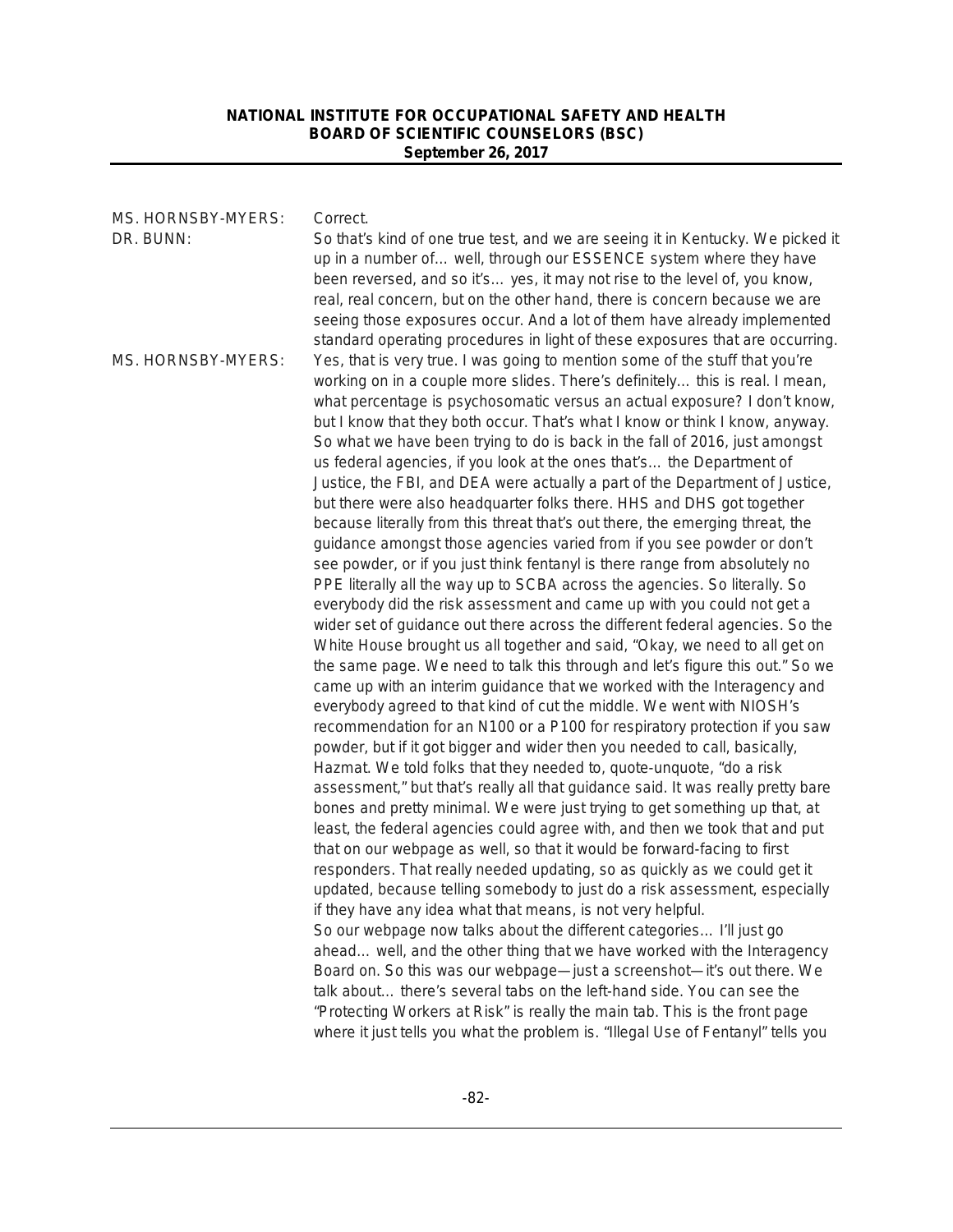|                    | just how many people are overdosing and using this stuff, and then other                                                                       |
|--------------------|------------------------------------------------------------------------------------------------------------------------------------------------|
|                    | resources that you can find. But here's really the meat of what we do. We                                                                      |
|                    | broke it down into four job categories: the Pre-Hospital Patient Care, re                                                                      |
|                    | EMS. So an EMS responding to overdose scene. That's the first category.                                                                        |
|                    | "Law Enforcement," which is basically a traffic stop or a law enforcement                                                                      |
|                    | officer coming upon the same type of scene as EMS, but as a law                                                                                |
|                    | enforcement versus an EMS personnel that's now dealing with this                                                                               |
|                    | overdose; "Investigation and Evidence Handling," because now you have to                                                                       |
|                    | pick it up, you have to bag it, you have to tag it. They were field testing. We                                                                |
|                    | originally said, "Don't field test," but now we have learned that because of                                                                   |
|                    | statutory limits they have to field test because if they don't field test and at                                                               |
|                    | least have a presumptive positive, they can't keep whoever it is that they                                                                     |
|                    | suspect might be doing things they shouldn't be; and then the fourth                                                                           |
|                    | category was "Special Operations and Decontamination," and that, think                                                                         |
|                    | about a large milling operation where they actually are taking pills, making                                                                   |
|                    | them into powder. So there's tons and tons of powder or a small amount of                                                                      |
|                    | liquid, any amount of liquid, because this does come in liquid form as well,                                                                   |
|                    | we categorize-NIOSH-as a special operations. And, again, the exposure                                                                          |
|                    | levels are minimal, so you think you have a reason to believe that fentanyl's                                                                  |
|                    | involved, but you don't see any fentanyl laying around. There might be a                                                                       |
|                    | needle or something like that, but there's no product, per se. Moderate is                                                                     |
|                    | small amounts, are visible. High is large amounts. And, no, we didn't quantify                                                                 |
|                    | small and large because we didn't know how to. Quite literally, for you and                                                                    |
|                    | me, a small amount of this could cause respiratory depression very quick.                                                                      |
|                    | But, you know, we just didn't know how to quantify. We tried, we just didn't                                                                   |
|                    | know how to do it. Again, because we don't have tox data for fentanyl in this                                                                  |
|                    | form.                                                                                                                                          |
|                    | So this is basically just a quick screenshot of what we you'll see on that<br>one tab it basically, again, breaks down. We do tell EMS and law |
|                    | enforcement if they think it's a, quote-unquote, "high," it's not recommended,                                                                 |
|                    | just leave, call Hazmat or whatever your local protocols are for dealing with                                                                  |
|                    | things that don't                                                                                                                              |
| DR. NICAS:         | But they're saying how clean—this is Mark Nicas. How does one visibly                                                                          |
|                    | distinguish between fentanyl and cocaine, heroin? I'm assuming they could                                                                      |
|                    | be all different colors, you know, brown, gray, black, white.                                                                                  |
| MS. HORNSBY-MYERS: | We don't. It's powder at this point. Fentanyl has become so pervasive across                                                                   |
|                    | the U.S. For a while it was an East Coast thing, and the West Coast was                                                                        |
|                    | like, "That's just not us. We're not going to do that." But now, pretty much,                                                                  |
|                    | the entire country and with the amounts of product, it's literally coming in,                                                                  |
|                    | in the volume is basically shipping containers size, I mean, of this stuff,                                                                    |
|                    | that are coming into the country. Hopefully, most of those get caught, but                                                                     |
|                    |                                                                                                                                                |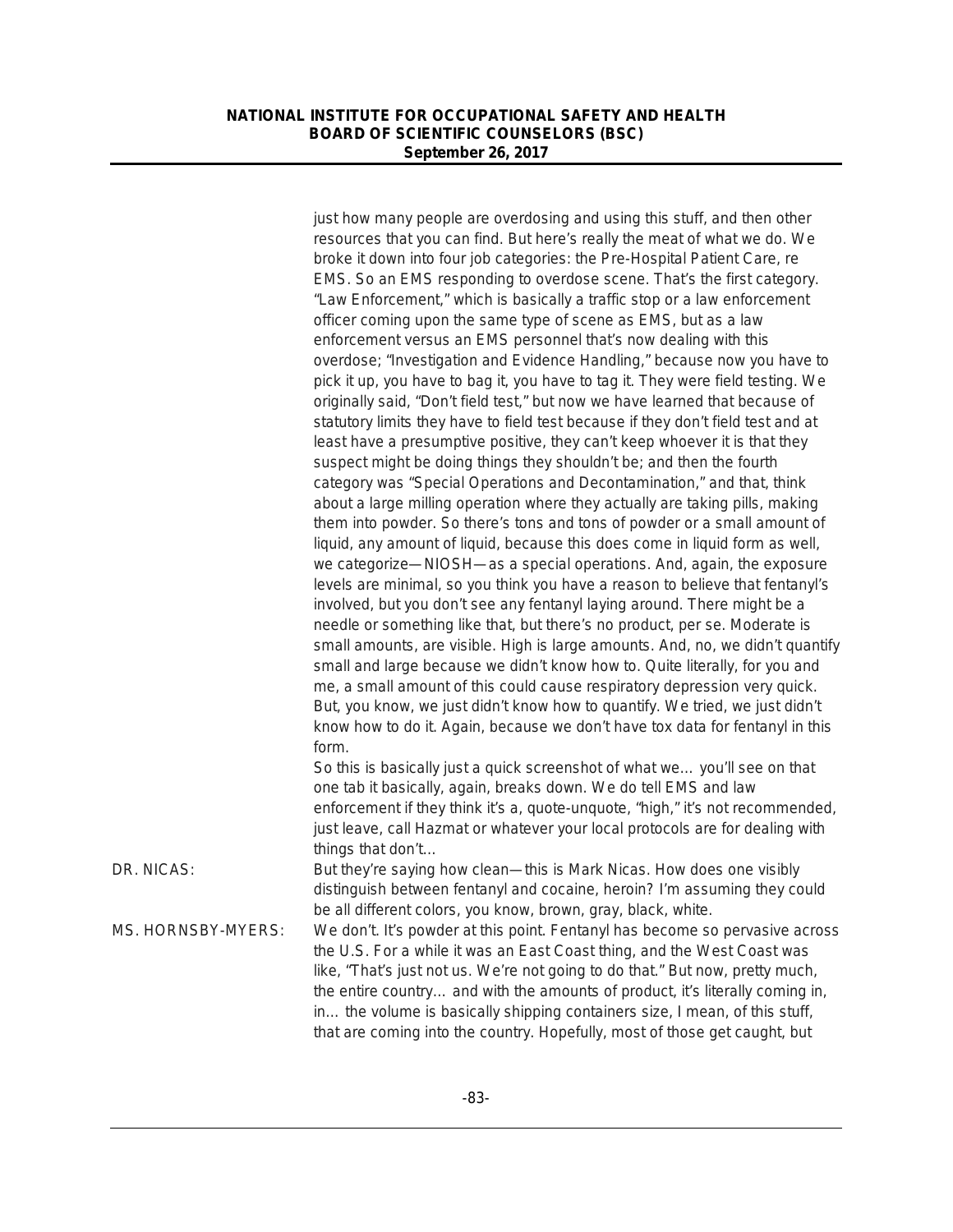|                    | they don't all get caught. So                                                                                                                       |
|--------------------|-----------------------------------------------------------------------------------------------------------------------------------------------------|
| DR. NICAS:         | But if you see powder you just have to presume it's fentanyl                                                                                        |
| MS. HORNSBY-MYERS: | Correct.                                                                                                                                            |
| DR. NICAS:         | As opposed to pure cocaine. Right?                                                                                                                  |
| MS. HORNSBY-MYERS: | Correct. That's the assumption that they're working on these days. It's just                                                                        |
| PARTICIPANT:       | If it's gray or if it's white, or it doesn't matter?                                                                                                |
| PARTICIPANT:       | If it's anything.                                                                                                                                   |
| MS. HORNSBY-MYERS: | Anything. If it is a powder and it's a clear overdose and it's a drug, it is                                                                        |
|                    | assumed to be fentanyl, from their procedural point of view.                                                                                        |
| PARTICIPANT:       | And lots of times the heroin and the cocaine are cut with fentanyl.                                                                                 |
| MS. HORNSBY-MYERS: | Correct. Or carfentanil.                                                                                                                            |
| PARTICIPANT:       | Well, yes, or carfentanil, which you mean like one granule to increase the<br>high.                                                                 |
| MS. HORNSBY-MYERS: | Yes. I don't how much you guys have looked at this, but you can DEA has                                                                             |
|                    | a photo of an amount of fentanyl that can kill you, and it's like two grains of                                                                     |
|                    | salt, which also leads to the perception that                                                                                                       |
| PARTICIPANT:       | Anxiety.                                                                                                                                            |
| MS. HORNSBY-MYERS: | Right. Anxiety, that's a good word. That's a good word. So what are we                                                                              |
|                    | doing? One of the things that we have actively tried to do, we put a blog out                                                                       |
|                    | as well, and we basically, shamelessly, tried to get any states and locals out                                                                      |
|                    | there, anybody having an issue with this, to invite us in to do an HHE, so that                                                                     |
|                    | we could help, do the Health Hazard Evaluation Program, so that we could                                                                            |
|                    | actually gather data. What is it like when you're doing a raid? What is in a                                                                        |
|                    | squad car after you have accidently spilled a bag of this or you have had to                                                                        |
|                    | do what you have had to do? We have had, I guess I would call it, minimal<br>success with that. We have had two HHE requests. One of them is from a |
|                    | federal agency who was just trying to protect their own workers, and I doubt                                                                        |
|                    | there will actually be fentanyl exposures or fentanyl found during that, it'll be                                                                   |
|                    | more of a process type thing, just helping them through their process. We                                                                           |
|                    | are working with a jurisdiction that did have, what we believe to be, a                                                                             |
|                    | legitimate exposure. That is ongoing. So we still don't have data from those                                                                        |
|                    | things. We are also working with the White House through the National                                                                               |
|                    | Security Council, Director of Law Enforcement, developing one-pager for                                                                             |
|                    | first responders trying to get, again, just another document out there that is                                                                      |
|                    | directed at law enforcement that just helps them understand what the true                                                                           |
|                    | risks are and how they can their PPE will protect them if they follow their                                                                         |
|                    | standard operating procedures and they do what it is that they're supposed                                                                          |
|                    | to do; trying to just pull that fear back a little bit with education and                                                                           |
|                    | understanding.                                                                                                                                      |
|                    | Probably the most productive thing that we have done is a coordination role.                                                                        |
|                    | So we had, again, all those telephone calls from all over the place from                                                                            |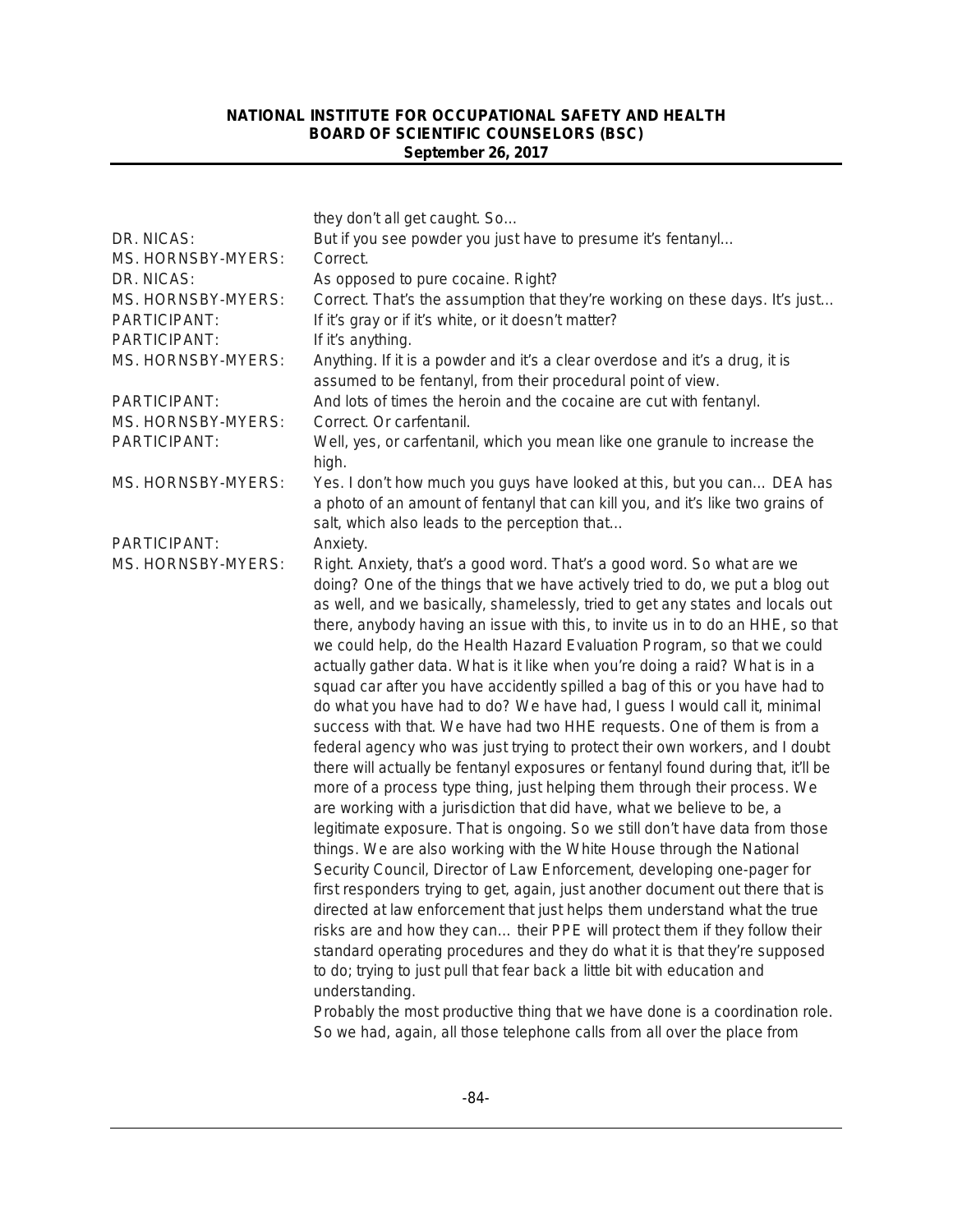|                    | people that we know and get passed on through CDC info to NIOSH. I,<br>actually, had two literally, in the same day I had two sheriffs' departments<br>in two separate counties in Florida who are literally share a border who                                                                                                    |
|--------------------|------------------------------------------------------------------------------------------------------------------------------------------------------------------------------------------------------------------------------------------------------------------------------------------------------------------------------------|
|                    | were having the same questions. And one was actually doing a pretty good<br>job and had some pretty good protocols in place, and had actually asked us                                                                                                                                                                             |
|                    | to look at those. We're like, "Yes, you know, that looks good. It matches up<br>with what we do." So we basically just hooked those two departments up.                                                                                                                                                                            |
|                    | "You guys are next door to each other, you know, you know what you're<br>seeing." So we have done that kind of a thing. We have done that with I                                                                                                                                                                                   |
|                    | even did that with Canada, two different provinces in Canada. We're like,<br>you know, "How do I deal with this? How do I deal with this?" First hooked<br>them public health Canada, and then hooked them with each other as well                                                                                                 |
|                    | as the RCMP, which has done a lot of work in this area, and actually has a<br>very good website, as far as I'm concerned. It talks about risk assessment                                                                                                                                                                           |
|                    | and things like that. I think they were faster than the rest of us in getting<br>something up online for first responders. And then in Kentucky, we were<br>working with you. We had the opportunity to work with Dr. Bunn and her                                                                                                 |
|                    | group in helping to input into a survey that they were creating. And at the<br>same time I'm getting phone calls from the Public Health Department in                                                                                                                                                                              |
|                    | Kentucky and I'm like, "Well, wait a minute." They wanted to create a survey.<br>I'm like, "Well, why do you want to create a survey? Because there already is<br>one." And I got silence on the other end. So I was able to hook you guys up.<br>So hopefully, that'll be a partnership that'll move forward and provide data for |
|                    | the rest of us as well that can help us all in this.<br>Again, we just have tremendous gaps in knowledge. So what routes of<br>exposures are the most likely/least likely? How do we decontaminate                                                                                                                                 |
|                    | responders and equipment? Should law enforcement field test? Are there<br>other workforces that need guidance? And the answer is, of course, I mean,<br>there's healthcare workers, parks and sanitation, which I didn't even think of.                                                                                            |
|                    | That was a great comment that came through our blog, you know, "I'm a<br>parks worker and we're finding all this paraphernalia. What do I do with it?"<br>That was a forehead slapper for us and just never even though of that. So                                                                                                |
|                    | there's so it just is so and librarians. Apparently, librarians have to deal<br>with this because people it's a public space and the homeless go in to use.                                                                                                                                                                        |
| PARTICIPANT:       | So there's just it's<br>I was thinking in hotels as well in the bathrooms there.                                                                                                                                                                                                                                                   |
| DR. BUNN:          | That's exactly right. That's happened in Louisville. They have implemented<br>procedures there, as well as shipping, UPS. We had an incident there where<br>heroin boxes cracked open on the line at the UPS facility in Louisville.                                                                                               |
| MS. HORNSBY-MYERS: | The Postal Inspection Service is also dealing with that. They have actually<br>implemented a process where if they believe that so if they catch it they                                                                                                                                                                           |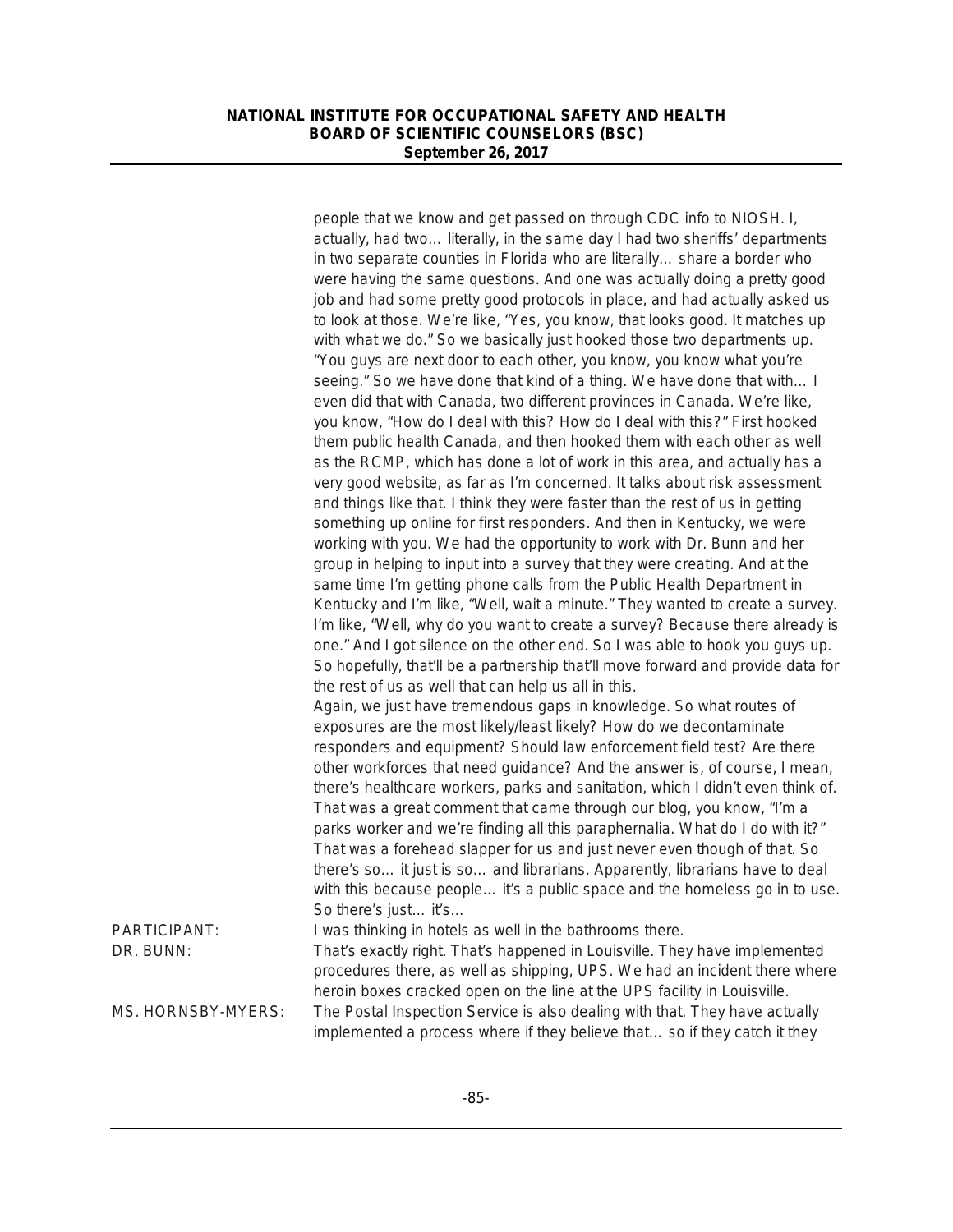|                    | realize that it's a package that is containing illegal material, there's the US<br>Postal Inspection Service tags those, grabs them, and will do what they call<br>a "controlled delivery." They'll say, "Hey, Dr. Rogers, I have got your<br>package." "Yes." And as soon as you grab it, they grab you. But what they<br>started to do is if they think it is a greater volume than what an N95 could<br>protect them from they actually open the package, take the actual true drug<br>out, put in a, what they call, a sham, and then deliver the sham. They don't<br>like to do that because that causes them legal problems. But because of this<br>they have decided, "Oh, well, you know, we don't want the exposure." So lots<br>of different workers are doing different things to deal with this.<br>So within the institute we really only have one ongoing funded project in<br>DART, and it's to do a wipe sample to field test to help law enforcement. It's<br>a lateral flow assay. It's in its infant stage. It is moving forward, and I have<br>already mentioned the input that we provided to Dr. Bunn's group at |
|--------------------|----------------------------------------------------------------------------------------------------------------------------------------------------------------------------------------------------------------------------------------------------------------------------------------------------------------------------------------------------------------------------------------------------------------------------------------------------------------------------------------------------------------------------------------------------------------------------------------------------------------------------------------------------------------------------------------------------------------------------------------------------------------------------------------------------------------------------------------------------------------------------------------------------------------------------------------------------------------------------------------------------------------------------------------------------------------------------------------------------------------------------------------|
|                    | University of Kentucky, ERC.<br>So now it's your turn. So we have lots of questions as you can tell. I mean,<br>so how do we prioritize these gaps? We can't answer all these questions at<br>the same time. We're not getting the information through the HHE process<br>that we had hoped to. So how do we gather data to find out what's out there?<br>But I think there are some answers out there and some things that are<br>ongoing that can feed into that. Okay. But what are the routes that exposure<br>for law versus EMS versus fire? How do we decontaminate? The                                                                                                                                                                                                                                                                                                                                                                                                                                                                                                                                                        |
|                    | Interagency Board that Angie mentioned, also has a really nice document on<br>fentanyl and how to deal with it that they put out for their workers. It's very<br>similar to ours. Theirs goes into even more detail in the table than ours do,<br>but all the recommendations lay very nicely across each other. But I think the<br>biggest thing for me is, you know, that standard operating procedures, I'm<br>going into this and I'm assuming that they have already got procedures in<br>place that they can follow and just modify, and they don't. So how do we<br>that's a gap that I don't know how to bridge. I mean, maybe this will force<br>those things to be developed. Perhaps this is the substance that will push<br>that within the different departments and agencies. But I still think the higher<br>ups will do well, the New York Cities, the Chicagos will all do well. But how                                                                                                                                                                                                                              |
| DR. REDINGER:      | does Smallville USA deal with that?<br>Yes, just one suggestion. Charles Redinger. And this was many years ago<br>when I was doing work with FOH, Federal Occupational Health. We had<br>worked up a procedure for DOJ drug labs. So it's a different setting, but<br>that's probably nestled and maybe it surfaced within the DOJ circles. But<br>they were mindful of this issue, certainly the laboratory stage, and that's<br>probably sifted in and it's probably sifted up into what you're doing.                                                                                                                                                                                                                                                                                                                                                                                                                                                                                                                                                                                                                               |
| MS. HORNSBY-MYERS: | It has. The issue isn't that there aren't protocols, in my opinion, because, like                                                                                                                                                                                                                                                                                                                                                                                                                                                                                                                                                                                                                                                                                                                                                                                                                                                                                                                                                                                                                                                      |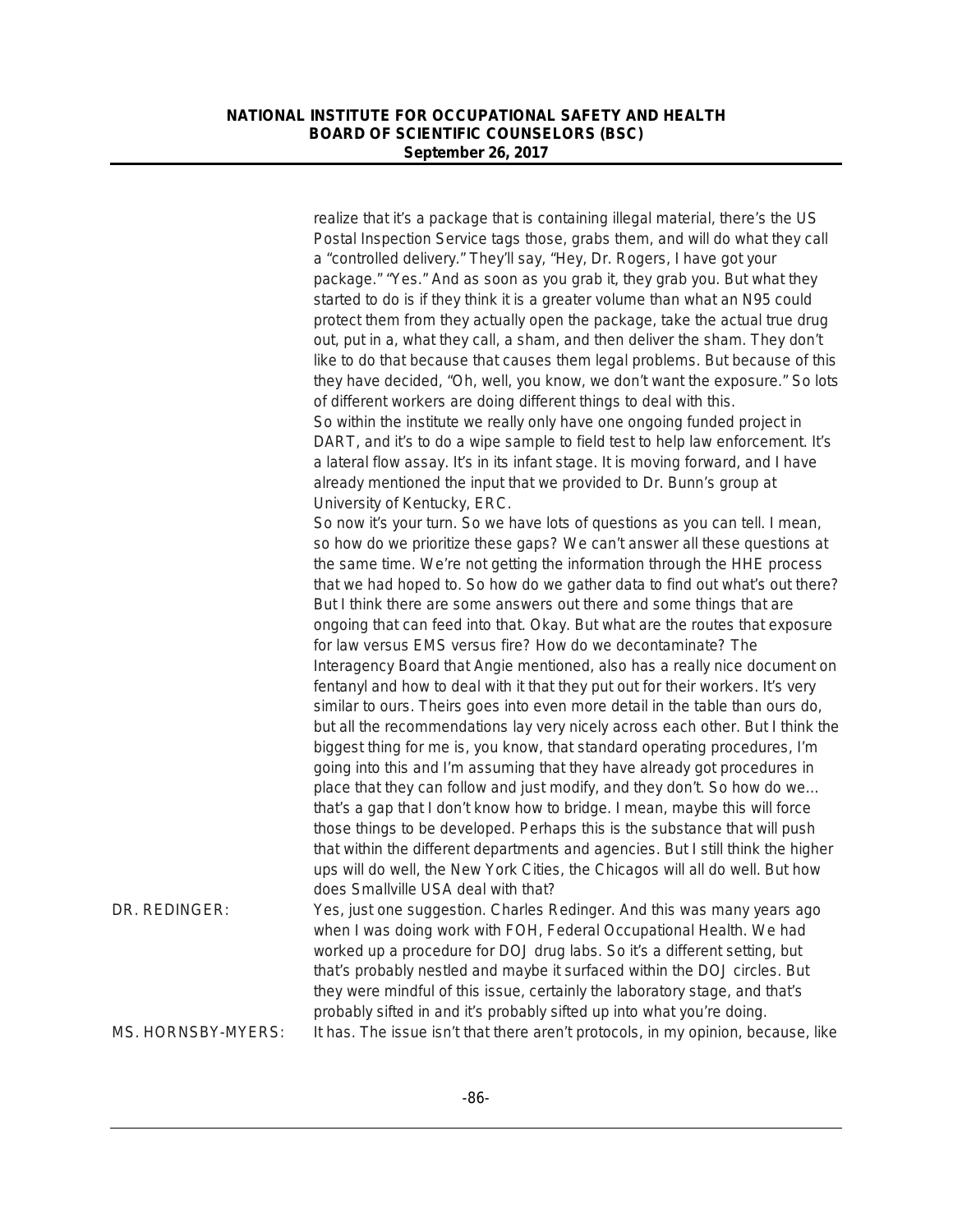|                    | you said, we, as a federal government—those of us in the federal<br>government the Department of Justice and Department of Homeland |
|--------------------|-------------------------------------------------------------------------------------------------------------------------------------|
|                    | Security with TSA and the customs and border do have policies and                                                                   |
|                    | procedures, and those are different, but they're an awfully good starting                                                           |
|                    | point. But how do you get those from there down to here? How do you get                                                             |
|                    | how do you not just get it there, but get them to follow it; get them to                                                            |
|                    | understand and get the training that goes with it? It's not just giving them a                                                      |
|                    | piece of paper and says, "Here, do this." We all know that's not going to                                                           |
|                    | work. And how do we convince them that if they put on their gloves I know                                                           |
|                    | just one anecdotal call I had a call. The ACMT, American College of                                                                 |
|                    | Medical Toxicologists, put out a paper and it basically said you do not need                                                        |
|                    | to worry about the dermal exposure, here's why. And it's an exceptionally                                                           |
|                    | accurate, helpful well-written I thought it was the best thing that ever came                                                       |
|                    | out. It was like here we go, now we can help these folks understand. I get a                                                        |
|                    | call from a place that had an exposure, who basically said that the ACMT                                                            |
|                    | threw them under the bus for discounting their exposure. That was the                                                               |
|                    | reaction from the end user from that paper, not the same as we scientists                                                           |
|                    | have, but you're telling me that I made it up and it didn't happen. And so it                                                       |
|                    | pushed them even further away. So they don't want to listen to what we have                                                         |
|                    | to say. I know that's one department and one group, but it's someone who                                                            |
|                    | actually had an exposure and believed that it was dermal. I defended it. I                                                          |
|                    | said, "I think it's a good paper." And I said, "Just do me a favor, keep your                                                       |
|                    | gloves on, but throw on your respirator as well."                                                                                   |
| DR. ROGERS:        | Grace, and then Chris.                                                                                                              |
| DR. LEMASTERS:     | It seems like the very first gap there is, is understanding the extent of the                                                       |
|                    | problem. When someone asks, "Well, is it a hundred? Is it ten?" I mean,                                                             |
|                    | don't you need some way of developing a surveillance system to try to find                                                          |
|                    | out what the extent of the problem is and how would you I mean, would                                                               |
|                    |                                                                                                                                     |
|                    | you go about that like national surveillance system? I mean, that could be big                                                      |
|                    | news, you know, if NIOSH had a national surveillance system of possible                                                             |
|                    | fentanyl exposures with responders and they could have an easy fill-in one                                                          |
|                    | page questionnaire or something that all goes to all police departments,                                                            |
|                    | medical responders. I mean, you really want to know how serious is this to                                                          |
|                    | if it's five, then maybe you don't spend much time on this. If it's 5,000 then                                                      |
|                    | that puts a whole level of emphasis on what NIOSH should be doing. And                                                              |
|                    | right now we don't know if it's five or five thousand, right?                                                                       |
| MS. HORNSBY-MYERS: | We don't. We started putting together I was working with HHS ASPR, and                                                              |
|                    | we were trying to put together a database of just incidents that were reported                                                      |
|                    | in the news, just using the media that are out there, and just, you know,                                                           |
|                    | states and locals and wherever they were putting out a report. And we were                                                          |
|                    | gathering four or five, or six of these a week. So that's all I know, is that four,                                                 |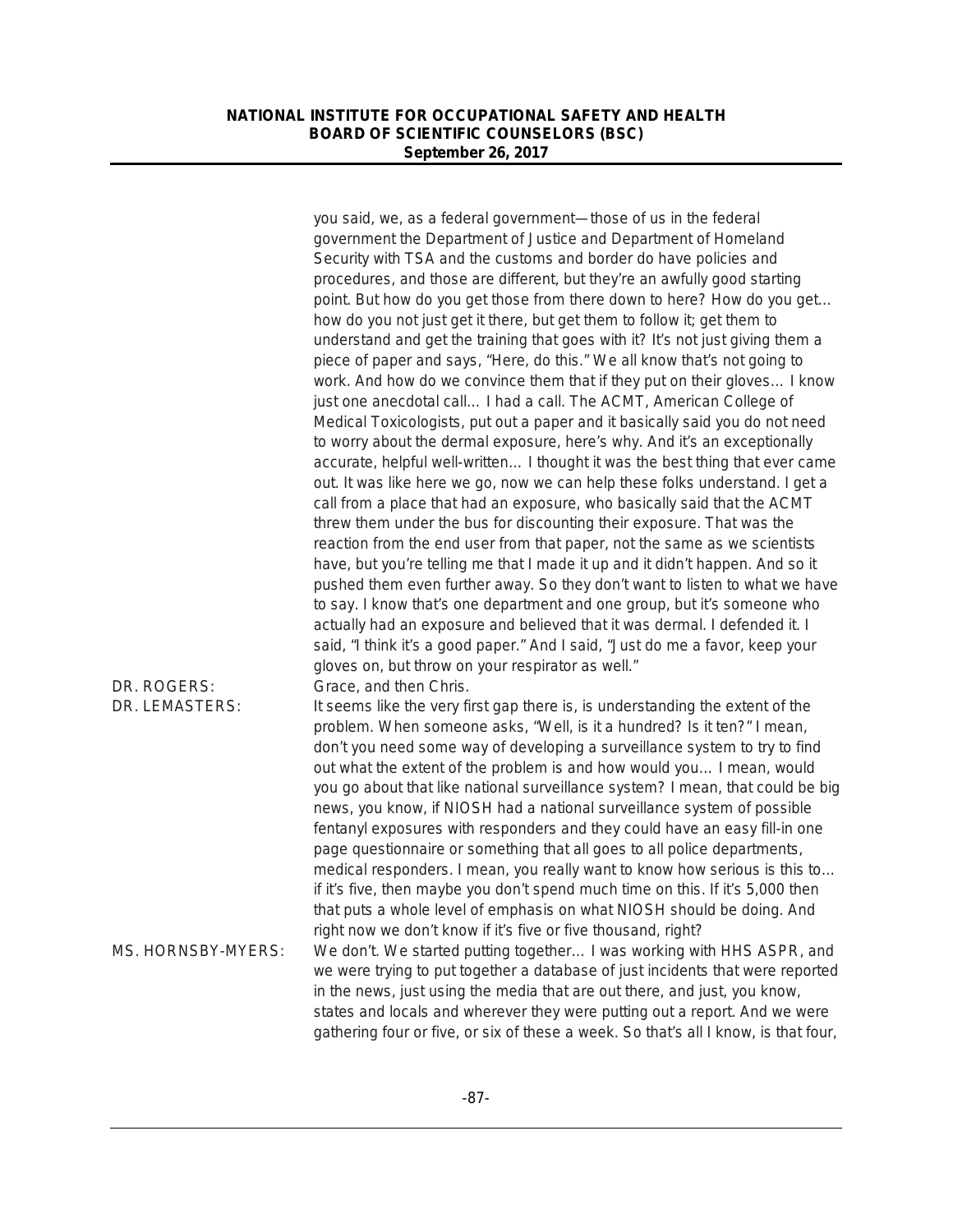| convince someone that there is a problem. Right?<br>Agreed.<br>And we don't know if there's a problem. Right? A big problem. It could be<br>five, two, five thousand.<br>It could be. It could be.<br>One just to build on that, I wonder if talking to some of the folks that worked<br>on that FOG database that they put together for the oil and gas fatalities.<br>They sort of created this system by looking at reports and it was a lot of<br>work, but it really brought about some more surveillance data to see how big                                                                                                                                                                                                                                                                                                                                                                                                                                                                                                                                                                                                                                                                                                                                                           |
|----------------------------------------------------------------------------------------------------------------------------------------------------------------------------------------------------------------------------------------------------------------------------------------------------------------------------------------------------------------------------------------------------------------------------------------------------------------------------------------------------------------------------------------------------------------------------------------------------------------------------------------------------------------------------------------------------------------------------------------------------------------------------------------------------------------------------------------------------------------------------------------------------------------------------------------------------------------------------------------------------------------------------------------------------------------------------------------------------------------------------------------------------------------------------------------------------------------------------------------------------------------------------------------------|
|                                                                                                                                                                                                                                                                                                                                                                                                                                                                                                                                                                                                                                                                                                                                                                                                                                                                                                                                                                                                                                                                                                                                                                                                                                                                                              |
|                                                                                                                                                                                                                                                                                                                                                                                                                                                                                                                                                                                                                                                                                                                                                                                                                                                                                                                                                                                                                                                                                                                                                                                                                                                                                              |
|                                                                                                                                                                                                                                                                                                                                                                                                                                                                                                                                                                                                                                                                                                                                                                                                                                                                                                                                                                                                                                                                                                                                                                                                                                                                                              |
| the problem of engaging and other issues were. So it might be worthwhile to<br>talk to the Western States Division folks just a little bit about that, if it's even<br>feasible, I don't know, but it might help.                                                                                                                                                                                                                                                                                                                                                                                                                                                                                                                                                                                                                                                                                                                                                                                                                                                                                                                                                                                                                                                                            |
| Yes, we could look at it. I mean, I know that we basically just tried to come<br>up with guidance, and if we get a call we at least point people and we're just<br>having a consistence set of guidance. That was just the quickest thing we<br>could do. But you're right, I would love to know. And I think that there are<br>things and efforts out there.                                                                                                                                                                                                                                                                                                                                                                                                                                                                                                                                                                                                                                                                                                                                                                                                                                                                                                                                |
| Yes. Well, I mean, she was first, and then I was going to raise my hand up.                                                                                                                                                                                                                                                                                                                                                                                                                                                                                                                                                                                                                                                                                                                                                                                                                                                                                                                                                                                                                                                                                                                                                                                                                  |
| Chris, did you have a comment?<br>My comment, really, was the same one that                                                                                                                                                                                                                                                                                                                                                                                                                                                                                                                                                                                                                                                                                                                                                                                                                                                                                                                                                                                                                                                                                                                                                                                                                  |
| Oh, okay. All right. Well, first of all, in Kentucky we actually just passed a law<br>this last legislative session to make drug overdoses reportable conditions.<br>So it's through our emergency departments where it is supposed to be<br>reported to the State Department for Public Health. So that may help to start<br>when you're looking at those ones that require the reversal by Narcan where<br>they'll be reported. The second thing when you're talking about knowing,<br>again, the extent, the magnitude of the problem, through our work with us<br>actually, we are also in the State Health Department which is kind of I was<br>surprised by it. As far as the survey goes, we're surveying to assess the<br>extent of the problem, to identify the problem to find out what standard<br>operating procedures are already in place, what the first responders see as<br>gaps, looking at whether they're firefighters, EMS, law enforcement in a<br>number of states. So through SouthON and through the ERC, through us at<br>the University of Kentucky, at (KBRC @ 00:37:45). The ERC is funding<br>Virginia, Georgia, Mississippi, Louisiana, and then we're conducting a survey<br>in Kentucky as well to give it a better handle on the extent of the problem, at |
|                                                                                                                                                                                                                                                                                                                                                                                                                                                                                                                                                                                                                                                                                                                                                                                                                                                                                                                                                                                                                                                                                                                                                                                                                                                                                              |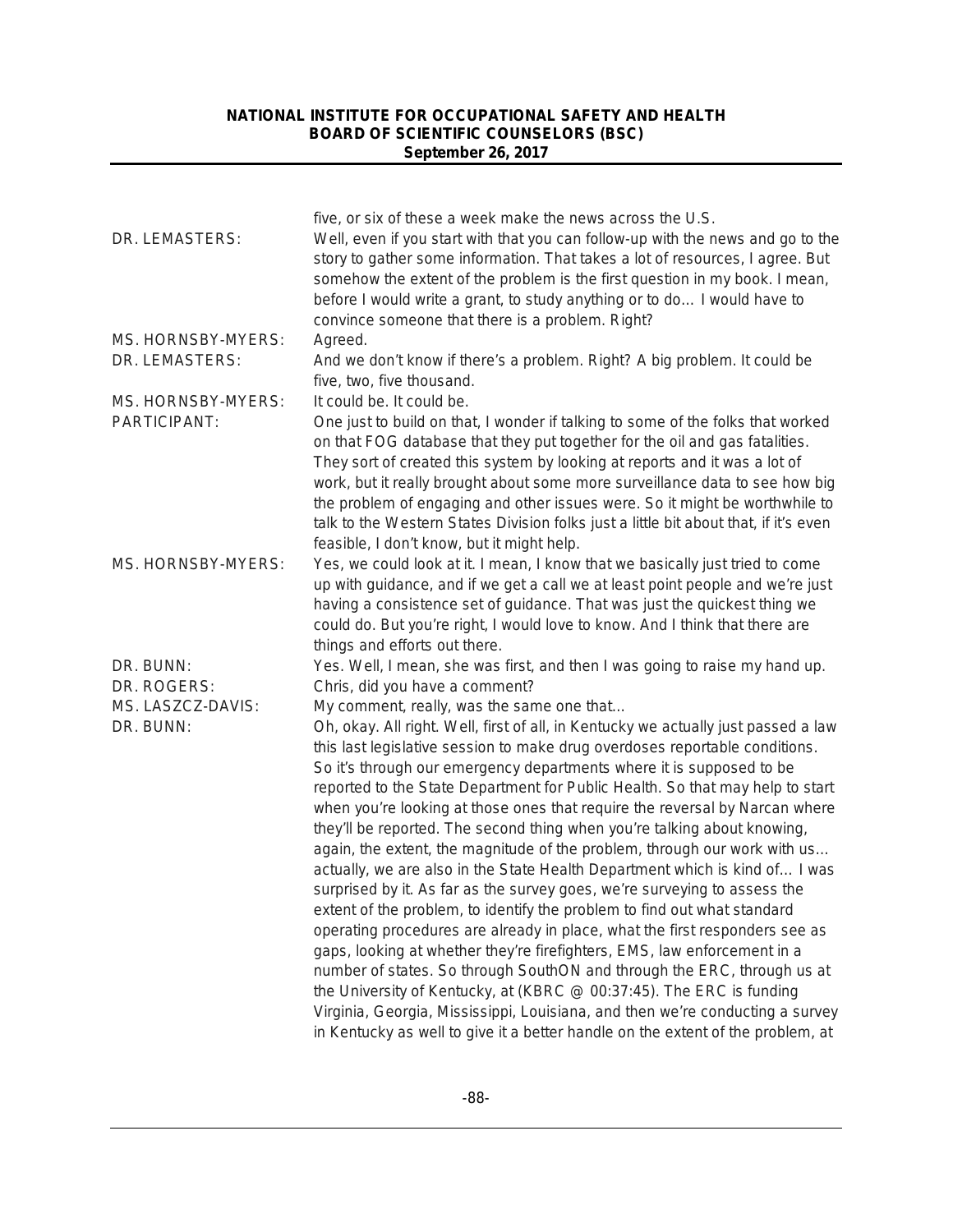|                    | least, in the Southeast region to start out with. And then the last thing you<br>were asking about, you know, how can we get this information down to that |
|--------------------|------------------------------------------------------------------------------------------------------------------------------------------------------------|
|                    | level, the volunteer firefighters, stuff like that. A lot of communities do have                                                                           |
|                    | the drug-free coalitions at least, which most of them contain representatives                                                                              |
|                    | from law enforcement, you have the coroners, you have your fire                                                                                            |
|                    | departments, and that may be an avenue to work with the drug-free                                                                                          |
|                    | coalitions of America and present at those meetings, and to actually provide                                                                               |
|                    | them the information that they can get down to the coalition level.                                                                                        |
| DR. LEMASTERS:     | How about Poison Control? Do you do that? I mean, there's Poison Control                                                                                   |
|                    | Centers in most major cities. I just wondered if tapped into that.                                                                                         |
| DR. BUNN:          | Yes, we have, but what we have found in Kentucky is that the Poison Control                                                                                |
|                    | Center actually is more like a subset of what you would see in an emergency                                                                                |
|                    | department because in Kentucky, I mean, you get all kinds of calls for                                                                                     |
|                    | children, but when you're talking about adult exposures, the majority of the                                                                               |
|                    | Poison Center calls, actually, are derived from hospitals when they don't                                                                                  |
|                    | know the exposure that the individual had. So in our case it's more a subset                                                                               |
|                    | of the ED data anyway.                                                                                                                                     |
| DR. ROGERS:        | Mark.                                                                                                                                                      |
| DR. NICAS:         | Yes, I have a question. Are there reliable dose-response potency data for                                                                                  |
|                    | fentanyl? So if you give whatever it is, you're going to get the route                                                                                     |
|                    | suggestion, SCIB, inhalation, and what the potency is. I mean, this paper you                                                                              |
|                    | mentioned on the dermal exposure must have had some set of data about                                                                                      |
|                    | potency.                                                                                                                                                   |
| MS. HORNSBY-MYERS: | There's a whole lot of data on both fentanyl and carfentanil, maybe not some                                                                               |
|                    | of the others, in the medical arena. So if you're in the hospital setting then                                                                             |
|                    | what it would take. If you have a patch, what it would take. But to the illicit                                                                            |
|                    | drug, no, there are no data that we can say, you know, I mean, I know what                                                                                 |
|                    | DEA says as far as two grains of salt, basically, but there are no I mean,                                                                                 |
|                    | the toxicity does show that it is extremely toxic, but that's about all we can                                                                             |
|                    | say. When they were starting looking at it from the hospital point of view                                                                                 |
|                    | when they were working on mice and things like that, to get that dose-                                                                                     |
|                    | response curve, it doesn't take much.                                                                                                                      |
| DR. NICAS:         | But pharmaceutical companies don't have comparative route exposure,                                                                                        |
|                    | route data, they don't                                                                                                                                     |
| MS. HORNSBY-MYERS: | They don't from misuse. They have, if you take a pill, which you're supposed                                                                               |
|                    | to take for pain relief, they have that, but they don't have if you crush that                                                                             |
|                    | up, mix it with some other stuff and then light it on fire and smoke it and                                                                                |
|                    | inject it, they don't have that. It doesn't exist.                                                                                                         |
| DR. ROGERS:        | Sharon or Ted, do you have any comments or questions? One minute-no,                                                                                       |
|                    | I'm just kidding. All right. John, you have a                                                                                                              |
| DR. CULVENOR:      | This could be profound. The wrongdoers in society, if this is toxic to dogs,                                                                               |
|                    |                                                                                                                                                            |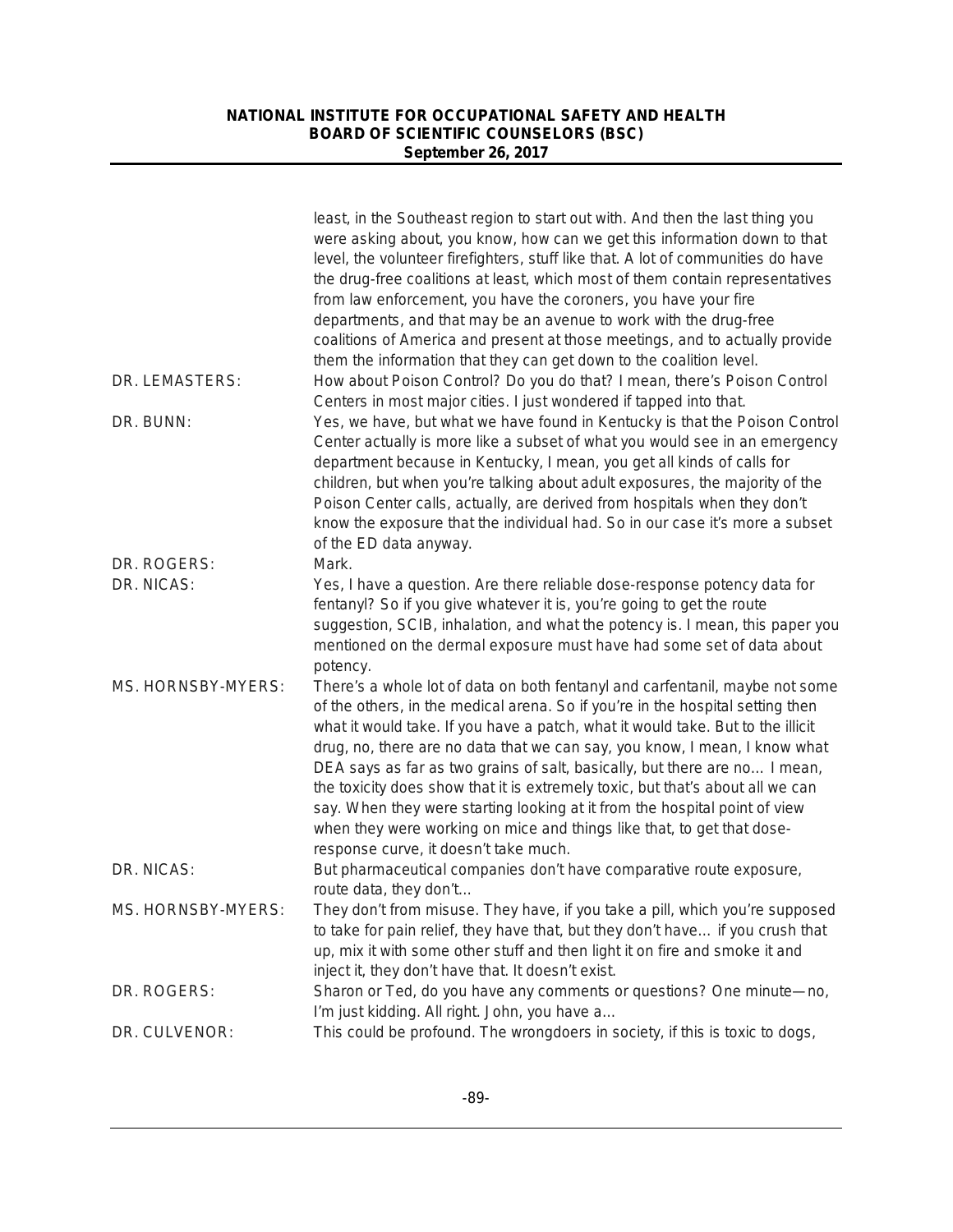|                     | could use this to, largely, remove the entire or one of the key limbs of the<br>drug detection system by sprinkling it in lots of places. So is it toxic to dogs<br>just as humans?                                                                                                                                                                                                                                                                                                                                                                                                                                                                                                                                                                                                                                                                              |
|---------------------|------------------------------------------------------------------------------------------------------------------------------------------------------------------------------------------------------------------------------------------------------------------------------------------------------------------------------------------------------------------------------------------------------------------------------------------------------------------------------------------------------------------------------------------------------------------------------------------------------------------------------------------------------------------------------------------------------------------------------------------------------------------------------------------------------------------------------------------------------------------|
| MS. HORNSBY-MYERS:  | It is. There's actually K9 programs going on now that are trying to teach the<br>dogs to sniff it out, but also then trying to come up with a way so if a dog is<br>incapacitated they usually IV to bring it back with a Narcan. You can't just<br>spray it up their nose. They're working on things to bring the dog it's<br>multifaceted, and sort of intriguing.                                                                                                                                                                                                                                                                                                                                                                                                                                                                                             |
| PARTICIPANT:        | That's awful.                                                                                                                                                                                                                                                                                                                                                                                                                                                                                                                                                                                                                                                                                                                                                                                                                                                    |
| DR. ROGERS:         | Any other                                                                                                                                                                                                                                                                                                                                                                                                                                                                                                                                                                                                                                                                                                                                                                                                                                                        |
| PARTICIPANT:        | You want to read an interesting article, it just came out: The Science of<br>Addiction, and it's fascinating because it discusses in detail about the brain<br>and how the brain is affected and the pictures are good, the stories are good<br>from birth, children to adults.                                                                                                                                                                                                                                                                                                                                                                                                                                                                                                                                                                                  |
| PARTICIPANT:        | Is that the current issue of Science?                                                                                                                                                                                                                                                                                                                                                                                                                                                                                                                                                                                                                                                                                                                                                                                                                            |
| PARTICIPANT:        | It's National Geographic.                                                                                                                                                                                                                                                                                                                                                                                                                                                                                                                                                                                                                                                                                                                                                                                                                                        |
| MS. HORNSBY-MYERS:  | The other issue, too, is one of the things that the EMTs have changed their<br>protocols and they're trying to get law enforcement to do it, too, typically you<br>need two doses of Narcan to bring you back. If it's an addict that they know<br>is an addict and they're assisting, they're actually asking that they only give<br>them one because, apparently, the reversal of this also makes people very,<br>very, very mad, and they come out of that high very, very, very violent. So<br>they're giving them just enough to keep them alive and get them to the<br>hospital so they don't come out swinging. So it's just multifaceted. So we do<br>need data, but I do think we know enough to put something out there, and<br>that's what we tried to do, but it still needs work. We still need a lot more<br>information for our first responders. |
| DR. ROGERS:         | Well, thank you very much.                                                                                                                                                                                                                                                                                                                                                                                                                                                                                                                                                                                                                                                                                                                                                                                                                                       |
| MS. HORNSBY-MYERS:  | Thank you.                                                                                                                                                                                                                                                                                                                                                                                                                                                                                                                                                                                                                                                                                                                                                                                                                                                       |
| DR. ROGERS:         | It was sort of a depressing                                                                                                                                                                                                                                                                                                                                                                                                                                                                                                                                                                                                                                                                                                                                                                                                                                      |
| MS. HORNSBY-MYERS:  | Yes, sorry. But no, there's a lot of good people working on it. We'll get it<br>figured out. How's that? We'll get it figured out. Put your thinking caps on<br>and help me figure this out.                                                                                                                                                                                                                                                                                                                                                                                                                                                                                                                                                                                                                                                                     |
| <b>PARTICIPANT:</b> | It's so sad. It's so sad about the animals, though. I mean, it's just awful.                                                                                                                                                                                                                                                                                                                                                                                                                                                                                                                                                                                                                                                                                                                                                                                     |
| DR. KITT:           | Michael and I decided next meeting we have to end on a much more<br>upbeat-                                                                                                                                                                                                                                                                                                                                                                                                                                                                                                                                                                                                                                                                                                                                                                                      |
| DR. ROGERS:         | Well, thank you all very much. The presentations were really excellent today.<br>I think at some of our meetings we-I mean, we always have great<br>presentations, but sometimes they're informative I don't mean these are<br>not informative, but they're more informative versus I mean, I think today<br>we just have our work cut out for us. And in terms of really sort of digging                                                                                                                                                                                                                                                                                                                                                                                                                                                                        |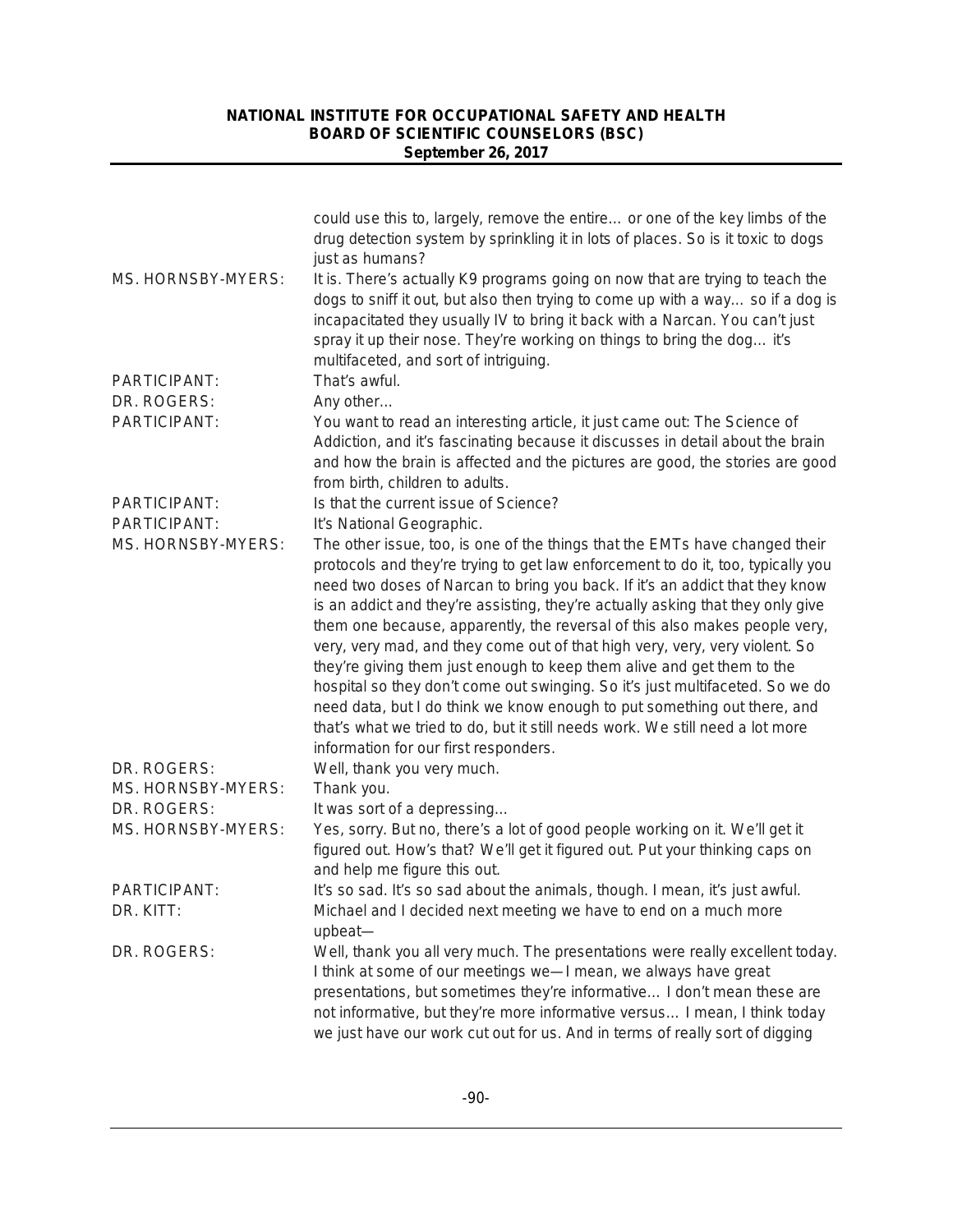| PARTICIPANT:             | into some of the issues and the research that really needs to be done that<br>really hasn't been tapped; the characterization of problems that we just don't<br>know, really, too much about. So thank you for that, for everybody who made<br>those really great presentations.<br>I wanted to say too, Allen provided us with that there is the TPG in Puerto<br>Rico. It's a master's program in industrial hygiene. So Dr. Sergio Caporali is<br>the PI. So I don't know, AIHA may be interested in communicating with them<br>if that's an issue.<br>Thank you.                                                                                                                                                                                                                                                                                                                                                                                                 |
|--------------------------|----------------------------------------------------------------------------------------------------------------------------------------------------------------------------------------------------------------------------------------------------------------------------------------------------------------------------------------------------------------------------------------------------------------------------------------------------------------------------------------------------------------------------------------------------------------------------------------------------------------------------------------------------------------------------------------------------------------------------------------------------------------------------------------------------------------------------------------------------------------------------------------------------------------------------------------------------------------------|
| DR. ROGERS:              | But I just wanted to share that. So I don't know if there are any other<br>comments or any comments. I guess we'll touch base with people in terms<br>of our next meeting via something, email or whatever. But I do want to<br>always thank the staff who provide us such helpfulness. Alberto, thank you<br>so much. And he passes on those minutes to me. Thank you for that; to<br>review those. Pauline, thank you for all your help with the logistics; getting<br>everything done. Ed, you're always helpful with the AV; appreciate that. And,<br>Michael, with the transcription. So again, thank you, everybody, for all their<br>help and I know people have schedules they have to get out on time, but I<br>really appreciate all the comments. Comments are really good and helpful;<br>really providing a lot of direction, I think, for NIOSH in terms of both research<br>and education, and service well, I guess service makes it three. So thank |
| DR. BEHM:<br>DR. ROGERS: | you all, again. Have a good and safe trip home. No fentanyl now. Michael.<br>Can I ask one thing, for future agenda items, can we talk about that, please?<br>Well, I think we                                                                                                                                                                                                                                                                                                                                                                                                                                                                                                                                                                                                                                                                                                                                                                                       |
| DR. BEHM:<br>DR. ROGERS: | Or do we need to just send you?<br>Send those on. And I think, John, you weren't here this morning, but we had<br>sort of an interesting discussion about workforce issues. The board was very<br>interested in having that as an agenda item in future. Dwindling workforce in<br>occupational health. We are adjourned.                                                                                                                                                                                                                                                                                                                                                                                                                                                                                                                                                                                                                                            |

[END MEETING]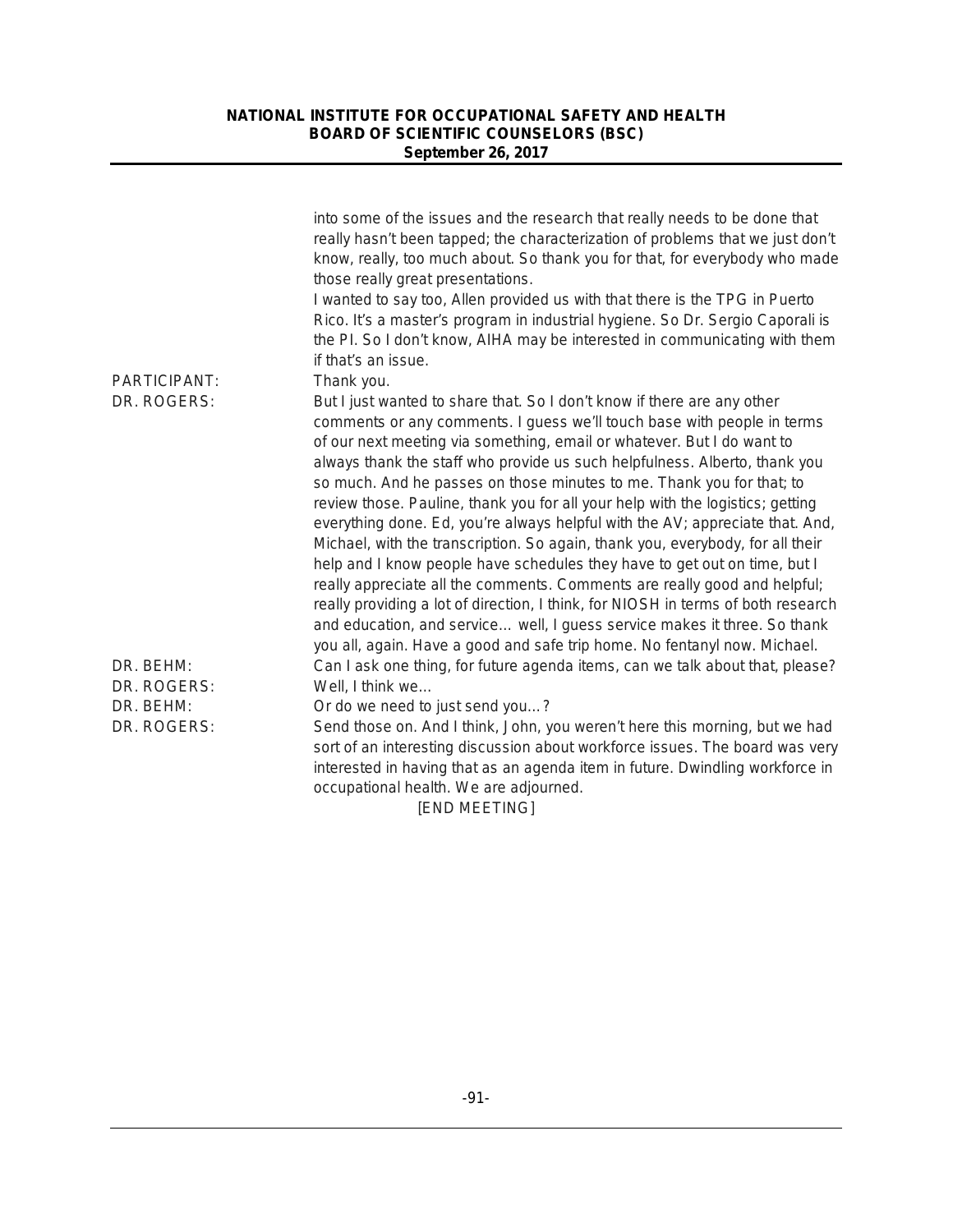### **G L O S S A R Y**

| <b>ABPM</b>   | American Board of Preventive Medicine                         |
|---------------|---------------------------------------------------------------|
| <b>ACGME</b>  | Accreditation Council for Graduate Medical Education          |
| AIHA          | American Industrial Hygiene Association                       |
| <b>AOHP</b>   | Association of Occupational Health Professionals              |
| ASSE          | American Society of Safety Engineers                          |
| <b>BSC</b>    | Board of Scientific Counselors                                |
| <b>CDC</b>    | United States Centers for Disease Control and Prevention      |
| <b>DART</b>   | Division of Applied Research and Technology                   |
| <b>DOE</b>    | Department of Energy                                          |
| <b>DOL</b>    | Department of Labor                                           |
| <b>DOT</b>    | Department of Transportation                                  |
| EPA           | <b>Environmental Protection Agency</b>                        |
| <b>ERC</b>    | <b>Emergency Response Center</b>                              |
| FACA          | <b>Federal Advisory Committee Act</b>                         |
| <b>HELD</b>   | Health Effects Laboratory Division                            |
| <b>HHS</b>    | US Department of Health and Human Services                    |
| <b>HRSA</b>   | <b>Health Resources and Services Administration</b>           |
| <b>IRB</b>    | Institutional Review Board                                    |
| <b>NACOSH</b> | National Advisory Committee on Occupational Safety and Health |
| <b>NIH</b>    | National Institutes of Health                                 |
| <b>NIOSH</b>  | National Institute for Occupational Safety and Health         |
| <b>NORA</b>   | National Occupational Research Agenda                         |
| <b>NPPTL</b>  | National Personal Protective Technology Lab                   |
| <b>OMB</b>    | Office of Management and Budget                               |
| <b>OSHA</b>   | Occupational Safety and Health Administration                 |
| <b>PPE</b>    | Personal Protective Equipment                                 |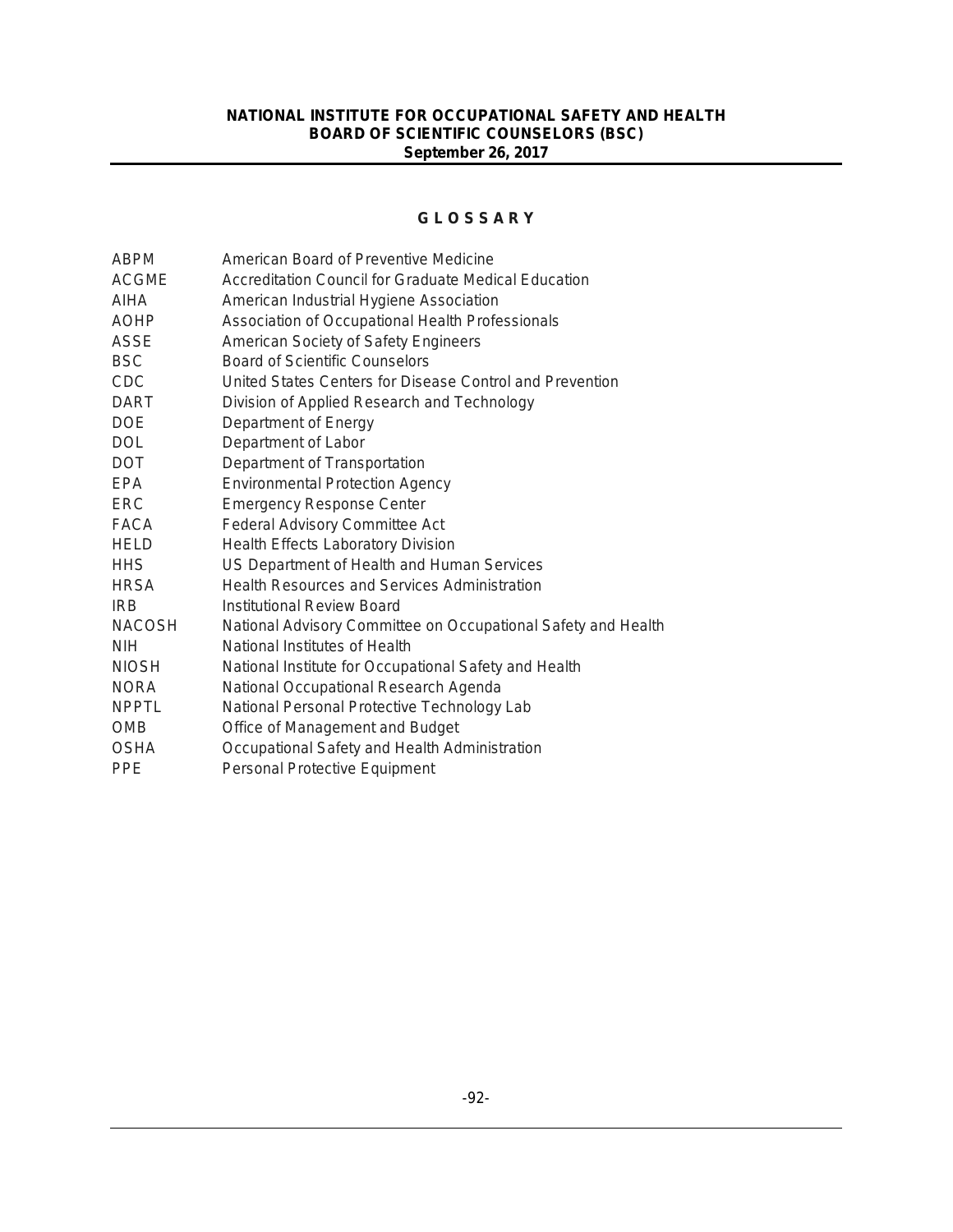### **Appendix A**

## **Department of Health and Human Services Centers for Disease Control and Prevention National Institute for Occupational Safety and Health Board of Scientific Counselors (BSC) Agenda: Sixty-Ninth Meeting**

| NIOSH Offices                  | Conference Number: 888-397-9578            |
|--------------------------------|--------------------------------------------|
| 395 E Street, S.W., Suite 9000 | Participant Code: 63257516                 |
| Washington, DC 20201           | https://odniosh.adobeconnect.com/nioshbsc/ |

### **Tuesday ─ September 26, 2017**

| <b>Time</b> | <b>Topic</b>                                                                     | Presenter                                                          |
|-------------|----------------------------------------------------------------------------------|--------------------------------------------------------------------|
| $8:30$ am   | Welcome and Introduction<br><b>Meeting Logistics</b>                             | Alberto Garcia<br>DFO, NIOSH                                       |
| $8:40$ am   | Agenda, Announcements, and<br><b>Approval of Minutes</b>                         | Dr. Bonnie Rogers<br>Chair, NIOSH BSC                              |
| $8:50$ am   | Director's Opening Remarks                                                       | Dr. John Howard<br>Director, NIOSH                                 |
| $9:20$ am   | <b>Stockpiled Surgical Gowns &amp; Respirators</b>                               | Dr. Susan Moore<br>Senior Scientist NPPTL, NIOSH                   |
| $10:20$ am  | <b>Break</b>                                                                     |                                                                    |
| $10:30$ am  | NIOSH's Response to Increased Use and<br><b>Complexity of Robots</b>             | Dawn Castillo<br>Director DSR, NIOSH                               |
| $11:30$ am  | Lunch                                                                            |                                                                    |
| 12:30 pm    | <b>Public Comments</b>                                                           | Alberto Garcia<br>DFO, NIOSH                                       |
| 12:45 pm    | NIOSH Disaster Science Responder Research<br>Program: Overview                   | Angela Weber<br>DSRR Program Coordinator, EPRO, NIOSH              |
| $1:30$ pm   | Fentanyl Exposures to Emergency Responders                                       | <b>CDR Jennifer Hornsby-Myers</b><br>Senior Scientist, EPRO, NIOSH |
| $2:15$ pm   | Summary & Wrap-up, Future Agenda Items,<br><b>Meeting Dates, Closing Remarks</b> | Dr. Bonnie Rogers<br>Chair, NIOSH BSC                              |
| $2:30$ pm   | Adjourn                                                                          |                                                                    |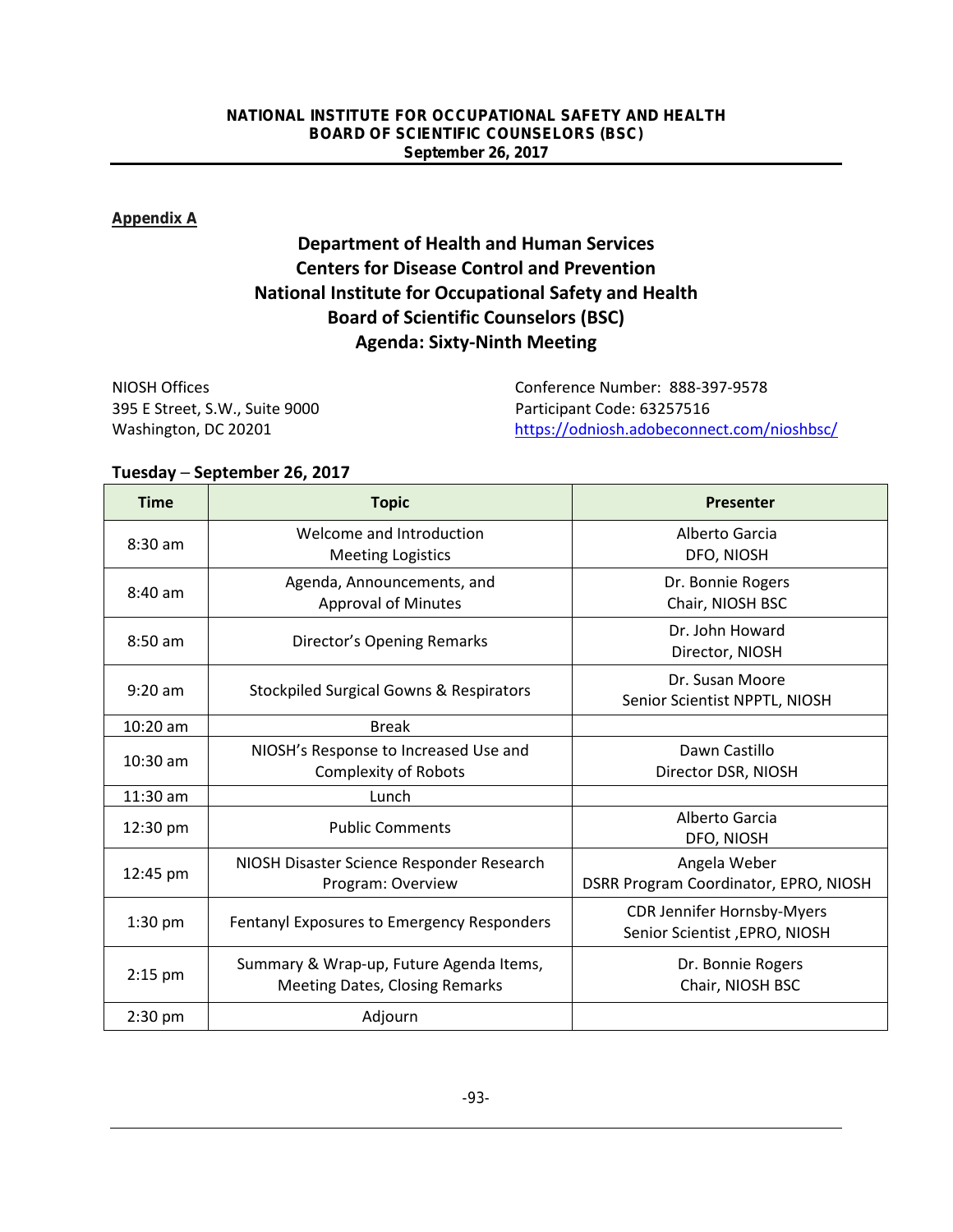### **Appendix B**

# **Board of Scientific Counselors Washington, D.C, September 26, 2017**

### **Budget**

The Senate Appropriations Committee provided a total budget for NIOSH of \$335.2. This amount is equivalent to our FY2017 funding level of \$335 million.

The House of Representatives in mid-July provided a total NIOSH budget of \$325 million in their "mark up." The House "mark" is \$10 million below the FY2017 enacted level of \$335 million for NIOSH, but \$125 million above the President's budget request of \$200 million.

The next step in the FY2018 budget process will be a "conference" between the House and the Senate appropriators to resolve any differences between the two budget proposals, including the \$10 million difference in the House and Senate "marks" for NIOSH. Dr. Howard will present the most current budget information at the time of the meeting.

## **Organizational and Personnel Announcements**

In May, **Ryan Hill, MPH (CDR, USPHS)** was appointed the first full-time director of the Western States Division (WSD).

**Larry Elliott** was appointed Interim Director for the Division of Applied Research and Technology.

In July, **Jacek Mazurek, MD, MS, PhD** was appointed as Chief of the Surveillance Branch within the Respiratory Health Division, replacing Eileen Storey who is retiring in November.

### **Retired:**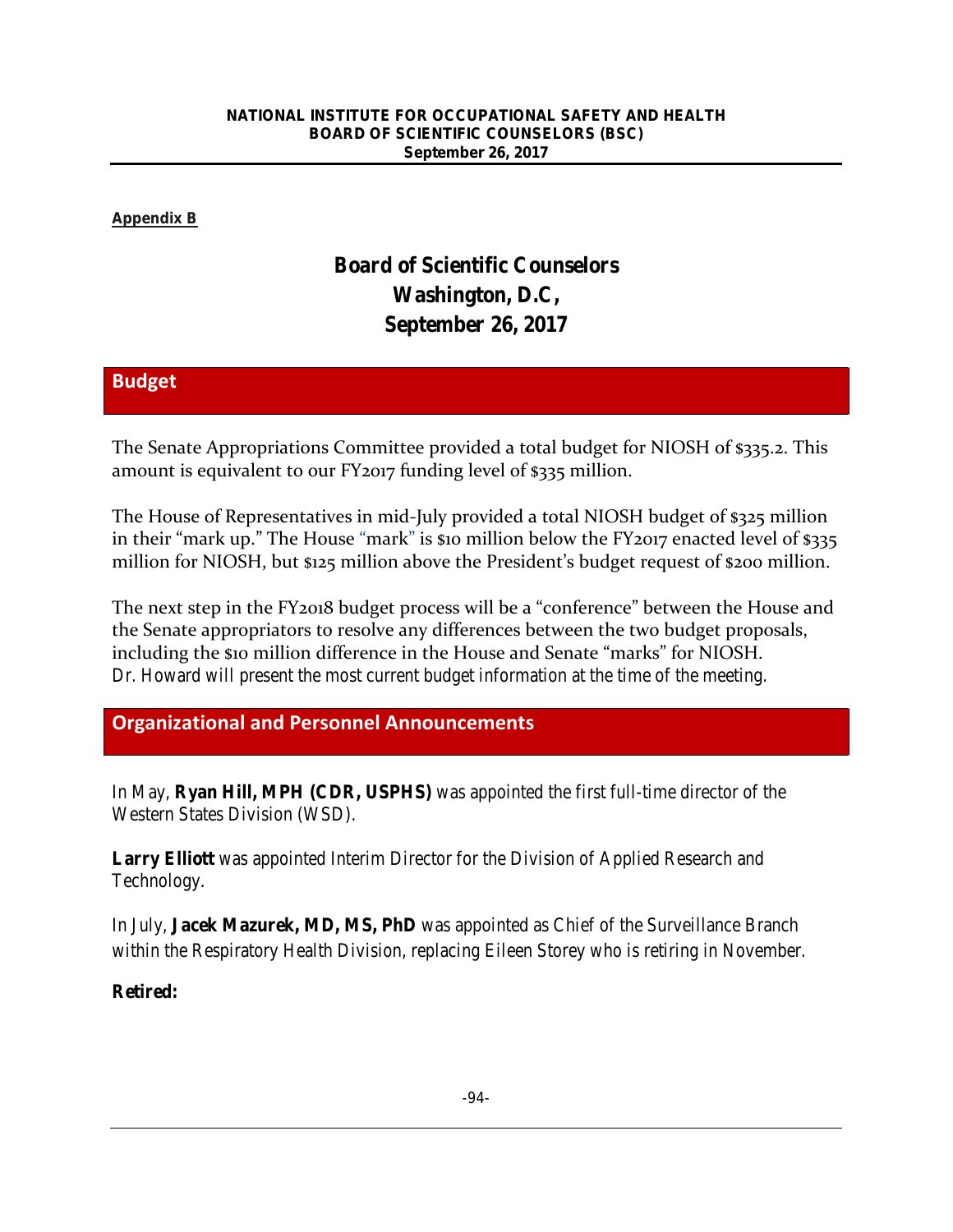In June, **Leslie Nickels** retired from NIOSH. The Research to Practice and Communication Offices have now merged into the Office of Communication and Research to Practice, with Christina Spring serving as the Associate Director of the office.

**CAPT Gayle DeBord** retired in June.

**Dr. Anita Schill** will retire at the end of September.

## **New Programs and Initiatives**

### **Hurricanes Harvey and Irma Response**

NIOSH is supporting the federal government's response to Hurricanes Harvey and Irma. NIOSH is staffing the CDC Occupational Health Task Force, coordinating with OSHA, responding to requests for information from stakeholders, and pushing worker safety and health messaging through our normal communications channels. NIOSH has deployed a total of 13 staff members to support the federal government's response (4 currently in field/9 staff returned, 11 through USPHS and 2 through HHS/CDC), and 5 staff selected for possible FEMA deployment.

## **NORA**

As a partner in our work on the National Occupational Research Agenda (NORA), we wanted to reach out to you and share with you our new publication, *[National Occupational Research](https://www.cdc.gov/niosh/docs/2017-146/default.html)  [Agenda: Second Decade in Review | 2006–2016](https://www.cdc.gov/niosh/docs/2017-146/default.html)*, a report of the activities, effectiveness, outcomes, and impacts of a decade of NORA work by NIOSH and by you, our partners.

The report outlines the progress and impact made in addressing occupational safety and health research needs over the second decade of NORA. During this decade, the focus of NORA was on moving research into practice in the workplace, with an emphasis around ten industry sectors. This report highlights the work of NIOSH and our partners in achieving this impact.

In addition to the main report, the *[Sector and Cross Sector Program Supplement](https://www.cdc.gov/niosh/docs/2017-147/)* report provides specific results on the work of each of the ten NORA sectors and twenty-four cross-sector programs, which were developed by NIOSH to support the NORA sector goals.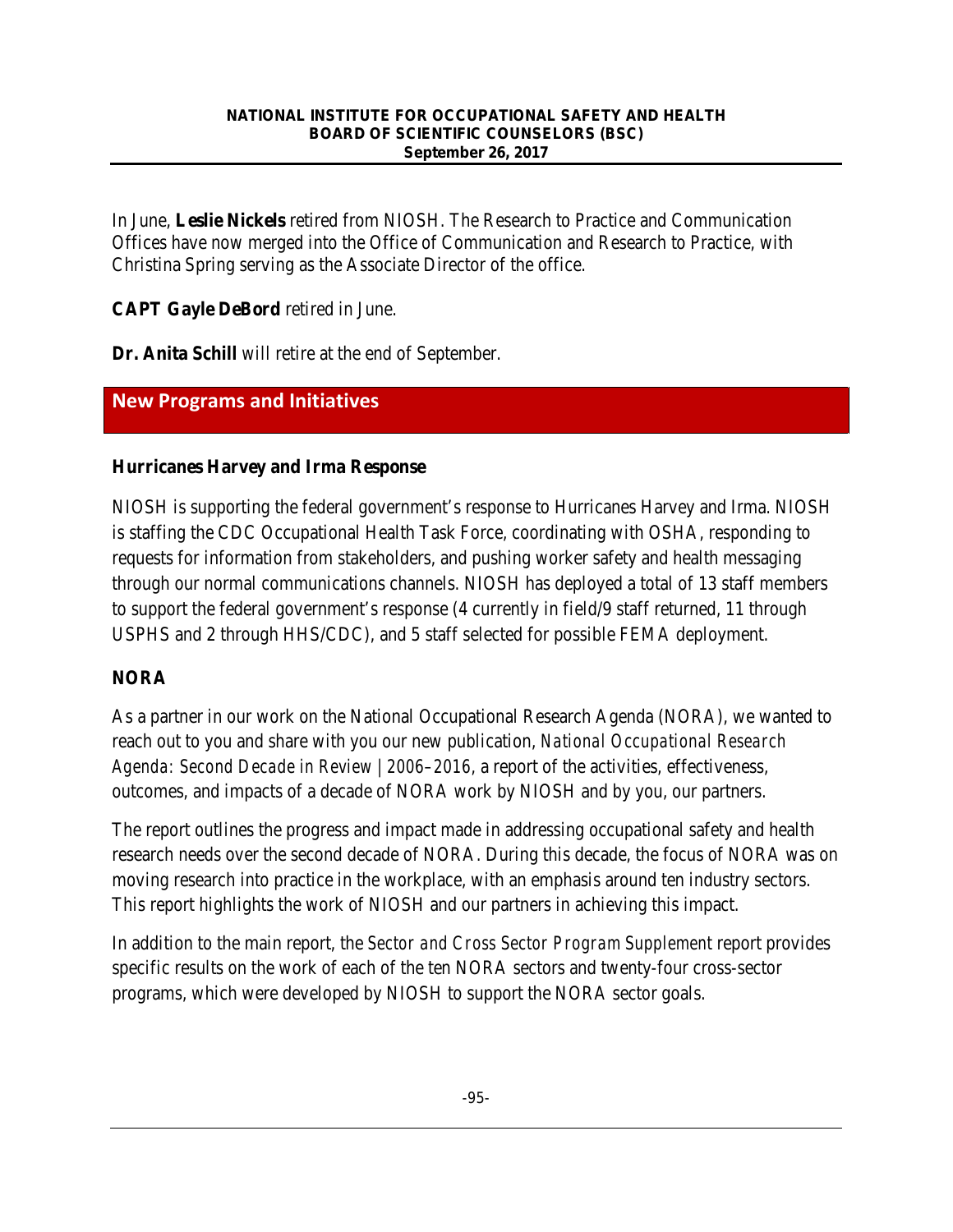NORA is a partnership program to stimulate innovative research and improved workplace practices. Participation in NORA is broad, including stakeholders from universities, large and small businesses, professional societies, government agencies, and worker organizations. We look forward to continuing our work with you on the third decade of NORA, as we focus on what the future of occupational safety and health research will be in 2020 and beyond.

## **Respiratory Health Division**

A report was published in the July 2017 *Morbidity and Mortality Weekly Report (MMWR)* documenting US silicosis deaths among young adults [\(http://dx.doi.org/10.15585/mmwr.mm6628a2\)](http://dx.doi.org/10.15585/mmwr.mm6628a2).

Surveillance Branch completed the spirometry training video "Learning Curves: Technical Procedures for Spirometry Training in the Occupational Setting," which is offered to NIOSH course sponsors, posted to the NIOSH's Respiratory Health at Work and Spirometry web pages, and will be promoted through @nioshbreathe Twitter and NIOSH social media.

In July 2017, Surveillance Branch staff traveled to Zambia at the invitation of the Government of Zambia and in response to a technical assistance request from the World Bank to evaluate issues with health surveillance of miners. The team assessed working conditions in the Northern Zambia copperbelt region and provided recommendations to the Ministry of Health on how to improve worker health surveillance in the country.

In September 2017, a manuscript on the level of concordance between chest radiographic classifications of A and B Readers in a national surveillance program was offered to U.S. coal miners. This manuscript has been highlighted in *This Month in Radiology 's* edition of Radiology as a feature article by the editor.

On August 10, 2017, a symposium was held commemorating 50 years of occupational respiratory disease research in Morgantown, WV [\(https://www.cdc.gov/niosh/respiratory/symposium50.html\)](https://www.cdc.gov/niosh/respiratory/symposium50.html).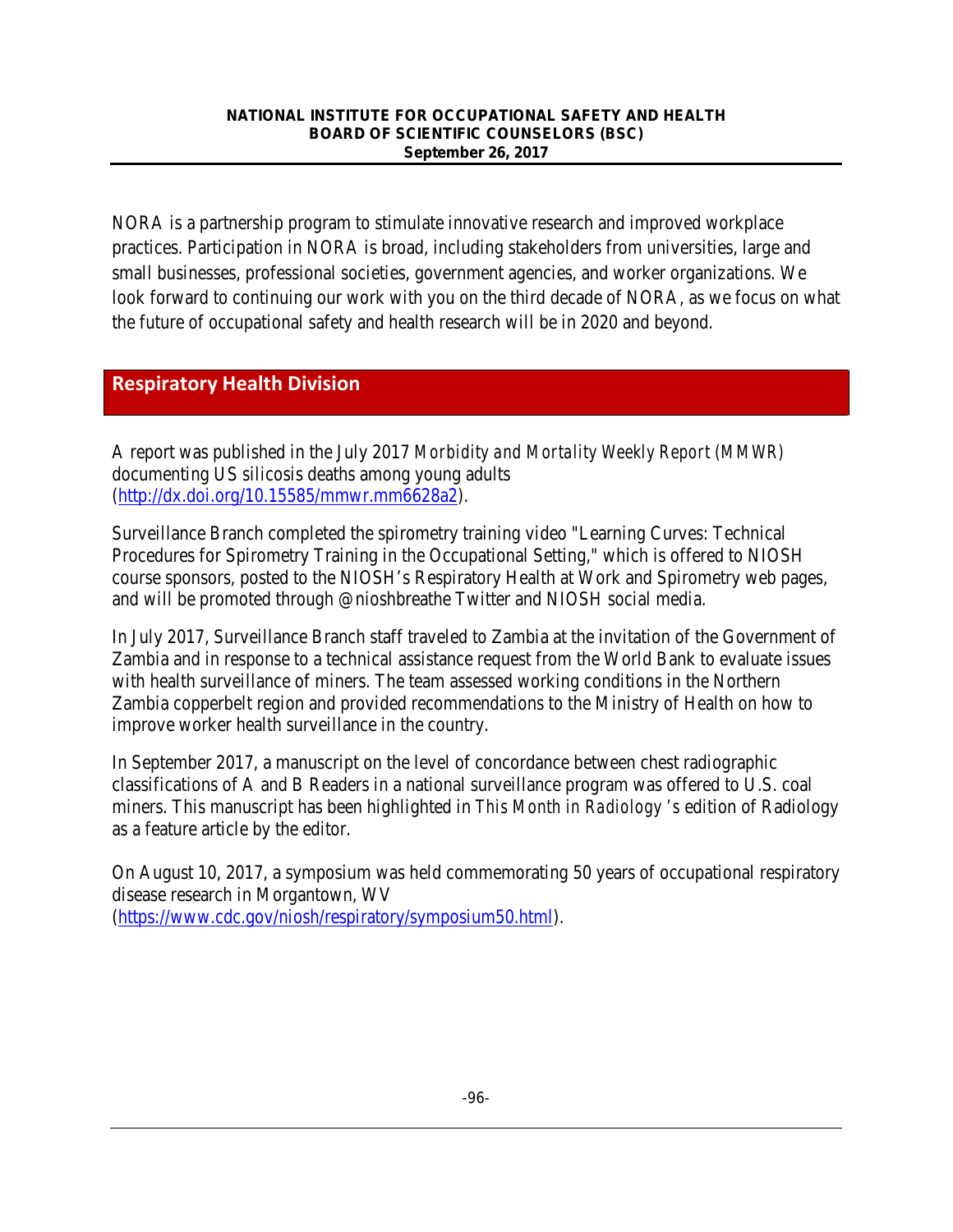## **Division of Surveillance, Hazard Evaluations, and Field Studies**

### **Division of Surveillance, Hazard Evaluation and Field Studies**

NIOSH has released two new health hazard evaluation reports on workplaces that are growing steadily and for which little is known about the potential hazards: vape shops and cannabis farming. In both, we focused on describing the potential exposures and identified a range of issues from ergonomics to chemical handling that could pose a risk to employees. More information can be found at [https://www.cdc.gov/niosh/hhe/reports/pdfs/2015-0107-](https://www.cdc.gov/niosh/hhe/reports/pdfs/2015-0107-3279.pdf) [3279.pdf](https://www.cdc.gov/niosh/hhe/reports/pdfs/2015-0107-3279.pdf) and<https://www.cdc.gov/niosh/hhe/reports/pdfs/2015-0111-3271.pdf>

NIOSH recently authored an MMWR article ( Beard et al, 2017) that examined Amyotrophic lateral sclerosis (ALS) and Parkinson's disease, both progressive neurodegenerative diseases, by occupation using data from the National Occupational Mortality Surveillance (NOMS), a population-based surveillance system that includes approximately 12.1 million deaths from 30 U.S. states. The study found that workers in white collar jobs (especially computer and mathematical; architecture and engineering; legal; and education, training, and library-related jobs) experienced a higher proportion of deaths from these diseases. Although the reasons for the findings of this study are not understood, it provides information for future targeted studies to identify risk factors for ALS and Parkinson's disease.

The NIOSH Health Hazard Evaluation Program routinely receives requests for older health hazard evaluation reports that have not been previously available on the NIOSH website. In 2017, NIOSH has posted over 1,000 reports for evaluations completed before 1985. We are continuing this effort with the goal of making all historical health hazard evaluation reports available online.

NIOSH recently completed data collection for an exposure assessment study investigating firefighter turnout gear and sock hoods after repeated exposure to smoke and heat, followed by laundry or decontamination. This study was funded by FEMA and CDC Foundation and is a collaboration between the University of Illinois Fire Service Institute, Underwriters Laboratories, and NIOSH. Turnout gear worn by mannequins were placed inside a chamber filled with combustion aerosol. Testing was conducted to measure contamination breakthrough, as well as degradation to the fabric, over a total of 40 exposure/cleaning cycles. This study will provide critical information on turnout gear protection and longevity under realistic firefighting conditions and maintenance regimens.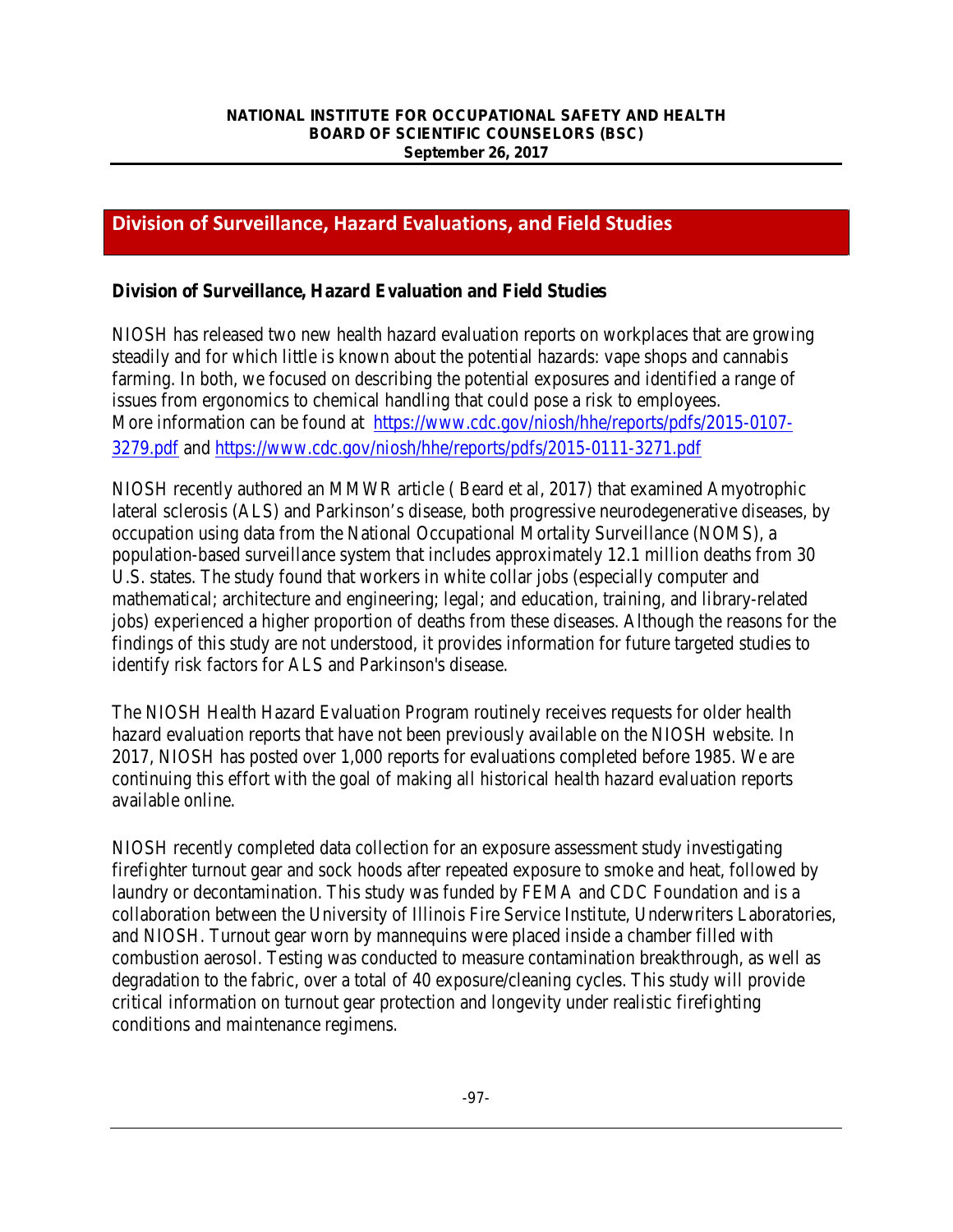## **Division of Applied Research and Technology**

## **NIOSH Manual of Analytical Methods**

The NIOSH Manual of Analytical Methods (NMAM) published a new guidance chapter titled "Analysis of Carbon Nanotubes and Nanofibers on Mixed Cellulose Ester Filters by Transmission Electron Microscopy." NIOSH scientists have carried out many studies on the microanalysis of airborne carbonaceous nanomaterials, and this research has led to numerous related publications and guidance documents.

A brief video titled "Introduction to the NIOSH Manual of Analytical Methods, Fifth Edition" has been released. Running about 90 seconds, the video was produced as a brief overview of what the NMAM is, what information can be found within it, and directs the viewer to the NMAM webpage for more information. The video can be found on the CDC YouTube channel. It had over 100 views in the first week of posting. The new chapter and the four updated methods can be found on the NMAM website, [www.cdc.gov/niosh/nmam.](http://www.cdc.gov/niosh/nmam)

## **Updated version of NIOSH Publication** *Elements of Ergonomics Programs* **now available online**

The updated webpages for NIOSH document *[Elements of Ergonomics Programs](https://www.cdc.gov/niosh/topics/ergonomics/ergoprimer/default.html)* outlining practical strategies for identifying and correcting ergonomic deficiencies in a variety of workplace settings (excluding [Safe Patient Handling and Mobility \(SPHM\)\)](https://www.cdc.gov/niosh/topics/safepatient/default.html) is now available.

**DART researchers collaborated with Kansas State University for testing within airplane cabin platforms to conduct research related to the delivery, prototype refinement, installation and initial testing of an updated IsoPass prototype.** ISOPASS is a passenger isolation system, applicable for long-range/transoceanic flights when a potentially-infectious passenger (suspected to be ill with MERS, SARS, Ebola, Pathogenic avian influenza, or other infectious diseases of significant concern) becomes symptomatic in mid-flight and the potential to land and get the passenger de-boarded and into a healthcare treatment facility is not readily available. Currently there is no protection for such scenarios, beyond asking the sick passenger if they are willing and can tolerate wearing a surgical mask.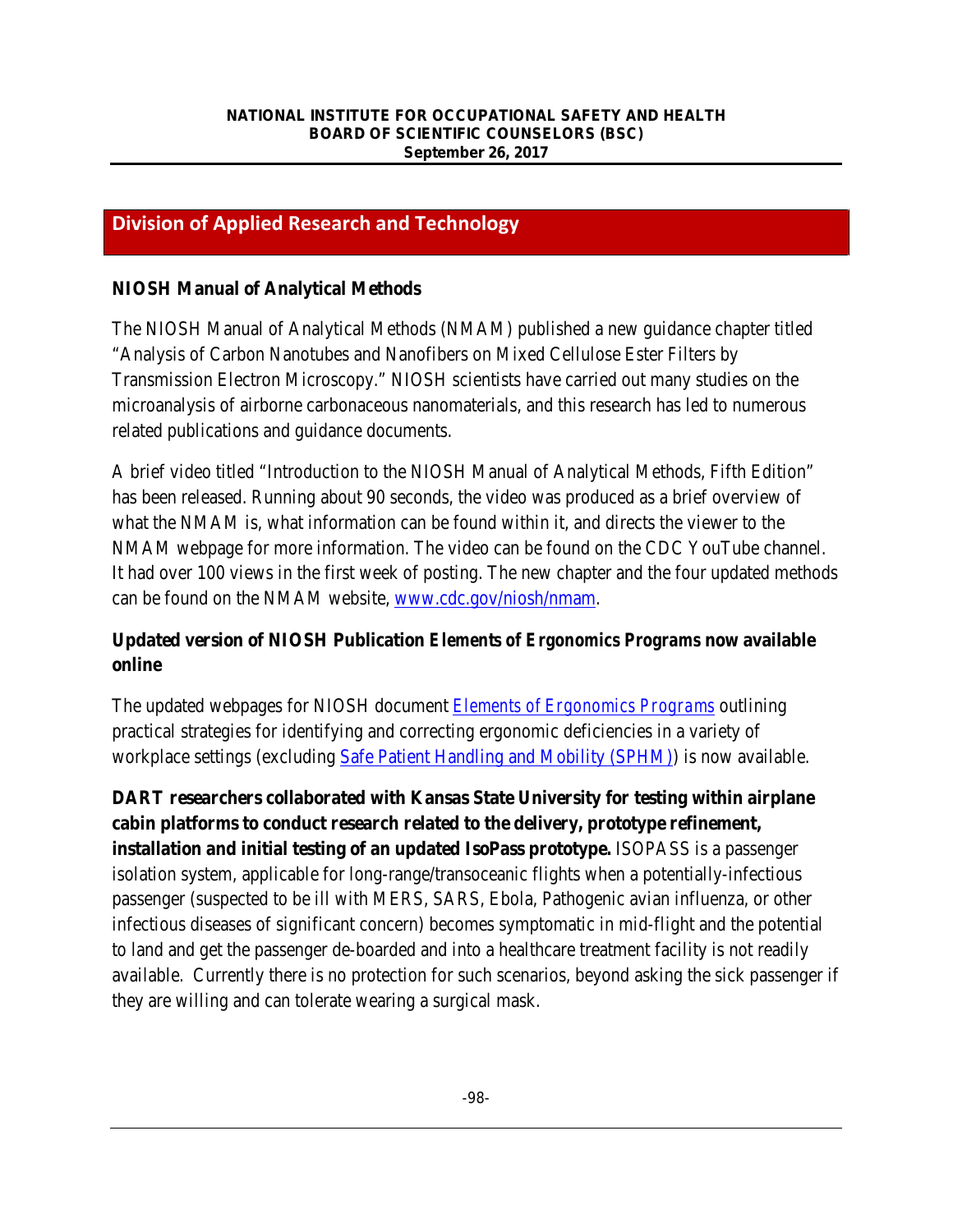The ISOPASS system will be easily deployed by flight attendants, is being designed with flightattendant and passenger acceptability in mind, and will collectively reduce the potential for airborne, droplet, contact and fomite dissemination of pathogens.

**EPHB hearing loss prevention researchers conducted measurements of firearm noise suppressors at a site in Rudyard, MI. Fourteen rifles, pistols and a shotgun were tested with and without firearm noise suppressors. The rifles and pistols were tested with both supersonic and subsonic ammunition. The purpose of the study was to understand the noise radiation characteristics of suppressed firearms and the exposure levels at the shooter's ear. The study was conducted in conjunction with researchers from Western Michigan University, the University of Northern Colorado, Northern Illinois University and Central Michigan University. The data will be used to describe the auditory risk for suppressed and unsuppressed weapons' noise and will allow the development of an acoustic standard to describe the noise reduction performance of firearm suppressors.**

### **Hazardous drugs documents**

**DART researchers have successfully licensed technology and methods for the near realtime detection of surface contamination by antineoplastic drugs. The NIOSH monitors, which use surface wiping and lateral flow immunoassay for measurement, were demonstrated to be sensitive and accurate in the laboratory and in healthcare workplaces. The licensee, a global medical technology company that is a leader in patient and healthcare worker safety, plans to introduce the devices commercially in early 2018.**

## **Division of Safety Research**

NIOSH, along with co-sponsors National Safety Council, American Society of Safety Engineers, Society for Advancement of Violence and Injury Research, Board of Certified Safety Professionals, and West Virginia University (School of Public Health and Benjamin M. Statler College of Engineering and Mineral Resources), announces the next National Occupational Injury Symposium (NOIRS) [\(https://www.cdc.gov/niosh/noirs/default.html\)](https://www.cdc.gov/niosh/noirs/default.html), which will take place October 16-18, 2018 in Morgantown, WV at the Morgantown Marriott at Waterfront Place. NOIRS 2018 is the seventh in a series of symposia hosted by NIOSH since 1997 which have had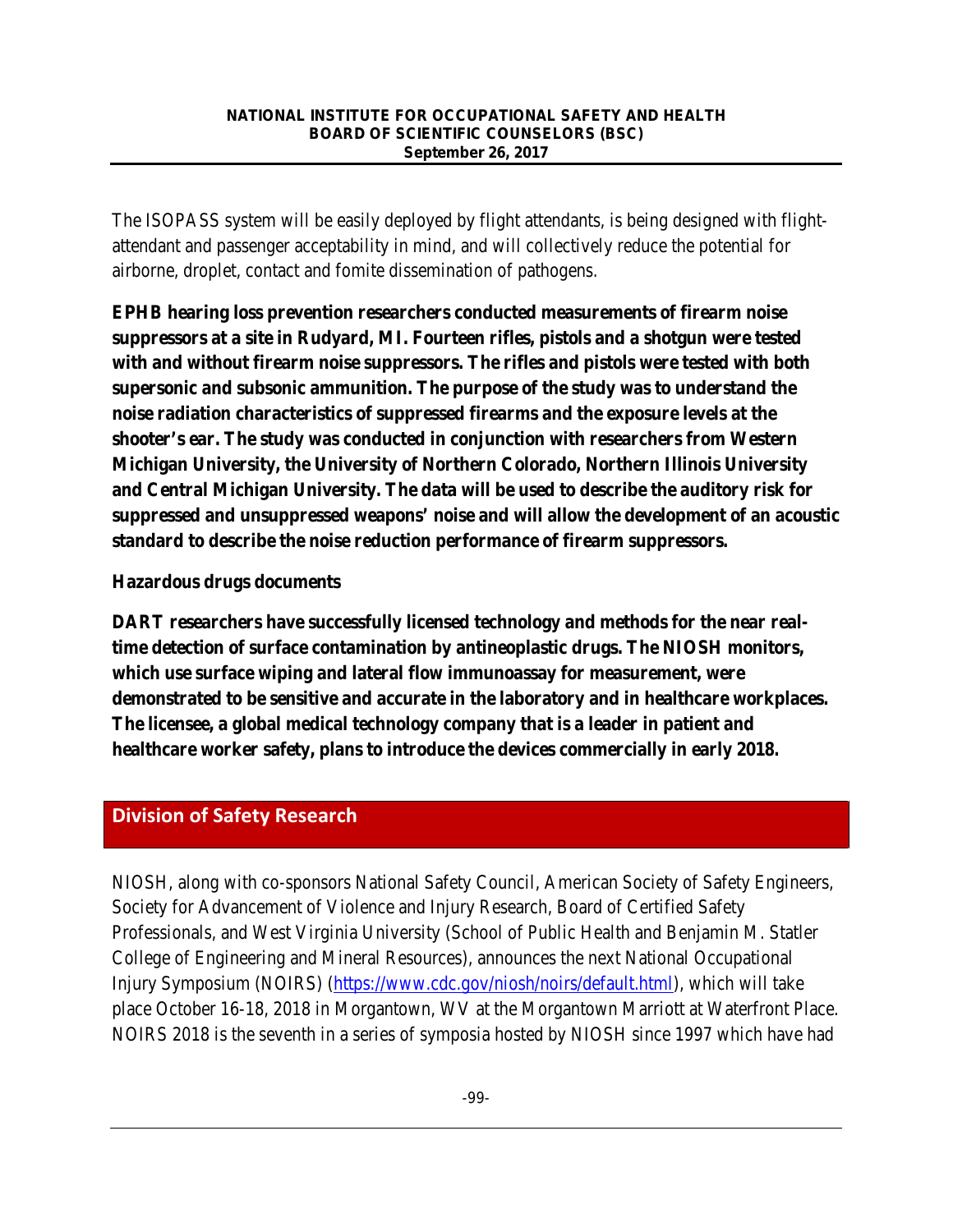strong support from the occupational injury health and safety community. The symposium will provide a forum for the foremost occupational injury researchers and practitioners to present their latest findings and methods and share their occupational injury prevention work and knowledge, and is designed to strengthen the fields of occupational injury research and practice by facilitating exchange of scientific knowledge and providing opportunities for professional education and networking. NOIRS 2018 will announce the opening of the abstract submission process in the Fall of 2017.

Division of Safety Research staff collaborated with health communications students from West Virginia University (WVU) to develop and test motor vehicle safety messages with law enforcement officers. As part of this effort, 18 students (12 undergraduate-level from Advanced Health Communication and 6 graduate-level from Health Communication Dissemination) conducted in-depth interviews with police leaders and conducted a nation-wide survey. Findings are being used by NIOSH to refine messaging and develop a toolkit for small- to medium-sized law enforcement agencies. The partnership between NIOSH and WVU was highlighted in the Eberly College online magazine [\(http://eberly.wvu.edu/news-events/eberly](http://eberly.wvu.edu/news-events/eberly-news/2017/06/13/communication-studies-students-promote-law-enforcement-motor-vehicle-safety?mc_cid=9ae2569554&mc_eid=314d3cfae6)[news/2017/06/13/communication-studies-students-promote-law-enforcement-motor-vehicle](http://eberly.wvu.edu/news-events/eberly-news/2017/06/13/communication-studies-students-promote-law-enforcement-motor-vehicle-safety?mc_cid=9ae2569554&mc_eid=314d3cfae6)[safety?mc\\_cid=9ae2569554&mc\\_eid=314d3cfae6\)](http://eberly.wvu.edu/news-events/eberly-news/2017/06/13/communication-studies-students-promote-law-enforcement-motor-vehicle-safety?mc_cid=9ae2569554&mc_eid=314d3cfae6), on WV National Public Radio, and is expected to appear in the September issue of the American Public Health Association journal *The Nation's Health*.

The Division of Safety Research celebrated its 40th Anniversary on June 14, 2017. A NIOSH Science blog, *40 Years of Safety Research*, helped commemorate the anniversary, and includes some history on the Division and examples of accomplishments through its 40 years [\(https://blogs.cdc.gov/niosh-science-blog/2017/06/14/dsr-40/\)](https://blogs.cdc.gov/niosh-science-blog/2017/06/14/dsr-40/).

## **Education and Information Division**

## **Chemical Risk Management Updates**

*Peracetic acid research:* NIOSH is conducting a cross-Institute research effort to investigate workplace exposures to peracetic acid. Peracetic acid is an antimicrobial agent used as a sterilant in healthcare setting, food processing (e.g., poultry plants), and wastewater treatment. Research efforts are focused on: 1) validating sampling and analytical methods; 2) field studies to assess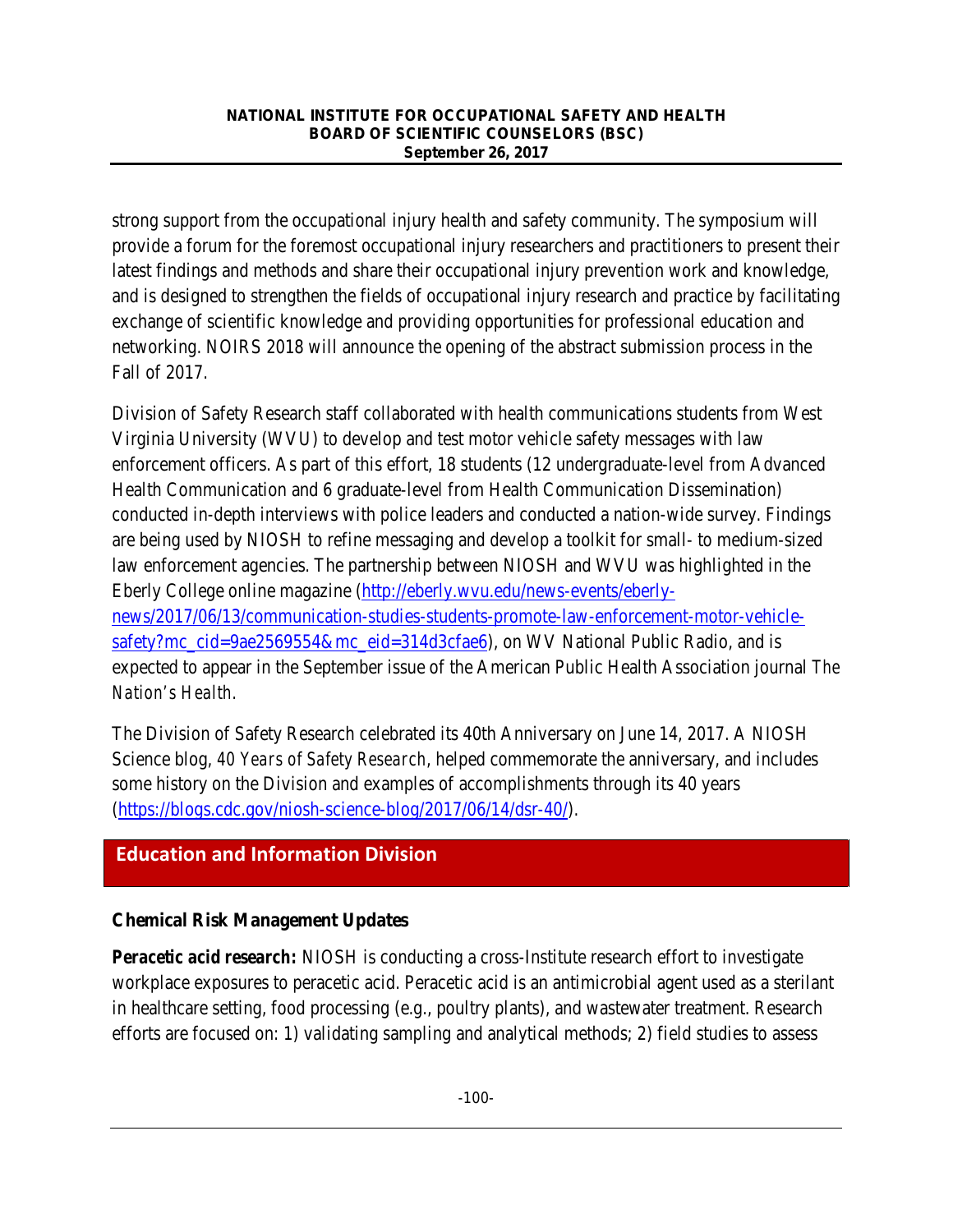workplace exposures; 3) animal studies to characterize the toxicity of acute exposures; and 4) engineering controls. Data and information generated from this research will provide the basis for NIOSH recommendations, such as an immediately dangerous to life or health (IDLH) value or short-term exposure limit (STEL).

## **Young Worker Updates**

The U.S. Department of Labor, Employment and Training Administration (ETA) recently added "health and safety" as a foundational workplace competency in their Generic Building Blocks Competency Model. With the advice of NIOSH and OSHA, ETA updated the specific competencies to be included in the newly added building block to better align the competencies with the foundational workplace safety and health competencies being promoted by NIOSH and OSHA.

The American Industrial Hygiene Association (AIHA), through its partnership with NIOSH, is using Safety Matters, a joint NIOSH-AIHA program to raise awareness among young people about workplace safety and health. As part of this effort, AIHA was contacted by the Office of Research Services, National Institute of Health stating their interest in having Safety Matters delivered by the United States Public Health Service (USPHS) Commissioned Corps (CC) Environmental Health Officer's (EHO's) as part of the Surgeon General National Prevention Strategy (NPS) – Prevention through Active Community Engagement (PACE) program.

EID and the Montana Department of Labor & Industry, Safety & Health Bureau signed an MOU to work collaboratively to improve workplace safety and health education and outreach being conducted for Montana's young workers through the sharing of efforts and expertise.

## **4th International Understanding Small Enterprises Conference**

The Center for Health, Work, & Environment at the University of Colorado School of Public Health and NIOSH will be hosting the *4th International Understanding Small Enterprises Conference* in Denver, Colorado from October 25-27, 2017. This is the first time this conference is being held in North America. It represents the culmination of more than a decade of efforts to build the NIOSH Small Business Assistance Program. The theme of this year's conference is worker well-being and sustainable business health. Researchers, occupational safety and health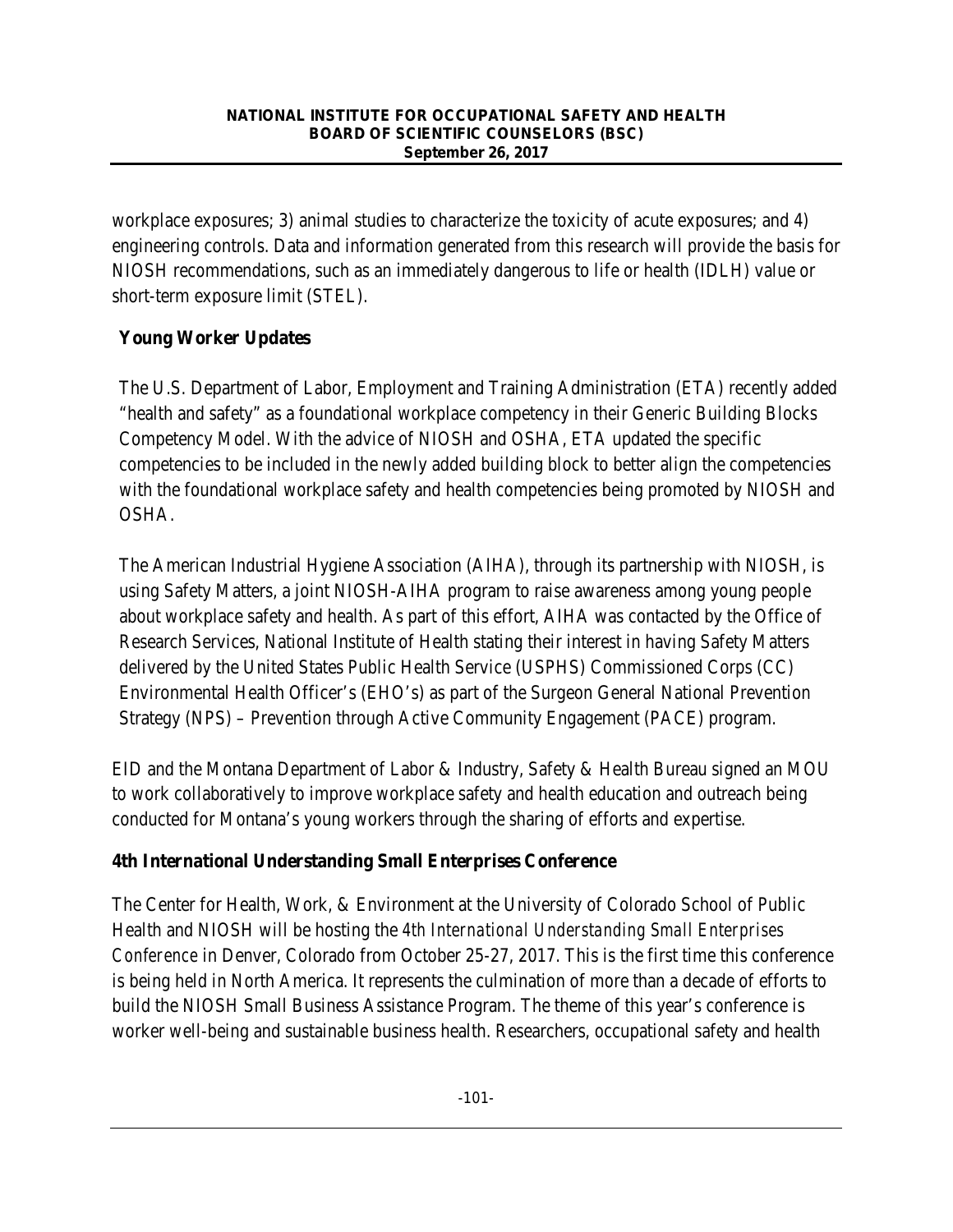professionals, students, small enterprises and stakeholders from around the globe will come together to understand the unique occupational safety and health needs and challenges facing small businesses and to share their research and research-to-practice successes.

## **Emergency Preparedness and Response Office**

### **Emergency Responder Health Monitoring and Surveillance**™ **(ERHMS**™**)**

NIOSH released the first version of ERHMS Info Manager™ software. This software is a custom built product that emergency responder organizations can use to implement the Emergency Responder Health Monitoring and Surveillance™ (ERHMS™) framework. The software product facilitates a rapid assessment and intervention related to health monitoring and surveillance of emergency responders before, during, and after deployments by helping to automate data collection, analysis, and reporting. The software will help decrease the time required to identify causes, determine risk factors, and inform implementation of appropriate interventions for those who manage the health and safety of responders.

## **National Personal Protective Technology Laboratory**

### **Action Plan for NIOSH's Respirator Approval Program**

The National Personal Protective Technology Laboratory (NPPTL) oversees and administers NIOSH's Respirator Approval Program. A team of NPPTL experts has been established to develop an Action Plan that supports the continued improvement of this Program. The scope of the effort includes approval and post-market aspects of the Program design, manner of execution, and measurements of performance. Sources of input to the effort include: 1) stakeholder perspectives; 2) analysis of current workflow steps and decision logic; 3) analysis of "active working time" and "wait time" for each step; 4) exploring other federal and private sector conformity assessment programs; 5) previous external reviews that included recommendations for this Program; and 6) an independent review conducted by a NIOSH Doctoral candidate. At a public Manufacturer's Meeting this November, NPPTL will provide an overview of its findings. NPPTL will then determine how to best address these findings with the developed Action Plan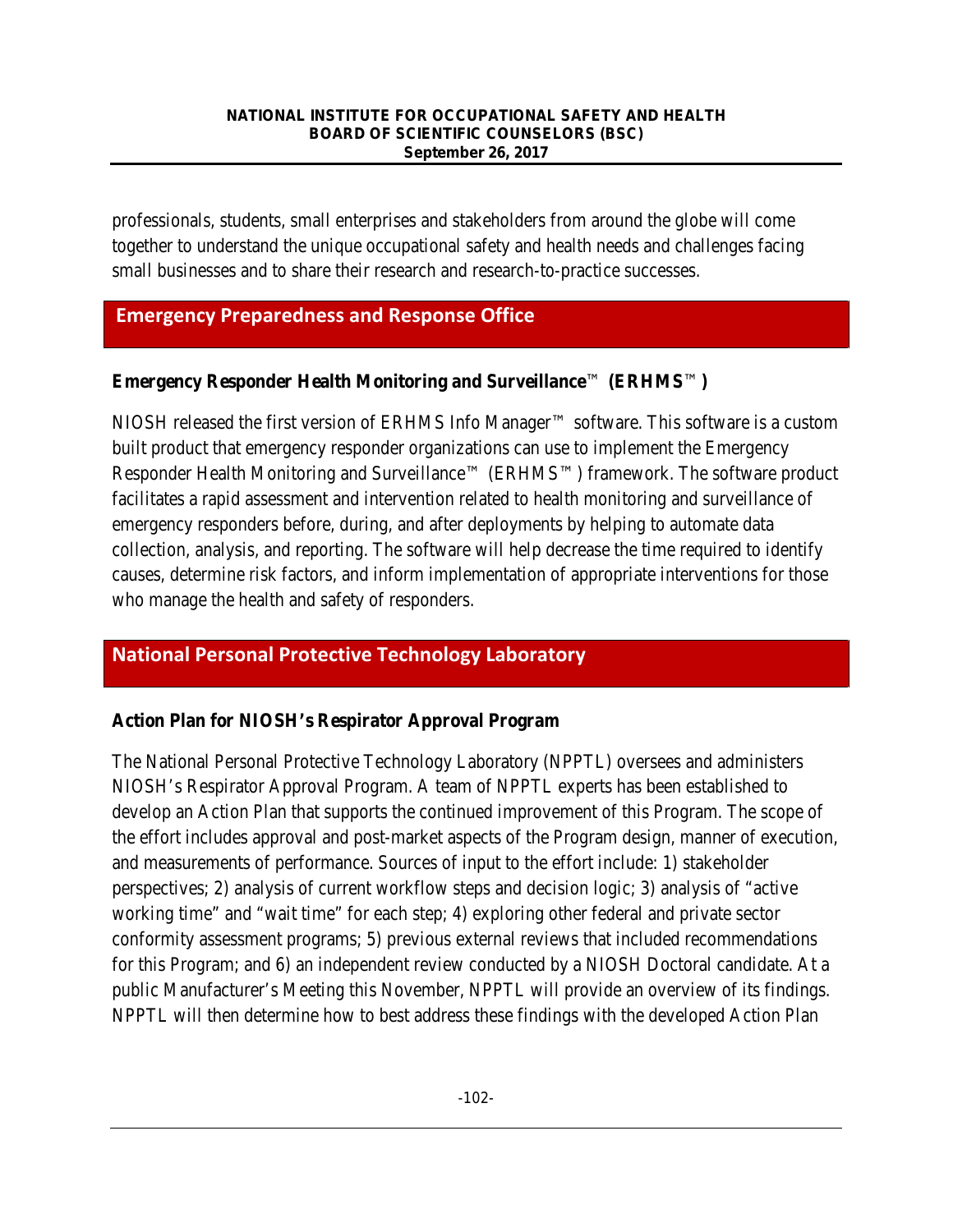representing NPPTL's recommendations and aligning with NIOSH's continuous improvement values and will include those Actions that NPPTL intends to implement.

## **NIOSH Research Results in Changes to Industry Standard Test Methods for Personal Protective Equipment (PPE)**

In July 2017, two revised test methods (F1670/F1670M-17 Standard Test Method for Resistance of Materials Used in Protective Clothing to Penetration by Synthetic Blood and F1862/F1862M-17 Standard Test Method for Resistance of Medical Face Masks to Penetration by Synthetic Blood (Horizontal Projection of Fixed Volume at a Known Velocity) were published by the ASTM committee F23 on Personal Protective Clothing and Equipment. These test methods standards are widely utilized by safety professionals and personal protective equipment (PPE) manufacturers to select and design PPE used by healthcare workers and first responders to reduce exposures to infectious bodily fluids. The key additions made to these test methods involved changes to include proper characterization, measurement, and handling of synthetic blood. To support these changes, the committee relied upon preliminary outputs from NIOSH/NPPTL research. Next, the team will be working with ASTM F23 committee members to improve the penetration cell used to conduct the liquid and viral penetration tests.

## **Total Worker Health**

## **Total Worker Health Research Methodology Workshop**

More than 71,000 stakeholders subscribe to **TWH In Action e-news;** active Twitter and LinkedIn accounts keep our diverse audiences informed.

The next Webinar in the **TWH Webinar Series** is scheduled for Thursday, September 28, from 1:00 to 2:30 pm Eastern time. The webinar is co-sponsored with **NIOSH's National Center for Productive Aging and Work**. The 90-minute webcast features Drs. Donald Truxillo, Alyssa McGonagle, and Ruth Finkelstein, presenting three perspectives for interventions to address the challenges and opportunities posed by an aging workforce. To date more than 2240 OHS professionals have received training via this webinar series with >900 receiving CEU credits. Almost 600 have already enrolled for the next event. More details available by googling TWH webinar.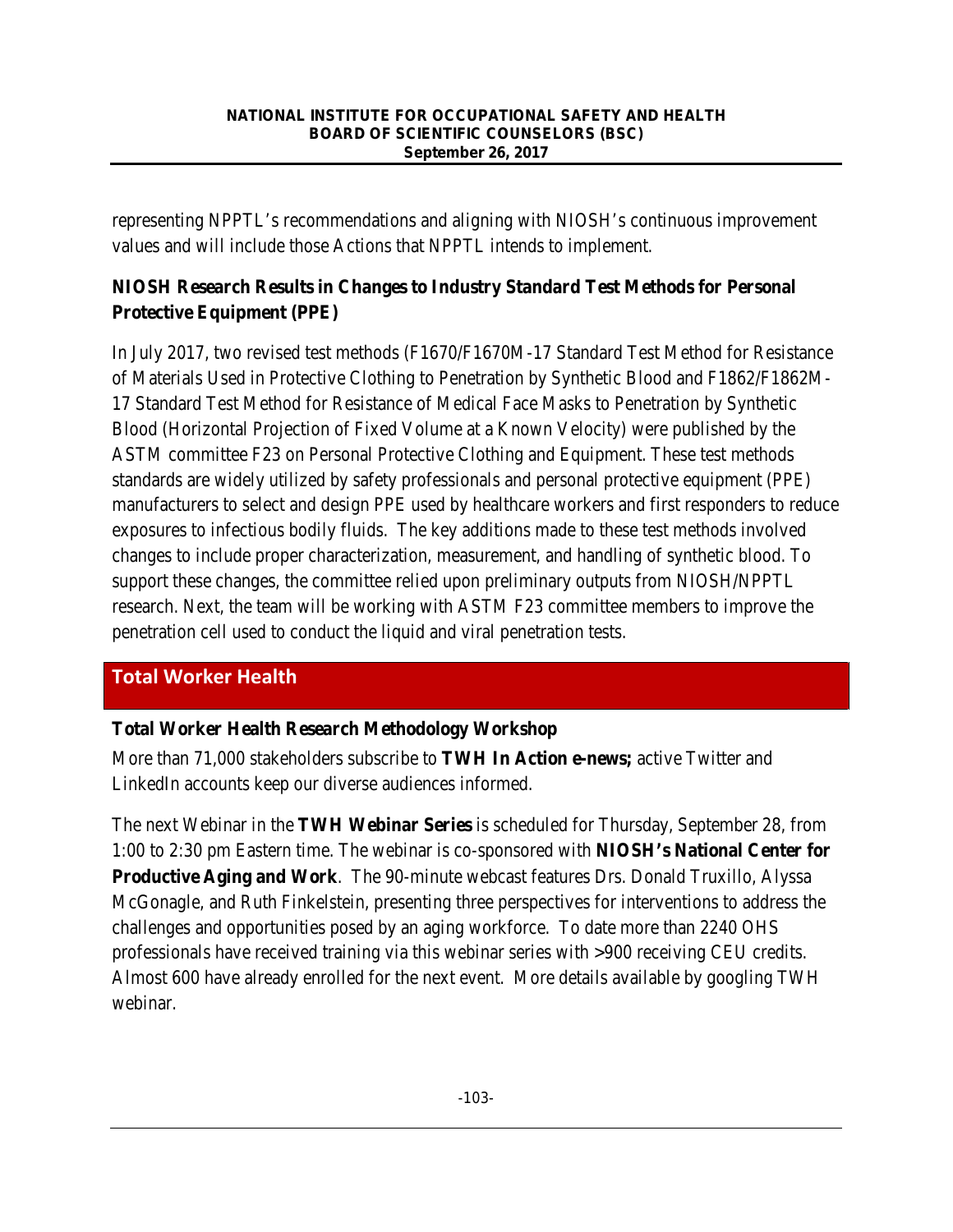The 30-member **TWH Affiliates program**, welcomed 4 new partners in 2017: the National Security Agency, the Ohio Bureau of Workers Compensation, the Association of Occupational Health Professionals (in Healthcare), and, just this month-- the Communication Workers of America.

## **Western States Division**

### **Updated Regional Commercial Fishing Fatality Summaries**

### **New Tank Gauging Safety Video Released**

WSD, in partnership with the California Department of Public Health, Occupational Health Branch (CDPH-OHB), recently released a [video](https://go.usa.gov/xRfcd) to help protect oil and gas extraction workers from the hazards they face when measuring oil storage tanks. The video, **Protecting Oil and Gas** [Workers from Hydrocarbon Gases and Vapors,](https://go.usa.gov/xRfcd) weaves together a narrative of the health and safety risks involved with this activity, and how employers and workers can reduce injuries and fatalities from exposure to toxic gases and oxygen-deficient atmospheres. From 2010-2014, there were at least 9 deaths associated with exposure to a mixture of hydrocarbon gas and insufficient oxygen when the thief hatch at the top of the storage tank was opened. The results of an overexposure can be immediate; the gases affect eyes, lungs and the central nervous system, and can cause the heart to have abnormal rhythms resulting in dizziness and disorientation, loss of consciousness, and even sudden cardiac death. The new video highlights crucial information that is covered in the 2016 [NIOSH-OSHA Hazard Alert: Health and Safety Risks for Workers](https://www.cdc.gov/niosh/docs/2016-108/default.html)  [Involved in Manual Tank Gauging and Sampling at Oil and Gas Extraction Sites.](https://www.cdc.gov/niosh/docs/2016-108/default.html)

### **WSD Partners with Memorial University, Newfoundland, to Organize the 5th International Fishing Industry Safety and Health Conference (IFISH 5)**

The Western States Division and the Center for Maritime Safety and Health Studies is partnering with Memorial University, Newfoundland, to organize IFISH5, June 10-13, 2018, in St. John's, Newfoundland and Labrador, Canada. The previous IFISH conference was held in 2009 in Reykjavik, Iceland. New for IFISH5 will be the expansion of the conference to include both aquaculture and seafood processing industries. This conference brings safety and health researchers from around the globe to present the latest research and discuss ways to improve the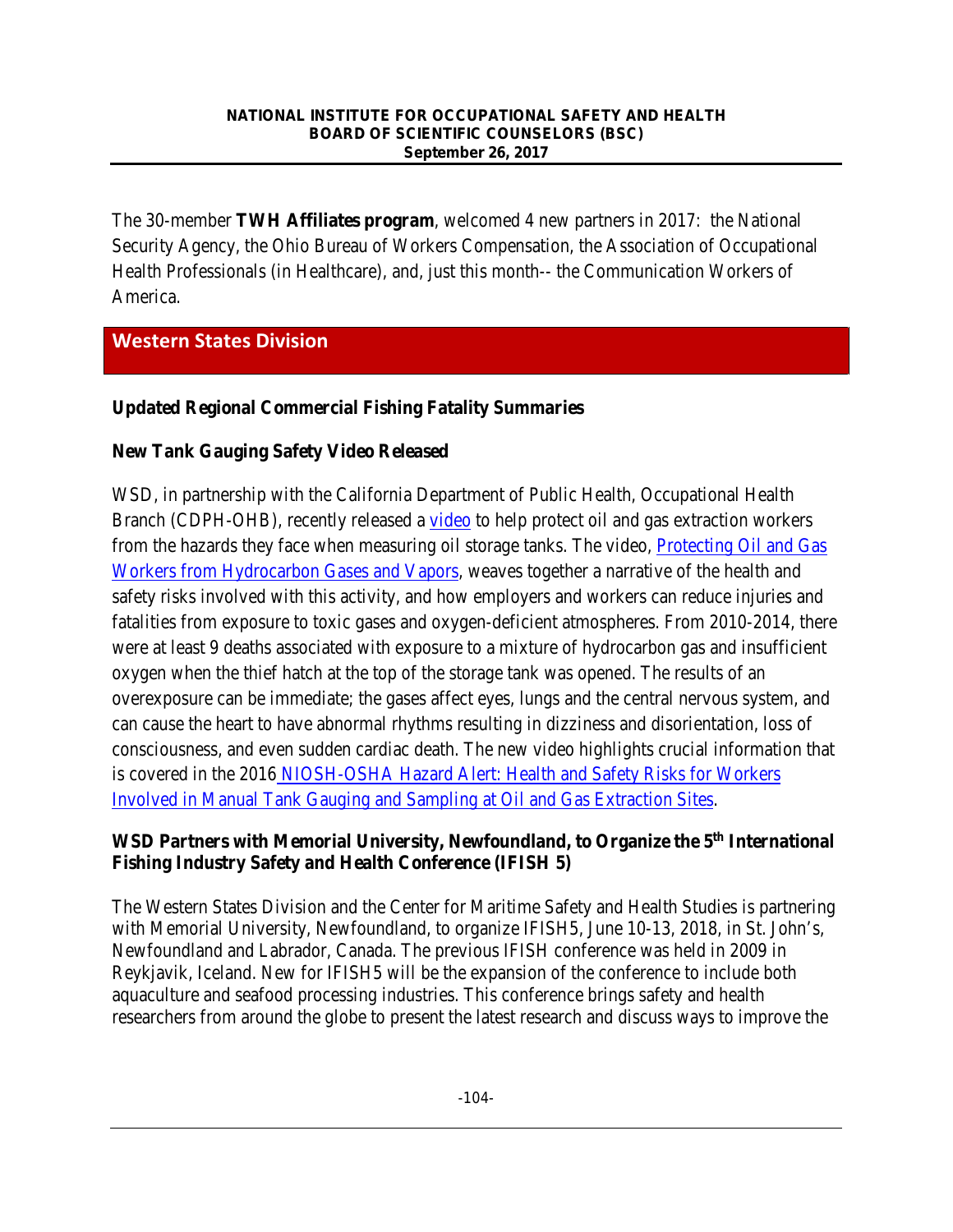health and safety of workers in these industries. Anticipated topics for IFISH 5 will include studies highlighting collaboration with industry, evaluations of interventions, improvements to protective gear such as personal flotation devices, fisheries management and safety relationships, and the economic impacts of occupational safety and health.

## **Social Presence Statistics**

| <b>Social Media and Public</b>    | <b>August 2016</b>             | <b>August 2017</b>             |
|-----------------------------------|--------------------------------|--------------------------------|
| <b>Outreach Accounts and</b>      |                                |                                |
| <b>Services</b>                   |                                |                                |
|                                   |                                |                                |
| Facebook                          | 119687 likes                   | 129285 likes                   |
|                                   |                                |                                |
| Twitter                           | @NIOSH account 325197          | @NIOSH account 325728          |
|                                   | followers                      | followers                      |
|                                   |                                |                                |
| Instagram                         | 589 followers, 246 posts       | 1077 followers, 781 posts      |
|                                   |                                |                                |
| YouTube                           | 467843 views 194 videos        | 467843 views 208 videos/clips  |
|                                   |                                |                                |
| LinkedIn                          | Started in November 2016       | 567 members                    |
|                                   |                                |                                |
| <b>Website Views</b>              | 1,459,275 site views in August | 1,252,322 site views in August |
|                                   | 2016                           | 2017                           |
|                                   |                                |                                |
| eNews Subscribers                 | 58391                          | 67493                          |
|                                   |                                |                                |
| <b>TWH Newsletter Subscribers</b> | 64037                          | 73961                          |
|                                   |                                |                                |
| <b>Research Rounds Newsletter</b> | 56979                          | 65282                          |
|                                   |                                |                                |
| Science Blog                      | Total blog entries: 355        | Total blog entries: 423        |
|                                   |                                |                                |

### **NIOSH continues to expand its presence on social networks***.*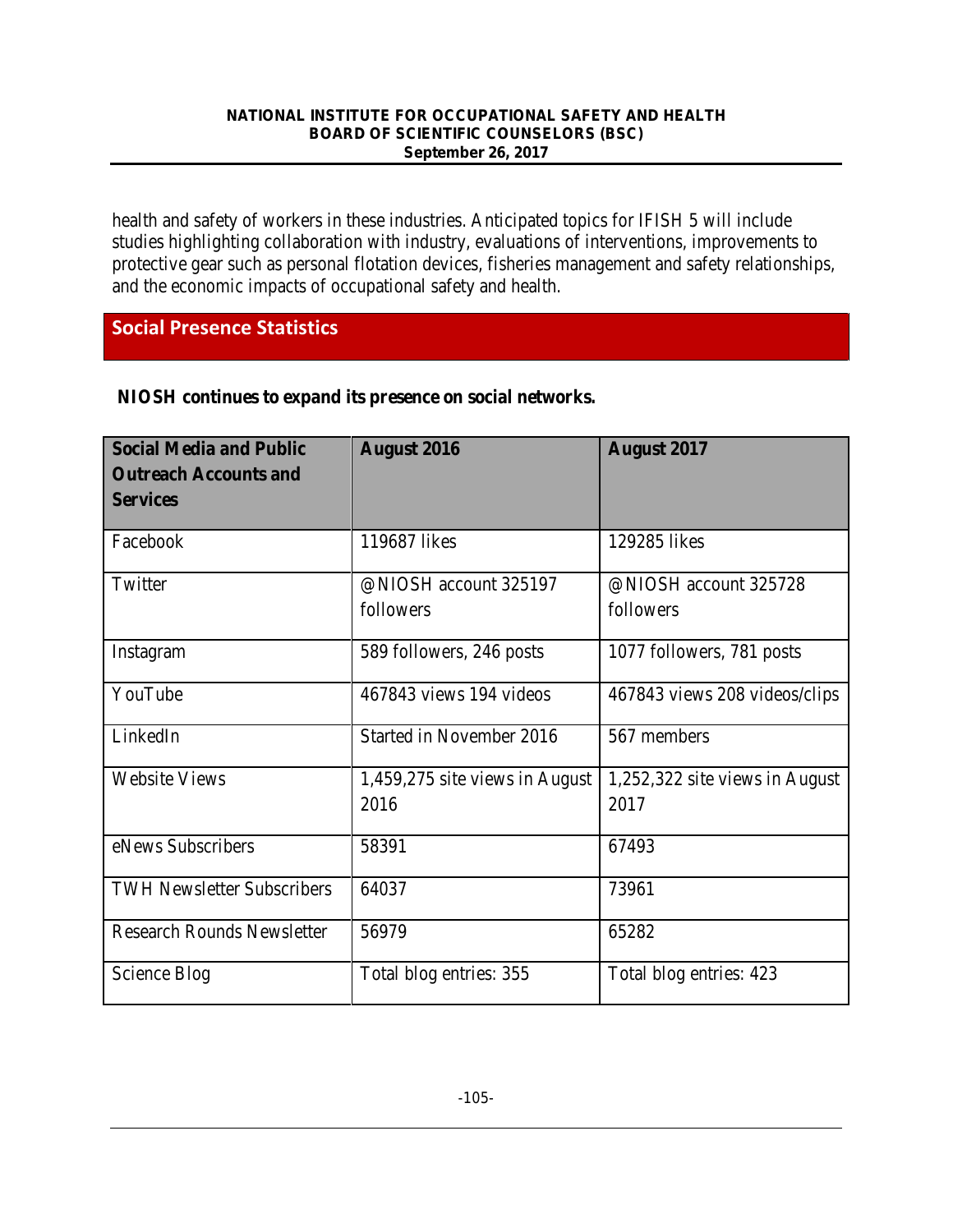| Total comments: 6108                    | Total comments: 6976                    |
|-----------------------------------------|-----------------------------------------|
| Blog site views (August<br>2016): 35041 | Blog site views (August<br>2017): 34778 |

## **NIOSH Publications**

### **July 2017**

- [Young Worker Injury Deaths: A Historical Summary of Surveillance and Investigative](https://www.cdc.gov/niosh/docs/2017-168/default.html) [Findings](https://www.cdc.gov/niosh/docs/2017-168/default.html)
- [Workplace Safety and Health Information Dissemination, Sources, and Needs Among](https://www.cdc.gov/niosh/docs/2017-166/default.html) [Trade Associations and Labor Organizations](https://www.cdc.gov/niosh/docs/2017-166/default.html)
- [ERHMS Info Manager™ User Guide](https://www.cdc.gov/niosh/docs/2017-169/)

### **August 2017**

- **Program Performance One Pagers**
	- o [Musculoskeletal Health Program](https://www.cdc.gov/niosh/docs/2017-183/default.html)
	- o [National Center for Productive Aging and Work](https://www.cdc.gov/niosh/docs/2017-182/default.html)
	- o [Immune, Infectious, and Dermal Disease Program](https://www.cdc.gov/niosh/docs/2017-181/default.html)
	- o [Prevention through Design Program](https://www.cdc.gov/niosh/docs/2017-180/default.html)
	- o [Manufacturing Program](https://www.cdc.gov/niosh/docs/2017-179/default.html)
	- o [Center for Maritime Safety and Health Studies](https://www.cdc.gov/niosh/docs/2017-178/default.html)
	- o [Agriculture, Forestry and Fishing Program](https://www.cdc.gov/niosh/docs/2017-177/default.html)
	- o [Public Safety Program](https://www.cdc.gov/niosh/docs/2017-176/default.html)
	- o [Nanotechnology Research Center](https://www.cdc.gov/niosh/docs/2017-175/default.html)
- [Emergency Medical Services Workers: How Employers Can Prevent Injuries and](https://www.cdc.gov/niosh/docs/2017-194/default.html) [Exposures](https://www.cdc.gov/niosh/docs/2017-194/default.html)
- [Protecting Oil and Gas Workers from Hydrocarbon Gases and Vapors Video](https://www.cdc.gov/niosh/docs/video/2017-158d/)
- **NIOSH Skin Notation Profiles**
	- o [Arsenic and Inorganic Arsenic Containing Compounds](https://www.cdc.gov/niosh/docs/2017-184/default.html)
	- o [Disulfoton](https://www.cdc.gov/niosh/docs/2017-185/default.html)